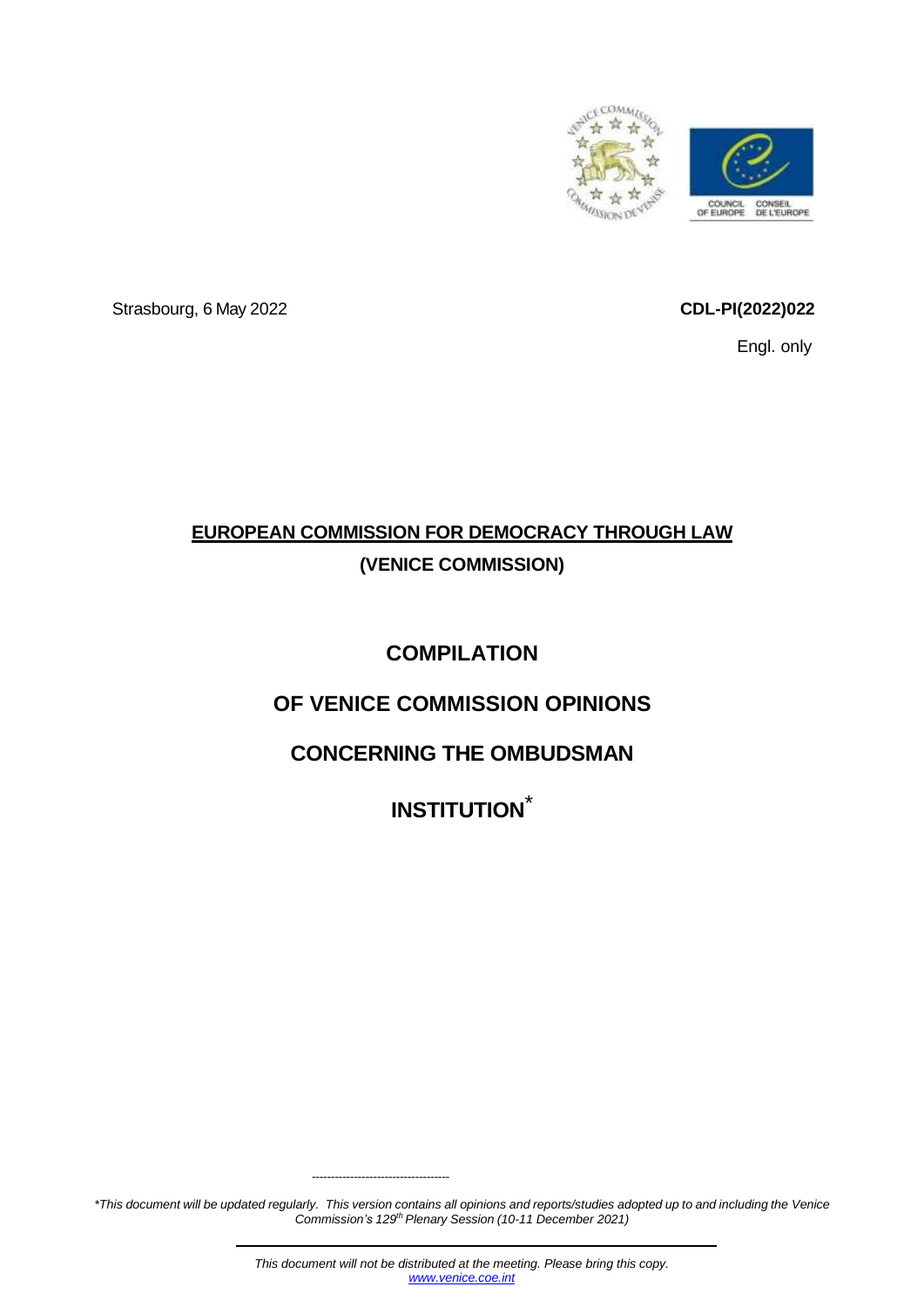# **Introduction**

<span id="page-1-0"></span>The present document is a compilation of extracts taken from opinions and reports/studies adopted by the Venice Commission relating to the Ombudsman institution. The aim of this Compilation is to provide an overview of the Venice Commission's doctrine on this topic.

This Compilation is intended to serve as a source of reference for drafters of legislation on ombudsman institutions and researchers as well as the Venice Commission's members, who are requested to prepare comments and opinions on legal texts and/or other initiatives relatingto ombudsman institutions. It should, however, not prevent members from introducing new points of view or diverge from earlier ones, if there is a good reason to do so. It merely provides a frame of reference.

This Compilation is structured in a thematic manner to facilitate the reader's access to topics dealt with by the Venice Commission over the years.

The Compilation is not a static document and will continue to be updated regularly with extractsof newly adopted opinions or reports/studies by the Venice Commission.

Each opinion referred to in this Compilation relates to a specific country and any recommendation made has to be seen within the specific context of that country. This is not to say that such recommendation cannot be of relevance for other countries as well.

The Venice Commission's reports and studies quoted in this Compilation seek to present general standards for all member and observer states of the Venice Commission. Recommendations made in the reports and studies will therefore be of a more general application, although the specificity of national/local situations is an important factor and shouldbe taken into account adequately.

Both the brief extracts from opinions and reports/studies presented here must be seen in the context of the wider text adopted by the Venice Commission from which it was taken. Each citation therefore has a reference that sets out its exact position in the opinion or report/study (paragraph number, page number for older opinions), which allows the reader to find it in the opinion or report/study from which it was taken.

Venice Commission opinions may change or develop over time as new opinions are given and new experiences acquired. Therefore, to have a full understanding of the Venice Commission's position, it would be important to read the entire Compilation under a particular theme.

Please kindly inform the Venice Commission's Secretariat if you believe that a citation is missing, superfluous or filed under a wrong heading [\(Venice@coe.int\)](mailto:Venice@coe.int)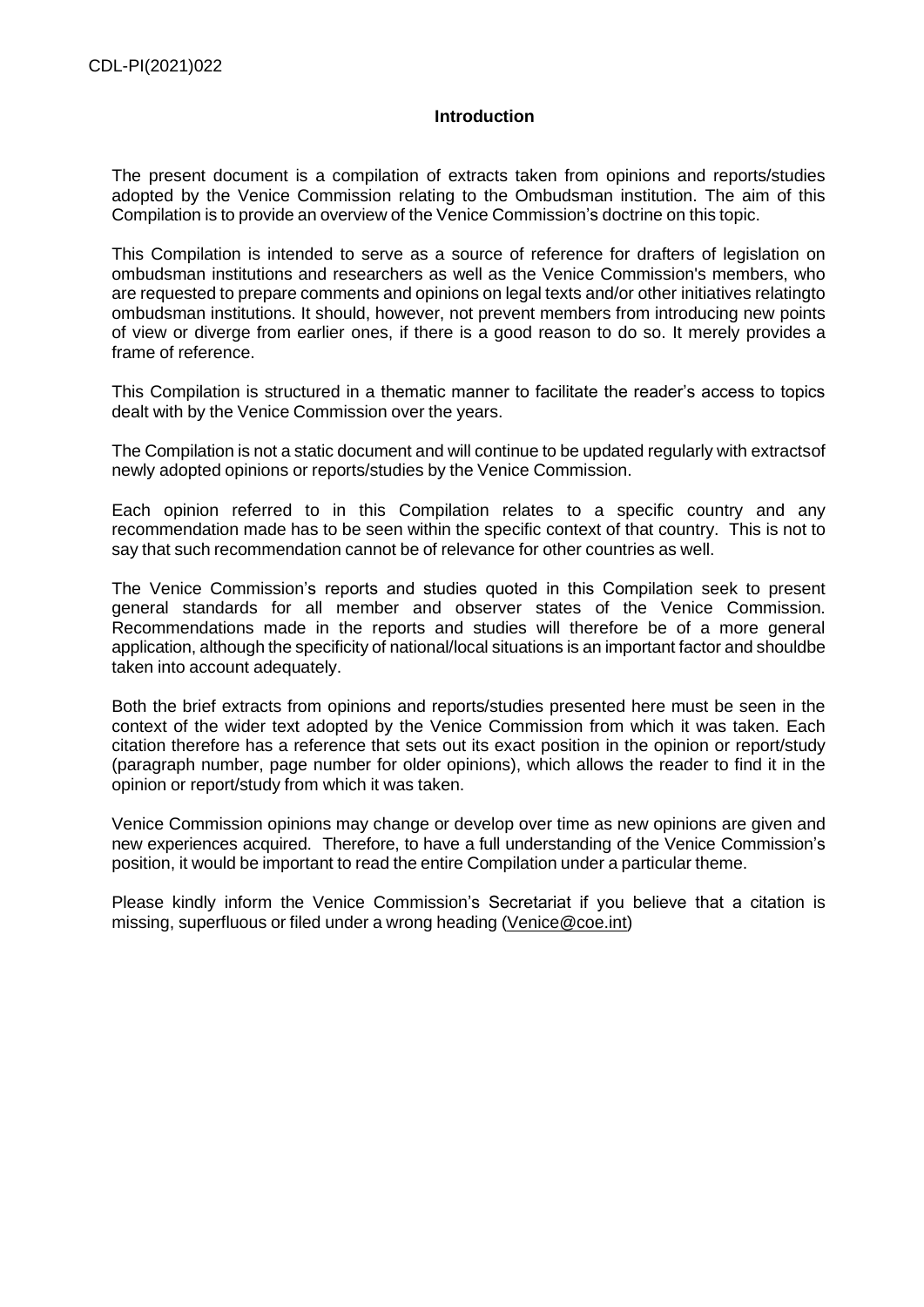# **Table of Contents**

| 1.<br>2.                |                                                                             |
|-------------------------|-----------------------------------------------------------------------------|
| 2.1.                    | The choice of the model: one single/several specialised Ombudsperson(s)9    |
| 3.                      |                                                                             |
| 3.1.                    |                                                                             |
| 3.2.                    |                                                                             |
| 4.<br>5.                | Status of the Ombudsman institution and relation with other state and local |
| 5.1.                    |                                                                             |
| 5.2                     |                                                                             |
| 6.                      |                                                                             |
| 6.1.<br>6.2.            |                                                                             |
| 7.<br>8.                |                                                                             |
| 8.1.                    |                                                                             |
| 8.2.                    |                                                                             |
| 8.3                     |                                                                             |
| 8.4                     |                                                                             |
| 8.5                     |                                                                             |
| 8.6                     |                                                                             |
| 9.<br>10.<br>11.<br>12. |                                                                             |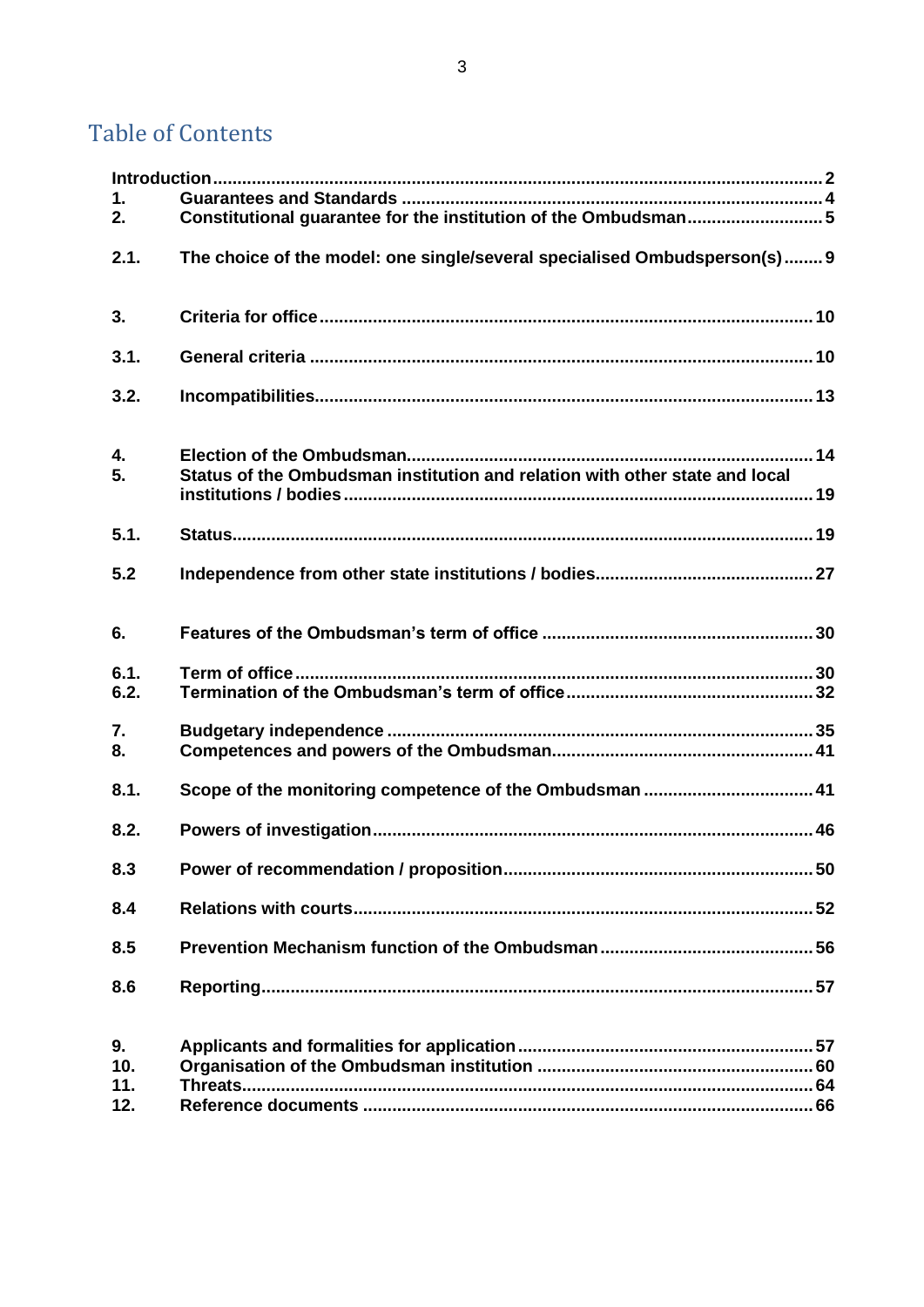# <span id="page-3-0"></span>**1. Guarantees and Standards**

«On 16 December 2020, the United Nations General Assembly adopted Resolution A/RES/75/186 on "The role of Ombudsman and mediator institutions in the promotion and protection of human rights, good governance and the rule of law".»

*CDL-AD(2021)041 - Opinion On the Possible Exclusion of the Parliamentary Commissioner for Administration and Health Service Commissioner from the "Safe Space" Provided for by the Health and Care Bill adopted by the Venice Commission at its 128th Plenary Session (Venice and online, 15-16 October 2021), §10.*

«Five main elements can be cited from the UN Resolution A/RES/75/186 on "The role of Ombudsman and mediator institutions in the promotion and protection of human rights, good governance and the rule of law".»

«First, it recognises in its Preambule "the long history of mediation institutions and subsequent developments around the world to create and strengthen ombudsman and mediator institutions, and recognises the important role that such institutions can play, in accordance with their mandate, in the promotion and protection of protection of human rights and fundamental freedoms, promoting good governance and respect for the state of and respect for the rule of law by redressing the imbalance of power between the individual and public service providers".»

«Second, the UN Resolution states also further "Acknowledging the importance of affording these institutions, as appropriate, the necessary mandate, including the authority to assess, monitor and, where provided for by national legislation, investigate matters on their own initiative, as well as protection to allow action to be taken independently and effectively against unfairness towards any person or group and the importance of State support for the autonomy, competence and impartiality of the Ombudsman and of the process,".»

«Thirdly, the UN Resolution stresses also "that these institutions, where they exist, can play an important role in advising Governments with respect to drafting or amending existing national laws and policies, ratifying relevant international instruments and bringing national legislation and national practices into line with their States' international human rights obligations".»

«Fourth, the UN Resolution also "3. Recognizes that, in accordance with the Vienna Declaration and Programme of Action, it is the right of each State to choose the framework for national institutions, including those of the Ombudsman and the mediator, which is best suited to its particular needs at the national level, in order to promote human rights in accordance with international human rights instruments.»

«Last but not least, the UN Resolution "Strongly encourages Member States: (a) To consider the creation or the strengthening of independent and autonomous Ombudsman and mediator institutions at the national level and, where applicable, at the regional or local level, consistent with the principles on the protection and promotion of the Ombudsman institution (the Venice Principles), either as national human rights institutions or alongside them;".»

*CDL-AD(2021)041 - Opinion On the Possible Exclusion of the Parliamentary Commissioner for Administration and Health Service Commissioner from the "Safe Space" Provided for by the Health and Care Bill adopted by the Venice Commission at its 128th Plenary Session (Venice and online, 15-16 October 2021), §§47 – 52.*

«… The UN Resolution A/RES/75/186, which was adopted by consensus in the General Assembly on 16 December 2020, in its Preamble acknowledges " the principles on the protection and promotion of the Ombudsman institution (the Venice Principles)"; in operative §2, strongly encourages Members States to create and strengthen Ombudsman institutions "consistent with the principles on the protection and promotion of the Ombudsman institution (the Venice Principles)"; in operative § 8 "Encourages Ombudsman and mediator institutions, where they exist, (a) To operate, as appropriate, in accordance with all relevant international instruments, including the Paris Principles and the Venice Principles".»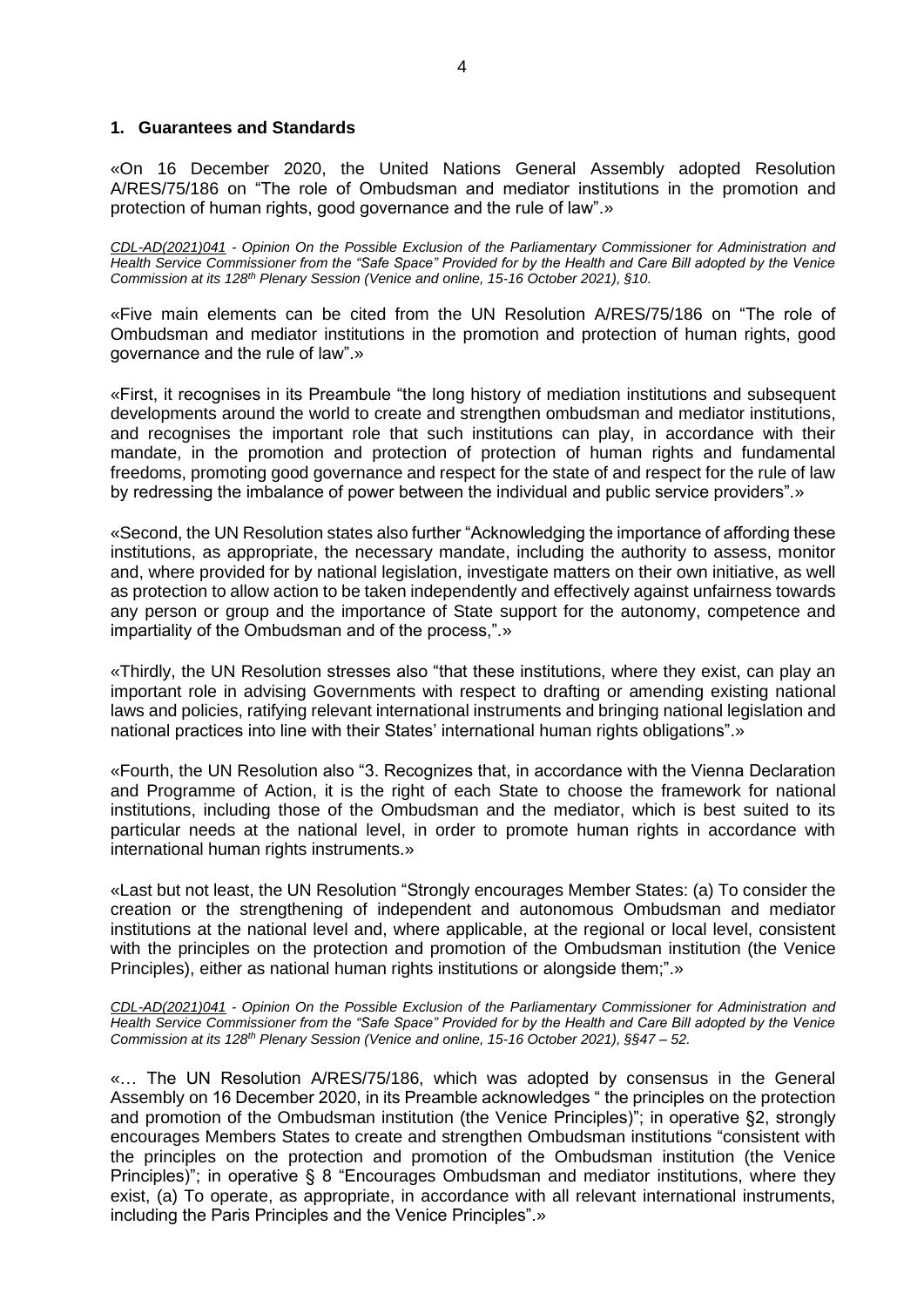*CDL-AD(2021)041 - Opinion On the Possible Exclusion of the Parliamentary Commissioner for Administration and Health Service Commissioner from the "Safe Space" Provided for by the Health and Care Bill adopted by the Venice Commission at its 128th Plenary Session (Venice and online, 15-16 October 2021), §11.*

«Consequently, the Venice Principles will also serve as a reference standard for the analysis of the draft law. The Venice Commission adopted the Principles on the Protection and Promotion of the Ombudsman Institution (the "Venice Principles") at its 118th Plenary Session (Venice, 15- 16 March 2019). The Venice Principles were endorsed by the Committee of Ministers of the Council of Europe at the 1345th Meeting of the Ministers' Deputies, on 2 May 2019; by the Parliamentary Assembly of the Council of Europe, Resolution 2301(2019), on 2 October 2019; by the Congress of Local and Regional Authorities of the Council of Europe, Resolution 451(2019) on 29-31 October 20194.»

*CDL-AD(2021)049 - Opinion On the Draft Law "On the Commissioner for Human Rights" adopted by the Venice Commission at its 129th Plenary Session (Venice and online, 10-11 December 2021), § 14.*

# <span id="page-4-0"></span>**2. Constitutional guarantee for the institution of the Ombudsman**

«In order to protect the institution of an independent ombudsperson from political fluctuation, it would be preferable to guarantee its existence and basic principles of its activity in the Constitution.»

*CDL-AD(2004)041 - Joint Opinion on the Law on the Ombudsman of Serbia by the Venice Commission, the* Commissioner for Human Rights and the Directorate General of Human Rights of the Council of Europe (Strasbourg,24 *November 2004), §9.*

«In order to promote and preserve the independence and neutrality of an Ombudsman or Human Rights Defender as well as the respect in the nation and the place of importance among other institutions which are vital to the effective functioning of this institution, it is essential that the status of this institution should rest on a firm legislative foundation. Accordingly, it is highly desirable that the existence of the institution be guaranteed at the constitutional level, by express provisions in the constitution setting for the essence of the characteristics and powers of the office of Ombudsman or Human Rights Defender and the basic terms of his/her appointment. Such provisions need not be very extensive, as the characteristics and functions of the office should be further elaborated and safeguarded in anenabling legislation or statute providing comprehensively for the framework and activity of theinstitution, by relegation in the constitution. It is also desirable that the constitutional provisionsshould not be framed in such narrow terms as to prevent a reasonable development of the institution proceeding from its essential basis. Especially, the provision in the constitution for anOmbudsman or Human Rights Defender at the national level should not be seen as preventingthe establishment of similar institutions at a local or regional level or within specific fields.»

«The desirability of a constitutional guarantee of existence is generally recognised among nations favouring the establishment or maintenance of the institution of Ombudsman or HumanRights Defender. Nonetheless, the principle involved is not universally regarded as indispensable, and it is well known that in many countries, the institution is in fact being maintained on the basis of ordinary enabling legislation. It is fair to say, however, that this maypartly be explained in historical terms, i.e. by the fact that the legislation dates back to a periodwhen the significance of the role of the Ombudsman in relation to human rights and freedomswas not as strongly recognised as it is today. A further explanation lies in the fact that the procedure for constitutional amendment is naturally quite cumbersome in many countries, sothat provision for an institution such as the Ombudsman is difficult to make except in the courseof a wider constitutional revision process.»

«According to current European and international standards, therefore, a constitutional guarantee for the Ombudsman is distinctly considered as preferable. It has been advocated in such declarations of the organs of the Council of Europe as the Recommendation 1615 (2003) 1 of the Parliamentary Assembly on the Institution of Ombudsman. And in opinions of the Venice Commission relating to constitutions and/or to rules on the Ombudsman or Human Rights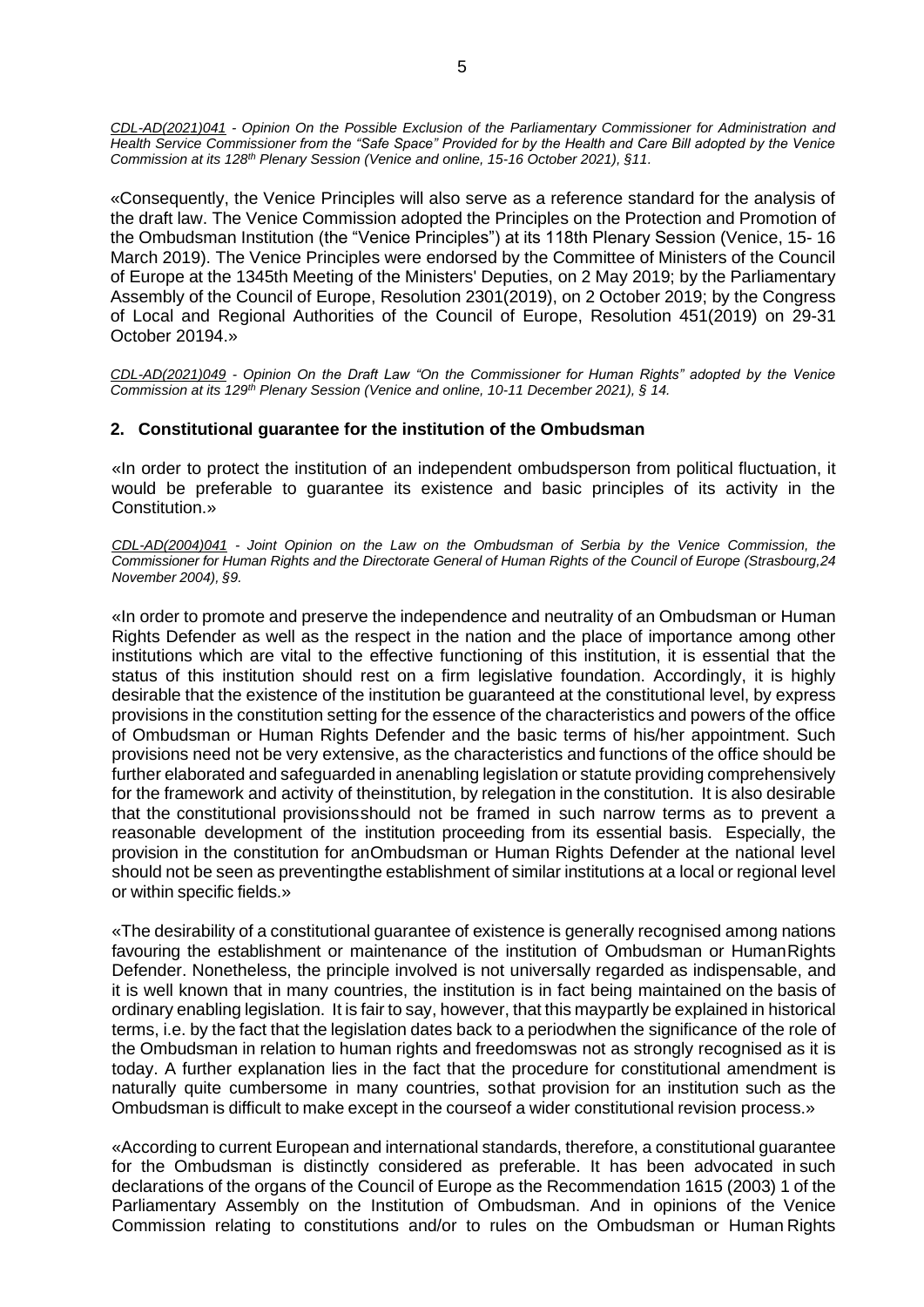Defender in various countries, the provision for a constitutional guarantee has been consistently proclaimed as the preferable solution as compared with provision for the institutionby ordinary legislation or statute.»

«The model most widely followed for the institutions of Ombudsman or Human Rights Defendermay be briefly described as that of an independent official having the primary role of acting as intermediary between the people and the state and local administration, and being able in that capacity to monitor the activities of the administration through powers of inquiry and access to information and to address the administration by the issue of recommendations on the basis oflaw and equity in a broad sense, in order to counter and remedy human rights violations and instances of maladministration.»

However, a constitutionally defined mandate and status are essential, especially in a young democracy, for the consolidation and strengthening of this institution and its efficiency, for its stability and its independence, as well as for its appearance of independence and impartiality. Previous recommendations of the Venice Commission and the AOMF resolution adopted in Dakar in November 2013 go in the same direction.

*CDL-AD(2007)020 - Opinion on the possible reform of the Ombudsman Institution in Kazakhstan adopted by the* Venice Commission at its 71<sup>st</sup> Plenary Session (Venice, 1-2 June 2007), §§7, 9, 10 and 12; see also *CDL-AD(2015)017 - Opinion on the Law on the People's Advocate (Ombudsman) of the Republic of Moldova, adopted by the Venice Commission at its 103rd Plenary Meeting (Venice, 19-20 June 2015), §22.*

«In order to give the Ombudsman office sufficient weight, the Venice Commission74 recommends raising the rules on appointment and dismissals of the Ombudsman as well at his/her powers to the constitutional level. This concerns notably the right to information of the Ombudsman. Parliament should be obliged to debate reports addressed to it by the Ombudsman.»

*CDL-AD(2018)028 - Malta - Opinion on Constitutional arrangements and separation of powers and the independence of the judiciary and law enforcement, adopted by the Venice Commission at its 117th Plenary Session (Venice, 14-15 December 2018), §101.*

«The Ombudsman Institution, including its mandate, shall be based on a firm legal foundation, preferably at constitutional level, while its characteristics and functions may be further elaborated at the statutory level.»

*CDL-AD(2019)005 - Principles on the Protection and Promotion of the Ombudsman Institution ("The Venice Principles"), adopted by the Venice Commission at its 118th Plenary Session (Venice, 15-16 March 2019), §2.*

«The HRD's Institution of Armenia is a Constitutional institution. It is an Ombudsman and at the same time NHRI, it is provided for in Article 52 (Right to Apply to the Human Rights Defender), 103 (Adoption of Laws, National Assembly Decisions, Statements and Addresses), 169 (Applying to the Constitutional Court), 191 (Functions and Powers of the Human Rights Defender), 192 (Election of the Human Rights Defender), 193 (Guarantees for the Activities of the Human Rights Defender), 210 (Bringing Laws into Compliance with the Amendments of the Constitution) and 218 (Holding Office on the Part of the Human Rights Defender) of the Constitution of this country. The activity, functioning and organization of human rights defenders are more specifically regulated by the Constitutional Law on Human Rights Defenders of 16 December 2016.»

*CDL-AD(2021)035 - Opinion On the Legislation Related to the Ombudsman's Staff of Armenia adopted by theVenice Commission at its 128th Plenary Session (Venice and online, 15-16 December 2021), §33.*

«On the basis of the above it can be concluded that the former version of the Constitutional law ensured the independence of the Ombudsman in all staff-related proceedings by providing a series of safeguards for discretionary powers of the Ombudsman in all aspects of staff policies.»

«The provisions of the constitutional law appear to have been aimed at ensuring that the Ombudsman's staff was treated fairly and appropriately. Furthermore, it can be noted that all these provisions were meant to ensure compliance with the Paris Principles and would be today in line with the above-mentioned international standards, which is commendable.»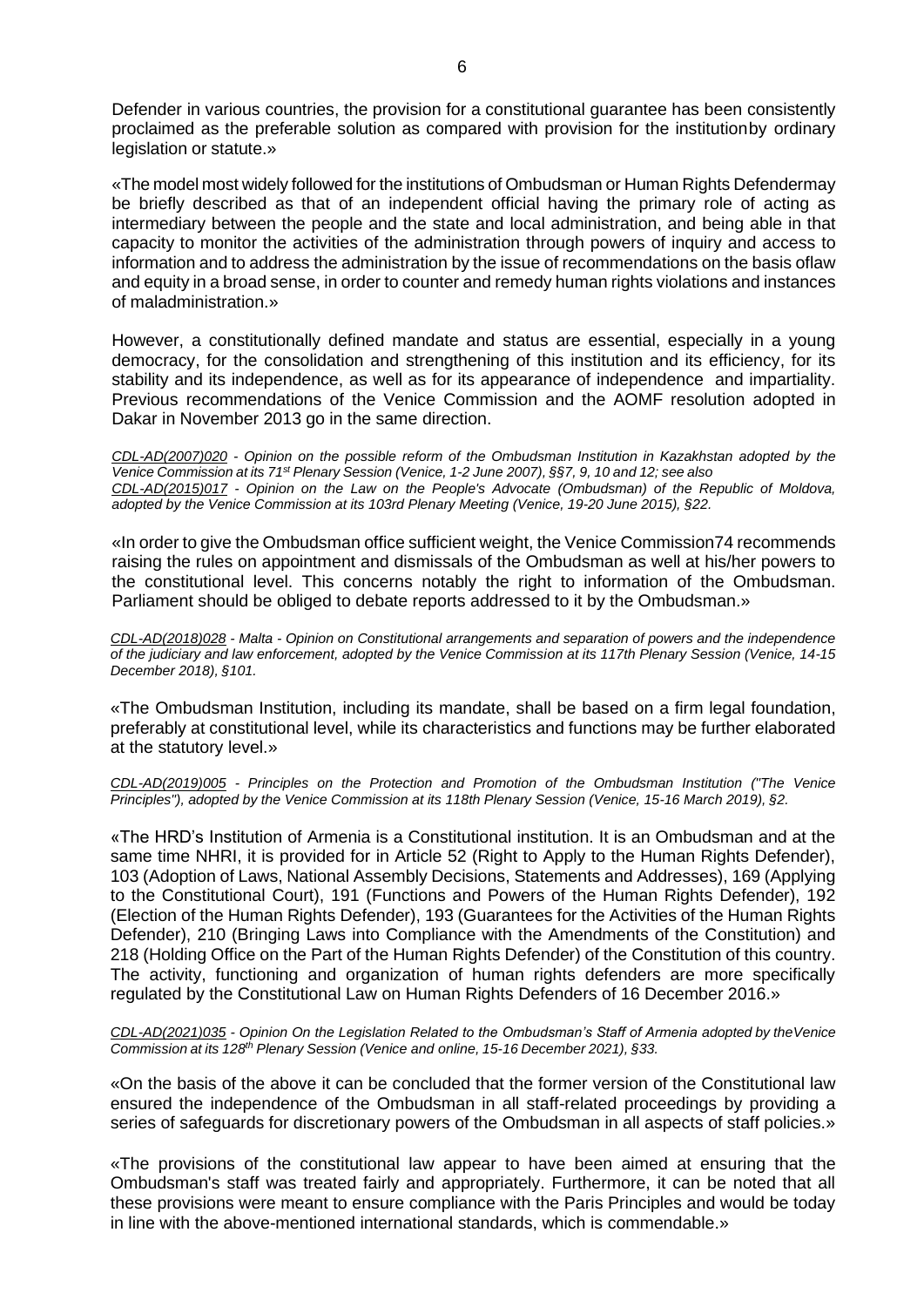*CDL-AD(2021)035 - Opinion On the Legislation Related to the Ombudsman's Staff of Armenia adopted by theVenice Commission at its 128th Plenary Session (Venice and online, 15-16 December 2021), §§41, 42.*

«The Venice Commission recommends that care be taken to ensure that applicable legislative provisions subsequent to the Constitutional Law do not contradict it and effectively nullify its applicability, and recommends that specific guarantees should be included in the legislation that the Ombudsman be equipped with sufficient staff commensurate to the needs of the Institution.»

*CDL-AD(2021)035 - Opinion On the Legislation Related to the Ombudsman's Staff of Armenia adopted by theVenice Commission at its 128th Plenary Session (Venice and online, 15-16 December 2021), §66.*

«The Human Rights Defender of Armenia is an A-status Ombudsman and NHRI with long experience in the field of protection and promotion of human rights and other specific aspects of the mandate assigned to it by the Constitutional Law. This institution, as a key player in strengthening the rule of law, democracy and human rights, can play a key role in their development and consolidation in Armenia.»

«The Venice Commission recommends therefore that care be taken to ensure that applicable legislative provisions subsequent to the Constitutional Law do not contradict it and effectively nullify its applicability.»

*CDL-AD(2021)035 - Opinion On the Legislation Related to the Ombudsman's Staff of Armenia adopted by theVenice Commission at its 128th Plenary Session (Venice and online, 15-16 December 2021), §§83, 85.*

«The Council of Europe's the Parliamentary Assembly Resolution 2301 (2019) on "Ombudsman institutions in Europe - the need for a set of common standards" endorses the Venice Principles and calls on member States of the Council of Europe to: 9.1. ensure that the Venice Principles and other relevant recommendations of the Council of Europe are fully implemented in practice; 9.2. take all necessary measures to ensure the independence of ombudsman institutions; 9.3. invite their national parliaments and relevant governmental bodies to systematically refer to the Venice Principles when assessing the need for and the content of legislative reform concerning ombudsman institutions; 9.4. refrain from any action aiming at or resulting in the suppression or undermining of ombudsman institutions and from any attacks or threats against such institutions and their staff, and protect them against such acts; 9.5. promote an "ombudsman-friendly climate" in particular by guaranteeing easy and unhindered access to ombudsman institutions, providing sufficient financial and human resources to those institutions and allowing them to co-operate freely with their peers in other countries and with international associations of ombudspersons."»

«The Venice Principles emphasize that the Ombudsman is an important element in a State based on democracy, the rule of law, the respect for human rights and fundamental freedoms and good administration»

«Ombudsman institutions are at times experiencing attacks in some Council of Europe member States (and beyond); the importance of the international standards becomes all the more important in these situations. Deviating from them requires special justification.»

*CDL-AD(2021)041 - Opinion On the Possible Exclusion of the Parliamentary Commissioner for Administration and Health Service Commissioner from the "Safe Space" Provided for by the Health and Care Bill adopted by the Venice Commission at its 128th Plenary Session (Venice and online, 15-16 October 2021), §§53 – 55.*

«The Venice Principle are in some aspects very general, the Venice Commission accepts that many different interpretation of the Venice Principles are acceptable.»

*CDL-AD(2021)041 - Opinion on the Possible Exclusion of the Parliamentary Commissioner for Administration and Health Service Commissioner from the "Safe Space" Provided for by the Health and Care Bill adopted by the Venice Commission at its 128th Plenary Session (Venice and online, 15-16 October 2021), §58.*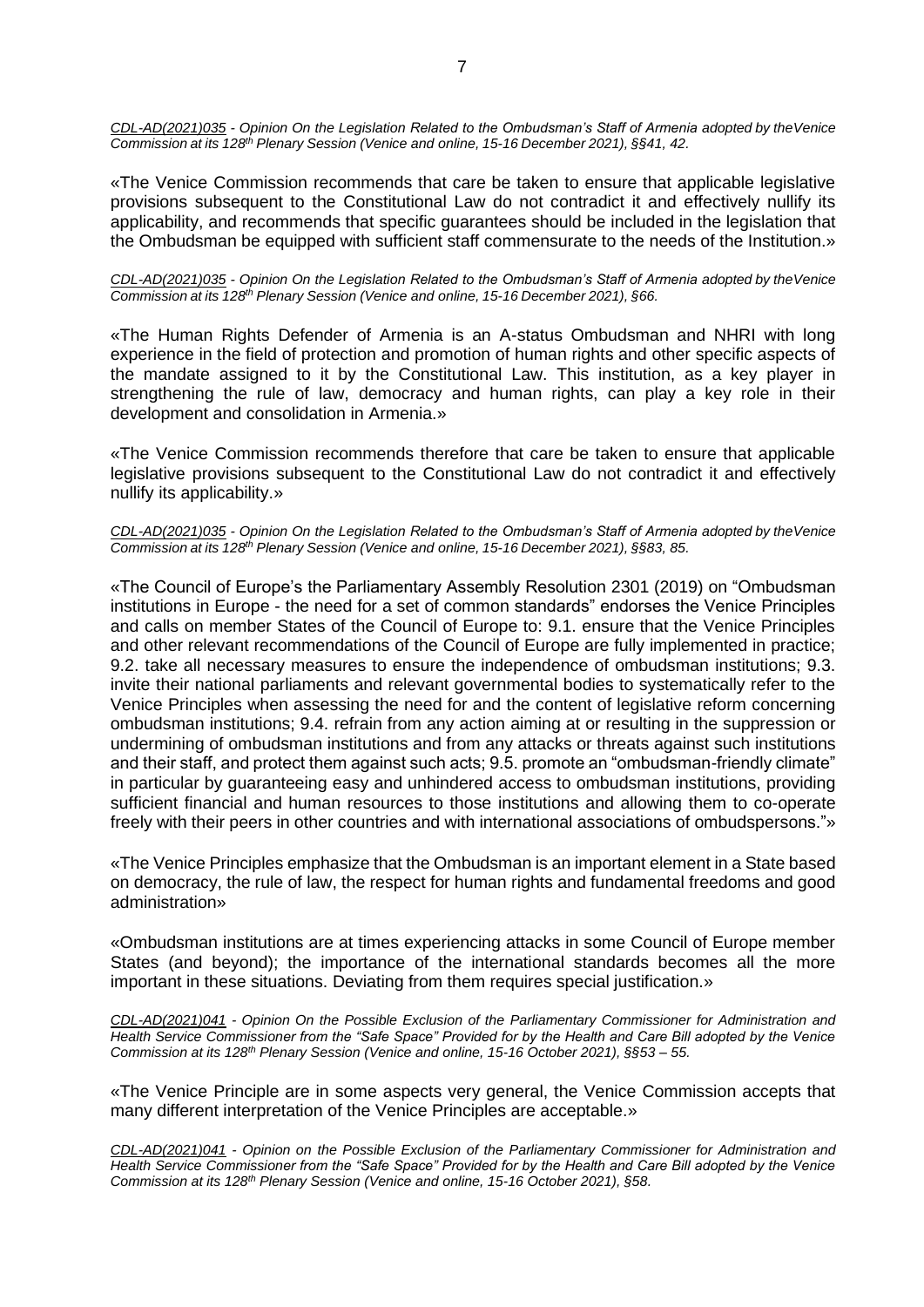«Principle 2 states: "The Ombudsman Institution, including its mandate, shall be based on a firm legal foundation, preferably at constitutional level, while its characteristics and functions may be further elaborated at the statutory level."

This principle implies that any change in the status and functions of the PSHO should preferably have the most stable legal basis possible, and should not, for example, be dealt with in secondary legislation.»

*CDL-AD(2021)041 - Opinion on the Possible Exclusion of the Parliamentary Commissioner for Administration and Health Service Commissioner from the "Safe Space" Provided for by the Health and Care Bill adopted by the Venice Commission at its 128th Plenary Session (Venice and online, 15-16 October 2021), §60.*

«According to Principle 2 of the Venice Principles, "*The Ombudsman Institution, including its mandate, shall be based on a firm legal foundation, preferably at constitutional level, while its characteristics and functions may be further elaborated at the statutory level*."»

«On the basis of these principles there should preferably be a constitutional provision to establish e.g the existence of the CHR, the basic mandate of the CHR and the basic procedure for election and dismissal of the CHR. These are the three main elements that should preferably be found at the constitutional level.»

«The Commission however welcomes that the legal basis of the institution will be strengthened, since the institution will be provided for in a law and no longer in a presidential decree as is the case today.»

«The Commission recommends that the institution of the CHR and his/her mandate be provided for in the Constitution, in addition to the current provisions on the procedure for his/her election and dismissal.»

*CDL-AD(2021)049 - Opinion on the Draft Law "On the Commissioner for Human Rights" adopted by the Venice Commission at its 129th Plenary Session (Venice and online, 10-11 December 2021), §§18 – 21.*

«Article 1.1 of the draft law on the "Legal status and basis of activities of the Commissioner" reads as follows : "*The position of the Commissioner for Human Rights in the Republic of Kazakhstan (hereinafter - the Commissioner) is established in accordance with the Constitution of the Republic of Kazakhstan in order to ensure protection of human and civil rights and freedoms, as well as their observance and respect by state bodies, local government and self- government bodies, officials and civil servants of the Republic of Kazakhstan."*»

«The Venice Commission welcomes that the draft law refers to the Constitution as a strong basis for the CHR (however, this should be seen in context with paragraph 18 above). As concerns the other parts of Article 1.1, it appears that the Commissioner's field of competence is dealt with in different articles of the draft law. There is no general provision in the draft law on the jurisdiction of the CHR. The jurisdiction has been dealt with more in terms of defining the targets of the Commissioner's activities than in terms of the Commissioner's area of competence.»

*CDL-AD(2021)049 - Opinion on the Draft Law "On the Commissioner for Human Rights" adopted by the Venice Commission at its 129th Plenary Session (Venice and online, 10-11 December 2021), §§22, 23.*

«The Venice Commission welcomes that an important effort has been made to strengthen the legal basis of the institution of the Commissioner for Human Rights (CHR) since it will be provided for in a law and no longer in a presidential decree.»

«Nevertheless, the Venice Commission recommends that the existence of the institution of the CHR, his/her mandate and the procedure for his/her election and resignation be provided for in the Constitution.»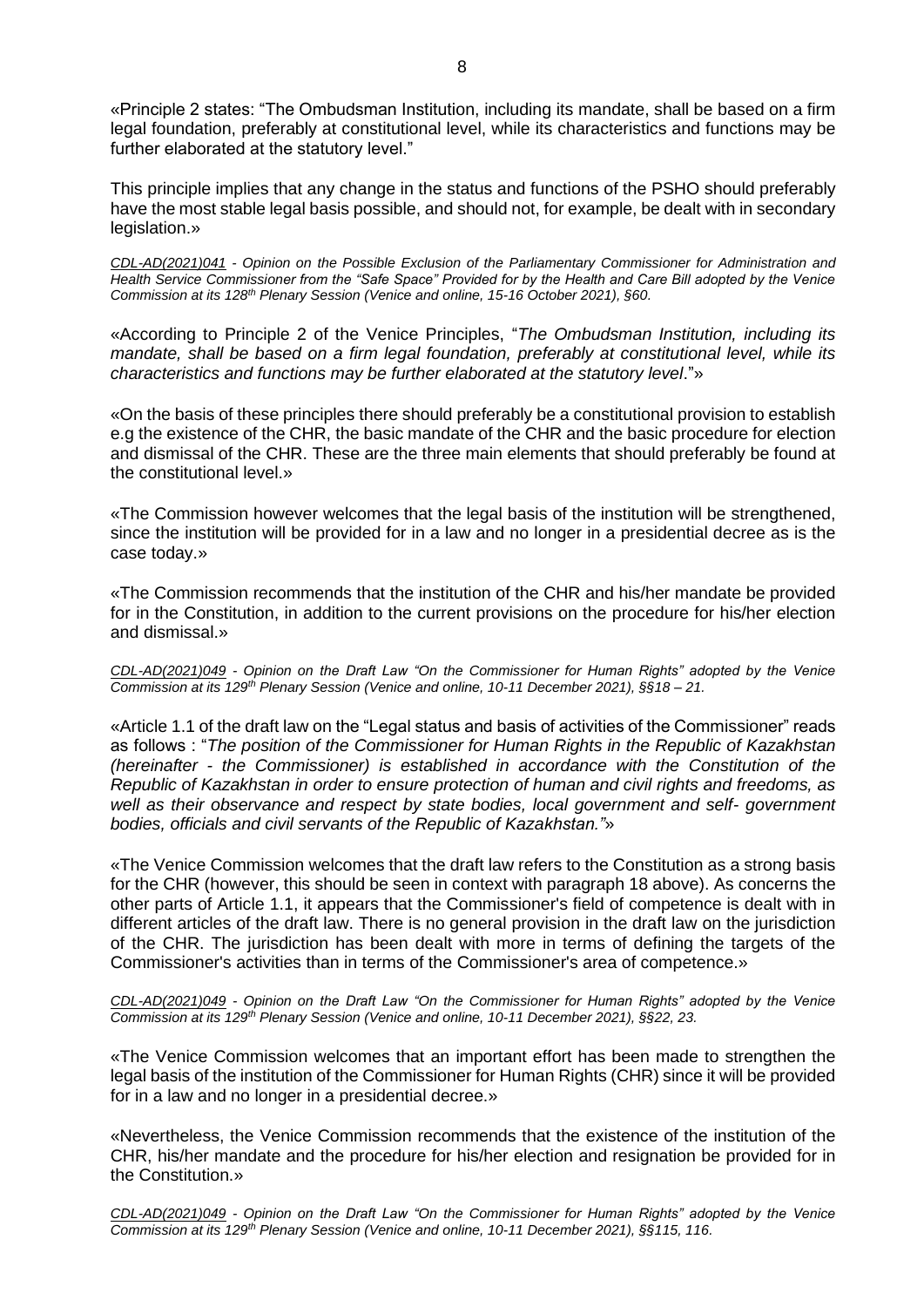# **2.1. The choice of the model: one single/several specialised Ombudsperson(s)**

<span id="page-8-0"></span>«It is important to point out that States have a wide margin of discretion in choosing the model of ombudsman institution. Moreover, it is by no means unusual in a European context to have more than one Ombudsman, each dealing with specified areas (this is the case in e.g. Sweden). It is recalled on the other hand that the model of a general Ombudsman with overall functions was chosen by France, for instance, when it instituted the Defender of Rights to replace the "Médiateur de la République". It should be pointed out, however, that the Defender is assisted in his/her mission by three deputies, each active in a different field: security's ethics, defence and promotion of children's rights, fight against discrimination and promotion of equality.

The Moldovan legislature has already decided for a system that appears to mix the two abovementioned models. This essentially amounts to a policy choice, which is most probably the result of political negotiations and aims to take due account of the country's specific context and needs. That being said, it is of particular importance that, in theframework of the chosen model, all necessary conditions and safeguards be provided to ensure the independent and effective functioning of the new Ombudsman institution, in accordance with relevant standards and good practices in the field. Practical problems arising from the legal framework adopted in relation to the new model chosen by the Republic of Moldova will be addressed in the specific comments relating to individual provisions of the Law.»

*CDL-AD(2015)017 - Opinion on the Law on the People's Advocate (Ombudsman) of the Republic of Moldova, adopted by the Venice Commission at its 103rd Plenary Meeting (Venice, 19-20 June 2015), §§25,26.*

«At the level of principles, the Venice Commission has always advocated the diminution of the number of Ombudspersons, the final goal being a single Ombudsman. However, the particularities of the situation in the country concerned do not always allow the implementationof this solution in the short-term and a multiple Ombudsman - or even a plurality of Ombudsman institutions - is in some cases unavoidable.»

«Article 12 of the draft law provides for the appointment, by the Parliamentary Assembly of BiH, of a Lead Ombudsman and three Ombudspersons "*from the constituent peoples and others*", instead of three Ombudspersons, within the present system. The Lead Ombudsman cannot be appointed from the same constituent people or "Others" for two consecutive mandates (article 12.3).»

*CDL-AD(2015)034 - Opinion on the Draft Law on Ombudsman for Human Rights of Bosnia and Herzegovina,adopted by the Venice Commission at its 104th Plenary Session (Venice, 23-24 October 2015), §§40,42.*

«The choice of a single or plural Ombudsman model depends on the State organisation, its particularities and needs. […]»

«States shall adopt models that fully comply with these Principles, strengthen the institution and enhance the level of protection and promotion of human rights and fundamental freedoms in the country.»

*CDL-AD(2019)005 - Principles on the Protection and Promotion of the Ombudsman Institution ("The Venice Principles"), adopted by the Venice Commission at its 118th Plenary Session (Venice, 15-16 March 2019), §§4, 5.*

«It is worth recalling that according to Principle 5 of the Venice Principles "States shall adopt models that fully comply with these Principles, strengthen the institution and enhance the level of protection and promotion of human rights and fundamental freedoms in the country. The choice to establish this new specialised Ombudsman within the PAO needs to be implemented in a manner that guarantees that the Ombudsman's office, even if it is composed of specialised ombudsmen, shall be in its entirety compact, coherent and independent from the outside and from other institutions. Precisely independence, as a norm and principle, is to be associated with the protection of this constitutionally based institution and its safeguarding against inappropriate external influences. The Venice Commission expresses several concerns in this respect.»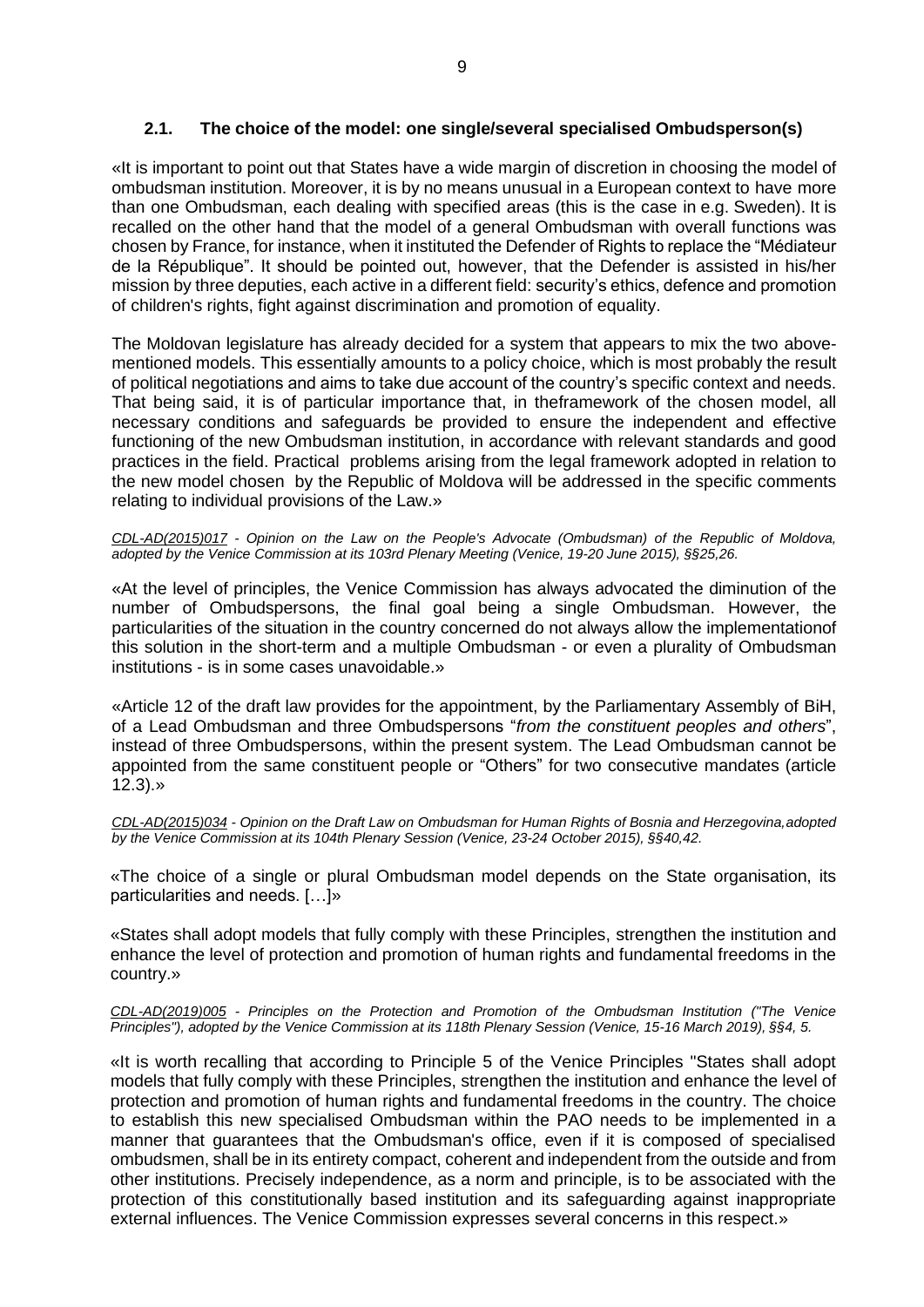*CDL-AD(2021)017 - Republic of Moldova - Opinion on the draft Law amending some normative acts relating to the People's Advocate, adopted by the Venice Commission at its 126th Plenary Session (online, 19-20 March 2021), §52.*

«Principle 4 states : "The choice of a single or plural Ombudsman model depends on the State organisation, its particularities and needs. The Ombudsman Institution may be organised at different levels and with different competences." While this article opens the way for different models, organisation and competencies of an Ombudsman institution, it does not pave the way for a downward transformation of the existing model.

This principle recalls the discretion of States to choose the most appropriate model of Ombudsman. In this case, it is not a question of the Venice Commission assessing the model chosen, but of assessing whether, within the framework of the model chosen, some of the principles relating to the powers which the Ombudsman should enjoy have been respected.»

*CDL-AD(2021)041 - Opinion On the Possible Exclusion of the Parliamentary Commissioner for Administration and Health Service Commissioner from the "Safe Space" Provided for by the Health and Care Bill adopted by the Venice Commission at its 128th Plenary Session (Venice and online, 15-16 October 2021), §61.*

«According to Principle 5 , "States shall adopt models that fully comply with these Principles, strengthen the institution and enhance the level of protection and promotion of human rights and fundamental freedoms in the country."»

*CDL-AD(2021)041 - Opinion On the Possible Exclusion of the Parliamentary Commissioner for Administration and Health Service Commissioner from the "Safe Space" Provided for by the Health and Care Bill adopted by the Venice Commission at its 128th Plenary Session (Venice and online, 15-16 October 2021), §62.*

# <span id="page-9-1"></span><span id="page-9-0"></span>**3. Criteria for office**

# **3.1. General criteria**

«…The Commission notes with satisfaction that Article 3 par. 1 and 2 now only require that a candidate to the office of Ombudsman should have "higher education, high morals and experience in the field of human rights protection" and that such restrictions as a degree in law and the prohibition for a candidate to be a member of an NGO that appeared in previous drafts have been lifted.»

*CDL(2001)083 - Consolidated Opinion On the Law on Ombudsman in the Republic of Azerbaijan adopted by the Venice Commission at its 47th Plenary Session (Venice, 6-7 July 2001), §9 (see CDL(2001)PV 47, §6).*

«Article 3.5 provides that "the ombudsman and two deputies shall be appointed from the three different constituent peoples, Bosniak, Serb and Croat nationality". This provision aims to ensure the multi-ethnicity of the ombudsman institution. However, it should be noted that, as it stands, this provision would exclude the possibility for a person of any other ethnicity to be appointed to the position of ombudsman. While it is highly likely that the three positions will be filled by persons of Bosniak, Serb and Croat nationality, persons belonging to the category of"others" should not necessarily be prevented from being appointed ombudsman or deputy ombudsman. It would therefore be advisable to change Article 3.5 to read: «The Ombudsman and two Deputies shall be *citizens of Bosnia and Herzegovina* and shall be appointed…»

«The Venice Commission considers that the draft Law should clarify that the Parliamentary Assembly will appoint at the same time three persons, each to serve for six years, two years as ombudsman and four years as deputy, and will also decide on their schedule of rotation on the positions of Ombudsman and Deputy. The provision of the draft Law which states that the ombudsman and two deputies shall be appointed from persons of "Bosniak, Serb and Croat nationality" should be amended to ensure that persons who belong to the category of «others»are not prevented from being appointed ombudsman or deputy ombudsman.»

CDL-AD(2004)031 - Opinion on the Draft Law on Amendments to the Law on Ombudsman for Human Rights in Bosnia and Herzegovina adopted by the Venice Commission at its 60<sup>th</sup> Plenary Session (Venice, 8-9 October 2004), *§§14 and 29.*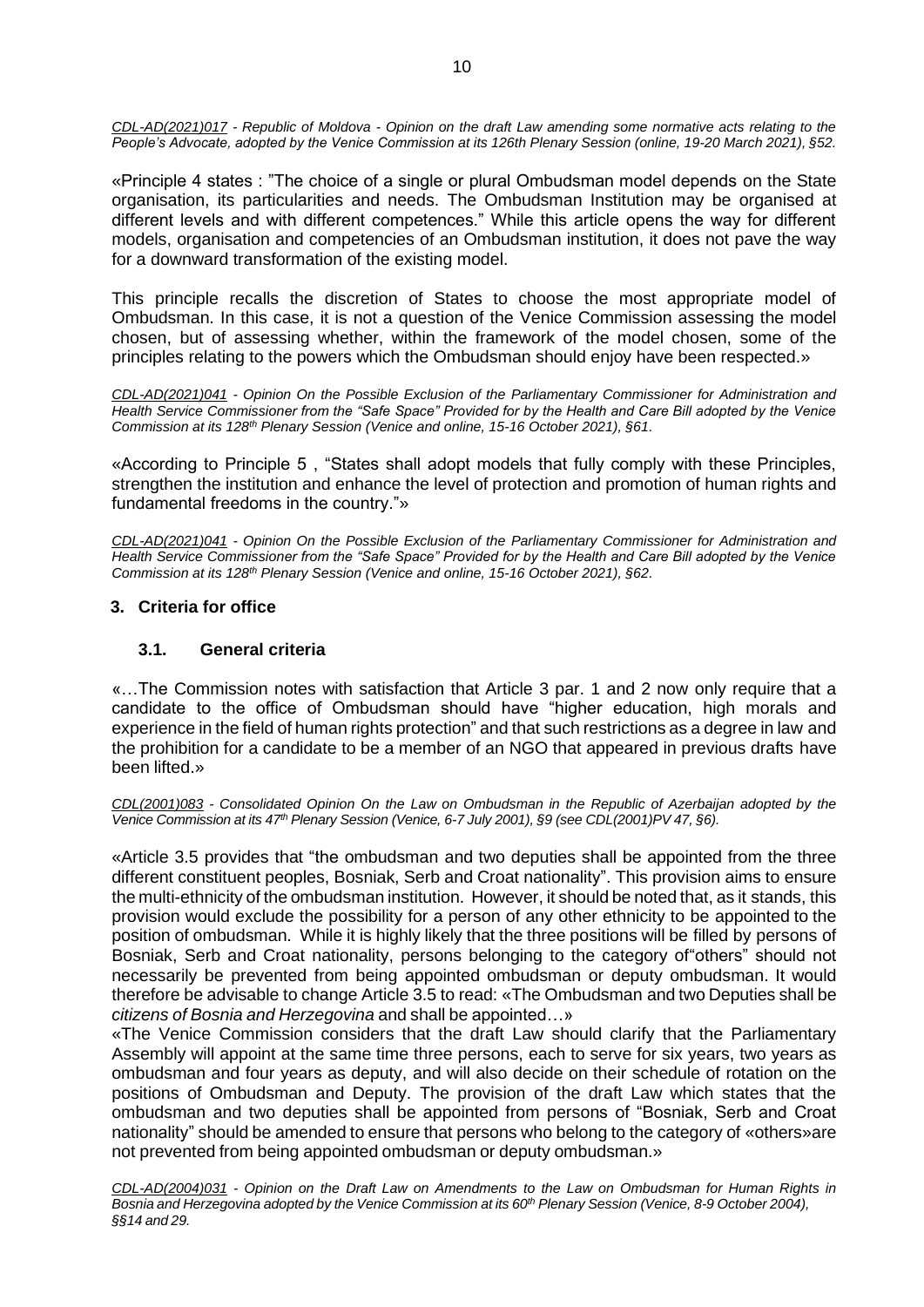«The criteria for becoming ombudsperson are too restrictive. They could be replaced by the more general requirement that the candidates should be "persons of a high moral character", as can be found in most national and international mandates.»

*[CDL-AD\(2004\)041](http://www.venice.coe.int/docs/2004/CDL-AD(2004)041-e.asp) - Joint Opinion on the Draft Law on the Ombudsman of Serbia by the Venice Commission, the* Commissioner for Human Rights and the Directorate General of Human Rights of the Council of Europe adopted bythe *Venice Commission at its 61st Plenary Session (Venice, 3-4 December 2004), §13.*

«In this Article (previously entitled "Appointment"), §1 describes the qualifications of eligibility of the Defender. The text has been changed so as to bring the Law into line with Article 83.1.2 of the Constitution, which states plainly that "*[a]ny person held in high esteem by the public and corresponding to the requirements envisaged for a Deputy of the National Assembly may be elected as a Human Rights Defender*." From the qualifications required of a Deputy according to the Constitution (Article 64 of the Constitution), it follows that the Defender must be a citizen of the Armenian Republic having had residence in Armenia for the preceding five years and having electoral rights and must have attained the age of 25 years. The originally stipulated age limit of 35 has thus been removed in deference to the limit for Deputies, and the former requirements for the person having a university degree and having knowledge and experience in the field of human rights and fundamental freedoms have also been deleted.

The reduction in the age limit does appear correct in consequence of the impact of the Constitution and accordingly is acceptable. The same applies to the requirement for a university degree, which similarly has a formal connotation. There is perhaps some question whether it also was necessary to remove the reference to knowledge and experience in the field of human rights, seeing that such requirement allows for flexibility and lies very close to the core of the Defender's mission. In general terms, however, it may be said that the main significance of having references such as those here deleted is to lend support to the essential requirement of the person of the Defender enjoying high respect and trust in the community, which is of extreme importance and is of course proclaimed in the Constitution as a primary condition for eligibility.

In recent opinions of the Venice Commission on the Ombudsman institution (such as CDL-AD(2004)041 concerning Serbia), the view has been expressed that the criteria for his or her eligibility should not be too restrictive, and that e.g. a university degree in law is not a necessary prerequisite (although that criterion is widely relied on, e.g. among the Nordic countries). At the same time, it may be noted that the conditions of eligibility as stated in the original Article 3.1 ofthe Law were favourably commented on in the above opinion CDL-AD(2003)006. There is nonuniform approach to this issue among the Council of Europe's member states.

The key matter here is that the qualifications of the Defender as now declared in the Constitution and affirmed in the Law are acceptable as long as it may be assumed that the primary condition of the person being held in high respect/esteem by the public at large is given a strong interpretation, consistent with the general purpose of the Law. On such interpretation,this declared condition does indicate respect not only based on renown for achievement, but also on a reputation for sagacity and integrity (which similarly is indicated by the degree of consensus envisaged for his or her election to the office). Such qualities are of immense value as a pillar of the effectiveness and authority of the Defender both towards the administration being monitored and the members of the public plying for his or her assistance (especially during a period of consolidation of the position of the Defender within the democratic system),as well as for his or her independence.»

*CDL-AD(2006)038 - Opinion onAmendments to the Law on the Human Rights Defender ofArmenia adopted by theVenice Commission at its 69th Plenary Session (Venice, 15-16 December 2006), §§21-24.*

«According to article 13, only persons with a law degree, who have passed the bar examination and have "*at least ten years of prominent working experience in the field of law*", have proven experience in the protection of human rights, are known for their moral standing and have not been convicted for criminal offences may be elected as Ombudsman.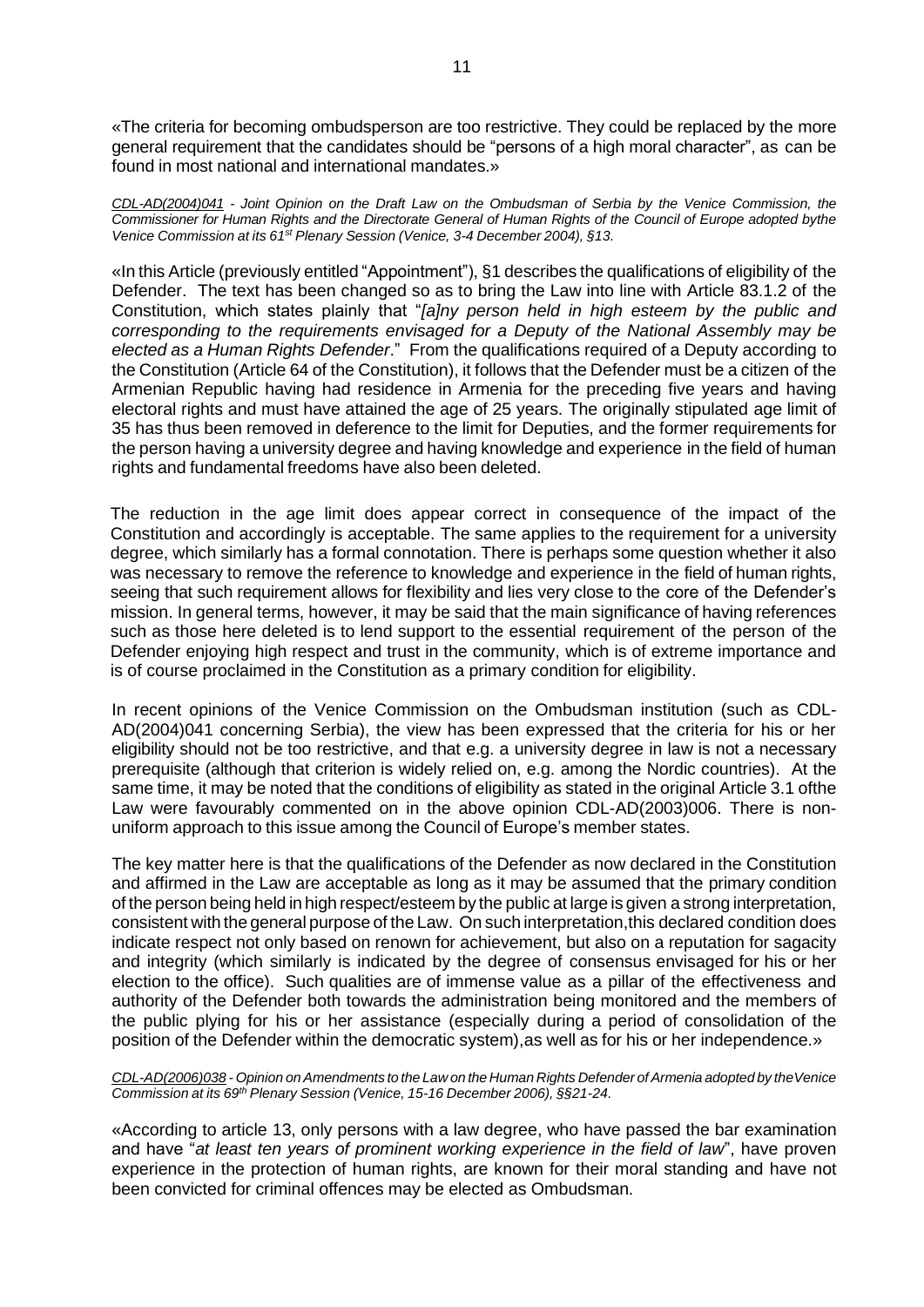The Venice Commission has always been opposed to such restrictive requirements. In particular, the requirement to be a law graduate, to have passed the bar exam and to have 10 years' experience in legal practice (article 13.1.b) seems excessive. In the Commission's view, although the mandate of the Institution extends beyond human rights issues, including also matters of good governance, the Ombudsman is not a judicial body. Therefore, it is the person's good reputation in the society and a recognized expertise in the field of human rights that should be essential for this position.

The Commission acknowledges that, as stressed during the meetings held by its Rapporteurs in Sarajevo, the issues to be addressed by the BiH Ombudsman are essentially legal, especially difficult and complex in this country. However, this does not justify imperatively reserving the Ombudsman position to law graduates having passed the bar examination. Management, communication and other skills should also be taken into account, especially in respect of the Lead Ombudsman (see comments before). In addition, one of the aims of the current reform is to give increased importance to the Ombudsman's promotional function, where qualities other than those revealed by the practice of law may be required. Besides that, the necessary legal knowledge could be provided by the staff and the "advisor" appointed by each Ombudsman according to his or her area of responsibility. Finally, the current text would lead, for example, to refusing the application of a law professor, specialized in human rights, who has not passed the bar examination and has no legal practice. The Venice Commission recommends reconsidering the eligibility criteria with a view to making them more inclusive. »

#### *CDL-AD(2015)034 - Opinion on the Draft Law on Ombudsman for Human Rights of Bosnia and Herzegovina, adopted by the Venice Commission at its 104th Plenary Session (Venice, 23-24 October 2015), §§56-58*

« Article 12 sets out the conditions and procedure for the election of the Defender. The first paragraph reads: "Everyone having attained the age of 25, enjoying high reputation among the public, having higher education, having been a citizen of only the Republic of Armenia for the preceding four years, permanently residing in the Republic of Armenia for the preceding four years, and having the right of suffrage, as well as having command of the Armenian language may be elected to the position of the Defender." This text seems to be in line with Article 192.2 and to Article 48.2 of the new Constitution.»

« The Venice Commission recommends that the possibility of civil society to propose candidates be added to the draft constitutional law in order to introduce some competition, which in turn would provide more legitimacy to the process e.g. there would be more candidates to choose from. The standing committee could present to the plenary of the Parliament a list of three candidates, out of which at least one would be proposed by civil society, thereby allowing for competition in the selection process. The Venice Commission's delegation was informed in Yerevan that this issue would be dealt with by the Rules of Parliament. The Venice Commission is of the opinion that the selection procedure for candidates is an essential issue for the independence of the Defender and should be regulated in the constitutional law, which should set out a transparent procedure that allows for input from and discussion with civil society.»

«[…] The diversity of staff is particularly important in the case of an NHRI headed by one person,42 as is the case in Armenia. Generally, pluralism at all staff levels can help strengthen an NHRI's visible commitment to inclusiveness and diversity, and positively influence the institution's overall credibility and effectiveness.43 Pluralism also ensures the representation of persons or groups who are under-represented in other official bodies and who would thus have particularly relevant experience and insights related to their needs.44 It is thus recommended to supplement the draft constitutional law by including, under Chapter 6, provisions to ensure gender balance and diversity at all levels of the Defender's staff.»

*CDL-AD(2016)033 - Armenia - Opinion on the draft Constitutional Law on the Human Rights Defender, adopted by the Venice Commission at its 109th Plenary Session (Venice, 9-10 December 2016), §§31, 33, 69.*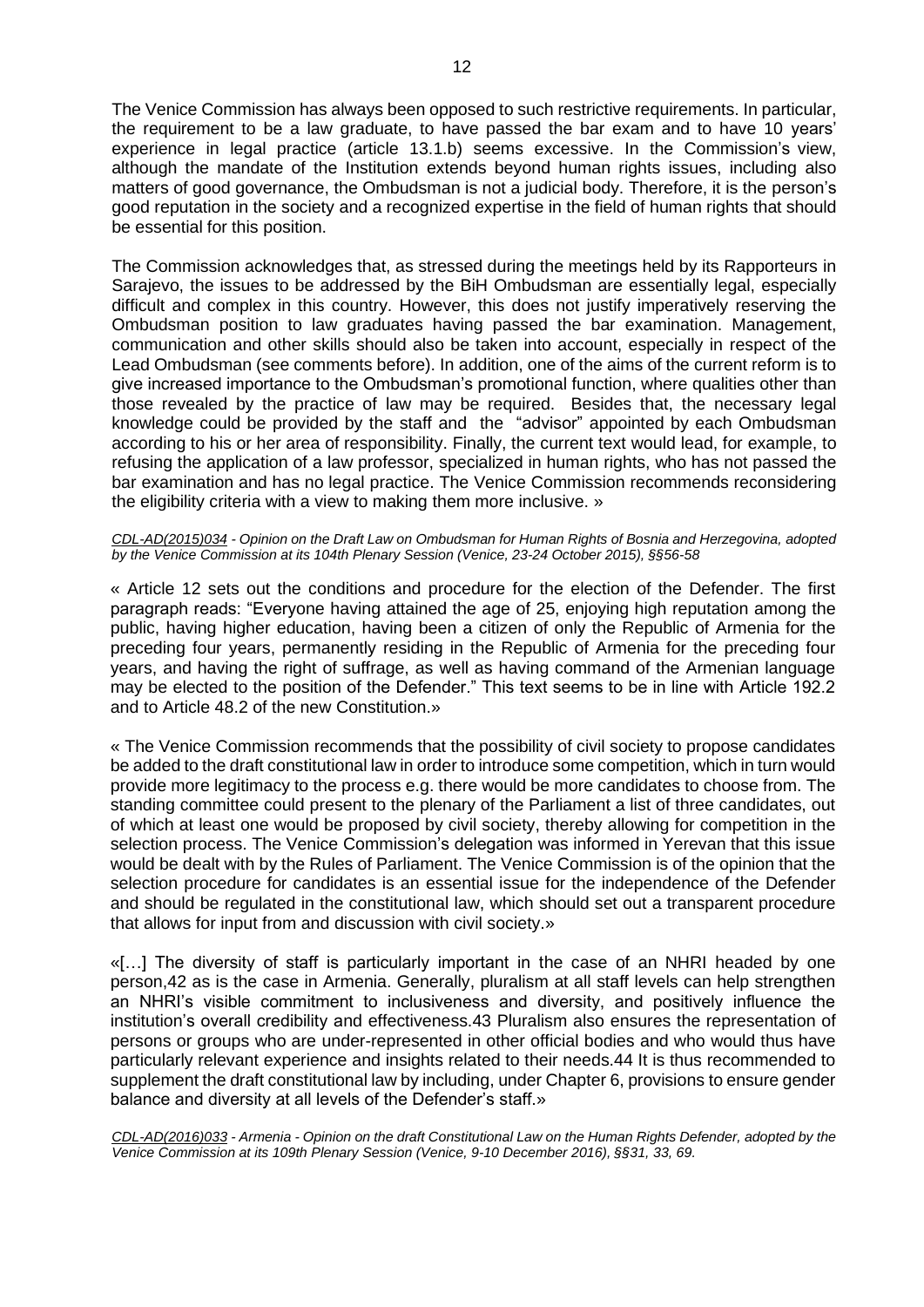«The criteria for being appointed Ombudsman shall be sufficiently broad as to encourage a wide range of suitable candidates. The essential criteria are high moral character, integrity and appropriate professional expertise and experience, including in the field of human rights and fundamental freedoms.»

*CDL-AD(2019)005 - Principles on the Protection and Promotion of the Ombudsman Institution ("The Venice Principles"), adopted by the Venice Commission at its 118th Plenary Session (Venice, 15-16 March 2019), Principle 8.*

«The current draft under in article 4.2 does list a number of required qualifications which is to be welcomed. The Venice Commission has on previous occasions stressed the importance of specifying qualifications requirements but also the view that the criteria for eligibility should not be too restrictive.»

«However, some of the requirements listed in the Venice Principles are not included, such as public call, testing and shortlisting which would respond to the requirements of *"merit based"* and *"objective and transparent"* provided for in the Venice Principles. The shortlist can be a practical working tool, not a binding limitation on candidates. This is essential for the democratic legitimacy of the office holder.»

*CDL-AD(2021)049 - Opinion On the Draft Law "On the Commissioner for Human Rights" adopted by the Venice Commission at its 129th Plenary Session (Venice and online, 10-11 December 2021), §§61, 62.*

# <span id="page-12-0"></span>**3.2. Incompatibilities**

«The function of Public Attorney is incompatible with the performance of another public function and profession or with being a member to a political party.

The Public Attorney function should not be compatible with another function or profession, public or private, neither with the belonging to political parties or unions. It could eventually be compatible with lecturing but, even in that case, the activity should be exercised without compensation.»

*CDL-AD(2003)007 - Opinion on the Draft Law on the Public Attorney of "The former Yugoslav Republic of Macedonia"* adopted by the Venice Commission at its 54<sup>th</sup> Plenary Session (Venice, 14- March 2003), B. II Article 8.

«…The drafters might consider to allow the ombudsperson [and] his or her deputies to pursue teaching activities. However it would be preferable to replace the list of public offices, which cannot be held by an ombudsperson, with a more comprehensive provision stating that the ombudsperson shall not hold any position which is incompatible with the proper performance of his or her official duties or with his or her impartiality and public confidence therein. It is notedthat a more general formula is used by the drafters in Article 9 (reasons for dismissal).»

*[CDL-AD\(2004\)041](http://www.venice.coe.int/docs/2004/CDL-AD(2004)041-e.asp) - Joint Opinion on the Draft Law on the Ombudsman of Serbia by the Venice Commission, the* Commissioner for Human Rights and the Directorate General of Human Rights of the Council of Europe adopted bythe *Venice Commission at its 61st Plenary Session (Venice, 3-4 December 2004), §§16-17.*

«The Ombudsman shall not, during his or her term of office, engage in political, administrative or professional activities incompatible with his or her independence or impartiality. The Ombudsman and his or her staff shall be bound by self-regulatory codes of ethics.»

*CDL-AD(2019)005 - Principles on the Protection and Promotion of the Ombudsman Institution ("The Venice Principles"), adopted by the Venice Commission at its 118th Plenary Session (Venice, 15-16 March 2019), Principle 9.*

«The draft law foresees in article 6 *"For the period of exercising his powers, the Commissioner suspends his membership in political parties"*.»

«This provision is in line with the Venice Principles. The independence of the Ombudsman is a key element of the institution, and any provision aimed at reinforcing it is of course welcome, and to this end the requirement that the Ombudsman must not being a member of any political party for a period of two years before his appointment, would reinforce this aspect. This requirement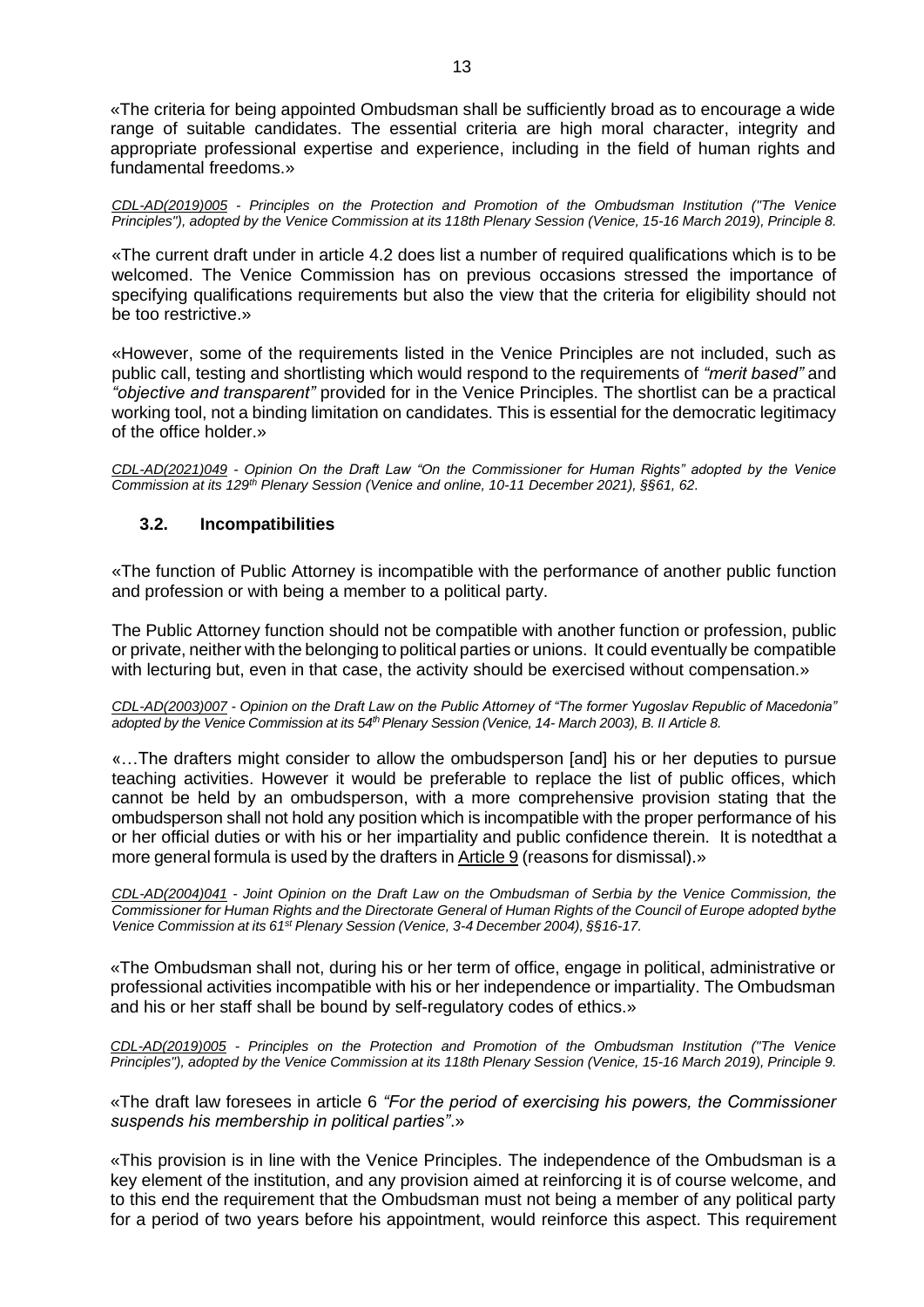could be inserted for instance in addition to the requirements listed in article 4.2 of the draft.»

*CDL-AD(2021)049 - Opinion On the Draft Law "On the Commissioner for Human Rights" adopted by the Venice Commission at its 129th Plenary Session (Venice and online, 10-11 December 2021), §§81, 82.*

### <span id="page-13-0"></span>**4. Election of the Ombudsman**

«As regards the procedure for designation of the Ombudsman, the Working Group observes the following:

Article 10 of the Law provides that the Ombudsman «*shall be appointed and dismissed by the House of Representatives and the House of Peoples following a joint proposal by the competent body of the House of Representatives and the House of Peoples. The competent body shall adopt the proposal by a majority of two thirds of its members*»*.*

«The Working Group's preliminary draft provided for a two-thirds majority at all stages of the appointment procedure, i.e. in the competent joint committee, in the House of Representatives and in the House of Peoples. As indicated by the Working Group in its finalreport on the Ombudsman institutions in Bosnia and Herzegovina, the provisions in the draft laws regarding the composition and the appointment of Ombudsman «are intended toensure the broadest possible consensus on the persons concerned. This is the only way of making the institution's impartiality an objective fact, recognisable in the eyes of all citizens» (CDL-INF(99)10). The appointment of the Ombudsman as provided for in Article 10 of the Law, i.e. by a simple majority of members present in the two Houses, seems to be inadequate. Simple majority does not require a broad consensus of all tendencies in the Houses and appointment of Ombudsman without such a consensus may compromise the institution's credibility.»

«The Working Group would therefore recommend that the Law be amended in such a wayas to require for the appointment of the Ombudsman a two thirds majority in both Houses.

Similarly, the draft approved by the Venice Commission provided for a «permanent joint committee» of the two Houses whereas the Law now provides for a «competent body». The Working Group finds this wording too vague. The importance of a body composed of members of the two Houses, competent to deal with various aspects of the Ombudsman's functioning should not be overseen. It is recalled in this respect, that the Ombudsman in FBH are primarily a parliamentary Ombudsman institution and that therefore it would be advisable to set up a specific parliamentary committee to deal with all aspects of the Parliament's relations with the Ombudsman.

It is also important that the joint committee's composition be fixed *ab initio* in the Law or in the Rules of procedure of the two Houses. It would be detrimental to the transparency of theprocedure - and consequently to the credibility of the institution - if the composition is fixed) *ad hoc* with a view to proposing the appointment of specific Ombudsman.»

«The Working Group would therefore recommend that the relevant provision be amended to clearly provide for a joint committee of the House of Representatives and the House of Peoples, whose composition should be regulated in a transparent way (by law or by the Rules of Procedure of the Houses).»

CDL-INF(2001)007 (English only) - Memorandum on the Organic Law on the Institution of the Ombudsman of the Federation of Bosnia and Herzegovina, approved by the Venice Commission at its 46<sup>th</sup> Plenary Meeting (Venice, 9-10 *March 2001), §2.*

«By entrusting the Joint Committee (instead of, under the present law, a "special *ad hoc*, temporary committee") with the candidates' selection, a radically new solution is proposed. This definitely represents a step forward, in line with previous recommendations of the Venice Commission and relevant international reports. The proposed solution has at least two advantages. First, it involves a standing committee which deals with human rights in a systematic manner and collaborates by definition with the Ombudsman. Second, it is for the benefit of the transparency of the procedure - and of the credibility of the Institution - that the composition of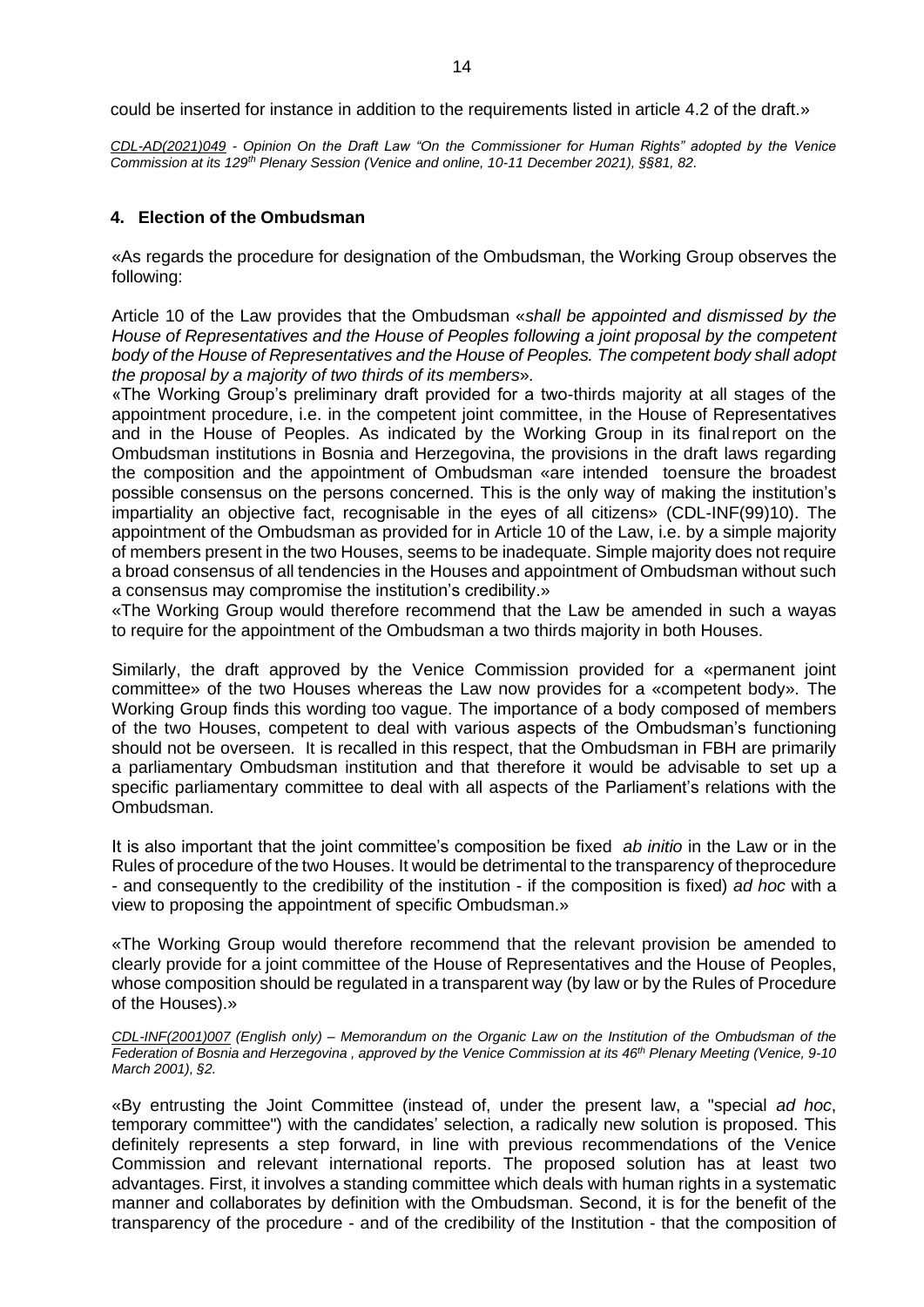the Joint Committee is stable and known, usually including a proportional number of representatives of the ruling and the opposition parties, and not formed for the express purpose of selecting candidates for the Ombudsman function. »

*CDL-AD(2015)034 - Opinion on the Draft Law on Ombudsman for Human Rights of Bosnia and Herzegovina, adopted by the Venice Commission at its 104th Plenary Session (Venice, 23-24 October 2015), §60.*

«The Commission welcomes the new provision in Article 2 par. 1 that «*The Ombudsman shall be elected by 83 votes of the deputies of the Milli Mejlis of the Republic of Azerbaijan of three candidates proposed by the President of the Republic*». The election by the increased majority in the Parliament will certainly strengthen the Ombudsman's impartiality, independence and legitimacy. This is a very positive change compared to the provision of the first draft, which stated that «*the Ombudsman shall be appointed by the Milli Mejlis of the Republic of Azerbaijan following a recommendation of the President of the Republic of Azerbaijan*». The proposal to also involve other persons (such as academics and/or judges of the highest judicial authorities)in the selection of persons proposed for the office of Ombudsman to the *Milli Mejlis* has not been retained.»

*CDL(2001)083 - Consolidated Opinion On the Law on Ombudsman in the Republic of Azerbaijan (Strasbourg, 7 September 2001), §8 (see CDL(2001)PV 47, §6.*

«The selection of candidates is entrusted (Article 7) to a special parliamentary commission composed of members of three parliamentary committees, whose mode of operation, number of members (and their mode of appointment) are not specified. The selection procedure as described in the Law *per se* does not give rise to any particular concern. The selection of candidates by a "special parliament commission" does not seem to be problematic provided that: 1) the composition of the commission includes representatives of all parliamentary parties;and 2) and the selection is based on merit.

However, Article 8.1 seems to imply that the only candidates presented to the Parliament (forPA as well as CPA) are the two highest ranked in the Commission's evaluation procedure. Although no formal European standard seems to prohibit such a system, the plenary of Parliament should be free to elect a candidate who does not appear on the shortlist provided bythe special commission but does meet the objectively stated criteria. The shortlist should be apractical working tool for the Parliament, not a binding limitation on candidates. This is essentialfor the democratic legitimacy of the function's holder. For this reason, it would be advisable that the special parliamentary committee present to the Moldovan Parliament, if any, in order of preference, all eligible candidates. The choice of candidates would then be that of Parliament as a whole and not that of a small group of parliamentarians with decisive influence on the election of the PA. »

*CDL-AD(2015)035 - Joint Opinion of the Venice Commission and the Directorate General of Human Rights and Rule of Law (DGI) of the Council of Europe on the Draft Amendments to the Law on the Human Rights Defender of the Republic of Armenia, adopted by the Venice Commission at its 104th Plenary Session (Venice, 23-24 October 2015); §§12,13.*

«Election of the candidate by a 2/3 majority would be a better solution than a 3/5 majority provided by the existing law and by the constitutional amendments. Indeed, in the previous opinion on the Defender the Venice Commission welcomed the election of the Defender by a 3/5 majority, by contrast with the previously existing system; however, the question remains whether 3/5 represents "qualified majority of votes sufficiently large as to imply support from parties outside government", required by p. 7.3 of the PACE Recommendation 1615 (2003). The Venice Commission also draws attention to CDL-PI(2015)015rev where it recommended to the Armenian authorities to consider the election of the Defender by a two- third majority (§ 192). In addition to that, the ideal of "nearly-consensual" election of the Defender would better be served by ensuring personal voting in the Parliament instead of voting by "delegation".

Furthermore, an anti-deadlock mechanism should be put in place for situations where a candidate does not obtain the necessary qualified majority of votes in the Parliament. The purpose of such mechanism would be "to create incentives for both the majority and the opposition in Parliament to find a reasonable compromise (or, rather, to create disincentives to prevent situations where they are not capable of finding a compromise)" ».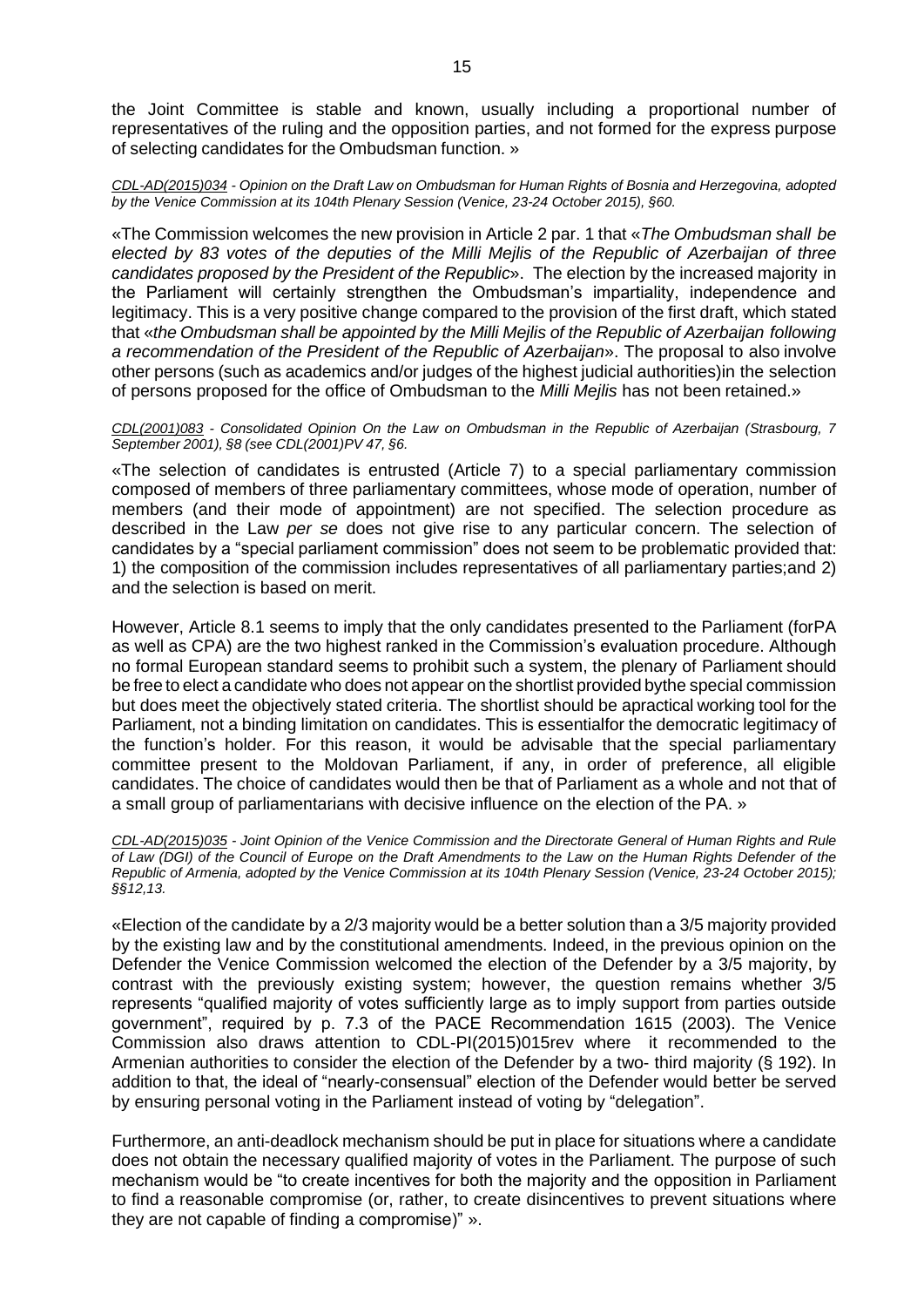*CDL-AD(2015)017 - Opinion on the Law on the People's Advocate (Ombudsman) of the Republic of Moldova, adopted by the Venice Commission at its 103rd Plenary Meeting (Venice, 19-20 June 2015), §§48,49.*

«…§2 sets out the appointment procedure. It introduces appointment of the Defender by the Parliamentary Assembly, which is an undoubted step forward in respect of the previous draft in terms of independence of this institution from the Executive, which it is mandated to control. Itis in accordance with §4 of the Principles Relating to the Status of National Institutions for the promotion and protection of human rights (the United Nations' so-called «Paris Principles»). In particular, the appointment of the Defender «*by a vote of more than half of the general numberof deputies*» is in accordance with my previous suggestion to provide for the election of the Defender by a qualified majority of the members of parliament. Actually, the larger the majority of the deputies involved in the appointment of the Human Rights Defender, the greater his independence and public authority. I assume that the appointment is made «*from candidates nominated by the President of the Republic and 1/5 of the National Assembly deputies*» (otherwise the sense of this last phrase would be unclear).»

*CDL-AD(2003)006 - Opinion on the Draft Law on the Human Rights Defender of Armenia adopted by the Venice Commission at its 54th Plenary Session (Venice 14-15 March 2003), II Article 3.*

«The Assembly of the Republic of Macedonia shall elect and discharge the Public Attorney with a majority vote of the total number of representatives belonging to the communities that do not constitute the majority in the Republic of Macedonia. The Public Attorney is elected for a term of eight years, with the right to a second term in office.…

The way according to which an Ombudsman is appointed is of the utmost importance as far as the *independence* of the institution is concerned and the independence of the Ombudsman is a crucial corner stone of this institution.

In order that the Public Attorney's investigations will be credible to both public and the government, the procedure of appointment must be a transparent one. In addition, the procedure of appointment must be an election, as set out in the Draft Law.

Besides, the appointment of the Public Attorney by a large majority of Members of the Parliament (MPs) is a warrant that the person chosen is supported by a large part of society,with the consequences thereof like independence and impartiality.»

*CDL-AD(2003)007 - Opinion on the Draft Law on the Public Attorney of "The former Yugoslav Republic of Macedonia"* adopted by the Venice Commission at its 54th Plenary Session (Venice, 14- March 2003), B.II Article 5.1.

«…It would be preferable to have the ombudsperson appointed and dismissed by a qualified majority in Parliament….»

«Article 3 provides for the appointment of the ombudsperson by the National Assembly by simple majority. However, a broad consensus for the choice of the ombudsperson is important in order to ensure public trust in the independence of the ombudsperson. Consequently, a qualified majority in Parliament for the appointment of the ombudsperson is appropriate (2/3 or3/5 of votes cast). If existing constitutional provisions render the fulfilment of such requirement impossible, other possibilities should be explored, which would allow to come to the same result. However, such modalities would have to be safeguarded on the level of law.»

*[CDL-AD\(2004\)041](http://www.venice.coe.int/docs/2004/CDL-AD(2004)041-e.asp) - Joint Opinion on the Draft Law on the Ombudsman of Serbia by the Venice Commission, the* Commissioner for Human Rights and the Directorate General of Human Rights of the Council of Europe.(Strasbourg, 6 *December 2004), §§8.1,11.*

«As a final matter under this head, it is to be noted that according to the above general standards, the normative text regulating the status and functions of the Ombudsman for HumanRights should be embodied in legislation of the national parliament, and the person of the Ombudsman should be elected by the parliament by a majority large enough to ensure a reasonable consensus, i.e. by a qualified majority of all members.»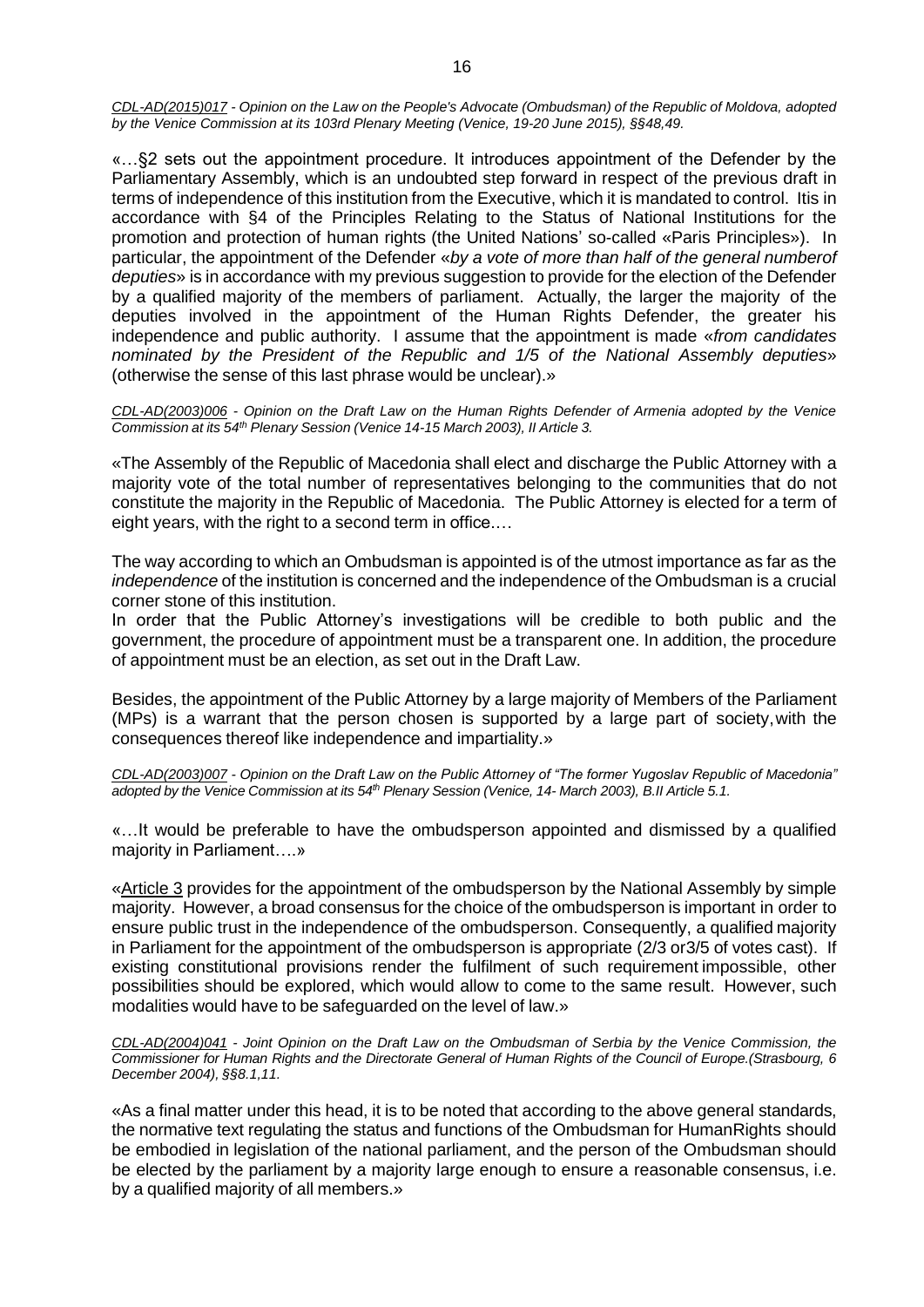*CDL-AD(2007)020 - Opinion on the possible reform of the Ombudsman Institution in Kazakhstan adopted by the Venice Commission at its 71st Plenary Session (Venice, 1-2 June 2007), §11.*

«The Venice Commission acknowledges that, in the particular context of BiH, the decisionmaking in parliament, which can be subject to multiple vetoes, is extremely difficult to achieve. Introducing a qualified majority requirement would create additional difficulties and further complicate the procedure, notably in the appointment of the Ombudspersons. In the light of these considerations, the Commission believes that it belongs to the authorities of BiH to assess whether a qualified majority rule may be successfully introduced and implemented or, from a more pragmatic perspective, a joint decision of the two Houses couldserve as a sufficient guarantee for the "broad consensus" needed both to appoint anOmbudsman or to decide on the early termination of his/her mandate. »

*CDL-AD(2015)034 - Opinion on the Draft Law on Ombudsman for Human Rights of Bosnia and Herzegovina, adopted by the Venice Commission at its 104th Plenary Session (Venice, 23-24 October 2015),§63.*

«The election of the Ombudsman (Article 91a(1)) should require a qualified majority to provide the office with a politically and socially broad base.»

*CDL-AD(2008)009 – Opinion on the Constitution of Bulgaria adopted by the Venice Commission at its 74th Plenary Session (Venice, 14-15 March 2008), §81; see also*

«According to Article 8(2) of the Law, in order to be elected as People's Advocate, a candidate is required to get the majority of votes in the Parliament. This provision is not in line with the European standards. Recommendation 1615(2003) requires "*qualified majority of votes sufficiently large as to imply support from parties outside government*." Also, the Venice Commission has repeatedly stressed that the election of an Ombudsman by a broad consensus in the Parliament would certainly strengthen the Ombudsman's impartiality, independence and legitimacy and contribute to the public trust in the institution. Article 8.2 should therefore be amended in such a way as to require for the appointment of the People'sAdvocate a qualified majority in the Parliament. This may require a constitutional amendment.»

*CDL-AD(2015)017 - Opinion on the Law on the People's Advocate (Ombudsman) of the Republic of Moldova, adopted by the Venice Commission at its 103rd Plenary Meeting (Venice, 19-20 June 2015), §50.*

« In its 2015 Joint Opinion, the Venice Commission questioned whether a 3/5th majority of the total number of deputies would indeed provide the Defender with sufficient support from parties outside the Government.22 It is not hard to imagine a parliamentarian context in which one political party or a coalition of parties controls 3/5th of the votes in the National Assembly. It should be remembered that a key criterion of PACE Recommendation 1615 (2003) on Ombudsman Institutions is not a qualified majority in itself, but the requirement of support for the Defender among parties, including those outside the Government. A qualified majority is only a means to achieve wide political support for the Defender, and the majority requirement in the draft constitutional law should be aligned to the specific parliamentarian system of Armenia. This would ensure a broader consensus, and thus consolidate the impartiality of the institution. In the same vein, the First Opinion on the Draft Amendments to the Constitution also recommended that Òas the broadest possible consensus on the person elected should be ensured, the election by a twothird majority should be considered.23 However, as this recommendation was not followed, Article 12.2 now corresponds to Article 192.1 of the new Constitution, making it difficult to change this provision without having to amend the Constitution.»

« It should be pointed out that a qualified-majority requirement increases the risk of a parliamentarian deadlock in the election of the Defender. However, Article 138 of the new Constitution (Temporary Appointment of Officials) only provides a provisional remedy to this problem. Article 138 applies to a broad range of public officials and notably provides that should a 3/5th majority not be reached, then the President of the Republic of Armenia appoints a Human Rights Defender ad interim until the procedure is repeated and a Defender is elected. This can of course not be considered a viable solution if repeated elections also fail.»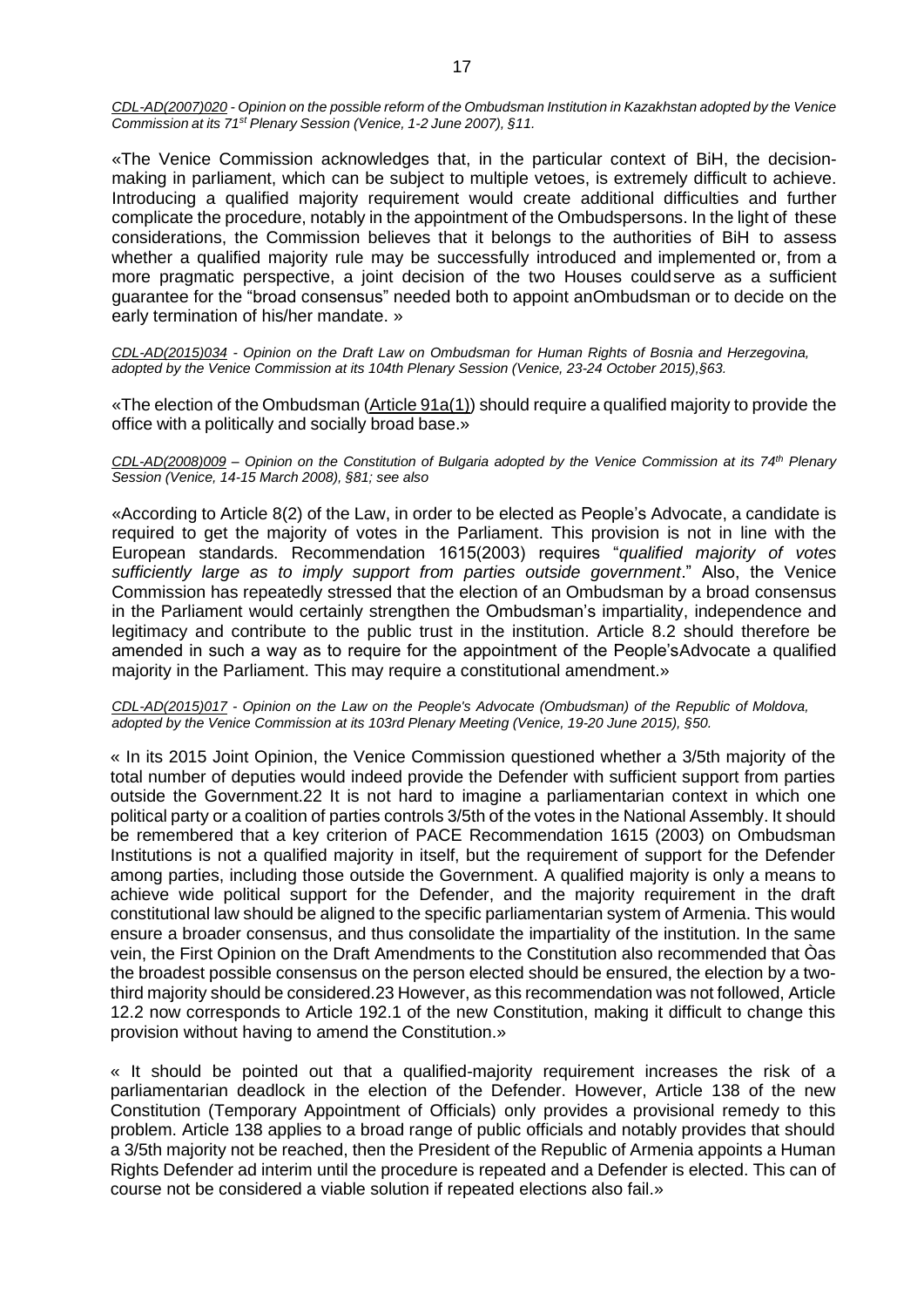18

« This draft constitutional law, like the previous one, has no provisions referring to the possibility of a re-election of the Defender. PACE Recommendation 1615 (2003) admits "renewable mandates at least equal in duration to the parliamentary term of office.25" The Venice Commission reiterates its recommendation that this issue should be clarified in the text and that, as a matter of principle, considers that it would be preferable to have the Defender elected for a single, longer term without the possibility of being re-elected.26 This would further consolidate the Defender's impartiality and independence. However, a future constitutional amendment might be required to introduce such a limitation.»

*CDL-AD(2016)033 - Opinion on the draft Constitutional Law on the Human Rights Defender, adopted by the Venice Commission at its 109th Plenary Session (Venice, 9-10 December 2016), §§35, 36, 37.*

«The Ombudsman shall be elected or appointed according to procedures strengthening to the highest possible extent the authority, impartiality, independence and legitimacy of the Institution. The Ombudsman shall preferably be elected by Parliament by an appropriate qualified majority.» «The procedure for selection of candidates shall include a public call and be public, transparent, merit based, objective, and provided for by the law.»

*CDL-AD(2019)005 - Principles on the Protection and Promotion of the Ombudsman Institution ("The Venice Principles"), adopted by the Venice Commission at its 118th Plenary Session (Venice, 15-16 March 2019), Principle 6*, *7.*

«Furthermore, the conditions under which the Ombudsman is elected as head of the institution and subsequently appoints his or her staff are also interdependent guarantees of the institution's independence. The entire staff of the institution, beginning with the head of the institution, must function without undue external interference that could compromise its independence.

*CDL-AD(2021)035 - Opinion On the Legislation Related to the Ombudsman's Staff of Armenia adopted by theVenice Commission at its 128th Plenary Session (Venice and online, 15-16 December 2021), §24.*

«While it is conceivable that the appointment of the CHR by the President of the Republic and then by the Upper House of Parliament could be seen as affording to "highest possible extent the authority, impartiality, independence and legitimacy of the Institution", the Venice Principles provide for this election to be done by an appropriate qualified majority. Hence, the election by an increased majority could strengthen the Ombudsman's impartiality, independence and legitimacy.»

«The Commission invites the drafters to consider the possibility of a selection by the Parliament, as envisaged in the Venice Principles, by a qualified majority, in order to strengthen the Ombudsman's impartiality, independence and legitimacy.»

*CDL-AD(2021)049 - Opinion on the Draft Law "On the Commissioner for Human Rights" adopted by the Venice Commission at its 129th Plenary Session (Venice and online, 10-11 December 2021), §§58, 59.*

«In order to align the draft law with international standards, the Venice Commission recommends with regard to the election of the Commissioner**,** foreseeing a public and transparent selection procedure comprising public call, testing and shortlisting, an election by qualified majority by Parliament, a longer term of office and preferably a non-renewable term of office…»

*CDL-AD(2021)049 - Opinion on the Draft Law "On the Commissioner for Human Rights" adopted by the Venice Commission at its 129th Plenary Session (Venice and online, 10-11 December 2021), §117.*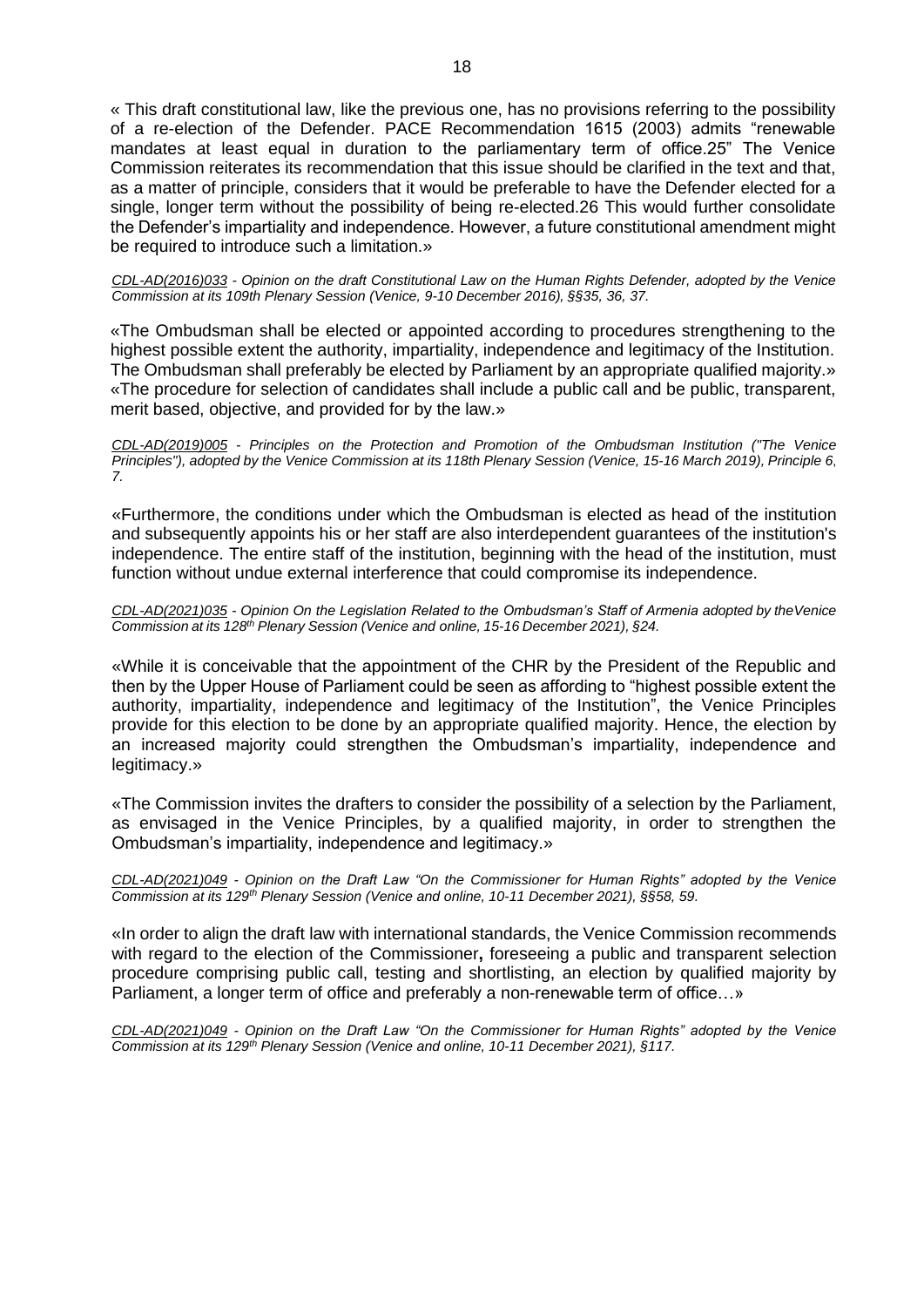# <span id="page-18-0"></span>**5. Status of the Ombudsman institution and relation with other state and local institutions / bodies**

# <span id="page-18-1"></span>**5.1. Status**

# *5.1.1 Rank and salary*

«Some of the countries which responded establish the status, rank and subsequently remuneration of their Ombudsman with reference to the judiciary. This is the case in *Malta*, where the Ombudsman is remunerated at the level of a judge of the Superior Courts; in *Norway*, where the Parliamentary Ombudsman is remunerated 20% more than a Supreme Court judge; and in *Sweden*, where the rank of the Parliamentary Ombudsman is the same asa Supreme Court judge or a judge of the Supreme Administrative Court and the remuneration is20% higher.

In some countries, the Ombudsman's status, rank, and/or salary is established with reference to a number of different institutions or functions on a similar level. This is the situation in *Croatia*, where the National Ombudsman has a rank and remuneration equivalent to that of thepresident of a working body of the Parliament, a judge of the Constitutional Court, a minister and the head of the State Audit Office; the *Czech Republic*, where the Public Defender of Rights is entitled to a salary equivalent to that of the President of the Supreme Control Office;*Estonia*, where the Legal Chancellor, who performs the functions of Ombudsman, has the highest rank, equivalent to the Parliament, the President, the Government, the Courts and the State Audit Office and is remunerated at the level of the average wage multiplied by a coefficient of 5.5; the *Netherlands*, where the National Ombudsman is remunerated at a levelequivalent to the Vice-President of the Council of State and the President of the Chamber of Audit, these three institutions together being called the High Councils of State; and "*The formerYugoslav Republic of Macedonia"*, where the Ombudsman's rank is at the same level of a minister, the President of the Supreme Court, the Public Prosecutor, a judge of the Constitutional Court and the Governor of the National Bank.»

*CDL-AD(2002)008 - Opinion on the Status and Rank of the Ombudsman in the Federation of Bosnia and Herzegovina (Strasbourg, 17 May 2002), §§6,7.*

«…In Austria, the Ombudsman has an extraordinary rank, equivalent to members of Parliament, while a number of countries do not formally provide for the rank of the Ombudsman(see §§7-10). Similar variations exist also at the sub-national level (see §11).

Whatever status the Ombudsman institution is assimilated with - the judiciary or public officials – it is always given an appropriately high rank. The high rank is one of the essential factors that guarantee the Ombudsman's independence from political interference and enable that institution to function effectively and efficiently.»

«There is no European standard as to the status of the Ombudsman. Indeed, there are a variety of ways of establishing such status in Europe. However, whatever status the Ombudsman institution is assimilated with - the judiciary or public officials – it is always given an appropriately high rank, which is also reflected in salary levels. The issue of setting the ombudsman's remuneration is not only an issue of public respect but also of independence of the institution.»

*CDL-AD(2004)006 – Opinion on the status and rank of the human rights ombudsman of Bosnia and Herzegovina adopted by the Venice Commission at its 58th Plenary Session (Venice, 12-13 March 2004), §§9,10,16.*

«The Venice Commission finds that equating the salaries of the ombudsman and deputy ombudsmen with that of aBiH Constitutional Court judge fixes salaries at an appropriately highlevel to ensure the ombudsman's independence and is in line with European standards in this field. The salaries of ombudsman's staff should however be determined in accordance with applicable legislation.»

CDL-AD(2004)031 - Opinion on the Draft Law on Amendments to the Law on Ombudsman for Human Rights in Bosnia and Herzegovina adopted by the Venice Commission at its 60<sup>th</sup> Plenary Session (Venice, 8-9 October 2004), §30.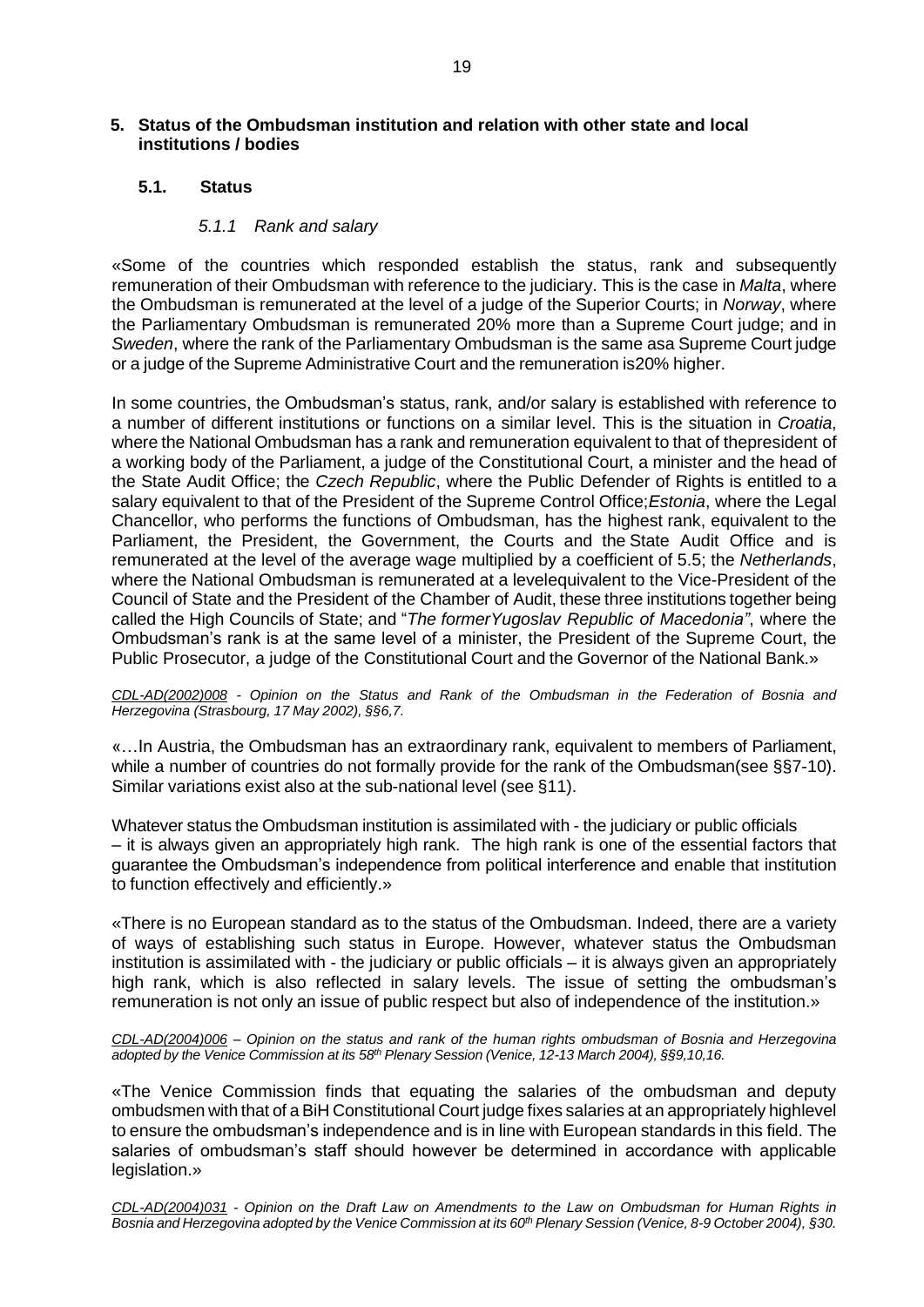«Article 13.2 of the Law implies that the status and remuneration of the PA are equivalent to those of a judge of the Supreme Court. This provision provides for an appropriately high rank for the Moldovan Ombudsman and is in line with the European practice in this field. In this regard, the concern raised in the request for opinion that a pending draft law (on amendmentand completion of some legislative acts) would provide a lower remuneration for the PA than that of a Supreme Court judge appears to be legitimate; such an arrangement would undermine the letter and the spirit of the above-mentioned Article 13.2 of the Law. In this connection, theVenice Commission recalls the general principles laid down in relation to the status, rank andremuneration of the Ombudsman in its previous opinions dealing with this institution. As notedby the Commission, *"[t]here is no European standard as to the status of the Ombudsman, besides as concerns its independence. Indeed, there are a variety of ways of establishing suchstatus in Europe. However, whatever status the Ombudsman institution is assimilated with – the judiciary or public officials – it is always given an appropriately high rank, which is also reflected in salary levels. The issue of setting the ombudsman's remuneration is an issue both of public respect and of independence of the institution.*»

*CDL-AD(2015)017 - Opinion on the Law on the People's Advocate (Ombudsman) of the Republic of Moldova, adopted by the Venice Commission at its 103rd Plenary Meeting (Venice, 19-20 June 2015), §57.*

«The Ombudsman Institution shall be given an appropriately high rank, also reflected in the remuneration of the Ombudsman and in the retirement compensation.»

*CDL-AD(2019)005 - Principles on the Protection and Promotion of the Ombudsman Institution ("The Venice Principles"), adopted by the Venice Commission at its 118th Plenary Session (Venice, 15-16 March 2019), Principle 3.*

«In its 2006 Opinion on the amendments to the law of the HRD of Armenia, the Venice Commission had stated that "Considering the exceptional role of the institution of the Human Rights Defender and its responsibilities, as well as the necessary safeguards for its independence, the staff, if it is not to be included under Civil Service, should have a distinct special status regulated by this Law. A solution merely stipulating that members of the staff should be contract employees is insufficient."»

«With regard to the rank of the institution, the Principle 3 of "the Venice Principles" provides that "The Ombudsman Institution shall be given an appropriately high rank, also reflected in the remuneration of the Ombudsman and in the retirement compensation". This principle refers to the head of the institution but should be understood as extending to all staff.»

«Issues relating to the institution's staff and rank have budgetary consequences and are therefore linked to the institution's budget. International standards are again consistent in this respect in order to secure guarantees of independence.»

*CDL-AD(2021)035 - Opinion on the Legislation Related to the Ombudsman's Staff of Armenia adopted by theVenice Commission at its 128th Plenary Session (Venice and online, 15-16 December 2021), §25-27.*

«Article 35 paragraph 1 of the Law provides that "State service with the Staff of the Defender shall be considered a professional activity performed for the purpose of ensuring the exercise of powers reserved to the Defender by the Constitution of the Republic of Armenia and this Law. State service within the Staff of the Defender shall be a special type of state service prescribed by the legislation of the Republic of Armenia.»

«Also in article 35 paragraph 3 the classes and ranks according to the positions of state servants were foreseen according to this scheme:

"(1) state servants holding highest positions — class ranks of the 1st and 2nd class state counselor of state service within the Staff of the Defender;

(2) state servants holding chief positions — class ranks of the 1st and 2nd class counselor of state service within the Staff of the Defender;

(3) state servants holding leading positions — class ranks of the 1st and 2nd class leading servant of state service within the Staff of the Defender;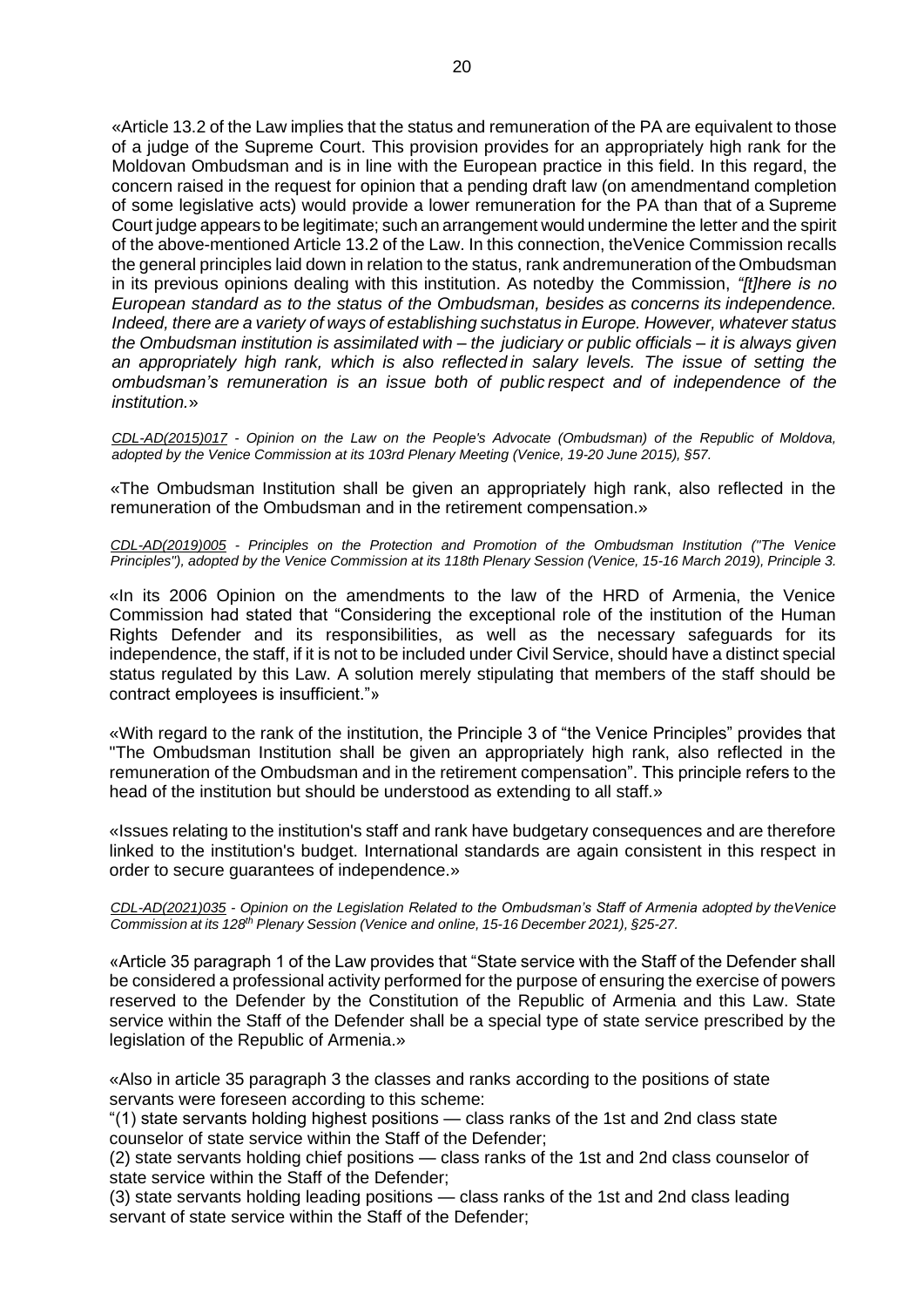(4) state servants holding junior positions — class ranks of the 1st and 2nd class junior servant of state service within the Staff of the Defender."»

«The legislator had also provided in Article 35 paragraph 4 that "Class ranks of state service to all state servants within the Staff of the Defender shall be conferred, their class rank shall be lowered, as well as they shall be deprived of the class rank by the Defender."»

«An analysis of these legal provisions suggests that the constitutional law has provided sufficient guarantees for the independence of the staff of the Ombudsman institution. Indeed, it seems that the staff of the institution has enjoyed a high status in terms of the category of civil service, which must have had a positive impact on the financial and social status of the institution's staff.»

*CDL-AD(2021)035 - Opinion on the Legislation Related to the Ombudsman's Staff of Armenia adopted by theVenice Commission at its 128th Plenary Session (Venice and online, 15-16 December 2021), §§35-37, 39.*

«To sum up: the new amendments to the HRD Constitutional Law consist of three main elements/modifications creating confusion with regard to the status and ranking of the ombudsman's staff and the competence on organizing competition procedures. In particular, it derives from the new amendments to the HRD Constitutional Law that:

- The ombudsman staff's status has changed from "state servants" to "civil servants";

- The law does not provide for the ranks for the Ombudsman staff, since the Ombudsman's staff now belong to the category of civil servants;

- Any competition procedures are now regulated by the law on civil service.»

*CDL-AD(2021)035 - Opinion on the Legislation Related to the Ombudsman's Staff of Armenia adopted by theVenice Commission at its 128th Plenary Session (Venice and online, 15-16 December 2021), §48.*

«In financial terms, as a guarantee of its independence, the rank of the Ombudsman's staff should be proportionate and in direct relation to the rank that the legislator has given to the Ombudsman himself or herself. In this respect, the Venice Principles clearly state that "the institution of the Ombudsman must be given a sufficiently high rank, which is also reflected in the Ombudsman's remuneration and retirement allowance". Principle 3 of the Venice Principles, with the term "ombudsman institution", requires a broad interpretation and, in this sense, it is valid for both the ombudsman and his or her staff.

«Moreover, in this context, the criteria and classification of staff should also be within the competence of the Ombudsman. It would be preferable that all such guarantees be provided for in the Law on the Ombudsman in order to ensure the stability and sustainability of the Ombudsman's activity in fulfilling his constitutional mandate.

*CDL-AD(2021)035 - Opinion on the Legislation Related to the Ombudsman's Staff of Armenia adopted by theVenice Commission at its 128th Plenary Session (Venice and online, 15-16 December 2021), §§68, 69.*

«…The staff should benefit, as the head of the institution, from an appropriate high rank, a distinct special status regulated by the law.»

*CDL-AD(2021)049 - Opinion On the Draft Law "On the Commissioner for Human Rights" adopted by the Venice Commission at its 129th Plenary Session (Venice and online, 10-11 December 2021), §114.*

«In order to align the draft law with international standards, the Venice Commission recommends: with regard to the staff of the institution, providing for the ability for the Commissioner to recruit his/her staff according to ranks under a distinct special status regulated by the law;»

*CDL-AD(2021)049 - Opinion On the Draft Law "On the Commissioner for Human Rights" adopted by the Venice Commission at its 129th Plenary Session (Venice and online, 10-11 December 2021), §117.*

# *5.1.2. Immunities*

«After having studied the first draft the Rapporteurs recommended that the Azerbaijani authorities clarify certain provisions of Article 6 on immunities of the Ombudsman. The original wording did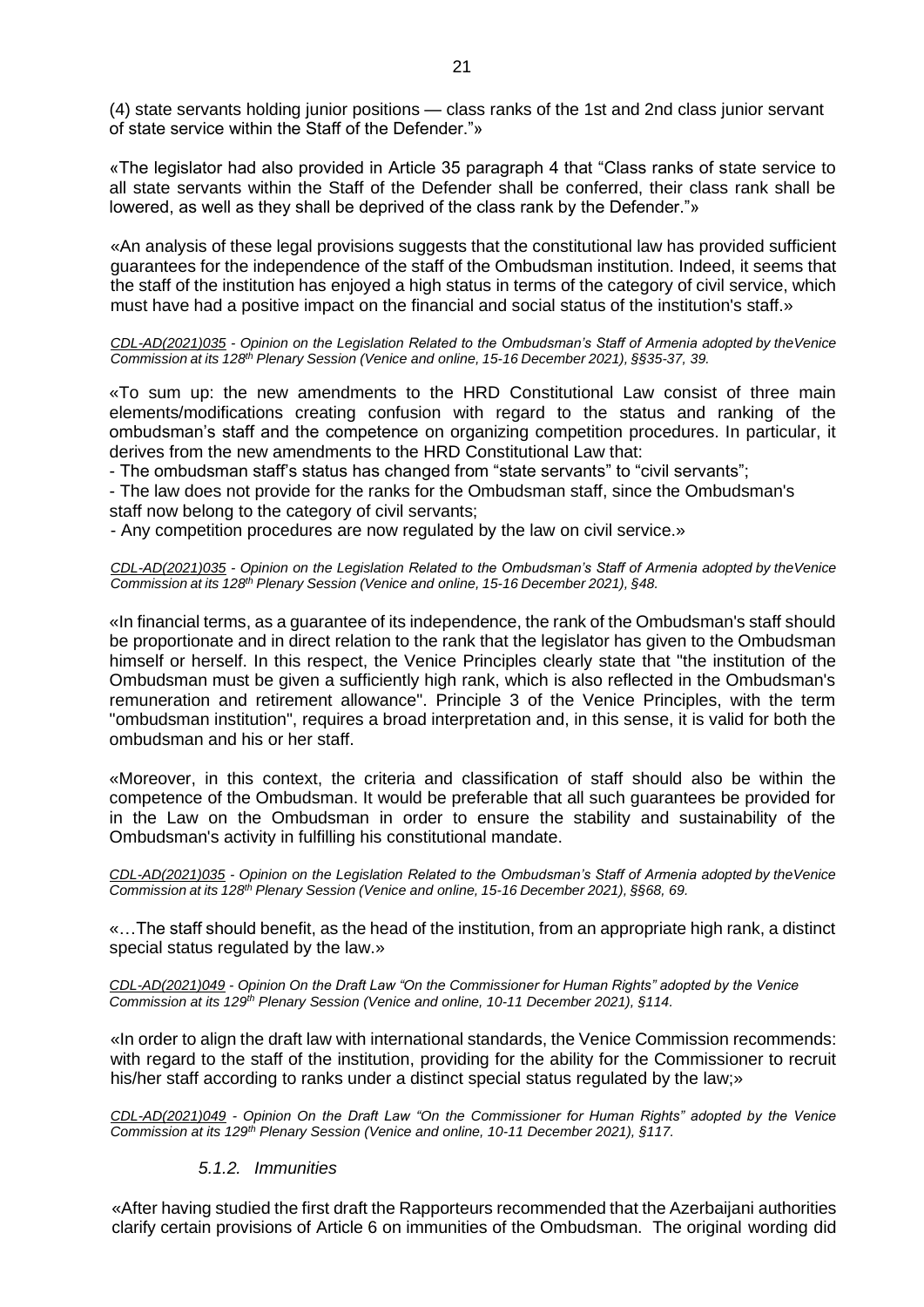not specify what majority was required in the Parliament to lift the immunity of the Ombudsman and did not foresee the Ombudsman's immunity for opinions held or action takenwhile in office after the expiry of the term of office. The Commission is satisfied that the draft adopted in the third reading solves both problems. It establishes a requirement of 83 votes in*Milli Mejlis* for lifting the immunity and includes a special paragraph on immunity for opinions held or action taken while in office.»

*CDL(2001)083 - Consolidated Opinion on the Law on Ombudsman in the Republic of Azerbaijan (Strasbourg, 7 September 2001), §13.*

« … The ombudsperson, his or her deputies and the staff of the secretariat should be immune from legal process in respect of works spoken or written and all acts performed by them in their official capacity and within the limit of their authority (functional immunity).»

*[CDL-AD\(2004\)041](http://www.venice.coe.int/docs/2004/CDL-AD(2004)041-e.asp) - Joint Opinion on the Draft Law on the Ombudsman of Serbia by the Venice Commission, the* Commissioner for Human Rights and the Directorate General of Human Rights of the Council of Europe adopted bythe *Venice Commission at its 61st Plenary Session (Venice, 3-4 December 2004), §18.*

«In general terms, both the Human Rights Defender and his or her staff should have immunity from legal process in respect of words spoken or written and acts performed by them in their official capacity. Such immunity should continue to be accorded even after the end of the Human Rights Defender's mandate or after the staff cease their employment with the HumanRights Defender institution. This immunity should also include baggage, correspondence and means of communication belonging to the Human Rights Defender. One could consider a different scope of immunity with regard to the staff (e.g. waiving by the Defender for his or herstaff).»

«In order to enhance the independence of the Defender, guarantees as to the inviolability of the institution's possessions, documents and premises, etc. are also very important. An example could be UNMIK Regulation 2006/06 on the Ombudsperson Institution in Kosovo, which in Section 12.2 provides that «*The archives, files documents, communications, property, funds and assets […], wherever located and by whomsoever held, shall be inviolable and immune from search, seizure, requisition, confiscation, expropriation or any other form of interference,whether by executive, administrative, judicial or legislative action*».»

CDL-AD(2006)038 - Opinion on Amendments to the Law on the Human Rights Defender of Armenia adopted by the *Venice Commission at its 69th Plenary Session (Venice, 15-16 December 2006), §§74 and 76.*

*«74. In general terms, both the Human Rights Defender and his or her staff should have immunity from legal process in respect of words spoken or written and acts performedby them in their official capacity. Such immunity should continue to be accorded evenafter the end of the Human Rights Defender's mandate or after the staff cease their employment with the Human Rights Defender institution. This immunity should also include baggage, correspondence and means of communication belonging to the Human Rights Defender. One could consider a different scope of immunity with regardto the staff (e.g. waiving by the Defender for his or her staff).*

*75. In the Amending Law, the first two paragraphs of this Article have been joined in a single paragraph with some changes in wording. A change which is clearly positive and important is that the immunity of the Human Rights Defender from prosecution or criminal proceedings is now expressed as persisting not only during his or her term of office, but also thereafter. This accords with the principle of the Constitution that the Defender shall be endowed with the immunity envisaged for a Deputy of the National Assembly (Article 83.1.6 of the Constitution), and the new phrasing of the Article appears to have been modelled in most part upon the constitutional provision regardingDeputies (Article 66). However, it may be questioned whether the extent of the immunity* is sufficient. There is no reference here to the staff of the Defender, but underArticle 23.5, they are *endowed with immunity during their period of tenure in respect oftheir conduct while performing their responsibilities under the Defender's instructions.This immunity should be more extensive. The Law also lacks sufficiently precise provisions on the procedure for waiving immunity.*»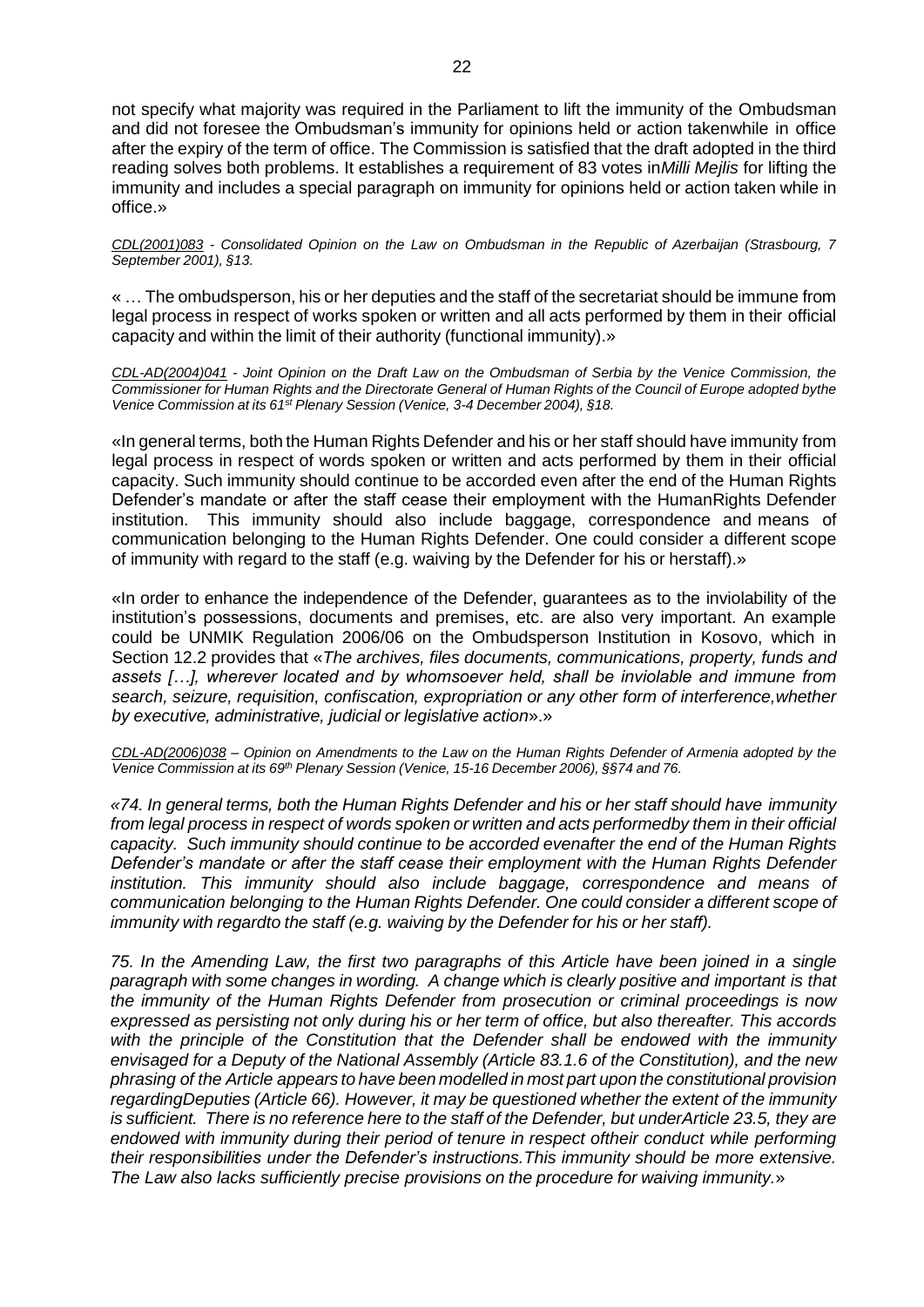«The Venice Commission thus expressed a positive view of the extension of the immunity to the staff of the Human Rights Defender's office. The Commission even called for its extensionin temporal respect. All those remarks remain relevant and are in line with other opinions of the Commission on this issue (see for example CDL-AD(2004)041 on the draft Law on the Ombudsman of Serbia and CDL-AD(2007)024 on the draft Law on the People's Advocate of Kosovo).»

*CDL-AD(2008)028 – Opinion on draft amendments to Article 23(5) of the law on the Human Rights Defender of Armenia adopted by the Venice Commission at its 76th Plenary Session (Venice, 17-18 October 2008), §§7,8.*

«The Human Rights Defender, as every other ombudsman, performs most of his/her duties assisted by and through his/her staff. Each member of the staff acts within their official authority on behalf of the Human Rights Defender under the latter's authority. In consequence, the a forementioned guarantees and protection, including the immunity, must be obviously granted to such persons as well….»

*CDL-AD(2008)028 – Opinion on draft amendments to Article 23(5) of the law on the Human Rights Defender of Armenia adopted by the Venice Commission at its 76th Plenary Session (Venice, 17-18 October 2008), §20.*

«Granting the staff of the Protector a special status is commendable. This is an additional confirmation of the exceptional nature of such an institution. It further provides for an additional guarantee of the institution's independence as well as its proper perception within society.»

« … Not only the Protector and his/her Deputies, but also his/her staff should have immunity "from legal process in respect of words spoken or written and acts performed by them in theirofficial capacity." Such immunity shall continue to be accorded even after the end of the Protector's mandate or after the members of staff cease their employment with the Protector'sinstitution. This immunity should also include baggage, correspondence and means of communication belonging to the Protector.»

CDL-AD(2009)043 - Opinion on the draft amendments to the law on the Protector of Human Rights and Freedoms of *Montenegro, adopted by the Venice Commission at its 80th Plenary Session (Venice, 9-10 October 2009), §§27 and 29.*

«According to Article 4.1 of the Law, when performing their duties the People's Advocate and his or her Deputies shall not be prosecuted or held legally liable for opinions expressed and actions taken in conformity with the law. The Venice Commission has already stated that not only the Ombudsman and his/her Deputies, but also his/her staff should enjoy immunity from legal process in respect of words spoken or written and acts performed by them in their official capacity. It is positive that Article 36.3 of the Law extends this functional immunity, as well as the above-mentioned clause in Article 3.3, to the staff of the PA'sOffice. Yet, it is recommended that the non-liability guarantee also include correspondence and means of communication of the Ombudsman, Deputies or the staff.

Furthermore, under Article 4.2, "[*d]uring his/her mandate, the People's Advocate and his/her deputies may be under criminal investigations and trial for other deeds except those provided by Para. (1), but the People's Advocate cannot be apprehended, searched or arrested without the prior consent of the Parliame*nt." It is recommended that the same immunity applies to both the PA and the CPA and the two Deputies.

In addition, to be in line with applicable standards, the immunity of the Ombudsman, Deputies or the staff shall also apply after the end of the Ombudsman or Deputies' mandate or after the members of staff cease their employment with the Ombudsman institution but only for acts performed during their time in office. In the opinion of the Venice Commission, immunity is little worth if the PA should fear for arbitrary prosecution etc. as soon as his/her mandate expires. Hence, the immunity provided by Law should extend beyond the term of the PA. It is recommended that Article 4.1 and 4.2 be amended in line with the above recommendations.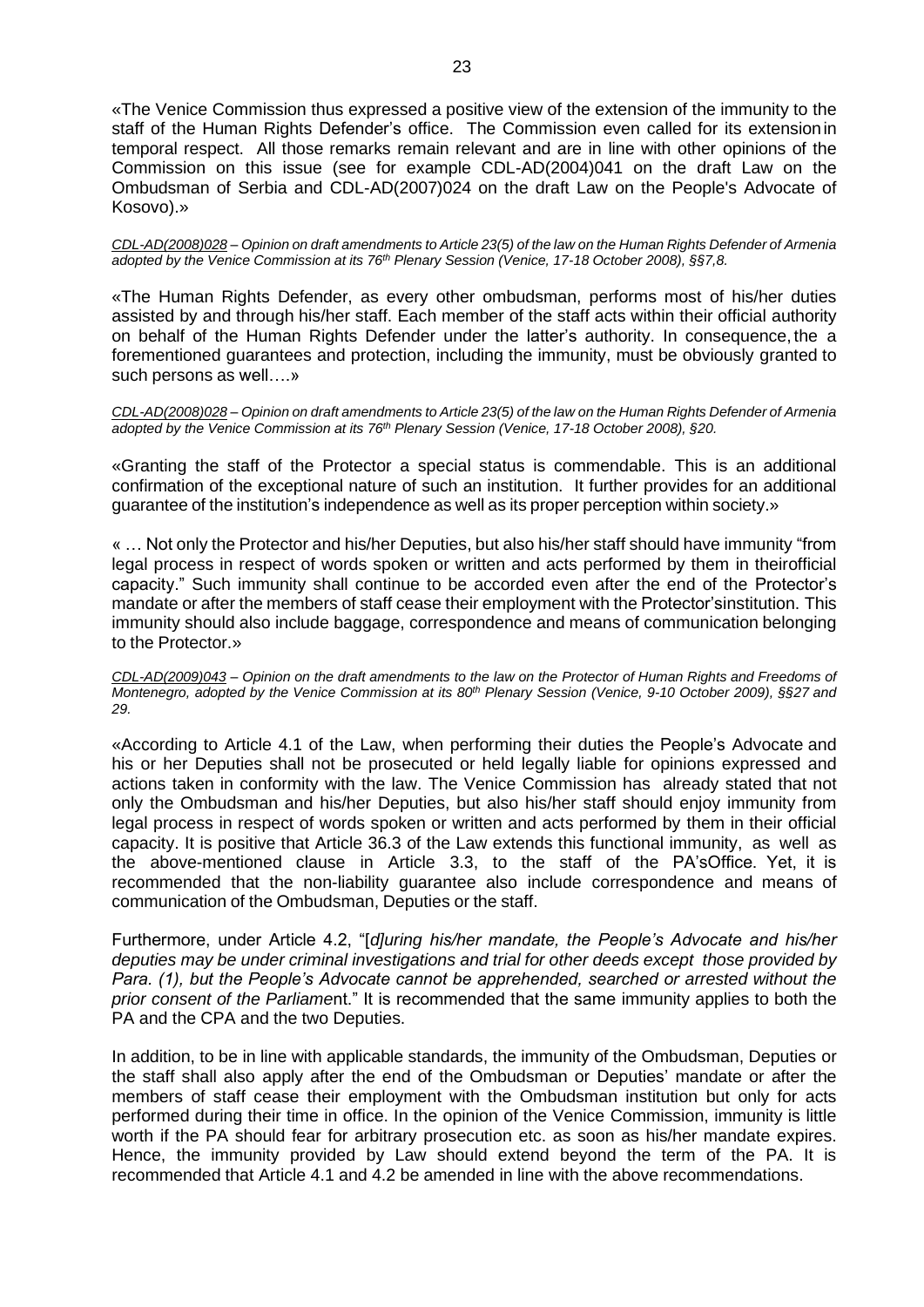That being said, the prohibition in Article 4.2 against apprehension, search and arrest without the consent of Parliament appears to be unconditional. There should probably be an exception concerning situations of emergency where it is not practically possible to put the matter before Parliament before action needs to be taken. This provision should be reviewed from this perspective»

*CDL-AD(2015)017 - Opinion on the Law on the People's Advocate (Ombudsman) of the Republic of Moldova, adopted by the Venice Commission at its 103rd Plenary Meeting (Venice, 19-20 June 2015), §§39-42.*

«According to article 17 of the draft law, the Ombudsman and the staff of the Institution "*shall not be prosecuted, arrested or detained in custody, nor tried in civil proceedings*" for opinions expressed or decisions taken within their official duties. This provision is in line with international standards and the best practices in the field. In particular, it is positive that this functional immunity granted to the Ombudsman is extended to the staff and that it continuesto be accorded after the end of the Ombudsman's mandate or after the staff cease their employment with the Ombudsman Institution. Also, the draft law rightly includes the official documents and the premises of the Institution in the scope of the above protection.

It is suggested to make it clear that this protection applies to all documents of the Institution, including correspondence and internal notes, as well as to the baggage and means of communication belonging to the Ombudsman. More generally, the immunities provided should also include protection from any administrative action.

At the same time, the law should also provide for the possibility (and specific modalities) of withdrawal of the immunity of the Ombudsman, as well as of his/her staff, in specific cases.»

*CDL-AD(2015)034 - Opinion on the Draft Law on Ombudsman for Human Rights of Bosnia and Herzegovina, adopted by the Venice Commission at its 104th Plenary Session (Venice, 23-24 October 2015), §§67-69.*

«It is unclear how to interpret the exclusion from the general rule establishing the Defender's immunity, set in the first paragraph of Article 19, namely that the immunity is not applied if the Defender's opinion expressed in his official capacity contains "slander or offence". It is normalthat in the course of his/her mandate the Defender would publicly condemn certain actions ofState officials. The Defender must not be prevented from doing so out of fear of being prosecuted by those officials for "slander" or "offence" (whatever the latter means). State officials should be prepared to tolerate criticism from the Defender, even if the Defender is mistaken. Probably, the only possible exclusion from the general immunity rule should be where the Defender makes deliberately false and very grave public accusations»

*CDL-AD(2015)035 - Joint Opinion of the Venice Commission and the Directorate General of Human Rights and Rule of Law (DGI) of the Council of Europe on the Draft Amendments to the Law on the Human Rights Defender of the Republic of Armenia, adopted by the Venice Commission at its 104th Plenary Session (Venice, 23-24 October 2015), §27.*

« In general, Article 6 (Immunity of the Defender) is in line with existing standards on the guarantee of the independence of the ombudsman, including the provision that his or her immunity continues after the end of his or her term of office. Nevertheless, in the 2015 Joint Opinion, the Venice Commission11 stressed "that this immunity should not only concern the person of the Defender and his (or her) staff, but should also cover baggage, correspondence and means of communication belonging/used to the Human Rights Defender and his/her staff in their professional capacity" (emphasis added). The staff's functional immunity is partly covered by Article 11 of the draft constitutional law, which refers to procedural mechanisms to protect the staff when criminal prosecution is instituted against them. At the same time, this does not per se prevent the initiation of criminal, administrative or civil proceedings for words spoken or written or other acts performed by the Defender's staff in the exercise of their functions (functional immunity). Such functional immunity of the staff of an NHRI is essential to protect the independence of the institution.12 This is all the more important since the Defender is also entrusted with the mandate of NPM. As such, the legislation pertaining to the Defender should comply with the relevant provisions of the OPCAT, particularly its Article 35 which states that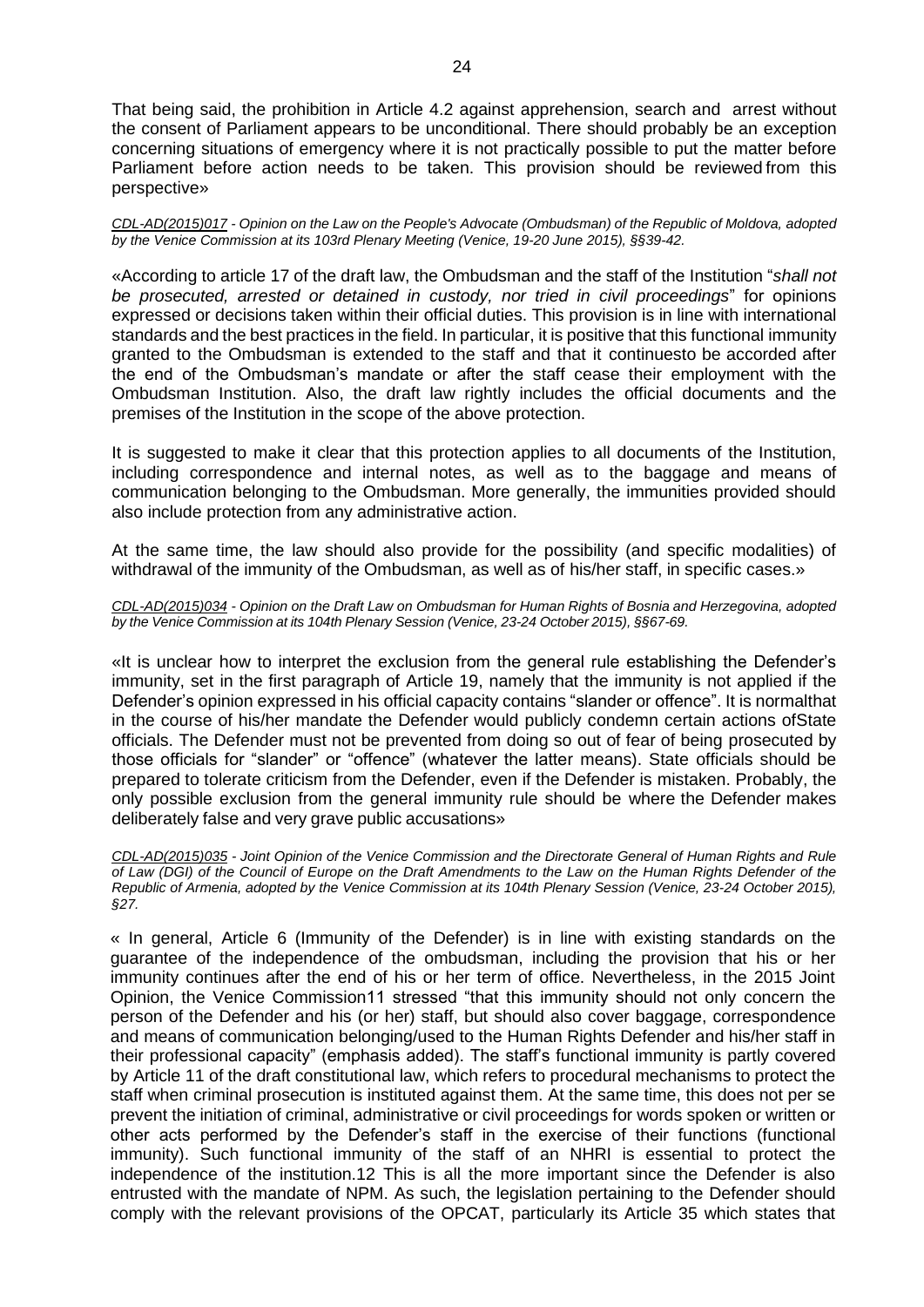"[m]embers […] of the national preventive mechanisms shall be accorded such privileges and immunities as are necessary for the independent exercise of their functions". In its Guidelines on National Preventive Mechanisms (2010),13 the Subcommittee on Prevention of Torture and Other Cruel, Inhuman or Degrading Treatment or Punishment has specified that both the members of the NPM and its staff shall enjoy such privileges and immunities as are necessary for the independent exercise of their functions. Article 11 of the draft constitutional law should thus be supplemented to expressly refer to the functional immunity of the Defender's staff and of experts of the NPM.»

*CDL-AD(2016)033 - Opinion on the draft Constitutional Law on the Human Rights Defender, adopted by the Venice Commission at its 109th Plenary Session (Venice, 9-10 December 2016), §20.*

«The Ombudsman, the deputies and the decision-making staff shall be immune from legal process in respect of activities and words, spoken or written, carried out in their official capacity for the Institution (functional immunity). Such functional immunity shall apply also after the Ombudsman, the deputies or the decision-making staff-member leave the Institution.»

«States shall refrain from taking any action aiming at or resulting in the suppression of the Ombudsman Institution or in any hurdles to its effective functioning, and shall effectively protect it from any such threats.»

*CDL-AD(2019)005 - Principles on the Protection and Promotion of the Ombudsman Institution ("The Venice Principles"), adopted by the Venice Commission at its 118th Plenary Session (Venice, 15-16 March 2019), Principles 23, 24.*

«Under the wording of Article 3 which *reads "The Commissioner shall have immunity during his term of office"*, immunity does not appear to be only functional; it also appears to apply to the private sphere. This should not be the case. Ombudsmen are responsible under the law as anyone else for actions not within their official capacity.»

*CDL-AD(2021)049 - Opinion On the Draft Law "On the Commissioner for Human Rights" adopted by the Venice Commission at its 129th Plenary Session (Venice and online, 10-11 December 2021), §42.*

«According to the letter of Art. 3.1 of the draft law, criminal liability is unlimited in case "*of a) detention at the scene of the crime, b) commission of a "serious or particularly serious crime" or "c) agreement of the Public Prosecutor"*.»

«The part of the provision concerning the agreement of the Public Prosecutor is not appropriate when it comes to activities in a professional capacity. This part effectively seems to indicate that the Public Prosecutor can cancel the immunity of the Commissioner in any case. This part of the provision should be deleted. It can be replaced by involving the Parliament to decide whether or not to remove the Commissioner's immunity in accordance with the conditions set by international standards for removal of office (see below under §§ 68-79).»

«With regard to the commission of a "*serious or particularly serious crime*", under b), this is a very unclear definition. Specifying minimum sentences would clarify the definition.»

«The Commission recommends revising Article 3.1 in order to better circumscribe unlimited criminal liability, and hence the Commissioner's immunity, by clarifying the notion of serious crime and by providing that it will be up to the Parliament and not to the Public Prosecutor to withdraw the immunity of the Commissioner.»

*CDL-AD(2021)049 - Opinion on the Draft Law "On the Commissioner for Human Rights" adopted by the Venice Commission at its 129th Plenary Session (Venice and online, 10-11 December 2021), §§43-46.*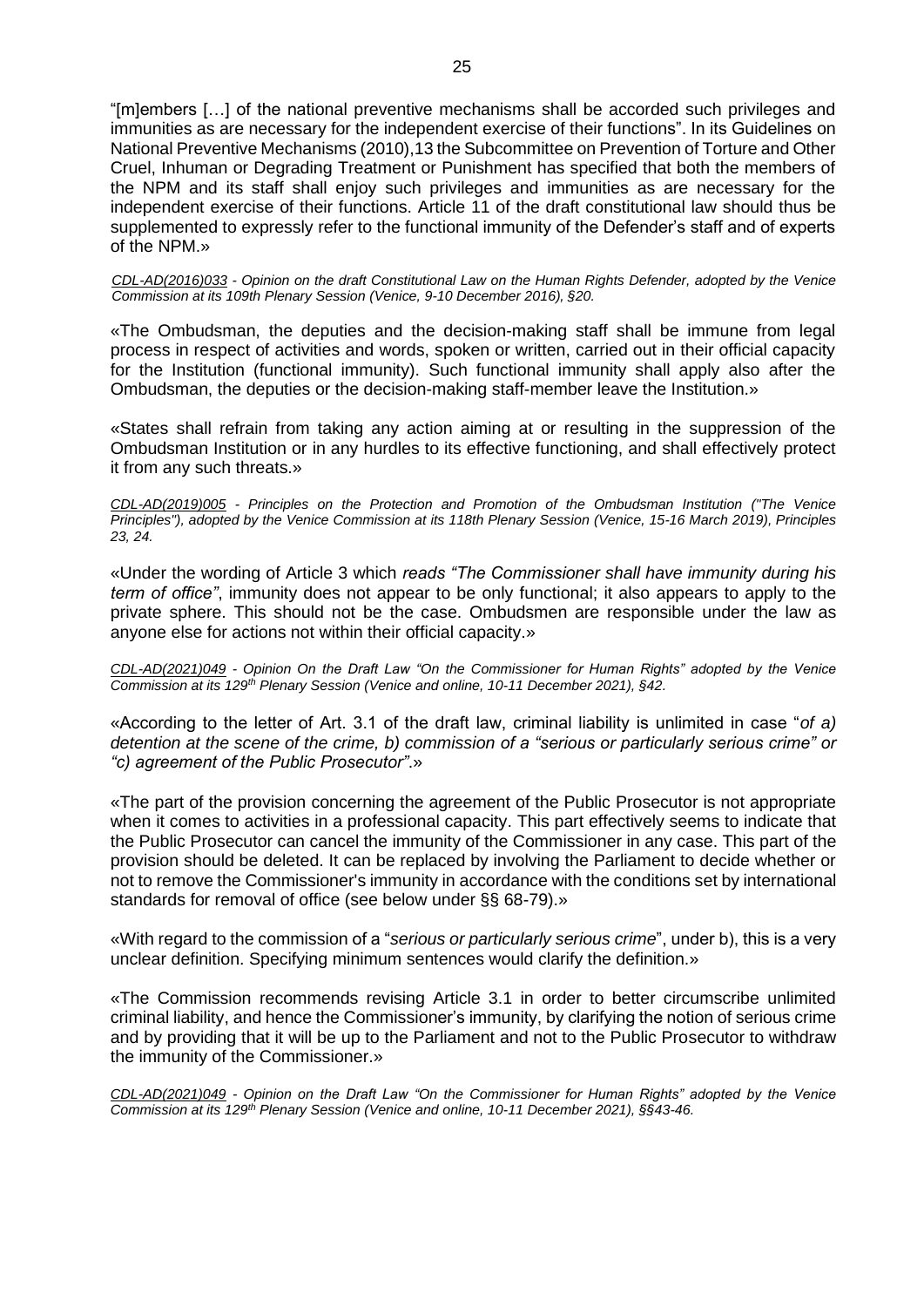«As such, the legislation pertaining to the Commissioner should comply with the relevant provisions of the Optional Protocol to the Convention Against Torture and other cruel, Inhuman or Degrading Treatment or Punishment (hereafter OPCAT) that Kazakhstan has ratified in 2008, particularly its Article 35 which states that *"[m]embers [...] of the national preventive mechanisms shall be accorded such privileges and immunities as are necessary for the independent exercise of their functions".*»

«In its Guidelines on National Preventive Mechanisms (2010),13 the Subcommittee on Prevention of Torture and Other Cruel, Inhuman or Degrading Treatment or Punishment has specified that both the members of the NPM and its staff shall enjoy such privileges and immunities as are necessary for the independent exercise of their functions.»

*CDL-AD(2021)049 - Opinion on the Draft Law "On the Commissioner for Human Rights" adopted by the Venice Commission at its 129th Plenary Session (Venice and online, 10-11 December 2021), §§48, 49.*

«According to Principle 23 of the Venice Principles, the functional immunity granted to the Ombudsman and extended to the staff must be extended in its temporal aspect in order to continue to be accorded after the end of the Ombudsman's mandate or after the staff cease their employment with the Ombudsman Institution. The draft law doesn't foresee the temporal aspect of the immunity. Immunity must apply also after leaving the institution, and this should be specified in the draft.»

*CDL-AD(2021)049 - Opinion on the Draft Law "On the Commissioner for Human Rights" adopted by the Venice Commission at its 129th Plenary Session (Venice and online, 10-11 December 2021), §51.*

«In order to make the content of immunity even stronger and to meet good practice in this area, the draft law should also include official documents and the premises of the Institution in the scope of the protection. It is suggested to make it clear that this protection applies to all documents of the Institution, including correspondence and internal notes, as well as to the baggage and means of communication belonging to the Commissioner.»

«To sum up, the Commission recommends circumscribing immunity to functional immunity, bringing the immunity provisions into line with Principle 23 of the Venice Principles by clearly including all the elements of functional immunity described therein and extending functional immunity to all staff of the institution as well as after leaving the institution.»

«The Venice Commission recommends also revising Article 3.1 in order to better circumscribe unlimited criminal liability, and hence the Commissioner's immunity, by clarifying the notion of serious crime, by conferring to Parliament and not to the Public Prosecutor the withdrawal of the Commissioner's immunity, in order to meet the requirements of Principle 11 of the Venice Principles. Some specific material aspects of functional immunity could also be further developed in the draft in order to meet good practices in this important subject for the institution.»

*CDL-AD(2021)049 - Opinion On the Draft Law "On the Commissioner for Human Rights" adopted by the Venice Commission at its 129th Plenary Session (Venice and online, 10-11 December 2021), §§52-54.*

«In order to align the draft law with international standards, the Venice Commission recommends: with regard to the Commissioner's immunity, circumscribing immunity to functional immunity, extending functional immunity to the staff of the institution, including after leaving the institution, providing for the lifting of the by qualified majority in Parliament…»

*CDL-AD(2021)049 - Opinion on the Draft Law "On the Commissioner for Human Rights" adopted by the Venice Commission at its 129th Plenary Session (Venice and online, 10-11 December 2021), §117.*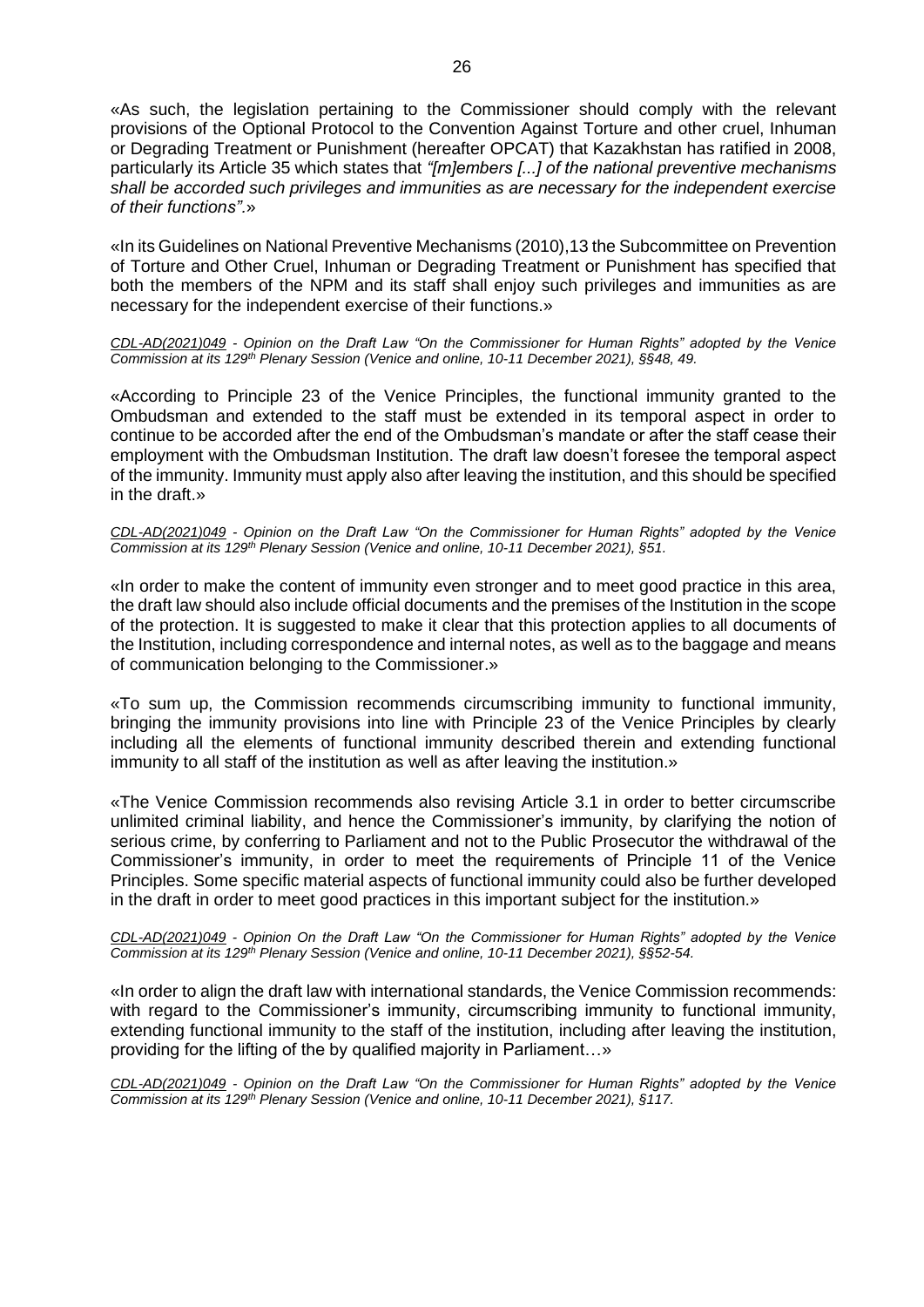# **5.2 Independence from other state institutions / bodies**

<span id="page-26-0"></span>«Similar to judges, the Protector does not only need to be independent, he or she must also be "seen" to be independent. The perception of the Protector as the "President's candidate" has to be avoided. Given that the prime task of the Protector is to supervise the executive, the institution should be clearly linked to the Parliament.»

CDL-AD(2009)043 - Opinion on the draft amendments to the law on the Protector of Human Rights and Freedoms of *Montenegro, adopted by the Venice Commission at its 80th Plenary Session (Venice, 9-10 October 2009), §12.*

«The unamended para. 1 of this Article appropriately provides that "*the Defender shall be independent in executing his or her power and shall be guided only by the Constitution and the Laws of the Republic of Armenia, as well as recognised norms and principles of International Law*". – The paragraph further contains a second sentence stating that the Defender "*shall not be subordinated to any state or local self-governing official*". This may perhaps be useful as a clarification for the sake of good order in a first Law on the Defender, but should in fact not be necessary.»

#### CDL-AD(2006)038 - Opinion on Amendments to the Law on the Human Rights Defender of Armenia adopted by the *Venice Commission at its 69th Plenary Session (Venice, 15-16 December 2006), §34.*

«The Ministry competent for the protection of human rights and minority rights is granted supervisory duties in relation to the implementation of the draft law. In this respect, the draft law should clarify further the powers and responsibilities the Minister can carry out to perform his supervisorial duties. It is important to ensure that this supervisory role of the Minister does not undermine the independence and autonomy of the Ombudsman.»

#### CDL-AD(2009)045 - Opinion on the draft Law on Prohibition of Discrimination of Montenegro adopted by the Venice *Commission at its 80th Plenary Session (Venice, 9-10 October 2009), §111.*

«Article 18 of the existing law speaks of the liability for the "intervention into activities of the Defender". However, the law contains no specific sanctions for hindering the Defender's work. In particular, it does not specify what happens if the Defender or a competent member of his/her office is not given a reply within the time-limits set in Article 13, or not given access to the prison, or if confidentiality of his/her exchanges is violated by the authorities. Probably,the most important powers of the Defender should be supported by the specific sanctions, directly specified in the law. Those sanctions should also be applicable when the Defender's work within the NPM mandate is hindered. Indeed, those sanctions should be adequate: not excessive and, at the same time, serious enough to deter State officials from ignoring the Defender's requests. It may also prove useful to revise other legislation (in particular the legislation establishing the regime of the places of detention and describing the duties of the State officials running them) in order to include corresponding provisions in those other laws.»

*CDL-AD(2015)035 - Joint Opinion of the Venice Commission and the Directorate General of Human Rights and Rule of Law (DGI) of the Council of Europe on the Draft Amendments to the Law on the Human Rights Defender of the Republic of Armenia, adopted by the Venice Commission at its 104th Plenary Session (Venice, 23-24 October 2015), §28.*

«In line with a legitimate and widespread practice, article 5.2 provides that "**the Institution and the Ombudsmen**" shall report for their work **only** (emphasis added) to the BiH Parliamentary Assembly. In this case, mentioning both the Institution and the individual Ombudspersons is problematic from the perspective of unified Ombudsman Institution (which remains a key desideratum of the current reform). It is only the institution, and not theindividual Ombudsman that should report to the BiH Parliamentary Assembly. It is recommended to delete the terms "and the Ombudsmen" from this provision.»

«It is recalled in this context that neither international standards nor the practice suggest that the parliament or its relevant committee should formally adopt the Ombudsman's Annual Report. The aim is, as provided in the present draft law, that the recipient body takes note of the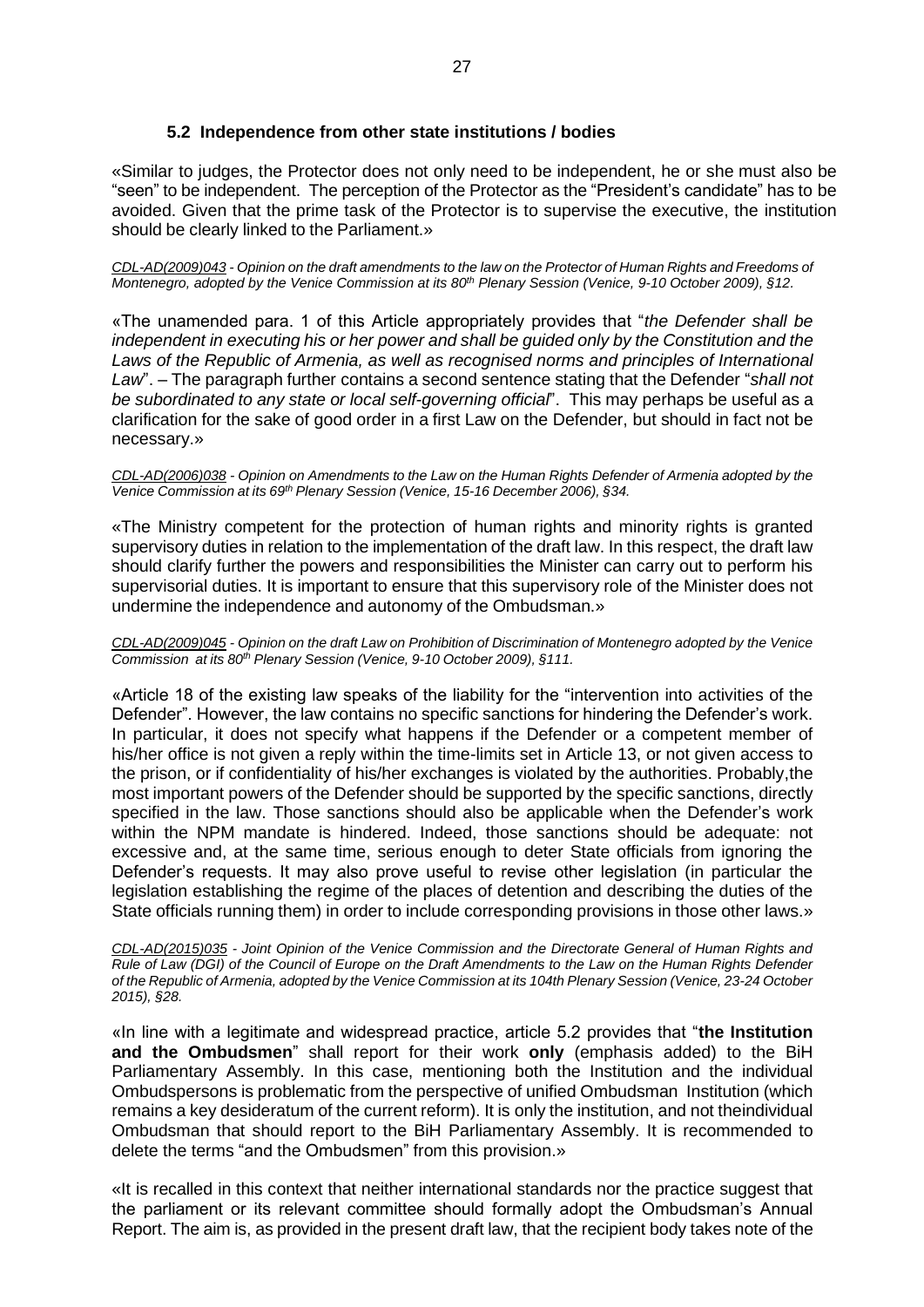issues raised by the report and takes action to address them; in no case this body should vote or adopt the report. Such a vote would indirectly call into question the independence of the Ombudsman Institution.»

*CDL-AD(2015)034 - Opinion on the Draft Law on Ombudsman for Human Rights of Bosnia and Herzegovina, adopted by the Venice Commission at its 104th Plenary Session (Venice, 23-24 October 2015), §§22,82.*

«The Ombudsman shall not be given nor follow any instruction from any authorities.»

«The Ombudsman shall report to Parliament on the activities of the Institution at least once a year. In this report, the Ombudsman may inform Parliament on lack of compliance by the public administration. The Ombudsman shall also report on specific issues, as the Ombudsman sees appropriate. The Ombudsman's reports shall be made public. They shall be duly taken into account by the authorities.

This applies also to reports to be given by the Ombudsman appointed by the Executive.»

*CDL-AD(2019)005 - Principles on the Protection and Promotion of the Ombudsman Institution ("The Venice Principles"), adopted by the Venice Commission at its 118th Plenary Session (Venice, 15-16 March 2019), Principle 14, 20.*

«Following the same logic in order to maintain the independence and coherence of decisionmaking, the PA should be able to elect him/herself his/her Deputies, in charge with certain sections and covering certain areas, of course, in accordance with the criteria provided by the law. This is essential to maintain the independence of the institution and to avoid any interference from the outside, even from the Parliament, for example, through the election of Deputies.» «The same applies to the selection of PAO staff. Indeed, the selection of PAO staff from other institutions outside the PA may create the possibility of inappropriate influence on independent PA decision making process and therefore pose the risk of blocking that decision making. This standard applies to all Ombudsman institutions.»

*CDL-AD(2021)017 - Republic of Moldova - Opinion on the draft Law amending some normative acts relating to the People's Advocate, adopted by the Venice Commission at its 126th Plenary Session (online, 19-20 March 2021), §§62, 63.*

«The United Nations' Resolution A/RES/75/186 on "The role of Ombudsman and mediator institutions in the promotion and protection of human rights, good governance and the rule of law" stresses the importance of the financial and administrative independence and stability of these institutions. It also praises the efforts of those States that have provided their Ombudsman and mediator institutions with more autonomy and independence"12. The Resolution encourages Member States to endow Ombudsman and mediator institutions with the necessary constitutional and legislative framework and adequate financial support for staffing and other budgetary needs, in order to ensure the efficient and independent exercise of their mandate.»

*CDL-AD(2021)035 - Opinion On the Legislation Related to the Ombudsman's Staff of Armenia adopted by theVenice Commission at its 128th Plenary Session (Venice and online, 15-16 December 2021), §16.*

«The independence and efficiency of such institutions requires the implementation of policies, which guarantee the autonomy of the recruitment processes, staff members' career evolution and position ranking. Hence, issues related to the staff, such as independent recruitment, career policies, rank, salary, education, and training, are all part of this concept of independence.

«It results from the above that the international standards provide for the independence of the composition of the Ombudsman's office and for the Ombudsman's the capacity to recruit the staff.

*CDL-AD(2021)035 - Opinion On the Legislation Related to the Ombudsman's Staff of Armenia adopted by theVenice Commission at its 128th Plenary Session (Venice and online, 15-16 December 2021), §§22, 23.*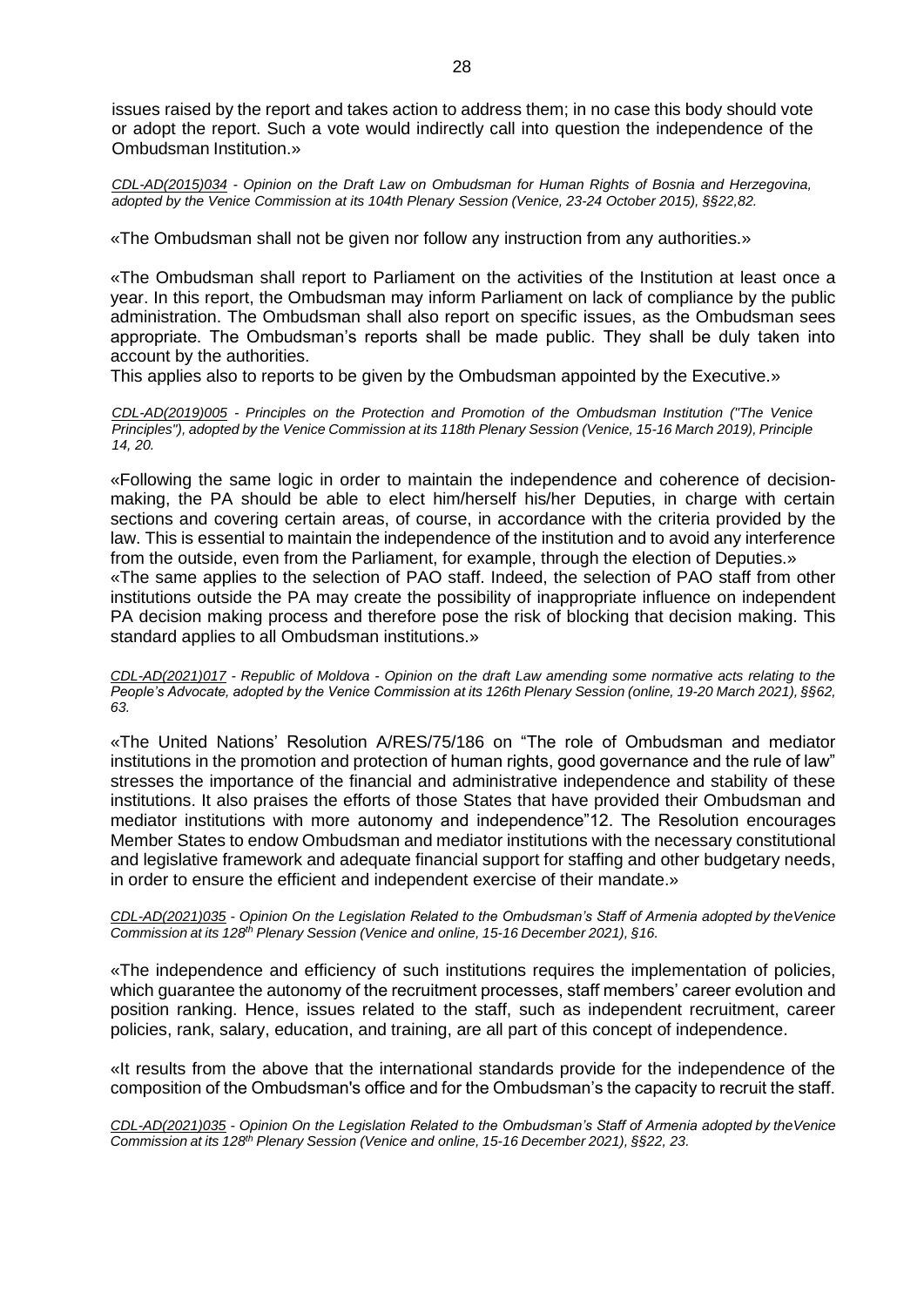«In all the international standards mentioned above, one of the most important elements of the Ombudsman's independence is his or her right to implement staff policies, not merely in a formal way, but in its very specific substantive sense and without any external influence from any state body.»

«The risk of undermining the independence of the Ombudsman is even greater if the Ombudsman is dependent for his or her policies on the staff of governmental bodies which are otherwise the main object of the Ombudsman's control. The possibility of influencing the policies of the Ombudsman's staff from the outside, especially from the government, can be seen as a tool for putting pressure on the Ombudsman, his or her independence, his or her image, the effectiveness of the institution and the public's confidence in it.»

«From the above it can be concluded that the 2020 amendments significantly reduce the power of the Ombudsman to recruit and implement its own staff policies. This also emerged from the interviews the delegation had, as it seems that several posts have been vacant since 2020 and have not yet been filled, as the decision no longer lies with the Ombudsman.»

«The package of amendments to the HRD's constitutional law constitutes a backward step concerning the independence and autonomy of the HRD institution. Moreover, in key staff policy matters, the Ombudsman is now directly or indirectly (through the Civil Service Office) dependent on government offices. This puts the independence of the institution and its effectiveness at risk.» «It is hence strongly recommended that the Ombudsman's legislative and institutional framework be reviewed in order to guarantee its full independence in all aspects and procedures related to staff policies, ranging from recruitment, career, job classification, job descriptions, training, etc. Specific guarantees should be included in the legislation enabling the Ombudsman to make staff appointments and training without such interference.»

### *CDL-AD(2021)035 - Opinion on the Legislation Related to the Ombudsman's Staff of Armenia adopted by the Venice Commission at its 128th Plenary Session (Venice and online, 15-16 December 2021), §§54-58.*

«… Article 15 paragraph 1 deals with a sensitive issue for the institution, its composition. The institution of the Ombudsman is a specific institution, dealing for example with the promotion and protection of human rights, whose priorities may change from year to year. The Ombudsman should be able to recruit the most qualified experts according to the priorities of the office in a flexible manner, without being subject to the general rules of the civil service and even less to the decision of a representative of the executive, which falls within the institution's field of competence. The Recommendations of the Council of Europe are explicit in this regard. Due to these characteristics, it must be an independent institution, in all elements of this independence from any other state body and from the public administration as a whole.»

«The required independence of the Ombudsman institution is measured by the independence of its head, its staff, and its budget, both in terms of amount and of management.»

### *CDL-AD(2021)035 - Opinion on the Legislation Related to the Ombudsman's Staff of Armenia adopted by theVenice Commission at its 128th Plenary Session (Venice and online, 15-16 December 2021), §§65, 66.*

«The package of the 2020 amendments, even though it was intended to unify the public service system in general, could be seen as significantly reducing the independence of the Ombudsman institution in terms of the independence of the staff, in terms of the independence of the Ombudsman to recruit and implement staff policies in an autonomous manner. The 2020 reform does not recognize the unique position and status of the Ombudsman institution, according both to international standards, as well to Armenian constitutional law previous to the amendments. According to these standards, the Ombudsman institution cannot be treated as part of a "unified" civil service.»

«As it flows from the international standards cited above, the independence and efficiency of the Ombudsman institution requires the implementation of policies, which guarantee the autonomy of the recruitment processes, staff members' career evolution and position ranking. Hence, issues related to the staff, such as independent recruitment, career policies, rank, salary, education, and training, are all part of this concept of independence.»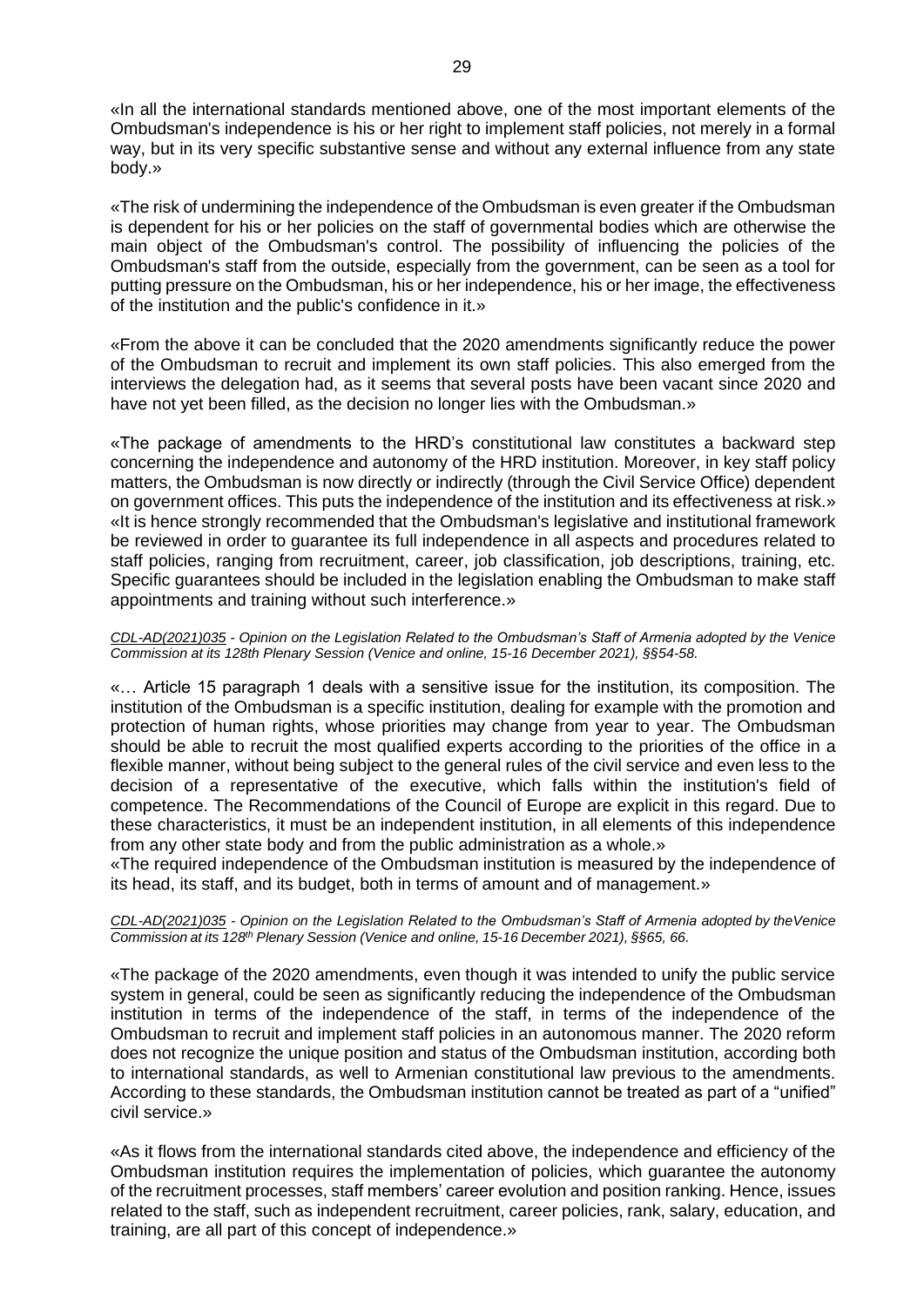*CDL-AD(2021)035 - Opinion On the Legislation Related to the Ombudsman's Staff of Armenia adopted by theVenice Commission at its 128th Plenary Session (Venice and online, 15-16 December 2021), §§88, 89.*

«To this end the Venice Commission recommends:

- Revising the Ombudsman's legislative framework in order to clarify and guarantee his or her full independence in staff policies, notably recruitment, career, job classification, job descriptions, etc; - Ensuring that the Ombudsman's staff system and staff policies are based on clear criteria, linked to the specificities, functions and responsibilities of the institution. It should be avoided that staffrelated issues subordinated to any other state body or agency, notably the executive power.»

*CDL-AD(2021)035 - Opinion On the Legislation Related to the Ombudsman's Staff of Armenia adopted by theVenice Commission at its 128th Plenary Session (Venice and online, 15-16 December 2021), §92.*

«…recall that the Ombudsman is an institution taking action independently against maladministration and alleged violations of human rights and fundamental freedoms affecting individuals or legal persons…»

*CDL-AD(2021)041 - Opinion On the Possible Exclusion of the Parliamentary Commissioner for Administration and Health Service Commissioner from the "Safe Space" Provided for by the Health and Care Bill adopted by the Venice Commission at its 128th Plenary Session (Venice and online, 15-16 October 2021), §54.*

«As the Venice Commission has had occasion to state recently, the independence of the staff is a key element of the Ombudsman institution required by international standards, whether the Paris or the Venice Principles.»

«This independence should be reflected in the composition and rank of the staff.»

*CDL-AD(2021)049 - Opinion On the Draft Law "On the Commissioner for Human Rights" adopted by the Venice Commission at its 129th Plenary Session (Venice and online, 10-11 December 2021), §§108, 109.*

# <span id="page-29-1"></span><span id="page-29-0"></span>**6. Features of the Ombudsman's term of office**

# **6.1. Term of office**

«…Moreover, it is obvious that any provision concerning the length of the Ombudsman's mandate becomes superfluous if by virtue of another provision the Parliament is allowed to dismiss the Ombudsman by simple majority.»

«The Working Group is of the opinion that a five year mandate would better respond to the need for independence, the four-year term provided for in the Law being too short. It would recommend to amend Article 11 of the Law so as to provide for a five year term.…»

CDL-INF(2001)007 (English only) – Memorandum on the Organic Law on the Institution of the Ombudsman of the Federation of Bosnia and Herzegovina, approved by the Venice Commission at its 46<sup>th</sup> Plenary Meeting (Venice, 9-10 *March 2001), §§3,4.*

«The Commission welcomes the provision in Article 4 extending the Ombudsman's mandate to seven years and the provision according to which the Ombudsman cannot be re-elected. The first draft presented to the Rapporteurs stipulated that:

«*The Ombudsman shall be appointed for a period of 5 years. While in office, he or she shall not be replaced.*

*The same person may not hold the post of Ombudsman more than twice […].*»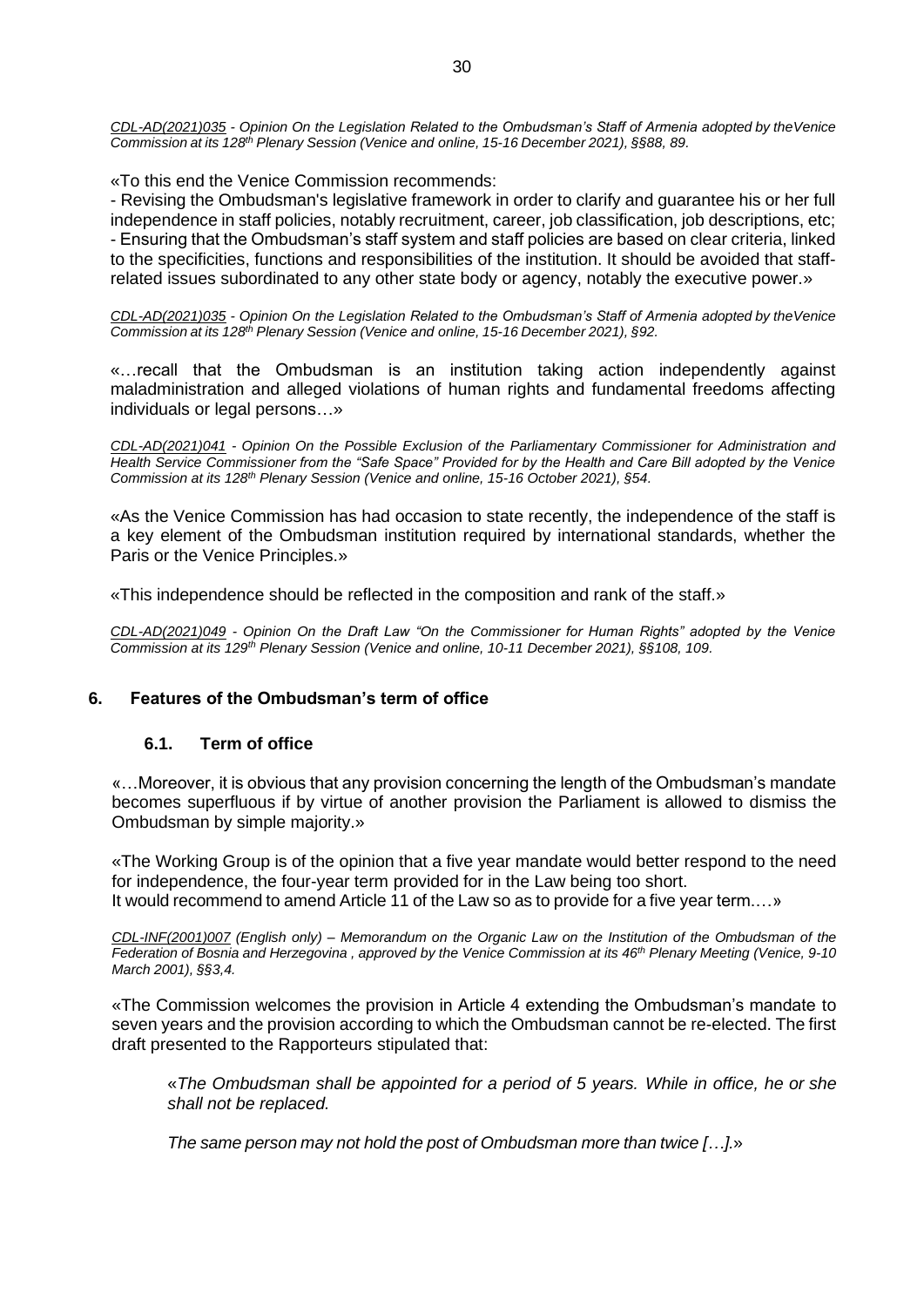The Rapporteurs expressed their concern that such a provision could endanger the independence of the institution of the Ombudsman. If this provision were kept there could be a great risk that the independent action of the person holding the post is compromised by considerations of future re-election.»

#### *CDL(2001)083 - Consolidated Opinion on the Law on Ombudsman in the Republic of Azerbaijan (Strasbourg, 7 September 2001), §11.*

«The term of six years of tenure for the Human Rights Defender seems reasonably chosen. Itwas so determined in the Law and is now guaranteed in the Constitution as above noted. In §3of this Article in the original Law, the possibility of re-election/appointment for a second term (but no more) was allowed for, but that provision has now been deleted, presumably in view ofthe fact that the possibility is not referred to in the Constitution. There may be reason to question whether the Constitution is to be interpreted so as to exclude a further term, but the principle of a single term does in any case provide a safeguard contributing to the Defender'sindependence and precluding the risk of accusations to the effect that his or her activities or recommendations might be influenced by an interest for gaining re-election. On the other hand,since the Defender is neither a member of the judiciary nor an official of the executive power,there may be technical problems with offering him security of employment on an objective basis after the end of this term, and this is not dealt with in the Law.»

*CDL-AD(2006)038 - Opinion onAmendments to the Law on the Human Rights Defender ofArmenia adopted by theVenice Commission at its 69th Plenary Session (Venice, 15-16 December 2006), §§29.*

«It might be preferable for the sake of independence that the People's Advocate and Deputies serve a longer term, but which would then not be renewable.»

*CDL-AD(2007)024 - Opinion on the draft law on the People's Advocate of Kosovo adopted by the Venice Commission at its 71stPlenary Meeting (Venice, 1-2 June 2007), §40.*

«The Commission welcomes the provision in Article 5 establishing the term of 7 years for the tenure of the PA, without possibility for re-election/appointment. The principle of a single term indeed provides a safeguard contributing to the PA's independence and precluding the risk of accusations that his/her decisions/recommendations might be influenced by an interest in being reappointed. At the same time, as already pointed out by the Commission in relation to the status of Ombudspersons, since the PA "is neither a member of the judiciary nor an official ofthe executive power, there may be technical problems with offering him security of employment on an objective basis after the end of this term, and this is not dealt with the Law".

#### *CDL-AD(2015)017 - Opinion on the Law on the People's Advocate (Ombudsman) of the Republic of Moldova, adopted by the Venice Commission at its 103rd Plenary Meeting (Venice, 19-20 June 2015), §45.*

«The existing law does not specify whether the Defender may be re-elected. It is understood that the possibility of re-election is not excluded by the current law; if so, it should be specified in the Draft Law explicitly. In principle, the Venice Commission considers that it would be preferable to have the Defender elected for one single term, without the possibility for the re-election. Thus, in its recent opinion on the People's Advocate of Moldova, the Venice Commission observed as follows: "The principle of a single term indeed provides a safeguard contributing to the [People's Advocate's] independence and precluding the risk of accusations that his/her decisions/recommendations might be influenced by an interest in being reappointed". This position echoes earlier observations made by the Venice Commission in respect of the existing law on the Defender In an opinion on the draft law on the People's Advocate of Kosovo the Venice Commission expressed its preference for a longer non-renewable term for the ombudsperson. That being said, since there is no hard standard on this matter, the final choice as to whether or not the Defender's mandate should be renewable belongs to the Armenian authorities.»

*CDL-AD(2015)035 - Joint Opinion of the Venice Commission and the Directorate General of Human Rights and Rule of Law (DGI) of the Council of Europe on the Draft Amendments to the Law on the Human Rights Defender of the Republic of Armenia, adopted by the Venice Commission at its 104th Plenary Session (Venice, 23-24 October 2015); §14.*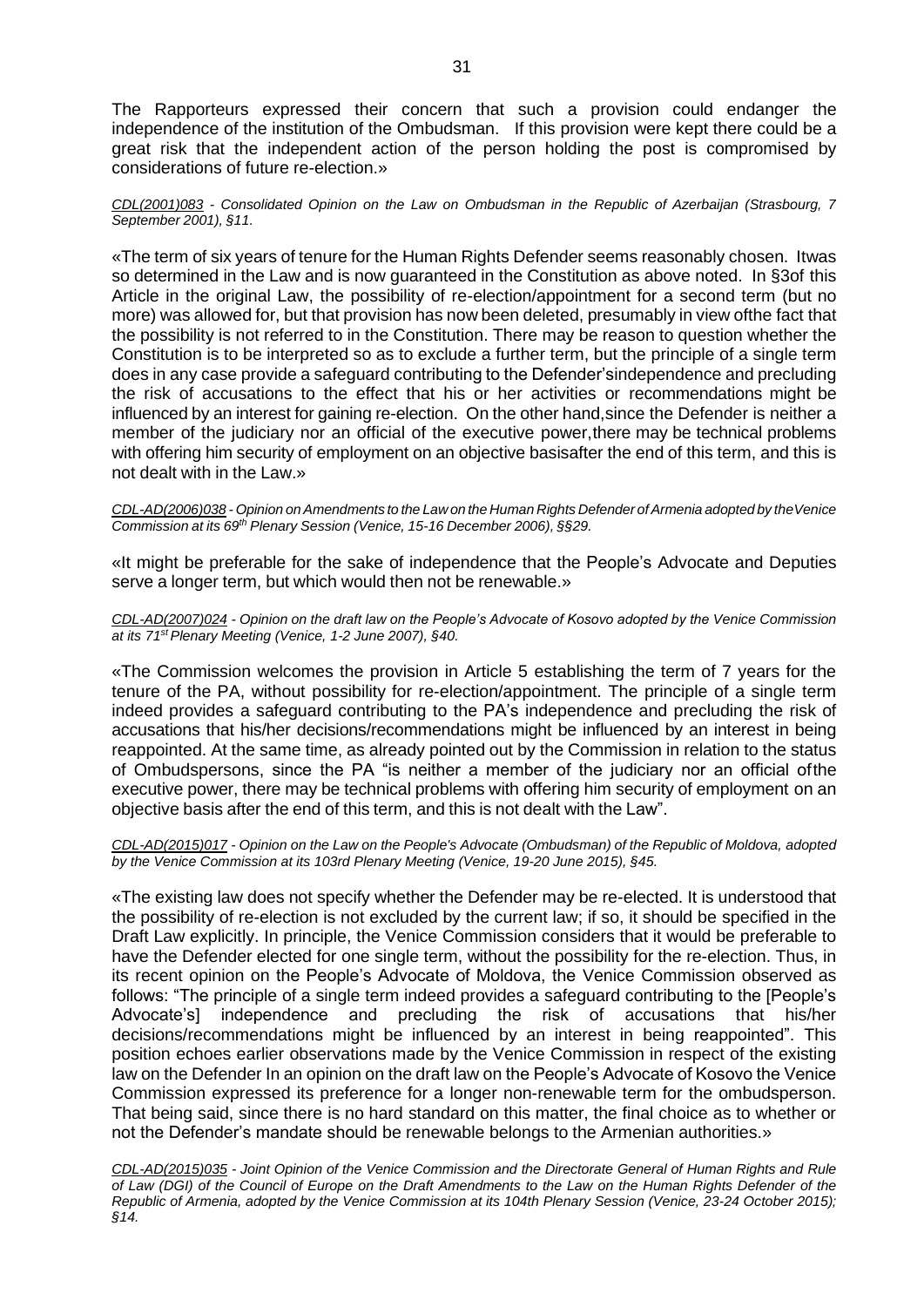«Although not in breach of the applicable standards, the possibility of renewing the mandate carries the risk that the action of the person occupying the post of Ombudsman is influenced by an interest in being reappointed. In the opinion of the Venice Commission, the principle ofa single term provides a safeguard contributing to the Ombudsman's independence and precluding such risks. It is recommended to consider providing for a longer term of office (7-8 years) combined with a non-renewable mandate.»

*CDL-AD(2015)034 - Opinion on the Draft Law on Ombudsman for Human Rights of Bosnia and Herzegovina, adopted by the Venice Commission at its 104th Plenary Session (Venice, 23-24 October 2015), §65.*

«The term of office of the Ombudsman shall be longer than the mandate of the appointing body. The term of office shall preferably be limited to a single term, with no option for re- election; at any rate, the Ombudsman's mandate shall be renewable only once. The single term shall preferably not be stipulated below seven years.»

*CDL-AD(2019)005 - Principles on the Protection and Promotion of the Ombudsman Institution ("The Venice Principles"), adopted by the Venice Commission at its 118th Plenary Session (Venice, 15-16 March 2019), Principle 10.*

«Under Article 50.5 of the Constitution the term of the Senate is 6 years which is longer than the term of office of the CHR which is fixed by Article 4.1 at 5 years. This underlines that the term of five years is too short, not only with regard to the Venice Principles but also with regard to the term of office of the Senators. The term of office should be fixed not below 7 years.»

«The draft should preferably also provide for a specific provision preventing re-election. Indeed, the principle of a single term provides a safeguard contributing to the CHR's independence and precluding the risk of accusations that his/her decisions/recommendations might be influenced by an interest in being reappointed.»

«The Commission recommends providing for a longer term of office, not below 7 years and preferably for a specific provision of no re-election.»

«To sum up, the Commission recommends revising the provisions concerning the election of the Commissioner in order to comply with those enshrined in the Venice Principles, in particular providing for a public and transparent selection procedure, comprising public call, testing and shortlisting, an election by qualified majority, a longer term of office and preferably a nonrenewable term of office.»

*CDL-AD(2021)049 - Opinion on the Draft Law "On the Commissioner for Human Rights" adopted by the Venice Commission at its 129th Plenary Session (Venice and online, 10-11 December 2021), §§64-67.*

# **6.2. Termination of the Ombudsman's term of office**

<span id="page-31-0"></span>«The Public Attorney is discharged: 1) if he/she so requests; 2) if he/she is sentenced for a criminal offence to an unconditional prison term of at least six months; 3) if he/she permanently loses the psychophysical capability of carrying out the office of Public Attorney, which is determined on the basis of documented findings and the opinion of a competent medical institution; 4) if he/she fulfils the conditions for retirement. Each one of the situations described in 1), 2), 3) and 4) of this article is enough to discharge aPublic Attorney. »

*CDL-AD(2003)007 - Opinion on the Draft Law on the Public Attorney of "The former Yugoslav Republic of Macedonia"* adopted by the Venice Commission at its 54<sup>th</sup> Plenary Session (Venice, 14- March 2003), II Article 9.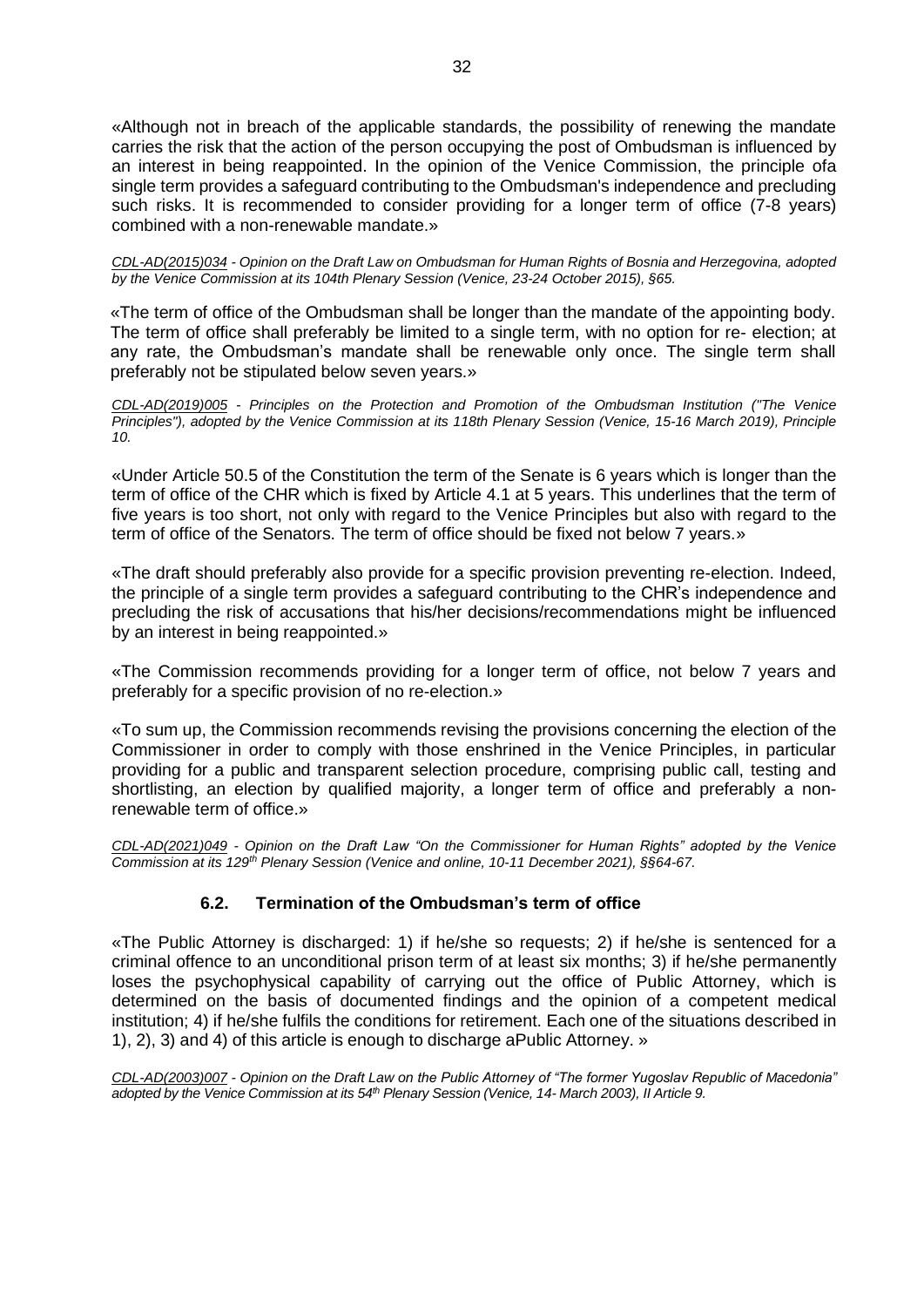«Article 3: It should be the Committee for Constitutional Issues that deals with the election and the dismissal of the ombudsperson because the institution of the ombudsperson is fundamental in the State and because the work of this Committee is more likely to be geared toward human rights question (Article 3). (Accordingly, Article 9 should state that it is this Committee of the Assembly that is empowered to make a proposal for dismissal of the ombudsperson.) All candidates should be heard in a public session. All political groups in Parliament should have the right to present candidates to the Committee.»

«Article 9: Even more important for the independence of the ombudsperson at the time of appointment is the issue of the majority required for the removal of the ombudsperson from office. Here, a qualified majority is desirable in order to guarantee that the ombudsperson cannot be removed from office because of his or her acts which were disliked by the governmental majority [i]n Parliament. This solution may be limited by the provisions of the current Constitution and could be envisaged at a later stage. If indeed the guarantee of dismissal by qualified majority were introduced, on the other hand, the reasons for dismissal need not be stated in Article 9 given that as the ombudsperson needs also the trust of Parliament. In order to guarantee transparency in the process of the dismissal of the ombudsperson it is necessary to provide for a public procedure. The ombudsperson whose dismissal is envisaged, must be heard in public prior to the vote on the dismissal. A prior consultation of the Constitutional Court could be envisaged.»

*CDL-AD(2004)041 - Joint Opinion on the Draft Law on the Ombudsman of Serbia by the Venice Commission, the* Commissioner for Human Rights and the Directorate General of Human Rights of the Council of Europe adopted bythe *Venice Commission at its 61st Plenary Session (Venice, 3-4 December 2004), §§12 and 19.*

«Seen together, the ground and the procedure appear to pose a potential threat on the independence of the PA (and CPA). 3/5 is a moderate qualified majority and, as recommended above, the qualified majority required for termination should be at least equal to (and preferably higher than) the qualified majority required for election. This is fundamental for protecting the legal status of the PA, particularly his or her independence, and for preventing the politicisation of his or her possible dismissal. It is recommended to amend the Law so as to clearly state that the PA can only be dismissed by a 2/3 majority of the members of the Parliament.

Another concern related to the issue of dismissal of the PA is that the Law does not provide for the right of the PA whose dismissal is envisaged to be heard prior to the vote on the dismissal in Parliament. It is recommended that a procedure be prescribed ensuring a public hearing so that the case, as well as the views of the PA (and CPA), are made public. In addition, although the decision on early termination should rightly be made by the Parliament, there should be a procedure for challenging this decision in courts (presumably the Constitutional Court).»

*CDL-AD(2015)017 - Opinion on the Law on the People's Advocate (Ombudsman) of the Republic of Moldova, adopted by the Venice Commission at its 103rd Plenary Meeting (Venice, 19-20 June 2015), §§60,61.*

«…provides for those specific events or instances by or upon which the Defender's mandate may be terminated prior to the expiry of its term, by listing them in an exhaustive manner. In the original Law, the list provided for seven grounds, of which two have been deleted by the Amending Law. The former of these related to a breach by the Defender of Article 4 of the Law(providing restrictions against his or her engaging in other activities and forbidding membership of a political party and engagement in elections), while the latter referred to prolonged absencefrom duty for reasons of health. Both deletions are to positive effect as regards security of tenure, although the removal of the grounds without other adjustment may perhaps result in acertain lack of clarity or remedy, such as in the case of failing health, where the remedy of having a Deputy Defender is now not provided for (cf. Article 22).»

CDL-AD(2006)038 - Opinion on Amendments to the Law on the Human Rights Defender of Armenia adopted by the *Venice Commission at its 69th Plenary Session (Venice, 15-16 December 2006), §38.*

«After expiration of the Protector's term, and prior to selection of a new Protector, the current Protector should continue in office until the successor takes office – as opposed to the solution proposed in the draft. This would help to avoid a situation where no Protector holds an office -as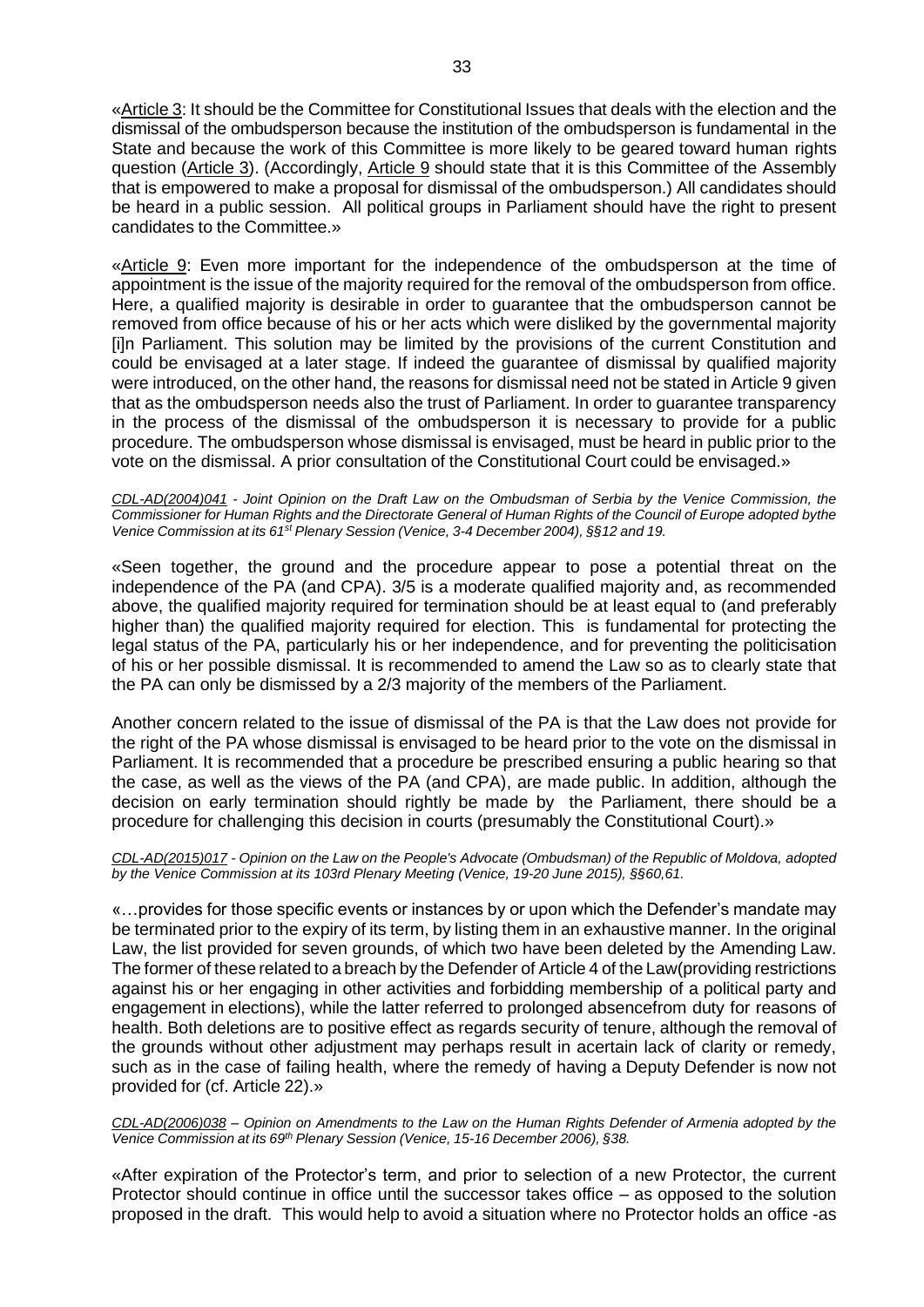happens sometimes for up to several months - with only a deputy as an acting ombudsman filling in temporarily. This is also important due to the need for the proper transfer of Protector'sduties between the old and the new office holder. The solution proposed in the draft should be used in situations where, due to objective circumstances (e.g. death, illness, etc.) the Protectoris unable to perform his or her duties.»

CDL-AD(2009)043 - Opinion on the draft amendments to the Law on the Protector of Human Rights an Freedoms of Montenegro, adopted by the Venice Commission at its 80<sup>th</sup> Plenary Session (Venice, 9-10 October 2009), §16.

« In its 2015 second opinion on the draft amendments to the Constitution of the Republic of Armenia, the Venice Commission found the identical provision in the draft Constitution to be excessively broad.27 Grounds for dismissal of the Defender should be carefully construed in order to balance the legitimate need to terminate the Defender's mandate in cases of incapacity or serious ethical misconduct,28 with the Defender's independence in performing his or her function. The disqualifying conviction should, as suggested by the Venice Commission in the above-mentioned opinion, exclude minor convictions, e.g. minor traffic offences. Alternatively, the law might adopt – as grounds for dismissal due to criminal offences – a qualification that these offences must amount to "serious ethical misconduct" as suggested in PACE Recommendation 1615 (2003) on the Institution of Ombudsman, p. 7.5. A future constitutional amendment might be required to introduce such a limitation.»

*CDL-AD(2016)033 - Armenia - Opinion on the draft Constitutional Law on the Human Rights Defender, adopted by the Venice Commission at its 109th Plenary Session (Venice, 9-10 December 2016), §39.*

«The Ombudsman shall be removed from office only according to an exhaustive list of clear and reasonable conditions established by law. These shall relate solely to the essential criteria of "incapacity" or "inability to perform the functions of office", "misbehaviour" or "misconduct", which shall be narrowly interpreted. The parliamentary majority required for removal – by Parliament itself or by a court on request of Parliament- shall be equal to, and preferably higher than, the one required for election. The procedure for removal shall be public, transparent and provided for by law.»

*CDL-AD(2019)005 - Principles on the Protection and Promotion of the Ombudsman Institution ("The Venice Principles"), adopted by the Venice Commission at its 118th Plenary Session (Venice, 15-16 March 2019), Principle 11.*

«This principle [Principle 11] needs to be seen in the context with the situation in each individual country. Conditions as well as procedures appear to be of fundamental importance as they constitute strong guarantees for the independence of the Commissioner.»

«As stated in Principle 11 of the Venice Principles, the draft should provide for a required majority for termination which should be at least equal to (and preferably higher than) the qualified majority required for election. This is fundamental for protecting the legal status of Commissioner, particularly his or her independence, and for preventing the politicisation of his or her possible dismissal.»

*CDL-AD(2021)049 - Opinion On the Draft Law "On the Commissioner for Human Rights" adopted by the Venice Commission at its 129th Plenary Session (Venice and online, 10-11 December 2021), §69, 77.*

«Conditions 1) *"failure to comply with requirements and restrictions established by this law and the laws of the Republic of Kazakhstan"*. This sentence is *a priori* vague and open for many interpretations particularly in the light of the listed seven reasons for early dismissal which follow further down. This sentence should be deleted or at least narrowed down to "serious" failures in order to exclude petty infractions, such as minor traffic offences or a failure to pay parking tickets on time.»

*CDL-AD(2021)049 - Opinion on the Draft Law "On the Commissioner for Human Rights" adopted by the Venice Commission at its 129th Plenary Session (Venice and online, 10-11 December 2021), §73.*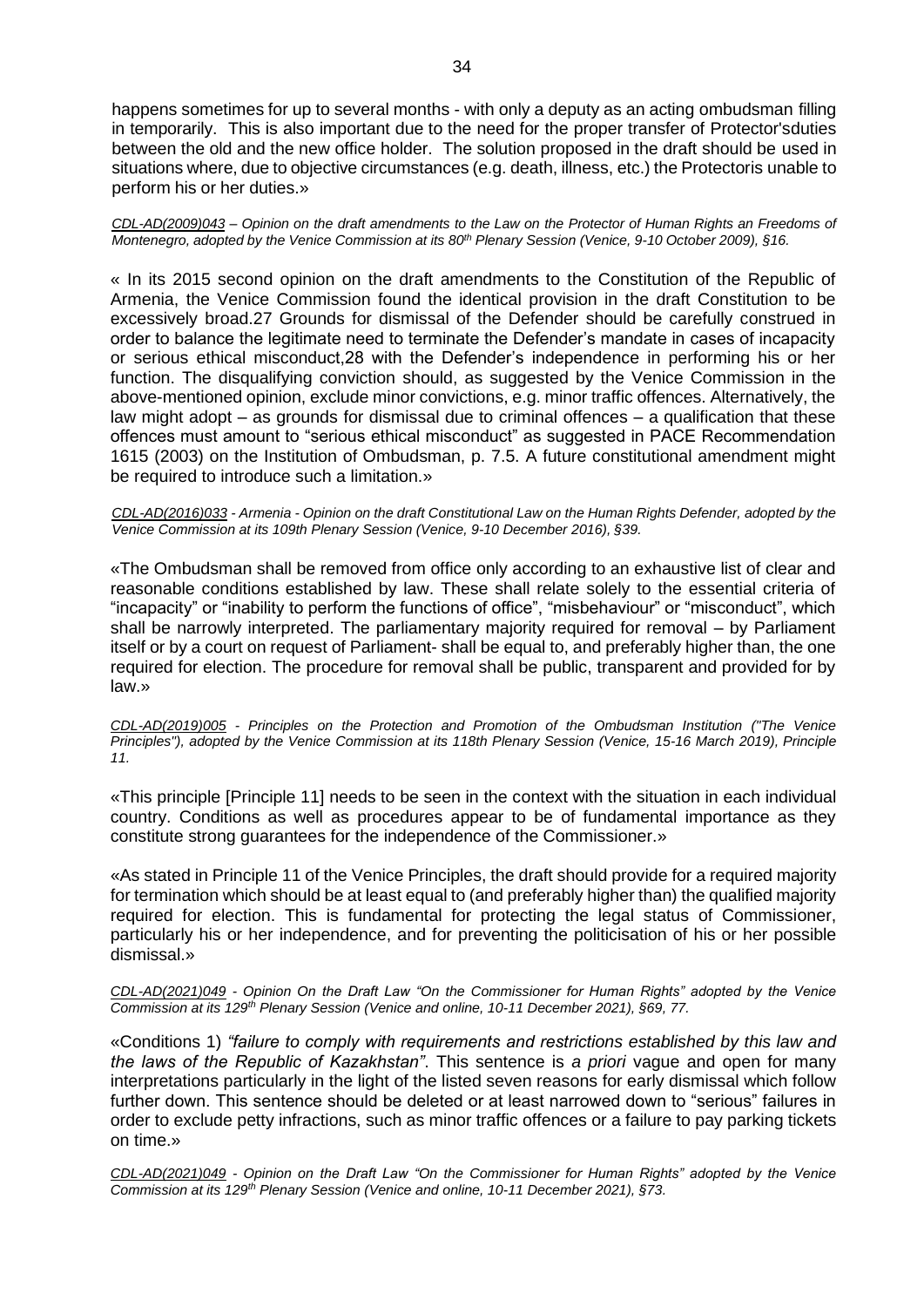«In order to be in line with the Venice Principles, the draft should provide for a public and transparent procedure. The dismissal procedure should take place in Parliament, with a public hearing of the Commissioner. It is therefore recommended that a procedure be prescribed ensuring a public hearing so that the case, as well as the views of the Commissioner are made public.»

*CDL-AD(2021)049 - Opinion On the Draft Law "On the Commissioner for Human Rights" adopted by the Venice Commission at its 129th Plenary Session (Venice and online, 10-11 December 2021), §76.*

«As the Venice Commission had previously stated in other occasions, a procedure for challenging the dismissal decision in courts (presumably the Constitutional Court) should be prescribed in the draft law.»

«To sum up, with regard to the terminations of powers of the Commissioner, the Venice Commission recommends deleting the vague set of conditions set in Article 5.1 or at least narrowing them down in a clear manner. With regard to the procedure of dismissal, it should be brought in line with the Venice Principles by foreseeing public and transparent procedures as well as a qualified majority by the Parliament, preferably higher than the one required for the election. Providing for a mechanism for appeal to the judiciary should probably be prescribed and would reflect best practices in this area.»

*CDL-AD(2021)049 - Opinion on the Draft Law "On the Commissioner for Human Rights" adopted by the Venice Commission at its 129th Plenary Session (Venice and online, 10-11 December 2021), §§78, 79.*

«In order to align the draft law with international standards, the Venice Commission recommends: with regard to the Commissioner's term of office, the procedure of dismissal should foresee public and transparent procedures as well as a qualified majority by Parliament…»

*CDL-AD(2021)049 - Opinion on the Draft Law "On the Commissioner for Human Rights" adopted by the Venice Commission at its 129th Plenary Session (Venice and online, 10-11 December 2021), §117.*

# <span id="page-34-0"></span>**7. Budgetary independence**

«The budgetary independence provided for in Article 33 is a very positive element. In addition, explicit reference should be made in the first paragraph to *adequate* provision of funds for the effective and efficient functioning of the office. In addition, (this may be a question of translation,) it seems that the Government is obliged to include the ombudsperson draft proposal into the global draft budget submitted to Parliament without any change.»

*[CDL-AD\(2004\)041](http://www.venice.coe.int/docs/2004/CDL-AD(2004)041-e.asp) - Joint Opinion on the Draft Law on the Ombudsman of Serbia by the Venice Commission, the* Commissioner for Human Rights and the Directorate General of Human Rights of the Council of Europe adopted by *the Venice Commission at its 61st Plenary Session (Venice, 3-4 December 2004), §35.*

«In order to increase the financial independence of the Defender it might be appropriate to consider additional safeguards such as the principle that the budget for the Defender could be reduced in relation to the previous financial year only by a percentage not greater than the percentage the budget of the Parliament, President and Government is reduced.

Considering its exceptionally sensitive nature and the significance of this provision for the independence of the institution, a provision could be added stating that public authorities shall not use the budgetary process for allocating funds from the budget in a manner that interferes with the independence of the institution of the Human Rights Defender.»

CDL-AD(2006)038 – Opinion on Amendments to the Law on the Human Rights Defender of Armenia adopted by the *Venice Commission at its 69th Plenary Session (Venice, 15-16 December 2006), §§80,81.*

«Thus the law or statute regulating the Ombudsman could prescribe that the budgetary allocation of funds for the operations of the institution should be adequate to the need to ensure full, independent and effective discharge of the responsibilities and functions of the institution,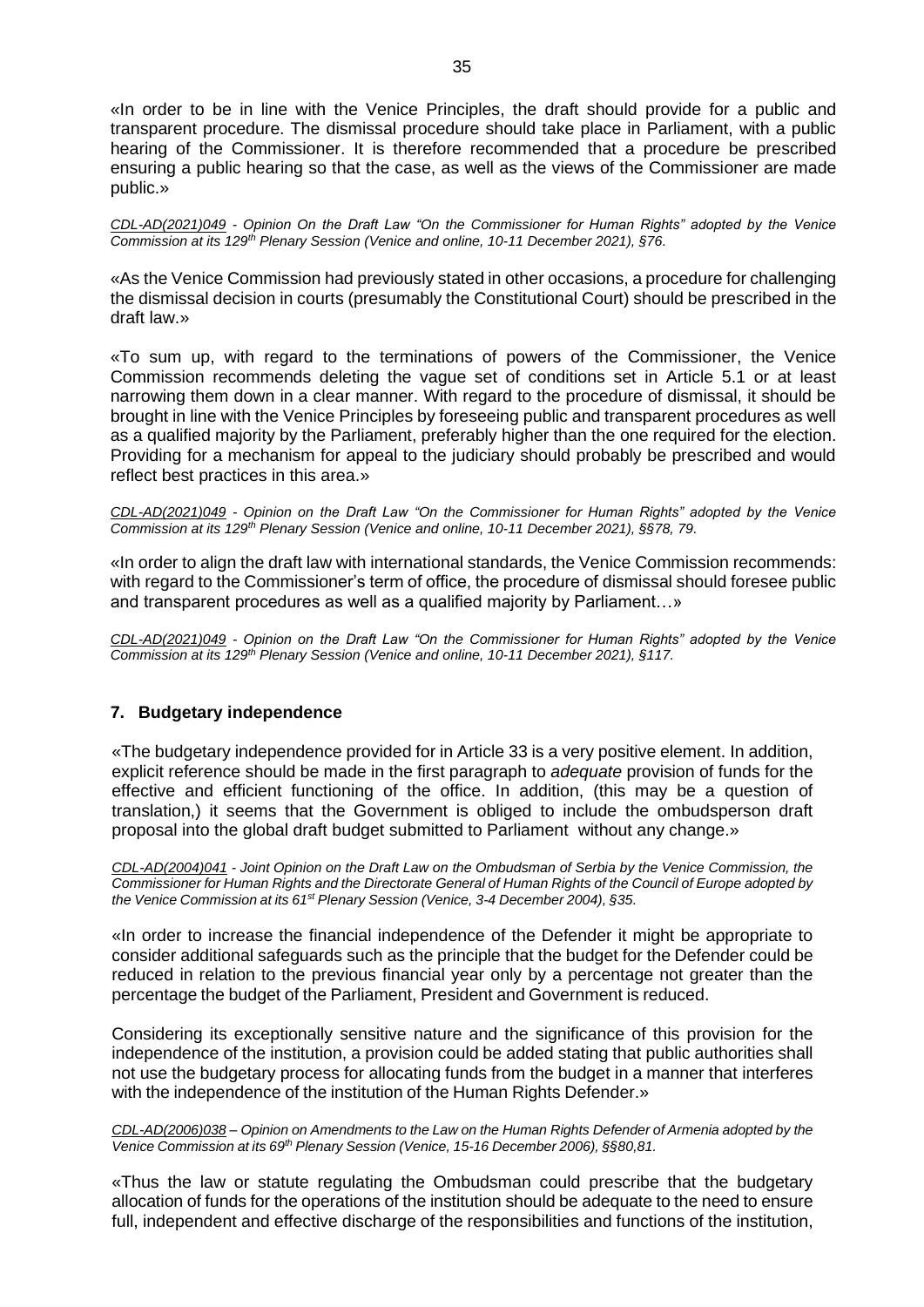and take into account such matters of reference as the number of complaints lodged with the institution in the previous year. The law or statute could also provide for a relative budgetary independence of the Ombudsman, by prescribing that the institution itself should submit a proposal for its budget to the governmental authority responsible for presentation of the national budget to the parliament, and that this proposal should be included within the national budget without changes, either as a proposal of the government or for purposes of comparison with the eventual proposal of the governmental authority, if the government should find it necessary to make reductions in the allocation requested. Finally, if the Human Rights Ombudsman is constituted as a parliamentary ombudsman in the ordinary sense (i.e. appointed by the legislature and reporting to the legislature), this may serve to strengthen the assumption that the parliament will in fact regularly provide the institution with financial means adequate to ensure its proper functioning.»

«The legislation on the Ombudsman should provide that the budgetary allocation should be adequate to the need to ensure full, independent and effective discharge of the responsibilities and functions of the institution taking into account such matters of reference as the number of complaints lodged with the institution in the previous year. The law or statute could also provide for a relative budgetary independence of the Ombudsman by prescribing that the institution itself should submit a proposal for its budget.»

#### *CDL-AD(2007)020 - Opinion on the possible reform of the Ombudsman Institution in Kazakhstan adopted by the Venice Commission at its 71st Plenary Session (Venice, 1-2 June 2007), §§28 and 30.VI.*

«Also, Article 37.5 of the Law provides that the PA's Office may be financed from other sources than the State budget, on the sole condition of not being prohibited by law. While there are no International or European standards prohibiting the funding of Ombudsman institutions from sources other than the state budget, this may be seen as detrimental to the independence and the appearance of independence of the PA. It is strongly recommended that the Law explicitly stipulate that the budgetary allocation should be adequate to the need to ensure full, independent and effective discharge of the tasks of the institution, based on indicators such as the number of complaints lodged with the PA in the previous period of reference. The Law should also provide for the autonomous management, by the Office, of the budgetary allocation at its disposal.

It is also noted that, under Article 37.3 of the Law, "*the reduction of the approved costs related to the Office activity is allowed only by the Parliament decision*". Given the particular significance of the financial provision of the PA's Office for the independence of the institution, it would be important to add a clause in the Law stating that the public authorities should not use the budgetary process for allocating/reducing funds from the budget in a manner that interferes with the independence of the PA institution.»

#### *CDL-AD(2015)017 - Opinion on the Law on the People's Advocate (Ombudsman) of the Republic of Moldova, adopted by the Venice Commission at its 103rd Plenary Meeting (Venice, 19-20 June 2015), §§ 74,75.*

«Thus the law or statute regulating the Ombudsman could prescribe that the budgetary allocation of funds for the operations of the institution should be adequate to the need to ensure full, independent and effective discharge of the responsibilities and functions of the institution, and take into account such matters of reference as the number of complaints lodged with the institution in the previous year. The law or statute could also provide for a relative budgetary independence of the Ombudsman, by prescribing that the institution itself should submit a proposal for its budget to the governmental authority responsible for presentation of the national budget to the parliament, and that this proposal should be included within the national budget without changes, either as a proposal of the government or for purposes of comparison with the eventual proposal of the governmental authority, if the government should find it necessary to make reductions in the allocation requested. Finally, if the Human Rights Ombudsman is constituted as a parliamentary ombudsman in the ordinary sense (i.e. appointed by the legislature and reporting to the legislature), this may serve to strengthen the assumption that the parliament will in fact regularly provide the institution with financial means adequate to ensure its proper functioning.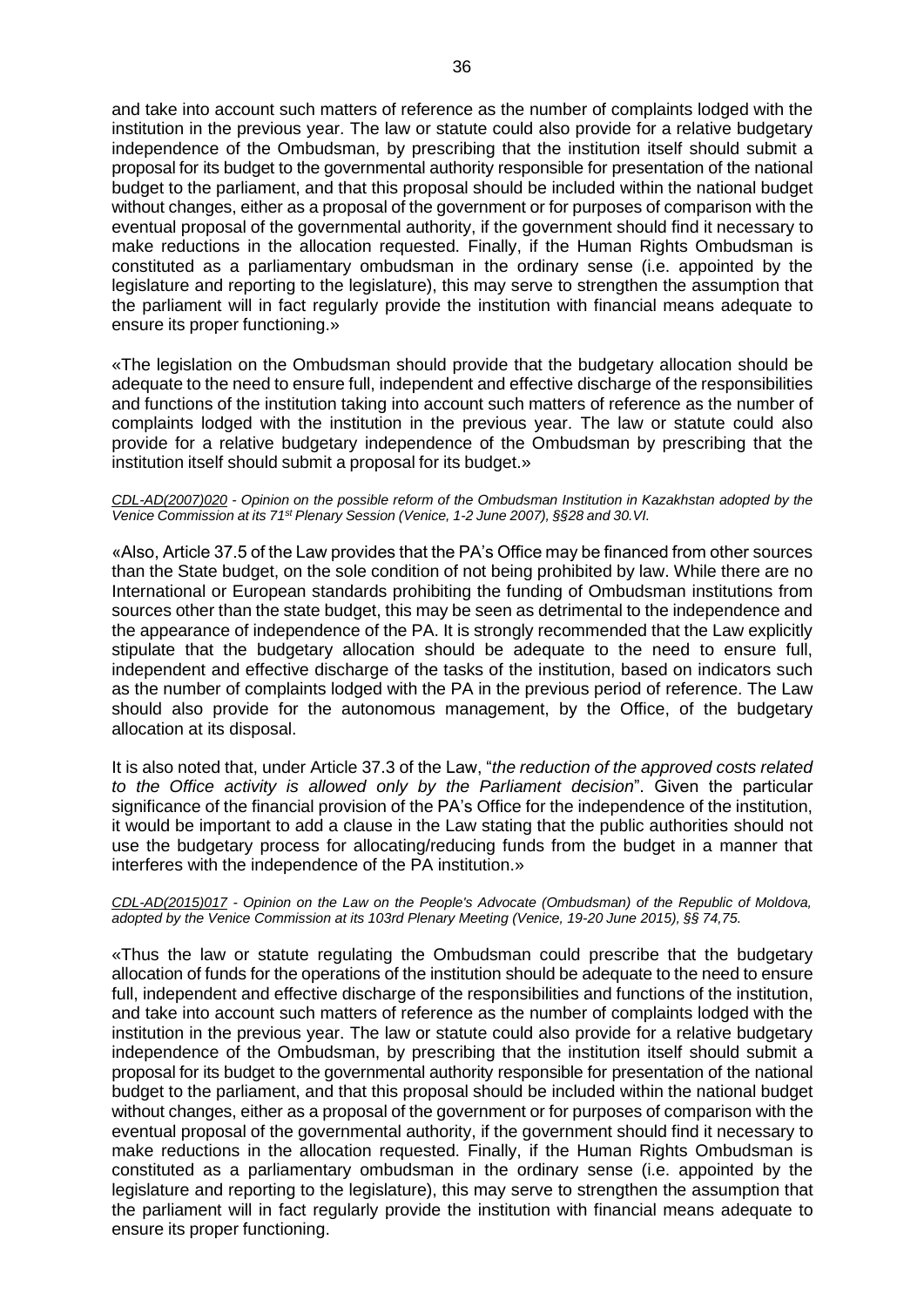The above question secondly refers to the issue whether there might be reason to establish regional offices for human rights protection in Kazakhstan. In view of the size and population of the country, this clearly would seem desirable, at least in order to facilitate the investigative and monitoring functions of the national Ombudsman and the personal access to the institution. Referring again to the comments under Question V. above, it is to be noted that the alternative of appointing regional or local ombudspersons who are not subordinated to the national Ombudsman is preferred in many countries and has advantages of its own. Unless specific conditions in certain regions otherwise indicate, however, it would seem preferable in Kazakhstan to organise regional or local offices manned by representatives of the national Ombudsman, with or without being designated as Deputy ombudspersons.

[...] The six questions raised by the Human Rights Commissioner (Ombudsman) of Kazakhstan can be answered as follows:

The institution of the Human Rights Commissioner (Ombudsman) should be guaranteed at the constitutional level, setting out the essence of the characteristics and powers of the office of Ombudsman or Human Rights Defender and the basic terms of his/her appointment providing for an election by a qualified majority in parliament. »

#### *CDL-AD(2007)020 - Opinion on the possible reform of the Ombudsman Institution in Kazakhstan adopted by the Venice Commission at its 71st Plenary Session (Venice, 1-2 June 2007), §§28 and 30.VI.*

«In view of the particular significance of its financial resources for the independence of the Institution, it would be important to redraft these provisions in such a way as to avoid any risk of undue cuts to the Ombudsman Institution's budget through an extensive interpretation of the clauses allowing its amendment. It is also strongly recommended that the Law includes, as an additional guarantee in this regard, a clause stating that the public authorities should not use the budgetary process for allocating/reducing funds from the budget in a manner that interferes with the independence of the Ombudsman Institution. In any event, it is essential to ensure that any necessary budgetary restraints should not be applied to the Ombudsman Institution in a disproportionate manner.

Finally, the law should explicitly stipulate, as a general principle, that "*the budgetary allocation should be adequate to the need to ensure full, independent and effective discharge of the tasks of the Institution, based on indicators such as the number of complaints lodged with the PA in the previous period of reference*". The law should also expressly provide for theautonomous management, by the Ombudsman Institution, of its budget.»

*CDL-AD(2015)034 - Opinion on the Draft Law on Ombudsman for Human Rights of Bosnia and Herzegovina, adopted by the Venice Commission at its 104th Plenary Session (Venice, 23-24 October 2015), §§88,89.*

« Article 8 is about "Financing of and social guarantees for the activities of the Defender". Article 8.2 provides that "The budget of the Defender and the Staff thereto shall constitute a part of the State Budget, which is financed in a separate line." This is in line with the standard of budgetary independence of the institution. The Defender should also be able to defend, in person, the adoption of his or her budget in Parliament (Article 8.4). = budgetary independence »

*CDL-AD(2016)033 - Armenia - Opinion on the draft Constitutional Law on the Human Rights Defender, adopted by the Venice Commission at its 109th Plenary Session (Venice, 9-10 December 2016), §24.*

«The 2015 opinion also commented on Article 37.5 of the Law that provides that the People's Advocate Office may be financed from other sources than the State budget, on the sole condition of not being prohibited by law. While there are no International or European standards prohibiting the funding of Ombudsman institutions from sources other than the state budget, the opinion underlined that this may be seen as detrimental to the independence and the appearance of independence of the Institution. It was therefore strongly recommended that the Law explicitly stipulate that the budgetary allocation should be adequate to the need to ensure full, independent and effective discharge of the tasks of the institution, based on indicators such as the number of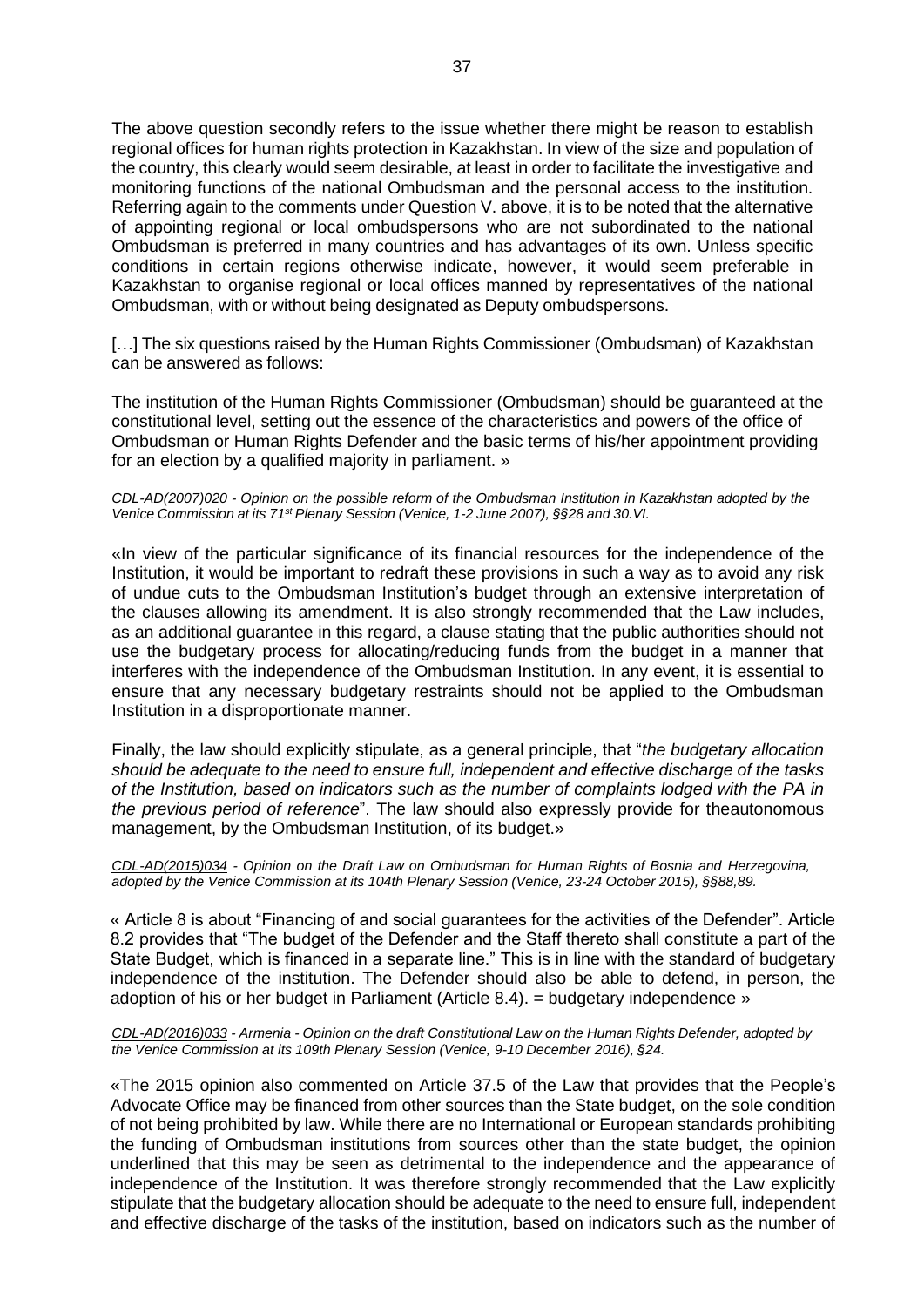complaints lodged with the People's Advocate in the previous period of reference. The Law should also provide for the autonomous management, by the Office, of the budgetary allocation at its disposal.»

«It was also noted that, under Article 37.3 of the Law, "the reduction of the approved costs related to the Office activity is allowed only by the Parliament decision". Given the particular significance of the financial provision of the People's Advocate Office for the independence of the institution, the opinion considered that it would be important to add a clause in the Law stating that the public authorities should not use the budgetary process for allocating/reducing funds from the budget in a manner that interferes with the independence of the People's Advocate institution.»

«The Venice Commission has consistently recommended in its opinions that the budgetary allocation of funds for the operations of the institution of the Ombudsman should be adequate to the need to ensure full, independent and effective discharge of the responsibilities and functions of the institution. The Commission has further recommended that given the exceptionally sensitive nature and particular significance of the finance provisions for the independence of the Ombudsman Institution, provision should be made in the relevant laws that the public authorities shall not use the budgetary process for allocating funds from the budget in a manner that interferes with the independence of the institution of the Ombudsman»

«Indeed, the wording within the limits of budget allocations approved through annual budget law may be interpreted as an additional limitation, which does not exist under the current law. The explicit need for the People's Advocate to present his or her own budget proposal should not be removed from Article 37. Even assuming that such need may be derived from other general legislation, it is an important guarantee which has its place in the specific legislation on the process of budgetary allocation to the Ombudsman. Assuming that it may be legitimate for the government to have a say as regards the correspondence between the requested budget and the needs and expected results of the institution, it is for parliament to decide upon the final allocation of the Ombudsman's budget. It is then up to the Ombudsman him or herself to live up to the general principles of economy, effectiveness and efficiency. It should be underscored that this is a precondition to the "complete autonomy over issues relating to budget and staff" recommended by the Parliamentary Assembly.4 In this sense, the Venice Commissions has in previous occasions suggested that the government be obliged to include the ombudsman's draft proposal into the global draft budget submitted to Parliament without any change.5 It seems that this has been the case in Moldova since 2014.»

*CDL-AD(2017)032 - Republic of Moldova - Proposed New Article 37 of the Law on the People's Advocate Finance Provisions, adopted by the Commission at its 113th Plenary Session (Venice, 8-9 December 2017), §§11, 12, 26, 34.*

«Sufficient and independent budgetary resources shall be secured to the Ombudsman institution. The law shall provide that the budgetary allocation of funds to the Ombudsman institution must be adequate to the need to ensure full, independent and effective discharge of its responsibilities and functions. The Ombudsman shall be consulted and shall be asked to present a draft budget for the coming financial year. The adopted budget for the institution shall not be reduced during the financial year, unless the reduction generally applies to other State institutions. The independent financial audit of the Ombudsman's budget shall take into account only the legality of financial proceedings and not the choice of priorities in the execution of the mandate.»

*CDL-AD(2019)005 - Principles on the Protection and Promotion of the Ombudsman Institution ("The Venice Principles"), adopted by the Venice Commission at its 118th Plenary Session (Venice, 15-16 March 2019), Principle 21.*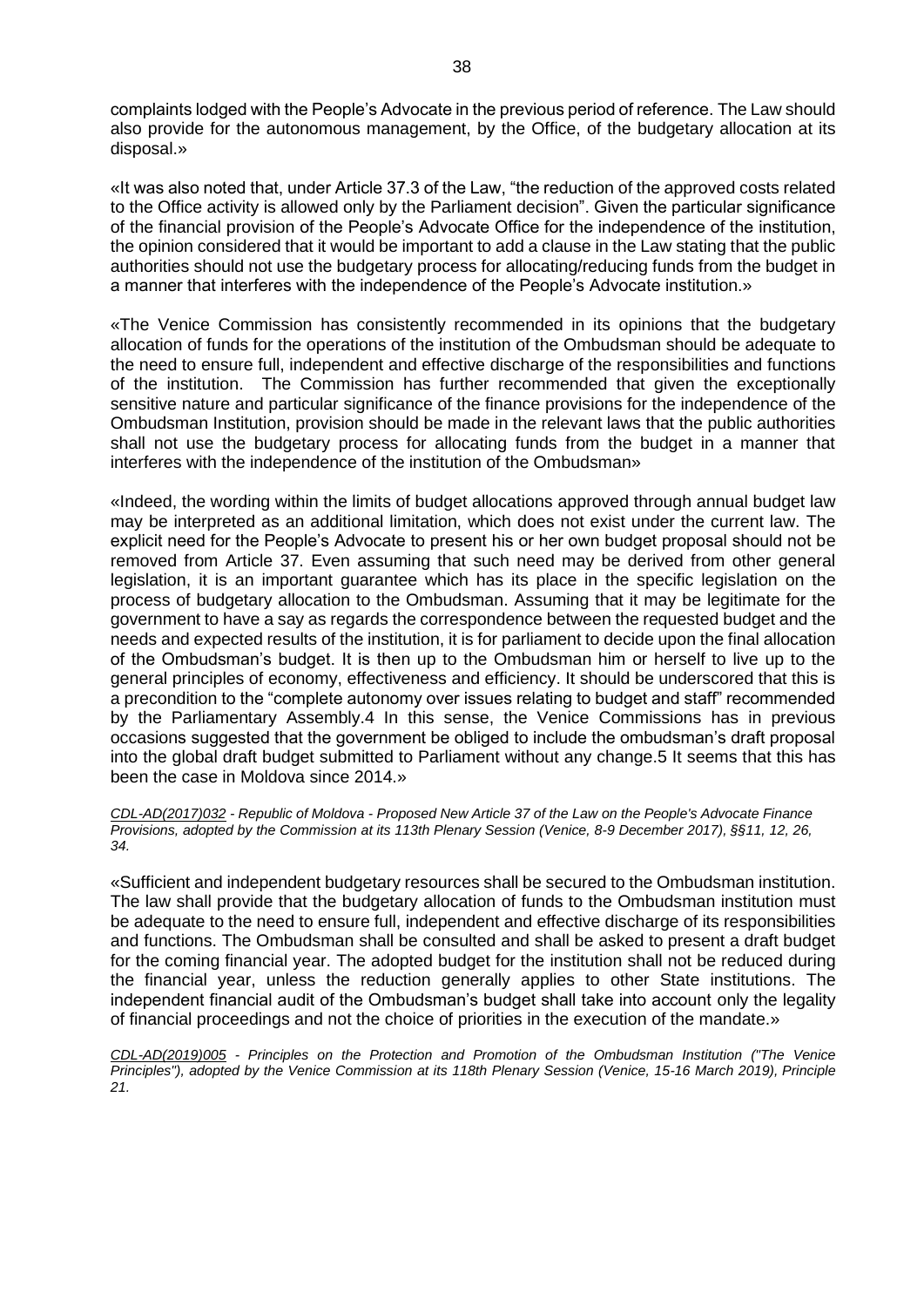«The Paris Principles had also provided guarantees for NHRIs in the following terms: "2. The national institution shall have an infrastructure which is suited to the smooth conduct of its activities, in particular adequate funding. The purpose of this funding should be to enable it to have its own staff and premises, in order to be independent of the Government and not be subject to financial control which might affect its independence." Recommendation CM/Rec (2019) 6 and CM/Rec(2021)1 of the Council of Europe Committee of Ministers to member States provide for the same guarantees.»

«The standards relating to the independence of the Ombudsman have thus given importance to the notion of the need for "sufficient resources" for the institution, which is an essential condition for the institution to be able to fulfil its mandate.»

«The term "sufficient resources" covers three main elements: the institution's budget, its staff and its infrastructure. Reducing even one of its elements, may eventually lead to an overall reduction in the effectiveness of the institution and consequently to a loss of legitimacy and public confidence in it.»

*CDL-AD(2021)035 - Opinion on the Legislation Related to the Ombudsman's Staff of Armenia adopted by theVenice Commission at its 128th Plenary Session (Venice and online, 15-16 December 2021), §§17-19.*

«With regard to the budget of the institution, the Principle 21 of "the Venice Principles" provides that "Sufficient and independent budgetary resources shall be secured to the Ombudsman institution. The law shall provide that the budgetary allocation of funds to the Ombudsman institution must be adequate to the need to ensure full, independent, and effective discharge of its responsibilities and functions. The Ombudsman shall be consulted and shall be asked to present a draft budget for the coming financial year. The adopted budget for the institution shall not be reduced during the financial year, unless the reduction generally applies to other State institutions. The independent financial audit of the Ombudsman's budget shall take into account only the legality of financial proceedings and not the choice of priorities in the execution of the mandate."»

«The Paris Principles on the NHRIs also give an important place to this aspect. Thus, in paragraphs 2 and 3 of the chapter "Composition and guarantees of independence and pluralism" it is provided that "The national institution shall have an infrastructure which is suited to the smooth conduct of its activities, in particular adequate funding. The purpose of this funding should be to enable it to have its own staff and premises, in order to be independent of the Government and not be subject to financial control which might affect its independence" and also "in order to ensure a stable mandate for the members of the national institution, without which there can be no real independence, their appointment shall be effected by an official act which shall establish the specific duration of the mandate. This mandate may be renewable, provided that the pluralism of the institution's membership is ensured."»

*CDL-AD(2021)035 - Opinion on the Legislation related to the Ombudsman's Staff of Armenia adopted by theVenice Commission at its 128th Plenary Session (Venice and online, 15-16 December 2021), §§28, 29.*

«It is evident that the rank and number of staff is an important issue that directly affects the budget of the institution. As mentioned above (§§\*\*) international standards place great importance on the budgetary independence of the institution.»

«As an "authorised state body", it seems that the Ombudsman is obliged to "negotiate" with the government for the following budget year the budget of the institution, including the number of employees. This concern was raised by the Venice Commission in its 2016 opinion in paragraph 27, which states that "Moreover, the Defender's budget request is always submitted to the government for approval in order to be included in the draft state budget. The draft Constitutional Law does not ensure that sufficient funds in the budget proposal are allocated to the Defender to perform his functions in general and his NPM (National Protection Mechanism) functions. However, this situation could be remedied by Article 193.4 of the new Constitution, which requires the state to ensure "adequate funding" for the Defender's activities."»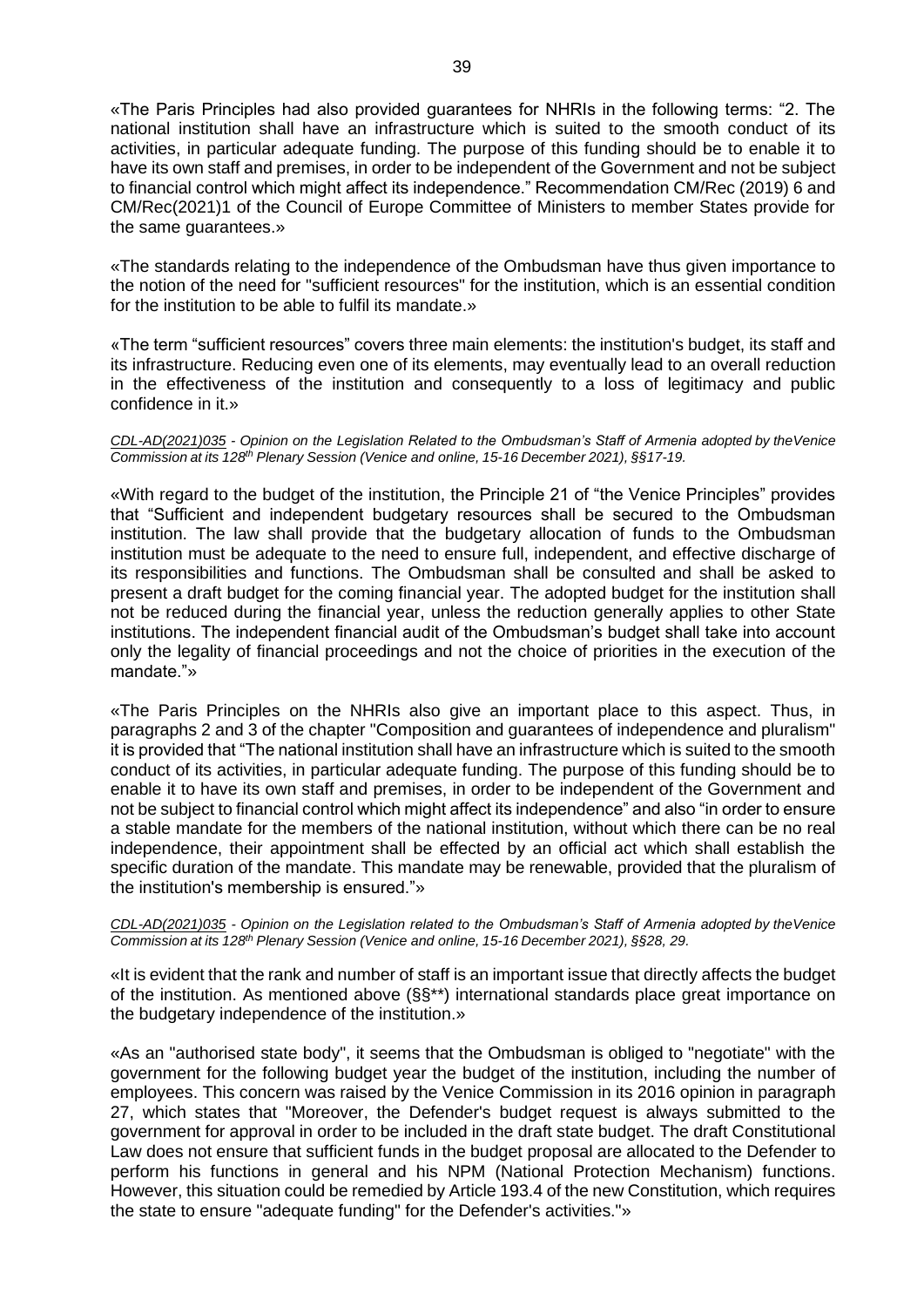*CDL-AD(2021)035 - Opinion on the Legislation Related to the Ombudsman's Staff of Armenia adopted by theVenice Commission at its 128th Plenary Session (Venice and online, 15-16 December 2021), §§70, 74.*

«However, since the negotiation with the government potentially could have an impact on the independence of the institution, it would be advisable for the Ombudsman to negotiate the budget of the institution rather in Parliament.»

«Explicitly providing for negotiating the budget within the Parliament rather than with the executive power would prevent the budgetary process from being used in a way that undermines the Ombudsman's independence. This was one of the recommendations of the Venice Commission in 2006, which was reiterated in the 2016 opinion.32 It seems that the current situation mirrors this concern. Indeed, the Venice Commission's delegation has learned that the Ministry of Finance has not included additional funds for an increase in the Ombudsman's staff, although the Ombudsman has requested this, as the increase in staff was not foreseen in the Prime Minister's decree. If so, the above-mentioned recommendation of the Venice Commission seems to be still valid.»

*CDL-AD(2021)035 - Opinion On the Legislation Related to the Ombudsman's Staff of Armenia adopted by theVenice Commission at its 128th Plenary Session (Venice and online, 15-16 December 2021), §§76, 77.*

«Given that the budget of the institution, to which the staff of the institution is linked, is a key element of the independence of the institution, it is obvious that the role of the Parliament is decisive in this respect, and that it is up to the Parliament to also guarantee this independence.»

«Therefore, the role of the Parliament in supporting the budget of the Ombudsman institution, and thus in supporting the independence of the institution, is crucial. In this respect, the budgetary demands made by the Ombudsman should be supported by the Parliament, which guarantees the independence of the institution. The financial elements related to the staff of the institution should therefore be included in the budget law (discussed and approved by the Parliament) rather than in regulatory acts, such as decrees of the Prime Minister, as is the case today.»

«The financial aspect of the Ombudsman institution's staff, is reflected in the budget, which should not only be sufficient but should not be subject to external pressure, particularly from bodies that fall within the Ombudsman's remit.»

«The Commission reiterates its previous recommendations on the institution's budget and recommends that they be implemented, bearing in mind the fundamental role of the Parliament.»

*CDL-AD(2021)035 - Opinion on the Legislation Related to the Ombudsman's Staff of Armenia adopted by theVenice Commission at its 128th Plenary Session (Venice and online, 15-16 December 2021), §§79-82.*

«Moreover, issues relating to the institution's staff and rank have budgetary consequences and are therefore linked to the institution's budget. International standards are again consistent in this respect and require to secure guarantees of independence for the budget of the institution.»

*CDL-AD(2021)035 - Opinion on the Legislation Related to the Ombudsman's Staff of Armenia adopted by theVenice Commission at its 128th Plenary Session (Venice and online, 15-16 December 2021), §91.*

«Article 16 *"Financial and logistical support"* of the draft law contains general provisions according to which the budget of the institution is provided for in the state budget, which must provide for a separate budget programme for the functioning of the institution. It is specified in Article 16.3 that the Commissioner may engage organisations and experts on a contractual basis.»

*CDL-AD(2021)049 - Opinion on the Draft Law "On the Commissioner for Human Rights" adopted by the Venice Commission at its 129th Plenary Session (Venice and online, 10-11 December 2021), §101.*

«The provisions of the article are welcome. However, it is worth underlining that the budget must be administered in accordance with Principle 21 of the Venice Principles and that it would be appropriate to provide for legislative provisions to this effect. The Law should also provide for the autonomous management, by the Office, of the budgetary allocation at its disposal.»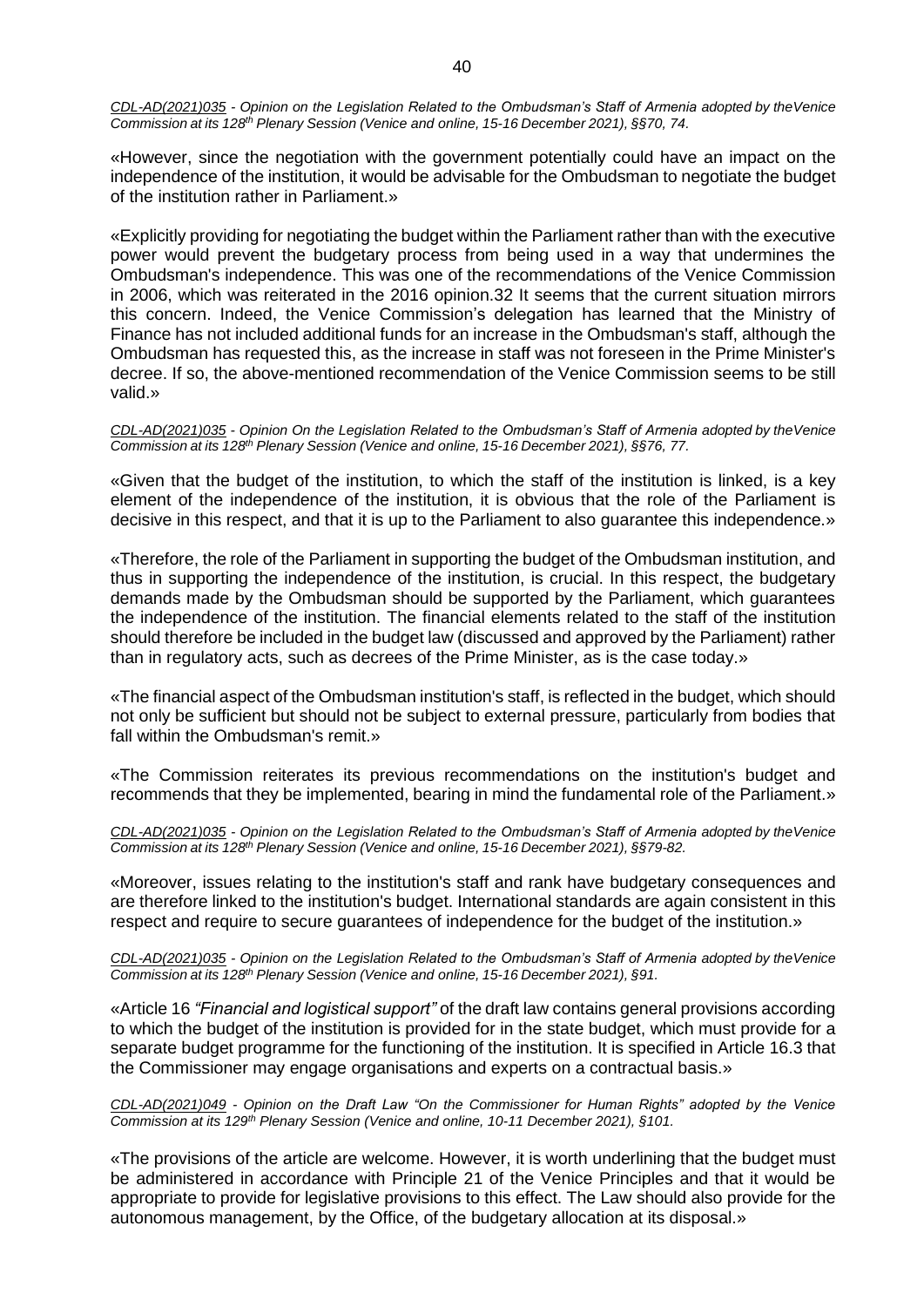*CDL-AD(2021)049 - Opinion on the Draft Law "On the Commissioner for Human Rights" adopted by the Venice Commission at its 129th Plenary Session (Venice and online, 10-11 December 2021), §102.*

«The draft could make explicit that the Commissioner shall propose his/her budget for the coming year21, as provided for in Venice Principle 21.3.»

«The Commission, while referring to the above-mentioned international standards and to its previous opinions, can only underline that the required independence of the institution is measured by the independence of its head, its staff, and its budget, both in terms of amount and administration.»

«The Commission recommends the draft clearly specifies that the budget should be administered in an autonomous way and make explicit that the Commissioner should propose the budget of the institution for the coming year.»

*CDL-AD(2021)049 - Opinion on the Draft Law "On the Commissioner for Human Rights" adopted by the Venice Commission at its 129th Plenary Session (Venice and online, 10-11 December 2021), §103-105.*

«In order to align the draft law with international standards, the Venice Commission recommends: with regard to the budget of the institution, providing that the budget is administered in an autonomous way and that the Commissioner proposes the budget of the institution for the coming year…»

*CDL-AD(2021)049 - Opinion on the Draft Law "On the Commissioner for Human Rights" adopted by the Venice Commission at its 129th Plenary Session (Venice and online, 10-11 December 2021), §117.*

# <span id="page-40-0"></span>**8. Competences and powers of the Ombudsman**

«As all general Principles on the Ombudsman state, the Ombudsman has a major role in protecting the fundamental rights of individuals.»

«If the institution of Ombudsman benefits from such Principles as those developed by the Venice Commission, it is also and above all because these institutions protect the rights of individuals in the end.»

*CDL-AD(2021)041 - Opinion on the Possible Exclusion of the Parliamentary Commissioner for Administration and Health Service Commissioner from the "Safe Space" Provided for by the Health and Care Bill adopted by the Venice Commission at its 128th Plenary Session (Venice and online, 15-16 October 2021), §§84, 86.*

«The recently adopted international standards were an opportunity to recall the importance of the Ombudsman Institution in a democracy and in the protection of human rights.»

«These texts were also an opportunity to remind States of their duty to support the institution and not to hinder or diminish its missions and mandates.»

«In terms of international standards, the exclusion of the PSHO from the safe spaces possibly created by the Bill would be at odd with Principle 16 of the Venice Principles, which were established as the new global standard for the ombudsman institutions by UN Resolution A/RES/75/186.»

*CDL-AD(2021)041 - Opinion on the Possible Exclusion of the Parliamentary Commissioner for Administration and Health Service Commissioner from the "Safe Space" Provided for by the Health and Care Bill adopted by the Venice Commission at its 128th Plenary Session (Venice and online, 15-16 October 2021), §§90 – 92.*

# **8.1. Scope of the monitoring competence of the Ombudsman**

<span id="page-40-1"></span>«The Commission considers that, except for matters of internal functioning of the Government, the Ombudsman should have the power to control acts of the executive. The deletion of the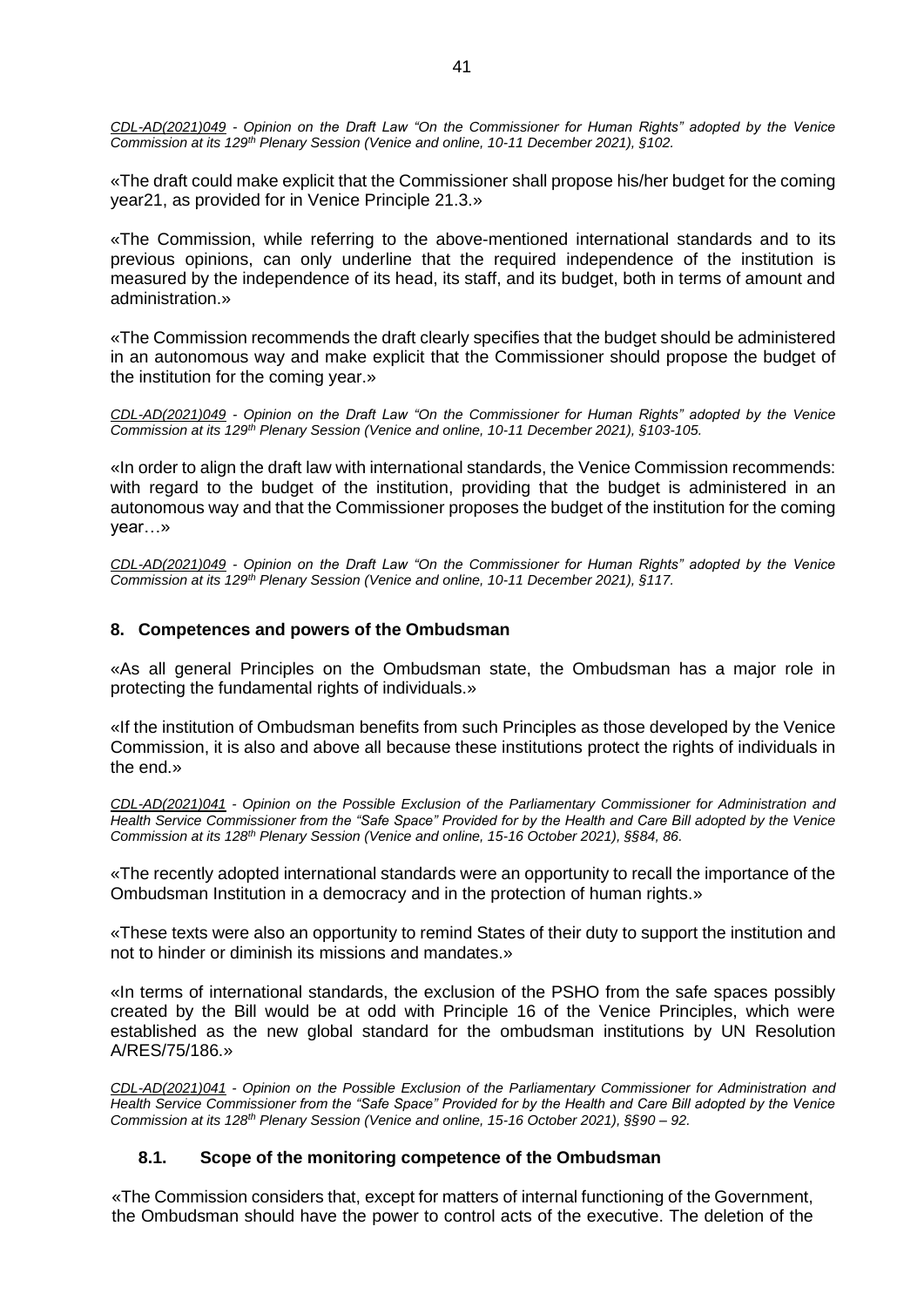Prime Minister from the list of persons whose activities are outside the Ombudsman's investigation powers (Article 1 par. 3) is an important positive amendment to the new draft. The President remains in this list. The Commission hopes that activities exercised by the President and/or the Presidential administration in his/her capacity as head of the executive are not out of reach for the Ombudsman. Activities of the President, unless they are of an exceptional nature (e.g. declaration of war) or of a political nature (e.g. appointment of the Prime Minister) should fall within the monitoring competence of the Ombudsman.»

*CDL(2001)083 - Consolidated Opinion on the Law on Ombudsman in the Republic of Azerbaijan (Strasbourg, 7 September 2001), §§6,7,18.*

«This Article corresponds to Article 12 of the previous draft. §1.3 now requires the complainant's consent prior to referring a claim to the competent authorities, which is a positive innovation. §8 maintains the possibility for the Defender to take up certain issues upon its owninitiative – though unfortunately only in limited cases – but, and this is positive, does not require any longer that the relevant decision be made public.»

#### *CDL-AD(2003)006 - Opinion on the Draft Law on the Human Rights Defender of Armenia adopted by the Venice Commission at its 54thPlenary Session (Venice 14-15 March 2003), Article 11.*

«Particularly welcomed are provisions on the ombudsperson's mandate to the promotion, in addition to the protection, of human rights and fundamental freedoms, the ombudsperson's right to appeal to the Constitutional Court, his or her right of unhindered access in private to persons deprived of their liberty and the ombudsperson's budgetary independence.»

«This Article should be consistent with Article 1 empowering the Ombudsperson with a broad based mandate to promote and protect human rights and fundamental freedoms. In view of the necessity for the executive to follow principles of good administration, it may be useful to empower the ombudsperson to intervene not only when the are irregularities, i.e. violation of legal norms but also when such principles have been disregarded (e.g. humiliating behaviour in relation to individuals, ostentatiously slow processing of affairs) and control the objectivity and impartiality of the work of administrative bodies. In this respect, the [European Code of Good](http://www.euro-ombudsman.eu.int/code/pdf/en/code_en.pdf) [Administrative Behaviour of the European Ombudsman](http://www.euro-ombudsman.eu.int/code/pdf/en/code_en.pdf) can be a source for inspiration. Only general, "political" decisions of the Government as a whole should be excluded from the scope of the competence of the ombudsperson; ministerial and governmental decisions directly affecting individuals should be open to control by the ombudsperson. The work of Parliament, its committees and its members should be excluded from the control of the ombudsperson.»

*[CDL-AD\(2004\)041](http://www.venice.coe.int/docs/2004/CDL-AD(2004)041-e.asp) - Joint Opinion on the Draft Law on the Ombudsman of Serbia by the Venice Commission, the* Commissioner for Human Rights and the Directorate General of Human Rights of the Council of Europe adopted by *the Venice Commission at its 61st Plenary Session (Venice, 3-4 December 2004), §§7,13.*

«In order to facilitate the necessary broad interpretation of the mandate of the Human Rights Defender, it would be of advantage to have the Law include not only the term «protection» but also «monitoring» and «promotion». However, the term «protection» does not stand alone in the text but is preceded by the verb «implement», which already has a wide connotation. At the same time, the function of monitoring the administration by way of being able to issue recommendations is so basic to the role of the Ombudsman institution as generally perceived among nations that it clearly must be seen to belong to the mandate of the Defender as now declared in the Armenian Constitution.»

In relation to the «state and local self-governing bodies and their officials» that would be subject to the Human Rights Defender's jurisdiction, it is worth stressing that the respective provisions should be interpreted in a manner that allows for the broadest possible spectrum of public bodies to fall under the jurisdiction of the Human Rights Defender.»

«The general mandate of the Defender is stated primarily in terms of implementing protection against violations of human rights and freedoms by the executive power. The question may be raised whether his or her authority to monitor the administration and promote the observance of human rights might be expressed in stronger terms, such as by using those exact words. As in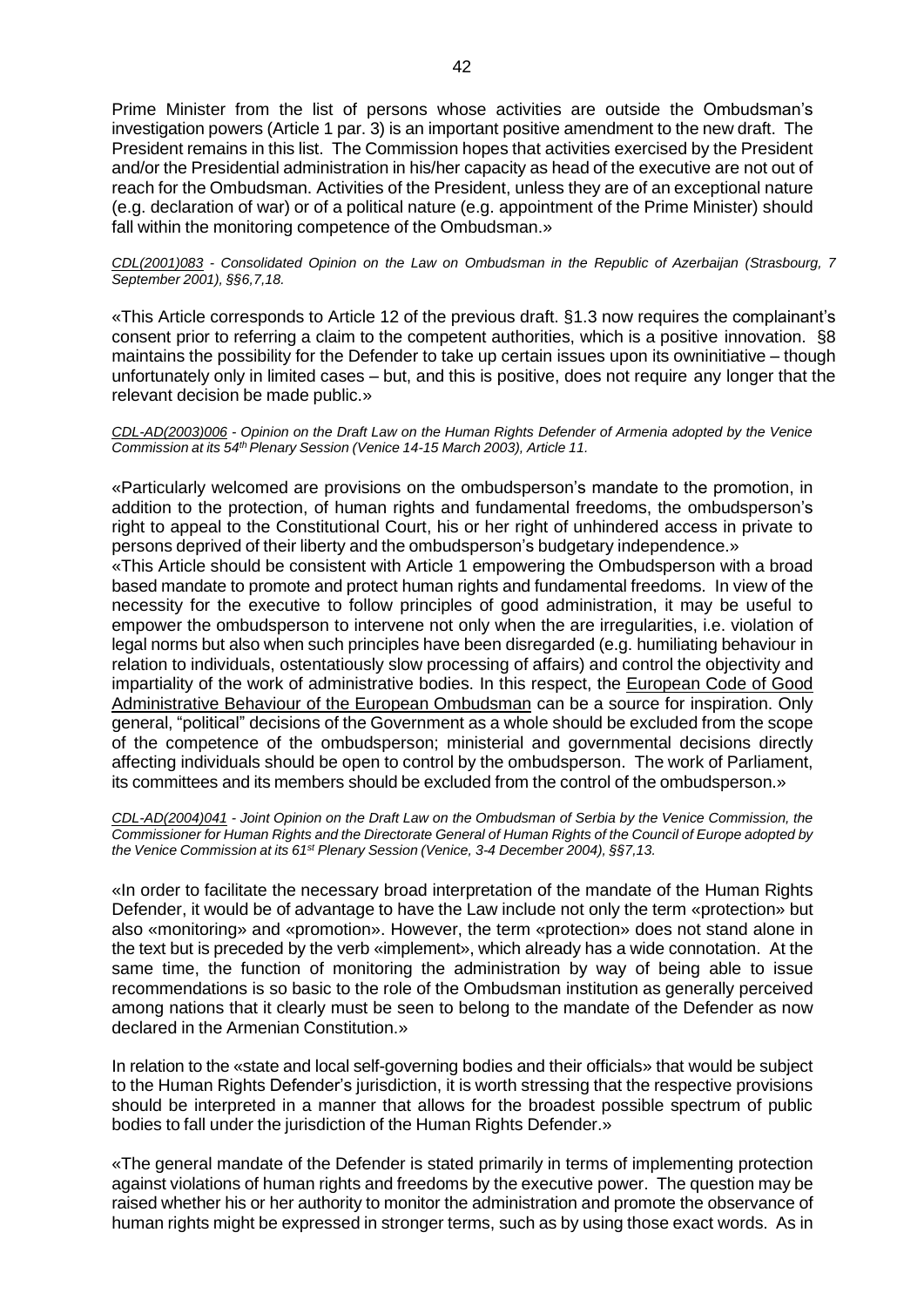the opinion CDL-AD(2003)006, it also may be asked whether the Defender's mandate could be strengthened by listing his or her fields of action in more specific terms than in the Law. Also, the mandate should also explicitly refer to violations by omission. However, the straightforward description of the Defender's general mandate and purpose embedded in the Constitution and now followed in the Law clearly invites a broad interpretation ensuring that the essential function of monitoring is in fact included. Under the assumption of such broad interpretation, the role envisaged for the Armenian Defender does appear fully acceptable.»

CDL-AD(2006)038 - Opinion on Amendments to the Law on the Human Rights Defender of Armenia adopted by the *Venice Commission at its 69th Plenary Session (Venice, 15-16 December 2006), §§18, 19,89.*

«…the powers are intended to protect individuals against the government, this must be done in full impartiality, taking into account also the powers and responsibilities of the government body concerned.»

*CDL-AD(2007)024 – Opinion on the draft law on the People's Advocate of Kosovo adopted by the Venice Commission at its 71st Plenary Meeting (Venice, 1-2 June 2007), §6.*

«Prioritising human rights issues may be justified in a young democracy. However, it should be made clear that the Protector is obliged to react not only to individual human rights violations but also to general patterns of action which he/she considers endangering human rights. Articles 18 and 19 of the law, which grant the Protector the power to "*initiate the adoption of laws, other regulations and general acts for the reason of harmonization with internationally recognized standards in the area of human rights and freedoms*" (Art. 18(1)), and to "*initiate a proceeding before the Constitutional Court of Montenegro for the assessment of conformity of laws with the Constitution and confirmed and published international treaties or the conformity of other regulations and general acts with the Constitution and law (Art. 19)*", already imply that the Protector is also expected to address more general issues than merely individual human rights violations. In addition, Art. 21 explicitly states that "*the Protector deals with general issues of importance for the protection and promotion of human rights and freedoms and cooperates with organizations and institutions dealing with human rights and freedoms*". The more general responsibilities of the Protectors should have also been explicitly mentioned in Article 2. »

*CDL-AD(2011)034 – Joint opinion on the protector of human rights and freedoms of Montenegro adopted by the Venice Commission at its 88th Plenary Session (Venice, 14-15 October 2010), §11.*

«It is not unusual for an Ombudsman´s competence to cover certain parts of the private sector (e.g. in anti-discrimination matters); however, the main focus of an Ombudsman´s competence is, by tradition and purpose, the public administration. An overall jurisdictionwith the private sector therefore seems quite unusual.

Although no applicable standards appear to prevent such an arrangement, in view of general experience, it should be considered whether the PA enjoys sufficient authority for such a farreaching jurisdiction to be feasible. It should be borne in mind that the PA´s opinions might be disregarded by the private sector to an extent that would affect its general authority also towards the public sector. The Venice Commission considers it advisable to include private bodies in the jurisdiction of the PA only to the extent that these agencies are entrusted with a public service mission or, where applicable, co-financed by the state. »

*CDL-AD(2015)017 - Opinion on the Law on the People's Advocate (Ombudsman) of the Republic of Moldova, adopted by the Venice Commission at its 103rd Plenary Meeting (Venice, 19-20 June 2015), §§28,29.*

«Ombudsman Institutions have an important role to play in strengthening democracy, the rule of law, good administration and the protection and promotion of human rights and fundamental freedoms.»

«The mandate of the Ombudsman shall cover prevention and correction of maladministration, and the protection and promotion of human rights and fundamental freedoms.»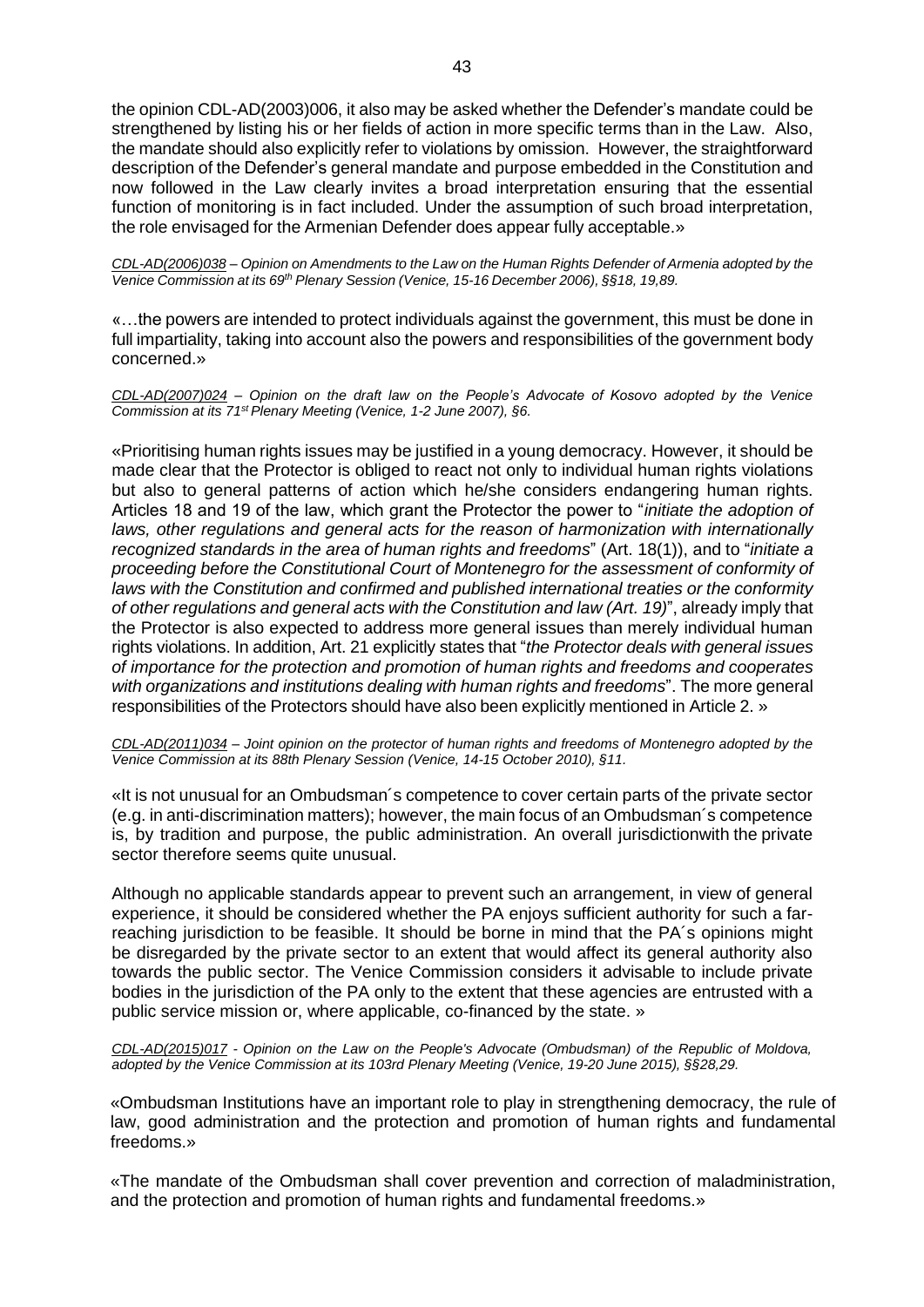«The institutional competence of the Ombudsman shall cover public administration at all levels. The mandate of the Ombudsman shall cover all general interest and public services provided to the public, whether delivered by the State, by the municipalities, by State bodies or by private entities.»

*CDL-AD(2019)005 - Principles on the Protection and Promotion of the Ombudsman Institution ("The Venice Principles"), adopted by the Venice Commission at its 118th Plenary Session (Venice, 15-16 March 2019), Principles 1, 12, 13.*

«Secondly, a difficulty could arise from the relationship between two principles, that of access to the Ombudsman and that of his or her competencies. For instance, if, on the one hand, legal persons, in this case entrepreneurs, have the right to submit complaints to the Ombudsman for violation of their rights or legitimate interests, and if, on the other hand, the competence of the Ombudsman is also extended to all "organisations and enterprises, irrespective of the type of ownership and legal form of the organisation" ( which is not in compliance with Principle 13 of the Venice Principles), this could result in the Ombudsman dealing with "conflicts" between private sector entities. In such a case, the Ombudsman would go beyond his usual jurisdiction of conflict resolution.»

«Finally, it should be recalled that the competences of the PA and the PAER (but not those of the PAC), include the supervision of the private sector. This broad competence for an Ombudsman is generally not in line with Recommendation CM/Rec(2019)6 of the Committee of Ministers to member States on the development of the Ombudsman institution nor with the Principle 13 of the Venice Principles according to which the mandate of the Ombudsman shall cover all general interest and public services provided to the public, whether delivered by the State, by the municipalities, by State bodies or by private entities. In its 2015 Opinion, the Venice Commission had already recommended that the competence of the institution in relation to the private sector and the courts shall be reconsidered and clearly specified.9»

«The Venice Commission reiterates its recommendation of reconsidering the competence of the institution in relation to the private sector and of clearly specifying it in line with Principle 13 of the Venice Principles»

*CDL-AD(2021)017 - Republic of Moldova - Opinion on the draft Law amending some normative acts relating to the People's Advocate, adopted by the Venice Commission at its 126th Plenary Session (online, 19-20 March 2021), §§40, 41, 42.*

«Principle 1 states: "1. Ombudsman Institutions have an important role to play in strengthening democracy, the rule of law, good administration and the protection and promotion of human rights and fundamental freedoms. While there is no standardised model across Council of Europe Member States, the State shall support and protect the Ombudsman Institution and refrain from any action undermining its independence."

This principle does not call for any particular comment other than to assess whether in this case the undue effects of the Bill on the PSHO can be considered to reduce the PHSO's independence or even mandate. It will be seen below (§§ 77-83) whether the independence of the PSHO is affected as such by the provisions of the Bill, and whether other aspects of the PSHO may be also affected.»

*CDL-AD(2021)041 - Opinion On the Possible Exclusion of the Parliamentary Commissioner for Administration and Health Service Commissioner from the "Safe Space" Provided for by the Health and Care Bill adopted by the Venice Commission at its 128th Plenary Session (Venice and online, 15-16 October 2021), §59.*

«… First, Principle 13.2 includes in the jurisdiction of the Ombudsman all public services provided to the public both by public and by private entities. The draft should include private entities which deliver public services into the Commissioner's jurisdiction. Second, activities of the President and First President, unless they fall into the realm/aera of sovereignty exercised by the Head of State should fall within the monitoring competence of the Ombudsman.6 The exception provided for in Article 7.2 should be reconsidered in this respect.»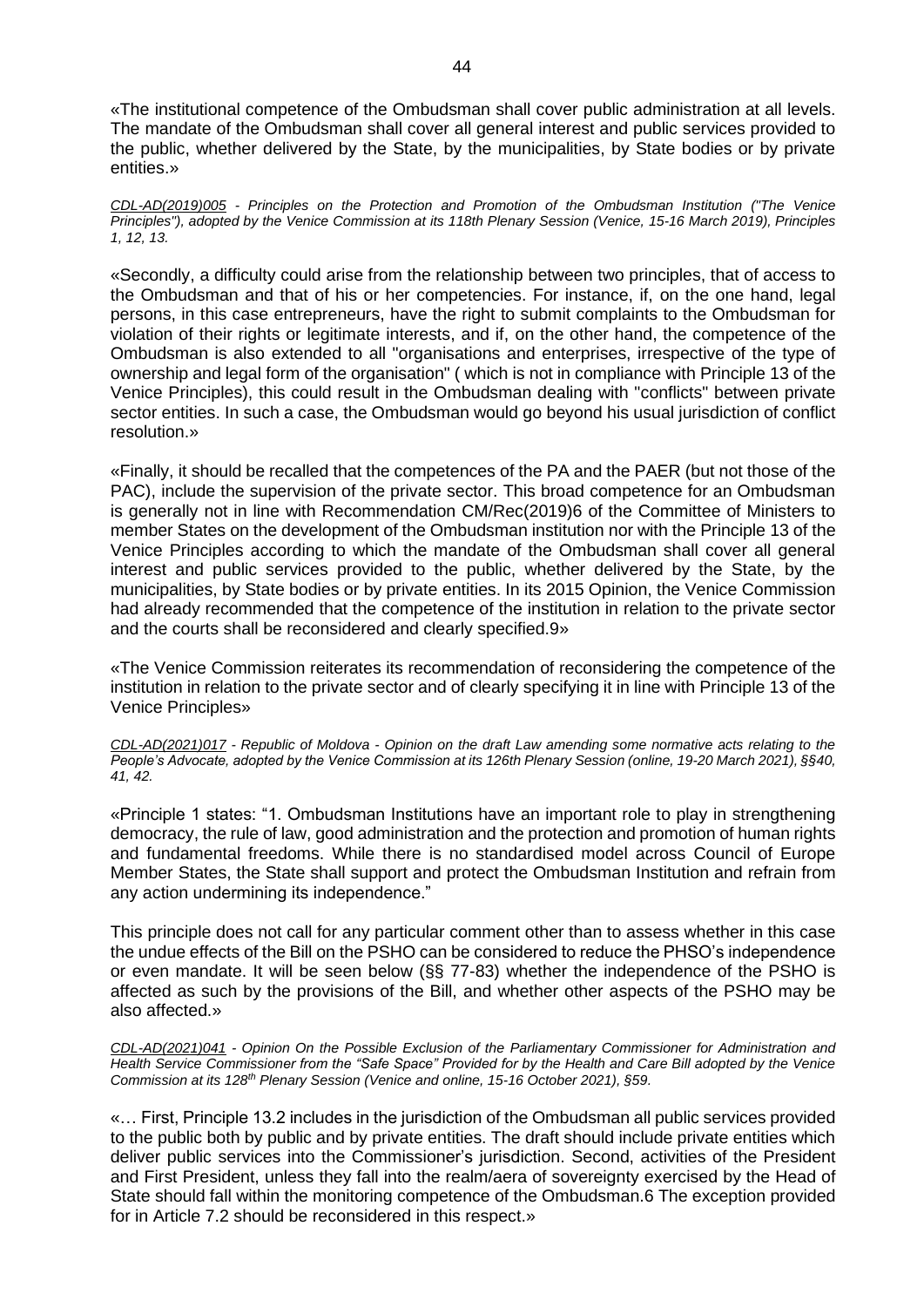*CDL-AD(2021)049 - Opinion On the Draft Law "On the Commissioner for Human Rights" adopted by the Venice Commission at its 129th Plenary Session (Venice and online, 10-11 December 2021), §30.*

«In order to improve the legislative quality of the draft law, it would be preferable that the jurisdiction of the Commissioner be clearly defined in a single article or section and not addressed in different parts of the draft law, as is currently the case.»

*CDL-AD(2021)049 - Opinion On the Draft Law "On the Commissioner for Human Rights" adopted by the Venice Commission at its 129th Plenary Session (Venice and online, 10-11 December 2021), §28.*

«Article 7 of the draft law, "Consideration of a complaint", stipulates"*1. The Commissioner, within the limits of his competence, considers complaints of citizens of the Republic of Kazakhstan and foreigners and stateless persons in the territory of the Republic of Kazakhstan (hereinafter referred to as the applicants)".*»

«The Venice Commission recommends providing for the jurisdiction of the Commissioner to applicants under the jurisdiction of all natural and legal persons within the jurisdiction of the Republic of Kazakhstan. Instead of the clause "*in the territory of the Republic of Kazakhstan" i*t would be better to refer to any natural or legal person within the jurisdiction of the authorities of the Republic of Kazakhstan. Such a wording would then include for instance individuals under the jurisdiction of authorities such as Embassies and Consulates. It would also include individuals residing in other countries, but in need of, e.g., applying to domestic Kazakhstan authorities for certain permissions etc.»

«In conclusion, regarding the jurisdiction of the Commissioner, the Venice Commission recommends aligning the draft law with Venice Principles 13.2 and 13.3 of the Venice Principles. The promotion of Human Rights should be added in the jurisdiction of the CHR. Exemptions of jurisdiction to the activities of the President should be limited to those of an exceptional natureor of a political nature. The Commissioner's jurisdiction should be defined in one place and not scattered throughout the draft. The jurisdiction of the CHR should cover applicants under the jurisdiction of the Kazakh authorities. The competence over the judiciary should be confined to ensuring procedural efficiency and administrative functioning of that system jurisdiction.»

*CDL-AD(2021)049 - Opinion On the Draft Law "On the Commissioner for Human Rights" adopted by the Venice Commission at its 129th Plenary Session (Venice and online, 10-11 December 2021), §§32-34.*

«Article 1.4 of the draft law reads as *"The Commissioner, within the framework of his activities, takes part in the work of international human rights organizations, other non-governmental human rights organizations".*»

«Yet, in principle the CHR cannot take part in the work of civil society or international bodies, unless (s)he is invited to do to so. Such a provision would be very intrusive, particularly with regard to civil society. It is therefore recommended rephrasing this paragraph.»

«Article 2 of the draft law reads: *"Principles of the Commissioner 's activities" The activities of the Commissioner are based on the principles of: 1) legality; 2) objectivity and fairness; 3) openness; 4) independence, responsibility and impartiality in the interests of human and civil rights and freedoms".*»

«Ombudsman activities are based on the principles of the rule of law. The Venice Commission welcomes that the principles listed in the article represent the normative pillar of the rule of law. Furthermore, it would be appropriate to include the concept of the rule of law as such in this article.»

*CDL-AD(2021)049 - Opinion On the Draft Law "On the Commissioner for Human Rights" adopted by the Venice Commission at its 129th Plenary Session (Venice and online, 10-11 December 2021), §§35-38.*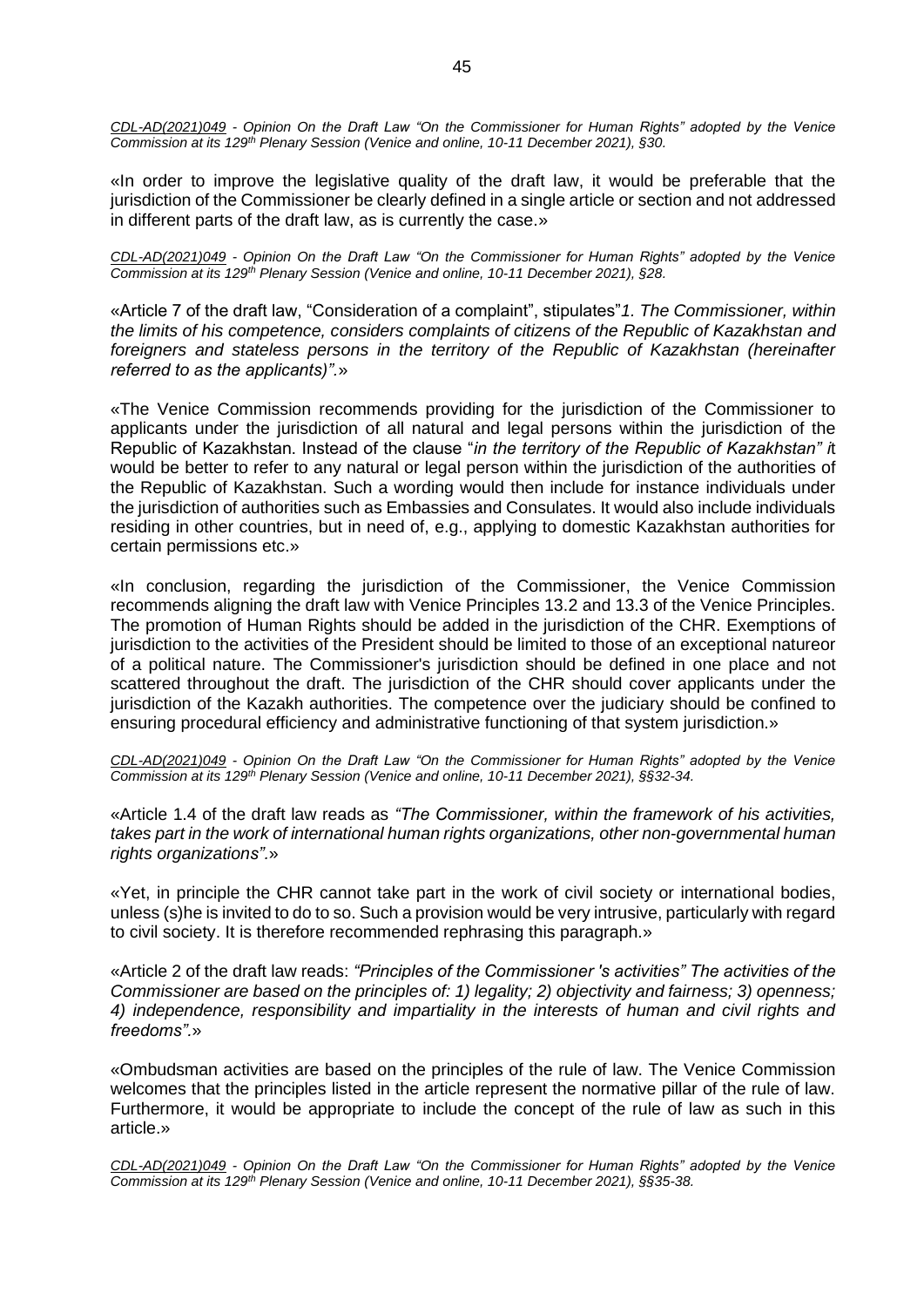«In order to align the draft law with international standards, the Venice Commission recommends: with regard to the Commissioner's jurisdiction, including private entities which deliver public services, limiting the exemptions of jurisdiction, clarifying the jurisdiction over the judiciary and adding the promotion of Human Rights should be added in the mandate of the Commissioner…»

*CDL-AD(2021)049 - Opinion On the Draft Law "On the Commissioner for Human Rights" adopted by the Venice Commission at its 129th Plenary Session (Venice and online, 10-11 December 2021), §117.*

# *8.1.1 Conflicts and risks regarding the division of competence inside the Ombudsman institution*

«It results from these provisions that the PAER, like the PAC, has only functional autonomy but no other role of an administrative, institutional or financial nature, or even over the human resources of the subdivision he or she heads.»

«This division of roles seems to have been the expression of the will of the legislator, but it may, over time, be a cause of fragmentation of the institution and thus of its weakening, creating difficulties and contradictions, even blockages, between the constituent entities of the PA institution. The Venice Commission had already expressed concerns about the lack of clarity of the division of roles between the PA and the CPA in its 2015 opinion.»

«The Venice Commission considers therefore necessary to clarify the relations between the PAO, the PAC and the PAER.»

«The risk of internal conflicts between the PA, the PAC and the PAER when fulfilling their different and sometimes contradictory or overlapping tasks is obvious.»

«Moreover, due to this overlapping of competences, conflicts between the three Ombudsman are bound to arise and need to be resolved. Since the PA and the PAC are already competent for cases concerning certain fundamental rights involving in one way or another physical persons also being entrepreneurs, the competence of the PAER may easily collide. One solution would be to ensure that the PA has the final say in case of conflict and that it is responsible for resolving any conflicts of jurisdiction.»

To sum up, the introduction of the protection of the rights of entrepreneurs as such by a special PA and entrusted to a constitutional institution, in charge of dealing with cases concerning human rights and freedoms, will inevitably give rise to conflicts of competence between the three defenders within the same institution. A case concerning both aspects of human rights on the one hand and legitimate rights and interests on the other hand, with an entrepreneur or other plaintiff opposing another private company or organisation on the other hand, cannot be excluded.»

«Furthermore, it is worth considering that the fact that there are three defenders with different competences, which sometimes overlap with certain tasks provided for in the constitution and other tasks outside this constitutional framework, also risks compromising the legitimacy of the institution for the general public.»

*CDL-AD(2021)017 - Republic of Moldova - Opinion on the draft Law amending some normative acts relating to the People's Advocate, adopted by the Venice Commission at its 126th Plenary Session (online, 19-20 March 2021), §§55- 58; §§77, 79, 80.*

# **8.2. Powers of investigation**

<span id="page-45-0"></span>« The People's Advocate should have the discretion to continue the investigation of a case even if the complainant shows lack of interest, if he or she deems that it is in the general interest to do so. In this case, however, the case should not be treated as an individual one and the original complainant should no longer be required to appear. »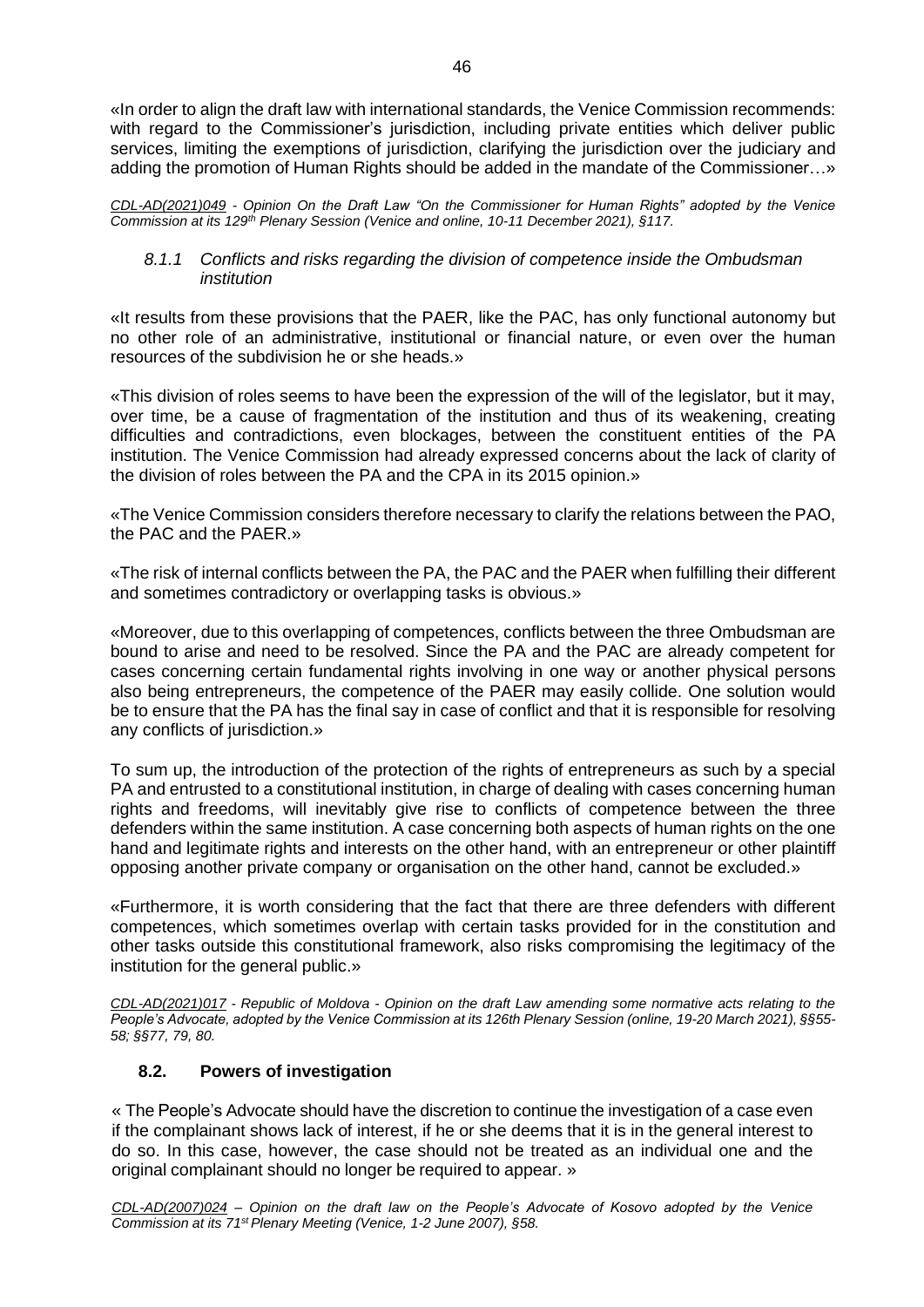«One of the shortcomings of the first draft was the investigation procedure. The Commission welcomes the new wording of Article 12 remedying to the problems indicated by the Rapporteurs. The investigative powers of the Ombudsman are exhaustive and include, for example, the right to request all necessary information from any state or municipal body and officials (par. 2.2), to be received without delay by heads and other officials of state and municipal bodies (par. 2.7) and "*may on his/her own initiative investigate the cases of special public importance or where the interests of persons who are unable to protect their rights themselves had been affected*" (par. 3).»

*CDL(2001)083 - Consolidated Opinion On the Law on Ombudsman in the Republic of Azerbaijan (Strasbourg, 7 September 2001), §18.*

«Article 18: The ombudsperson should be able also to interview officials of administrative authorities and should, in general, have investigative powers.»

«…providing for unhindered access of the ombudsperson to persons deprived of their liberty, is another provision that is particularly welcomed. In order to make the scope of this access clearer and broader, the draft should provide for "free access to all places where persons are deprived of their liberty by a public authority". This should include not only penal institutions but also prisons, police detention centres, military prisons, psychiatric institutions and other similar sites (e.g. centres for the detention of foreigners pending expulsion). The wording of the last part of the sentence could be amended to read: "and interview these persons in private".»

*[CDL-AD\(2004\)041](http://www.venice.coe.int/docs/2004/CDL-AD(2004)041-e.asp) - Joint Opinion on the Draft Law on the Ombudsman of Serbia by the Venice Commission, the* Commissioner for Human Rights and the Directorate General of Human Rights of the Council of Europe adopted by *the Venice Commission at its 61st Plenary Session (Venice, 3-4 December 2004), §§24-25.*

«Finally, this Article should also explicitly refer to violations by omission in the light of the decision of the European Court of Human Rights in the case of [Egmez v. Cyprus \(Reports of](http://cmiskp.echr.coe.int/tkp197/view.asp?action=html&documentId=696977&portal=hbkm&source=externalbydocnumber&table=1132746FF1FE2A468ACCBCD1763D4D8149) [Judgments and Decisions 2000-XII\),](http://cmiskp.echr.coe.int/tkp197/view.asp?action=html&documentId=696977&portal=hbkm&source=externalbydocnumber&table=1132746FF1FE2A468ACCBCD1763D4D8149) in which the Court recognised that the complaint to the Ombudsman for allegation of ill-treatment by the police would have to be considered as an effective remedy for the purposes of Article 13 ECHR. The fact that the referral of the complaint by the Ombudsman to the Prosecutor did not lead to an investigation by the latter was held to be a violation of Article 13 ECHR.»

«In this Article (which has not been amended), §1 provides for the Human Rights Defender's access to all places where individuals deprived of their liberty are detained in order "*to get/receive complaints from the applicants"*. However, the Human Rights Defender should be guaranteed free access at any time, without the need to receive consent from any agency and without prior warning. The Defender should be guaranteed the opportunity to visit and inspect such places in connection with concrete complaints or on his or her own initiative. This is one of the most important safeguards for the effective operation of this type of institution and it should be written explicitly in the Law.»

#### CDL-AD(2006)038 - Opinion on Amendments to the Law on the Human Rights Defender of Armenia adopted by the *Venice Commission at its 69th Plenary Session (Venice, 15-16 December 2006), §§20,52.*

«The Protector - and every person acting on his or her behalf - should be guaranteed free access at any time to all places where individuals deprived of their liberty are or may be detained, without the need for consent from any agency and without prior notification. S/he should have the right to visit and inspect such places in connection with concrete complaints or on his or her own initiative. This is one of the most important safeguards for the effective operation of this type of institutions and it must be clearly written in the law, especially also because the prevention of torture and other inhuman and degrading treatments will be one of the main tasks of the Protector.

The provisions on access to detained persons should be phrased both as a competence of the Protector or persons acting on his/her behalf to have unconstrained contact with detainees and as a right of the individuals detained to seek such visits without constraints.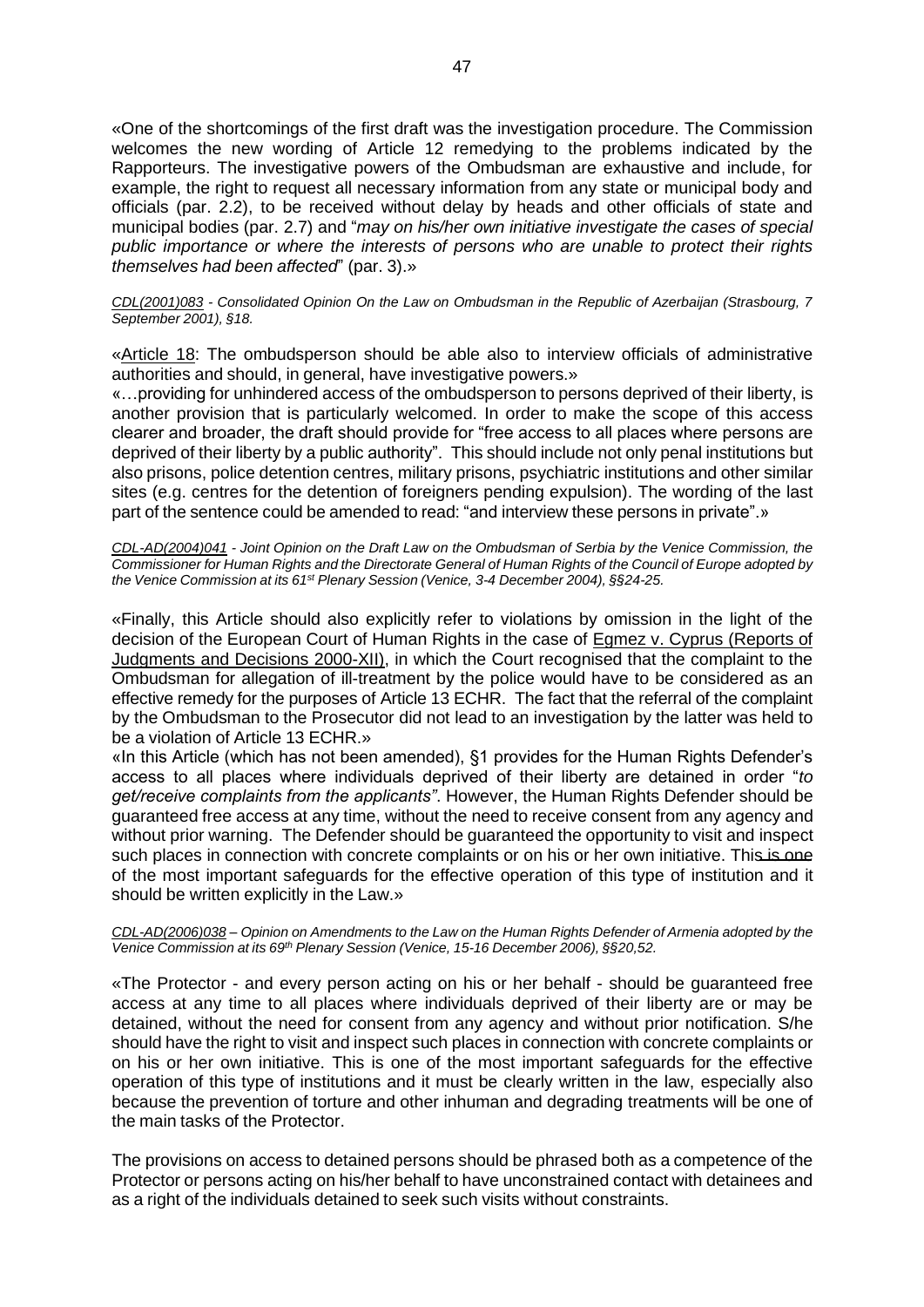Consequently, a detained person should have the opportunity to freely communicate, without any supervision, with the Protector or his/her representatives. The law should clearly state that this is not limited to conversations, but that it also covers all other means of communication, e.g. telephone or electronic communications, where applicable. A statement that "individuals deprived of their liberty shall be entitled to file their complaint in a sealed envelope" is not sufficient in this respect.»

«Is important for the Protector to be able to meet without delay with state representatives and officials enumerated in the proposed provision. However, this provision should be made wider to make clear that not only highest officials but every state or local official should have such an obligation.

The protector should not only be obliged to inform the complainant of the «commencement and conclusion of the procedure» but also to do so without delay.»

CDL-AD(2009)043 - Opinion on the draft amendments to the law on the Protector of Human Rights an Freedoms of *Montenegro, adopted by the Venice Commission at its 80th Plenary Session (Venice, 9-10 October 2009), §§17- 19 and 21-22.*

«The Ombudsman shall have discretionary power, on his or her own initiative or as a result of a complaint, to investigate cases with due regard to available administrative remedies. The Ombudsman shall be entitled to request the co-operation of any individuals or organisations who may be able to assist in his or her investigations. The Ombudsman shall have a legally enforceable right to unrestricted access to all relevant documents, databases and materials, including those which might otherwise be legally privileged or confidential. This includes the right to unhindered access to buildings, institutions and persons, including those deprived of their liberty.

The Ombudsman shall have the power to interview or demand written explanations of officials and authorities and shall, furthermore, give particular attention and protection to whistle-blowers within the public sector.»

*CDL-AD(2019)005 - Principles on the Protection and Promotion of the Ombudsman Institution ("The Venice Principles"), adopted by the Venice Commission at its 118th Plenary Session (Venice, 15-16 March 2019), Principle 16.*

«It is a very fundamental principle that an ombudsman must have a legally enforceable right to unrestricted access to all relevant documents, databases and materials, including those which might otherwise be legally privileged or confidential. There is no evidence to support that access for the PHSO (the institution itself being covered by provisions guaranteeing confidentiality) to the safe space will jeopardize the purpose of the general concept. The impact is on HSSIB conduct, but also on investigations where both bodies are investigating the same matter which require access to overlapping evidence.»

*CDL-AD(2021)041 - Opinion On the Possible Exclusion of the Parliamentary Commissioner for Administration and Health Service Commissioner from the "Safe Space" Provided for by the Health and Care Bill adopted by the Venice Commission at its 128th Plenary Session (Venice and online, 15-16 October 2021), §70.*

«Since prevention and correction of maladministration and provided that the mandate of an Ombudsman shall cover public administration at all levels as prescribed by Principles 12 and 13, complaints about malfunctioning within a body as the HSSIB require full and immediate investigatory powers of PSHO according to Principle 16.»

*CDL-AD(2021)041 - Opinion On the Possible Exclusion of the Parliamentary Commissioner for Administration and Health Service Commissioner from the "Safe Space" Provided for by the Health and Care Bill adopted by the Venice Commission at its 128th Plenary Session (Venice and online, 15-16 October 2021), §71.*

«In the Commission's view, the proposed arrangement by the Bill, if it resulted in a limitation of the PSHO's investigatory powers in respect of complaints directed against HSSIB, would be in conflict with the letter of Principle 16. The PSHO would then not have "unrestricted access " to all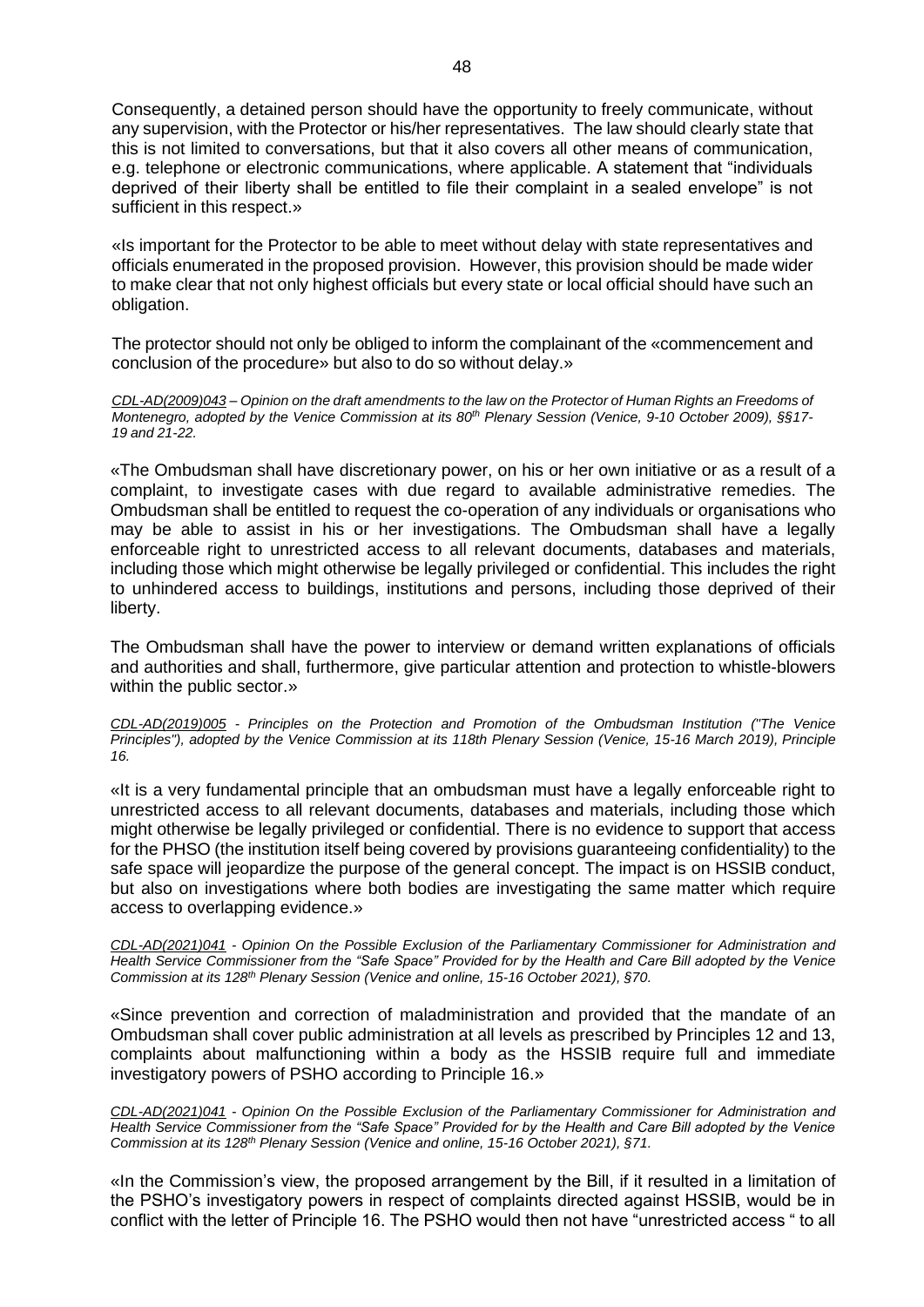relevant documents, databases and materials, including those which might otherwise be legally privileged or confidential."»

«The Venice Commission would hence recommend revising this aspect of the Bill in order to grant the PHSO "unrestricted access" to the HSSIB in order to avoid any restrictions in the investigatory powers of the PHSO, as provided for in Principle 16 of the Venice Principles.»

*CDL-AD(2021)041 - Opinion On the Possible Exclusion of the Parliamentary Commissioner for Administration and Health Service Commissioner from the "Safe Space" Provided for by the Health and Care Bill adopted by the Venice Commission at its 128th Plenary Session (Venice and online, 15-16 October 2021), §§72, 73.*

«Under Article 9.3 of the draft law reads *"Materials received during the consideration of the complaint before the Commissioner's final decision are not subject to disclosure".*»

«Within usual principles of confidentiality concerning private information etc, it is up to the ombudsman to decide which information can be disclosed in connection with the publication of ombudsman's findings. Unless there is a particular background to this provision, it should be probably deleted.»

*CDL-AD(2021)041 - Opinion On the Possible Exclusion of the Parliamentary Commissioner for Administration and Health Service Commissioner from the "Safe Space" Provided for by the Health and Care Bill adopted by the Venice Commission at its 128th Plenary Session (Venice and online, 15-16 October 2021), §§90, 91.*

«Under Article 9.4 *"the Commissioner has no right to disclose information that has become known to him in the process of considering the complaint, about the private life of the applicant and other persons without their written consent".*»

«Publication of the Ombudsman's findings is an essential part of the execution of the mandate. As said above, it is up to the Ombudsman to decide which information can be disclosed in connection with such publication, and it will often be necessary to publish the facts of the case. The Ombudsman has no right to disclose information that has become known to him/her if to do so would involve a violation of the right to respect for private and family life of any person concerned. That would allow for appropriate and proportionate disclosures in the public interest.»

«The Commission recommends revising the deadlines fixed under paragraph 2 and the limitations in paragraphs 3 and 4 of Article so as to give the Commissioner a free choice as to what information he or she may disclose publicly with due respect for private and family life of any person concerned.»

*CDL-AD(2021)041 - Opinion On the Possible Exclusion of the Parliamentary Commissioner for Administration and Health Service Commissioner from the "Safe Space" Provided for by the Health and Care Bill adopted by the Venice Commission at its 128th Plenary Session (Venice and online, 15-16 October 2021), §§92-94.*

«Under Article 8.2 of the draft, it appears that the Commissioner can investigate on his/her own initiative only based on information *"from official sources or the media".*»

«This is an inappropriate limitation. For example, whistle-blowers are usually a very important source of information for own initiative investigations.»

«The Commission recalls that is quite unusual to have any limitations at all with regard to own initiative investigations and recommends bringing the own initiative investigations powers of the Commissioner in line with Principle 16 of the Venice Principles.»

*CDL-AD(2021)041 - Opinion On the Possible Exclusion of the Parliamentary Commissioner for Administration and Health Service Commissioner from the "Safe Space" Provided for by the Health and Care Bill adopted by the Venice Commission at its 128th Plenary Session (Venice and online, 15-16 October 2021), §§84-86.*

«Article 1.1 refers to *"state bodies, local government and self-government bodies, officials and civil servants of the Republic of Kazakhstan".* Further down the draft in Article 7.2 exempts certain institutions (the President of the Republic of Kazakhstan, the First President of the Republic of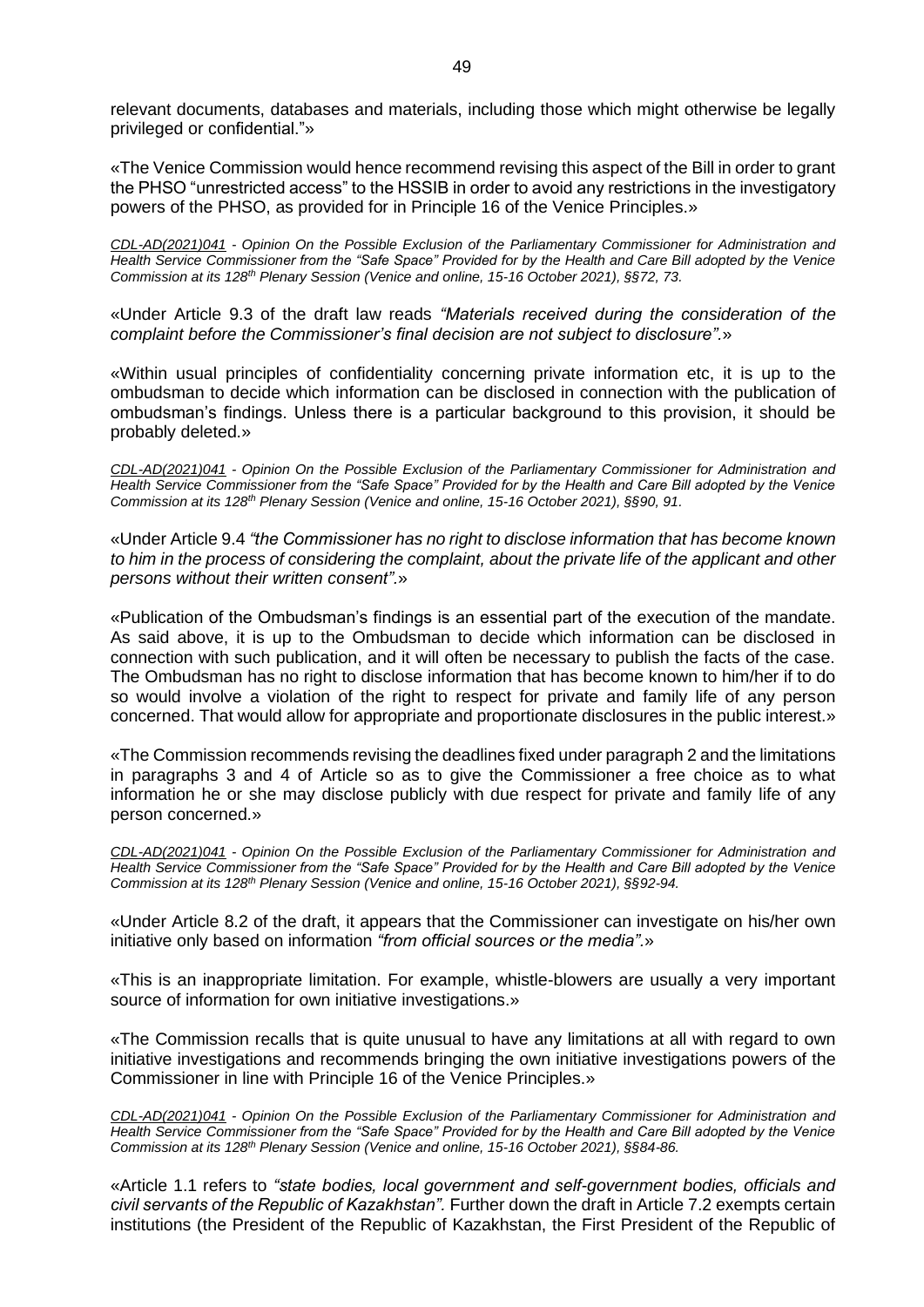Kazakhstan - Elbasy) from the Commissioner's jurisdiction. Lastly, specific institutions are mentioned in Article 8 which deals with the *"Rights of the Commissioner when considering a complaint"* who has the right to under Article 1.1 of the draft: "*request and receive information from state bodies, local government and self-government bodies, officials and organizations necessary for consideration of the complaint. At that, cases and materials in the proceedings of the court cannot be claimed;*"»

*CDL-AD(2021)041 - Opinion On the Possible Exclusion of the Parliamentary Commissioner for Administration and Health Service Commissioner from the "Safe Space" Provided for by the Health and Care Bill adopted by the Venice Commission at its 128th Plenary Session (Venice and online, 15-16 October 2021), §24.*

«In order to align the draft law with international standards, the Venice Commission recommends: - with regard to the Commissioner's own investigations powers, removing limitations…»

*CDL-AD(2021)041 - Opinion On the Possible Exclusion of the Parliamentary Commissioner for Administration and Health Service Commissioner from the "Safe Space" Provided for by the Health and Care Bill adopted by the Venice Commission at its 128th Plenary Session (Venice and online, 15-16 October 2021), §117.*

# **8.3 Power of recommendation / proposition**

<span id="page-49-0"></span>«The Commission welcomes the introduction in Article 1 par. 5 of the provision that «*the Ombudsman shall have the right to propose to the Milli Mejlis of the Republic of Azerbaijan to adopt or to revise the legislation with the purpose of ensuring the human rights and freedoms*»and to propose that the *Milli Mejlis* announces an amnesty.»

*CDL(2001)083 - Consolidated Opinion On the Law on Ombudsman in the Republic of Azerbaijan (Strasbourg, 7 September 2001), §§6,7,18 (see CDL(2001)PV 47, §6).*

«…provides that the ombudsperson can "launch initiatives with the Government for the amendment of laws or other regulations or general acts". Given the fact that Parliament is the legislator and also the nature of the ombudsperson as a parliamentary institution, recommendations for the amendment of laws should also be directed to Parliament. Likewise,the Parliament should be obliged to consider such recommendations. The reference to "citizen's rights" should be replaced with the "rights and fundamental freedom of all persons".»

«The clause «is obliged to proceed» is too far reaching. From the very nature of the institute of ombudsperson, it follows that he or she can only make recommendations. There cannot be a direct obligation to follow these recommendations. However, there should indeed be an obligation for the administrative authority to react within a given time span to the ombudsperson's recommendation, either by accepting it and redressing the situation, or by giving a motivated refusal. The 15 days time span for reaction seems unrealistic and should only apply to exceptional cases where irreparable harm to a human right of the claimant is to befeared. In normal cases the administrative authorities should be given between one and two months for reaction.»

*[CDL-AD\(2004\)041](http://www.venice.coe.int/docs/2004/CDL-AD(2004)041-e.asp) - Joint Opinion on the Draft Law on the Ombudsman of Serbia by the Venice Commission, the* Commissioner for Human Rights and the Directorate General of Human Rights of the Council of Europe adopted bythe *Venice Commission at its 61st Plenary Session (Venice, 3-4 December 2004), §§21, 32.*

«It is positive also, in view of the specialized expertise of the Ombudsman, that the Institution may exercise its right to legislative initiative any time *"when in the course of the exercise of their jurisdiction it deems necessary*", without being under the obligation to wait for the annual report to make use of this right, as in previous drafts. This will undoubtedly help the Institution to more timely act to respond to new needs in society and, more generally, to more effectively fulfil its mandate.»

*CDL-AD(2015)034* - *Opinion on the Draft Law on Ombudsman for Human Rights of Bosnia and Herzegovina, adopted by the Venice Commission at its 104th Plenary Session (Venice, 23-24 October 2015), §33.*

« Under Article 25.1.2, the Defender may request and receive "necessary" materials relating to the investigation. As such, provisions are often interpreted differently by the ombudsman and by the administration, two issues should be clarified: It should be up to the ombudsman, and not the administration, to decide which material is "necessary". If the Defender requests access to a certain document, the administration should not be allowed to argue that such material is not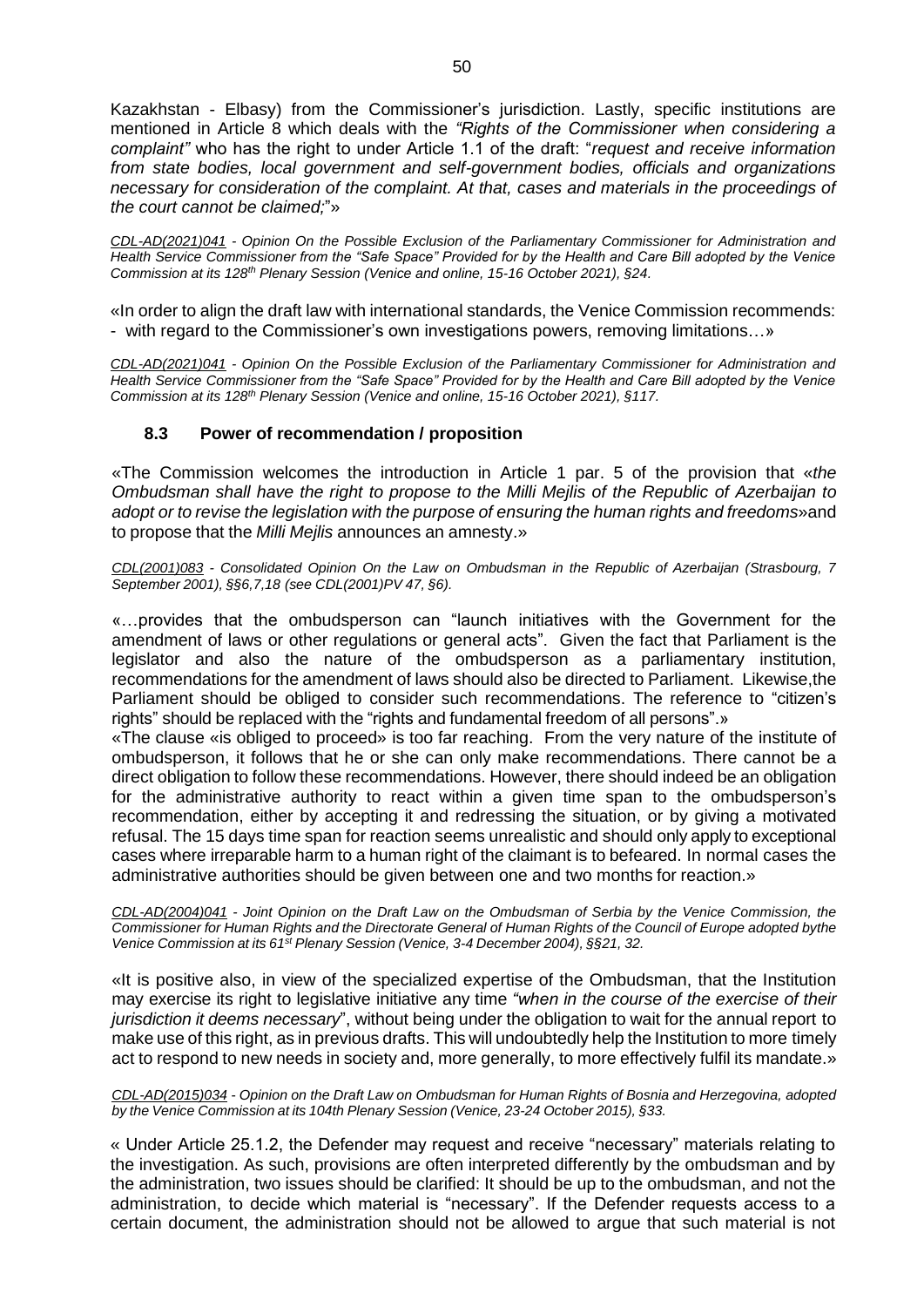"necessary". It should also be clear that the obligation to provide material for the Defender applies regardless of whether that material is labelled "state secret" or otherwise considered confidential under domestic legislation (see Article 25.3). In addition, it is important that the materials, documents and information be sent to the Defender – its staff should not have to go and fetch it.»

*CDL-AD(2016)033 - Armenia - Opinion on the draft Constitutional Law on the Human Rights Defender, adopted by the Venice Commission at its 109th Plenary Session (Venice, 9-10 December 2016), §56.*

«The Ombudsman shall have the power to address individual recommendations to any bodies or institutions within the competence of the Institution. The Ombudsman shall have the legally enforceable right to demand that officials and authorities respond within a reasonable time set by the Ombudsman.»

«In the framework of the monitoring of the implementation at the national level of ratified international instruments relating to human rights and fundamental freedoms and of the harmonization of national legislation with these instruments, the Ombudsman shall have the power to present, in public, recommendations to Parliament or the Executive, including to amend legislation or to adopt new legislation.»

«Following an investigation, the Ombudsman shall preferably have the power to challenge the constitutionality of laws and regulations or general administrative acts. […]»

*CDL-AD(2019)005 - Principles on the Protection and Promotion of the Ombudsman Institution ("The Venice Principles"), adopted by the Venice Commission at its 118th Plenary Session (Venice, 15-16 March 2019), Principles 17, 18, 19.*

«Maintaining jurisdiction of the PHSO over the HSSIB while at the same time limiting its access to relevant evidence would lead to wrong conclusions and would in any event seriously undermine public confidence in these conclusions. In time, this may lead to a more general undermining of the PHSO ́s credibility. Ombudsman institutions do not have powers to make binding decisions, and the "real" power of the ombudsman lies in persuading and convincing the authorities, the media and the public at large that he/she is right. This is a quite demanding task for the ombudsman if opponents can argue that the ombudsman ́s findings are not based on all relevant evidence. When generally investigatory powers of an Ombudsman are affected it will also harm the general perception of the mandate of the Ombudsman.»

«Moreover, the mandate may thus be seen as lacking a core element of the concept of an Ombudsman. If such restrictions of access are introduced also in other fields it would undermine the independence of the institution.»

*CDL-AD(2021)041 - Opinion on the Possible Exclusion of the Parliamentary Commissioner for Administration and Health Service Commissioner from the "Safe Space" Provided for by the Health and Care Bill adopted by the Venice Commission at its 128th Plenary Session (Venice and online, 15-16 October 2021), §§77, 78.*

«Article 9.2 of the draft law reads as follows: *"Recommendations and petitions of the Commissioner are subject to consideration within fifteen calendar days from the date of their receipt, following which the Commissioner is informed of the results of their consideration. In cases where it is necessary to conduct additional study, the period for consideration of the recommendation and petition of the Commissioner is extended by the subject to which they were sent, no more than for thirty calendar days, as reported to the Commissioner within three working days from the date of extension of the consideration period".*»

«The Commission suggests introducing realistic deadlines that can be respected. Replacing the *"fifteen calendar days"* with a month and the *"thirty calendar days"* with sixty calendar days would seem more realistic.»

*CDL-AD(2021)049 - Opinion on the Draft Law "On the Commissioner for Human Rights" adopted by the Venice Commission at its 129th Plenary Session (Venice and online, 10-11 December 2021), §§88, 89.*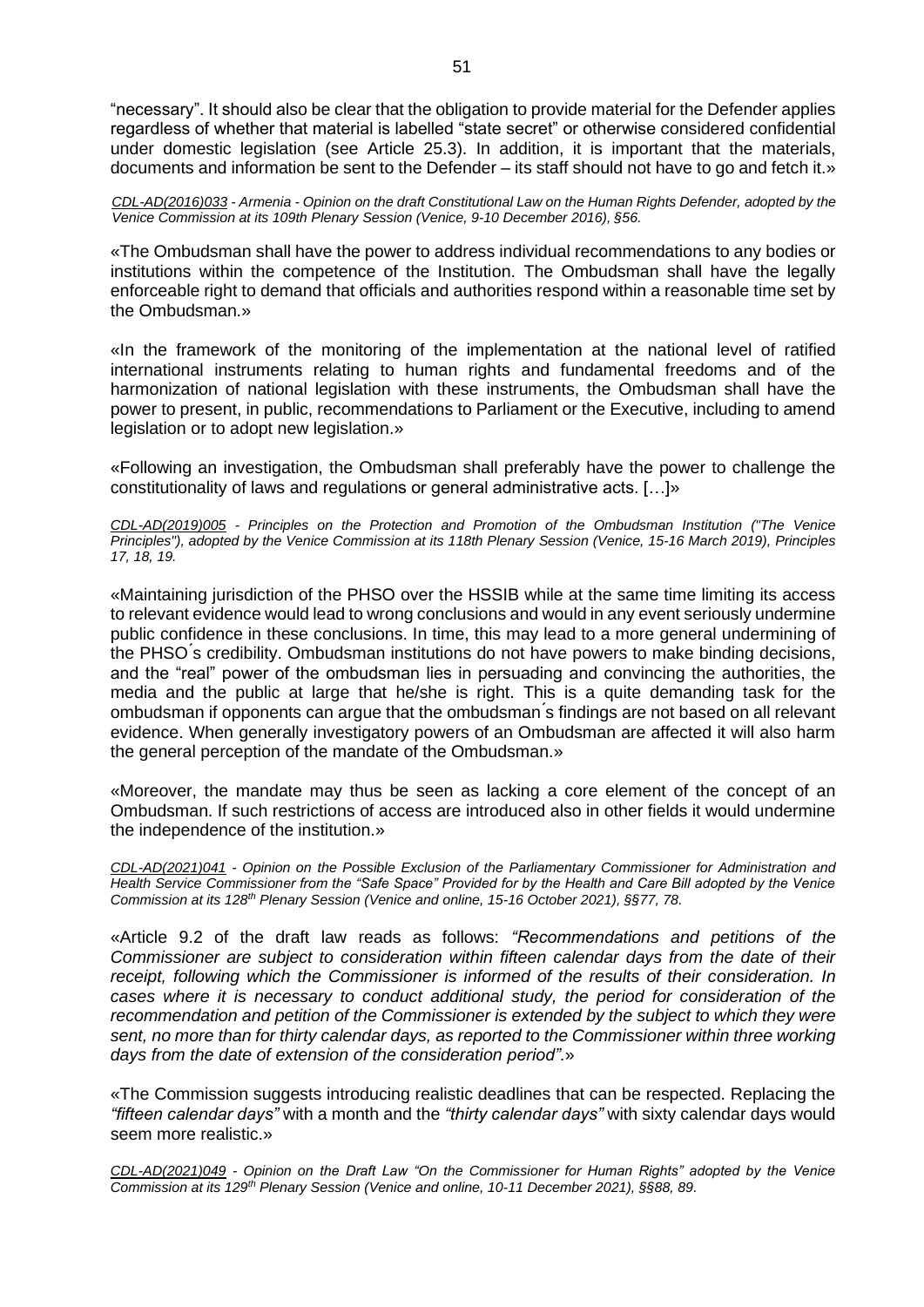# <span id="page-51-0"></span>**8.4 Relations with courts**

«…Provision is made in §1 for the possibility for the Defender (after modification of the Constitution on this point: see Article 27) to apply to the Constitutional Court in respect of violations of human rights and freedoms. This new prerogative of the Defender is in line withthe recommendation of the Commission and the European standards. »

*CDL-AD(2003)006 - Opinion on the Draft Law on the Human Rights Defender of Armenia adopted by the Venice Commission at its 54thPlenary Session (Venice 14-15 March 2003), Article 15.*

«The Public Attorney undertakes actions and measures to protect from unjust delay of court procedures or from the work of the court services, as well as actions and measures to protectfrom tardy performance of other administrative tasks and jobs defined by law. …

Paragraph 1 of Article 13 touches a rather delicate matter, as it is generally understood that the activity of the Ombudsman should not interfere with the judiciary. »

*CDL-AD(2003)007 - Opinion on the Draft Law on the Public Attorney of "The former Yugoslav Republic of Macedonia"* adopted by the Venice Commission at its 54<sup>th</sup> Plenary Session (Venice, 14- March 2003), B II Article 6and B III Article *13(1).*

«It is therefore assumed, as it is understood also from Article 18.3 dealing with the competence for the review of complaints, that jurisdiction over the courts is not the intention of the Law. However, a clarification on this important issue in the text of the Law is strongly recommended, by more clearly stating that courts are excluded from the jurisdiction of the PA. At most, the Law should allow for a claim to the PA for questions relating to the administration of justice and, where appropriate, the execution of final judicial decisions. It is recalled that Recommendation 1615(2003), mentioned above recommends this separationin the following terms: "*ombudsmen should have at most strictly limited powers of supervision over the courts. If circumstances require any such role, it should be confined to ensuring the procedural efficiency and administrative propriety of the judicial system"*.»

*CDL-AD(2015)017 - Opinion on the Law on the People's Advocate (Ombudsman) of the Republic of Moldova, adopted by the Venice Commission at its 103rd Plenary Meeting (Venice, 19-20 June 2015), §33.*

« …The legislation on the Constitutional Court may have to be amended accordingly to enable the Court to accept these requests. This article could be reformulated to state that the ombudsperson can initiate proceedings before the Constitutional Court for the assessment ofthe constitutionality of laws, and the constitutionality and legality of other regulations and general acts which govern issues related to the rights and freedoms of all persons.»

«The scope of powers of the ombudspersons should not cover only outright violations of rights but also of the principles of good administration (see above). The availability of a legal remedy should not prevent a person from filing a complaint with the ombudsperson but the latter shouldhave the obligation to advise the complainant about legal remedies and about the fact that the complaint to the ombudsman does not prevent the expiry of deadlines for such remedies. In Article 22.5 of the draft it could be specified that the rejection of anonymous complains does not prevent the ombudsperson to act *ex officio* in a matter.»

*[CDL-AD\(2004\)041](http://www.venice.coe.int/docs/2004/CDL-AD(2004)041-e.asp) - Joint Opinion on the Draft Law on the Ombudsman of Serbia by the Venice Commission, the* Commissioner for Human Rights and the Directorate General of Human Rights of the Council of Europe adopted bythe *Venice Commission at its 61st Plenary Session (Venice, 3-4 December 2004), §§22,27.*

«The access of the Public Defender to the Constitutional Court in respect of court decisions could be reconsidered as in European practice judicial decisions are open to control usually only upon request by the parties. On the other hand, the right to request the control of norms as referred toin Article 89.1.f seems to be an appropriate competence for the Public Defender.»

*[CDL-AD\(2005\)005](http://venice.coe.int/docs/2005/CDL-AD(2005)005-e.asp) - Opinion on draft constitutional amendments relating to the reform of the judiciary in Georgia adopted by the Venice Commission at its 62nd Plenary Session (Venice, 11 – 12 March 2005), §26.*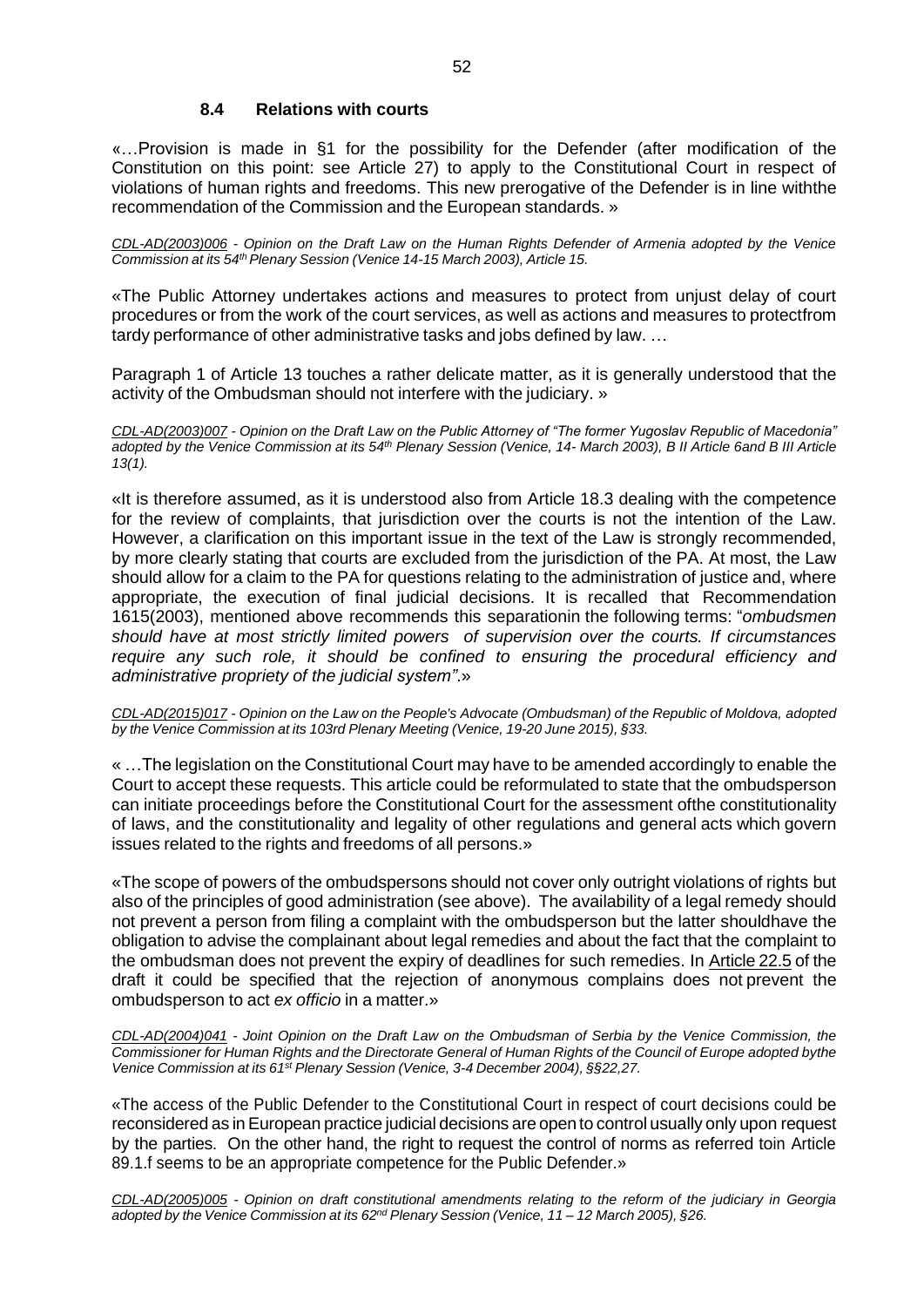«The model most widely followed for the institutions of Ombudsman or Human Rights Defender may be briefly described as that of an independent official having the primary role of acting as intermediary between the people and the state and local administration, and being able in that capacity to monitor the activities of the administration through powers of inquiry and access to information and to address the administration by the issue of recommendations on the basis oflaw and equity in a broad sense, in order to counter and remedy human rights violations and instances of maladministration. To achieve this, it is imperative for the institution to preserve itsneutrality, and accordingly, the institution should not involve itself in litigation or intervention incourt cases, although it certainly should have the power to advise those who seek its assistance as to the legal remedies which may be available to them.»

«Consequently, it is recognised as desirable that the mandate of the Ombudsman or Human Rights Defender should include the possibility of applying to the constitutional court of the country for an abstract judgment on questions concerning the constitutionality of laws and regulations or general administrative acts which raise issues affecting human rights and freedoms. The Ombudsman should be able to do this of his/her own motion or triggered by aparticular complaint made to the institution. In the latter case, it will be appropriate to observethe distinction that the issues raised by the complaint are in fact suitable for being dealt with bya constitutional court, and that the position of the complainant is not such as to indicate a recourse to the courts of law as the primary solution, which may or may not result in the court of law submitting the question of constitutionality to the constitutional court.»

«The key to the success of the Ombudsman institution among the nations lies in his/her power to convince by reasoning on the basis of law and equity, rather than a power to hand down orders or issue directives. In the course of such reasoning, the Ombudsman will be able to express opinions as to the meaning of legislative provisions and the proper interpretation of ratified treaties, whether in connection with the handling of complaints brought before the institution or with matters which the Ombudsman may be able to take up on his/her own motion. On balance, the preferable view is that the ability to state such opinions is appropriateand sufficient to the general purposes of the Ombudsman, and that endowing them with binding authenticity would go beyond the scope of the ideal role for the institution. At the same time, itwould raise the possibility of conflict with the competences and independence of the Constitutional Court and of the judicial power in general.»

*CDL-AD(2007)020 - Opinion on the possible reform of the Ombudsman Institution in Kazakhstan adopted by the Venice Commission at its 71st Plenary Session (Venice, 1-2 June 2007), §§12,14,20.*

«In general, it would seem preferable to give the People's Advocate the power to make general recommendations about the functioning of the courts system, and exclude the power to intervene in individual cases (not even as regards their length); this should be left to the judiciary itself.»

#### CDL-AD(2007)024 - Opinion on the draft law on the People's Advocate of Kosovo adopted by the Venice Commission *at its 71stPlenary Meeting (Venice, 1-2 June 2007), §§ 19.*

«From the perspective of human rights protection, the Venice Commission recommends that"the mandate of the Ombudsman or Human Rights Defender should include the possibility ofapplying to the constitutional court of the country for an abstract judgment on questions concerning the constitutionality of laws and regulations or general administrative acts which raise issues affecting human rights and freedoms. The Ombudsman should be able to do this of his/her own motion or triggered by a particular complaint made to the institution." It is the ordinary courts' primary task to provide remedies against illegal acts. However, when a constitutional court is also competent to control the constitutionality of individual acts, it seems logical to also give the ombudsman (or ombudsperson) a right to bring individual cases to thecourt. In any case, as access to the constitutional court *via* an ombudsman only offers indirectaccess to it, this mechanism cannot replace direct access, but has to be seen as a complementary process. The choice made between the different mechanisms or whether to create parallel options will depend on the legal culture of any given country.»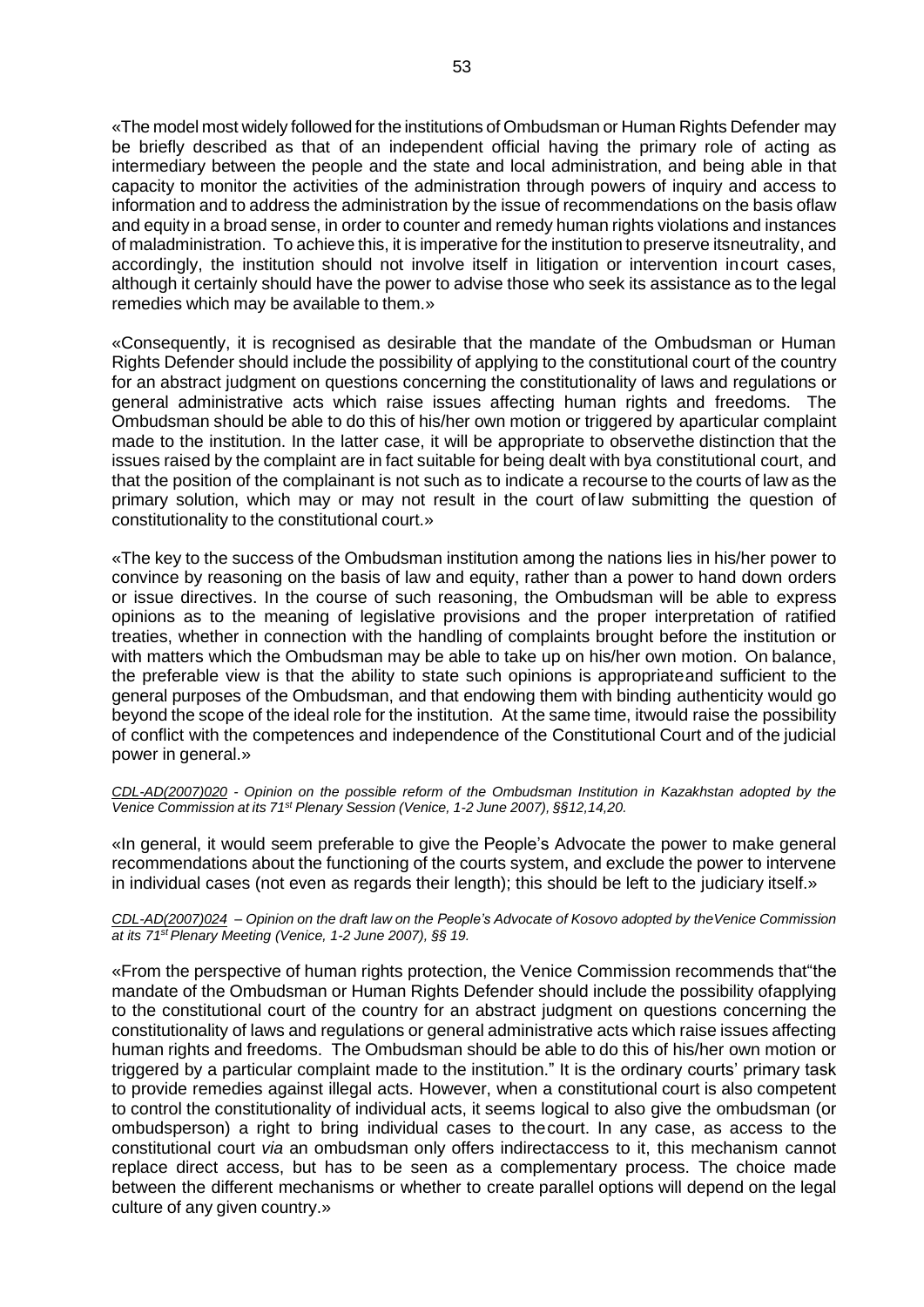CDL-AD(2010)039rev - Study on individual access to constitutional justice adopted by the Venice Commission at its 85th *Plenary Session (Venice, 17-18 December 2010), §§64.*

«Provision is made in article 11 for the possibility for the Ombudsman Institution, within the scope of its competences, to refer to the entities authorised by the Constitution of BiH to bring matters before the Constitutional Court, with the request to initiate a constitutionality review, by the Constitutional Court, of laws and other regulations that raise issues affecting human rights and freedoms. This provision, providing the Ombudsman with a kind of "indirect access" to the Constitutional Court, is a welcome step forward. However, the VeniceCommission has repeatedly stated that, from the perspective of human rights protection, the Ombudsman should be granted the right to refer itself to the Constitutional Court and should be able to do this of his or her motion or triggered by a particular complaint made to the Institution.»

*CDL-AD(2015)034 - Opinion on the Draft Law on Ombudsman for Human Rights of Bosnia and Herzegovina, adopted by the Venice Commission at its 104th Plenary Session (Venice, 23-24 October 2015); §36.*

«A different issue is the relationship between the Protector and the ordinary courts. As stated by the Venice Commission in former opinions, "*in general, it would seem preferable to give the People's Advocate the power to make general recommendations about the functioning of thecourt system, and exclude the power to intervene in individual cases (…)*" (CDL-AD (2007)024,para. 19).  $(...)$ »

CDL-AD(2011)034 – Joint opinion on the protector of human rights and freedoms of Montenegro adopted by the *Venice Commission at its 88th Plenary Session (Venice, 14-15 October 2010), §39.*

«Article 7 p. 1 of the existing law stipulates that the Defender is entitled to consider complaints "regarding the violations of human rights and fundamental freedoms". At the same time Article 10 p. 1 stipulates that "the Defender shall not consider those complaints that must be settled only by Court". In the opinion of the Commission, Article 10 p. 1 needsto be reformulated in order to be reconciled with Article 7 p. 1. It is sometimes difficult to draw a proper line between the powers of the ombudsperson and the role and functions of the courts of law. Judges often examine cases concerning alleged violations of human rights; therefore, chances are that a case referred to the Defender may also be introduced before a court. In essence, these are complementary legal mechanisms, not mutually exclusive. As the Commission put it in its previous opinion on the Armenian law on the Human Rights Defender, "the existence of a legal remedy should not prevent a person from filing a complaint with the Defender».

The purpose of Article 10 p. 1 is perfectly understandable: to prevent forum shopping and ensure the supremacy of adjudication process (which takes place in the courts) over the mediation process (which takes place before the Defender). However, that does not mean that the Defender should refuse dealing with a case solely because there is a theoretical possibility that this case might end up in a court. Otherwise the Defender would have no cases to deal with. The supremacy of the adjudicative process should be ensured byprocedural means: the Defender should be able to take any human rights case unless that case has already been decided by a court or is being examined by a court. It is thus recommended to reformulate Article 10 p. 1 by removing the first phrase which is someway misleading.

It is also recommended to specify that the Defender should refuse to accept a case for consideration if an identical case has already been introduced by another person before a court. For example, if a decision of the municipality to build a road which affects a large number of residents of a town has been contested by some residents before the courts of law, the Defender should not accept complaints from other residents, even if the latter are not parties to the court proceeding.»

CDL-AD(2015)035 - Joint Opinion of the Venice Commission and the Directorate General of Human Rights and Ruleof *Law (DGI) of the Council of Europe on the Draft Amendments to the Law on the Human Rights Defender of theRepublic* of Armenia, adopted by the Venice Commission at its 104th Plenary Session (Venice, 23-24 October 2015), §15-17.

« Article 16 deals with complaints subject to consideration by the Defender. Under Article 16.1 state and local self-government bodies and officials, as well as organisations exercising the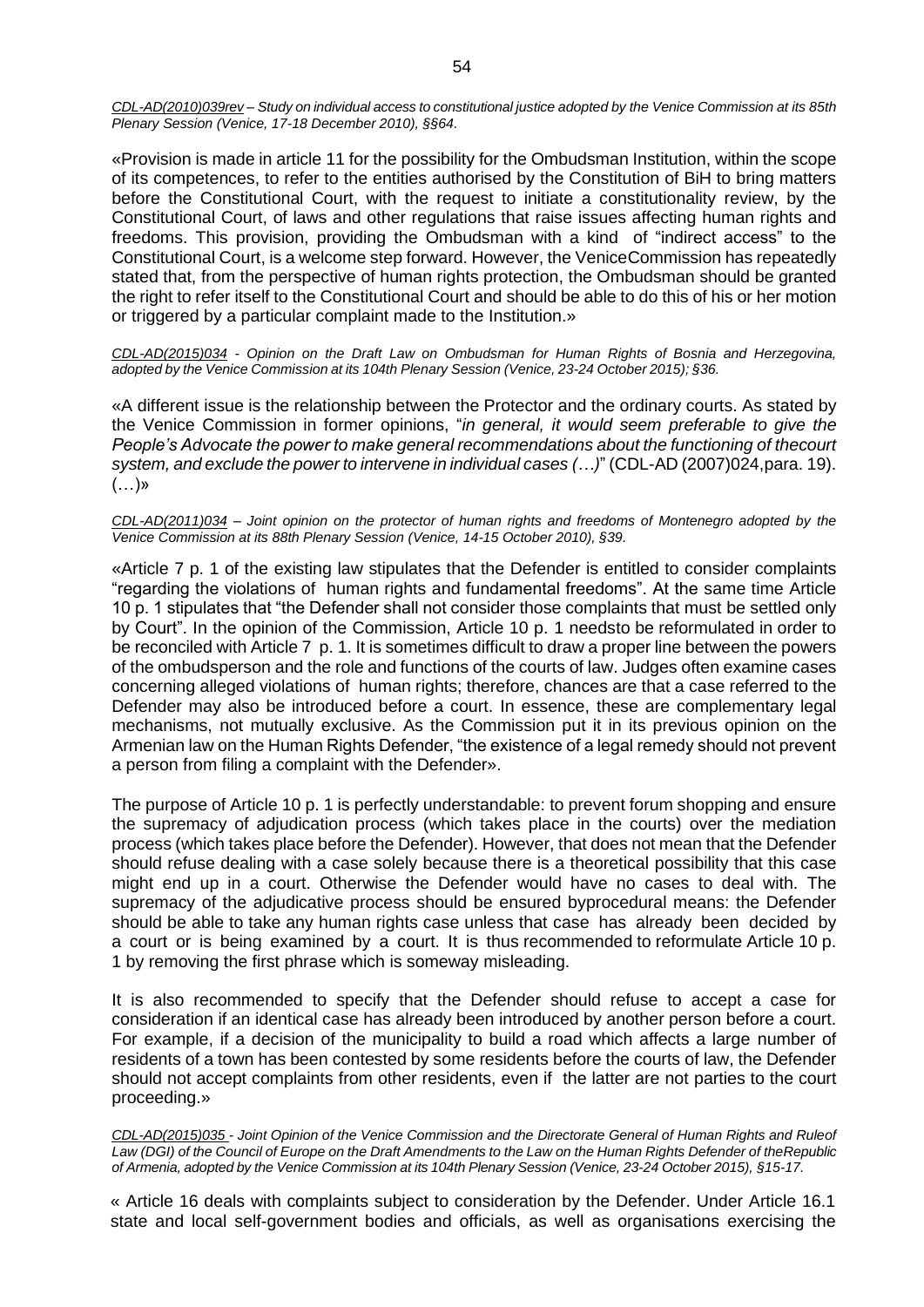powers delegated thereto by state and local self-government bodies fall under the Defender's competence. It seems that the judiciary falls within the Defender's competence. This should not be the case because, as a principle, ombudsmen should not (with certain exceptions, notably relating to the overall functioning of the judiciary) have jurisdiction over the judiciary.33 Certain provisions of the draft constitutional law (e.g. Article 22.3 and Article 25.4) may aim to express this principle, however, the draft constitutional law should be very clear in this important respect.»

« Article 25.4 follows the recommendation made by the Venice Commission in previous opinions on the matter regarding the relationship between the Defender and the judiciary and appears to limit the Defender's supervision of the judiciary to the procedural efficiency and administrative propriety of the judicial system by excluding the supervision of the powers of judges in a specific case. This amendment accommodates the separation of the ombudsman functions from the judiciary, as required by PACE Recommendation 1615 (2003) p. 6. »

*CDL-AD(2016)033 - Armenia - Opinion on the draft Constitutional Law on the Human Rights Defender, adopted by the Venice Commission at its 109th Plenary Session (Venice, 9-10 December 2016), §§42, 58.*

«[…] The competence of the Ombudsman relating to the judiciary shall be confined to ensuring procedural efficiency and administrative functioning of that system»

«The Ombudsman shall preferably be entitled to intervene before relevant adjudicatory bodies and courts.

The official filing of a request to the Ombudsman may have suspensive effect on time-limits to apply to the court, according to the law.»

*CDL-AD(2019)005 - Principles on the Protection and Promotion of the Ombudsman Institution ("The Venice Principles"), adopted by the Venice Commission at its 118th Plenary Session (Venice, 15-16 March 2019), Principles 13, 19.*

«It is not sufficient for the PHSO to have access to the High Court. Under principle 16, ombudsman institutions shall have a "legally enforceable right to unrestricted access", and it will generally make the work of the ombudsman very difficult if he/she has to go through the courts to gain access to relevant information.»

«In addition, it does not seem unlikely that courts will take a careful approach, hesitating to overrule an argument that it is imperative to effective investigations that a safe space is preserved.»

«If, moreover, we consider that the Senior Coroner will have full access to information within the "Safe space"14 without the permission of the High Court but not PSHO, this further weakens the institution of Ombudsman as such but also in the eyes of the public. It is difficult to understand why such a distinction has been made. PSHO is after all a Parliamentary institution on a solid legal base in primary legislation that has had such access to information concerning the whole public sector for its supervision for a long time. Furthermore, the Commission were informed by the PHSO that the Senior Coroner cannot access information held by PHSO as part of investigations.»

*CDL-AD(2021)041 - Opinion on the Possible Exclusion of the Parliamentary Commissioner for Administration and Health Service Commissioner from the "Safe Space" Provided for by the Health and Care Bill adopted by the Venice Commission at its 128th Plenary Session (Venice and online, 15-16 October 2021), §§79-81.*

«The Venice Principles… stresses that the right to complain to the Ombudsman is an addition to the right of access to justice through the courts; states that governments and parliaments must accept criticism in a transparent system accountable to the people»

*CDL-AD(2021)041 - Opinion on the Possible Exclusion of the Parliamentary Commissioner for Administration and Health Service Commissioner from the "Safe Space" Provided for by the Health and Care Bill adopted by the Venice Commission at its 128th Plenary Session (Venice and online, 15-16 October 2021), §54.*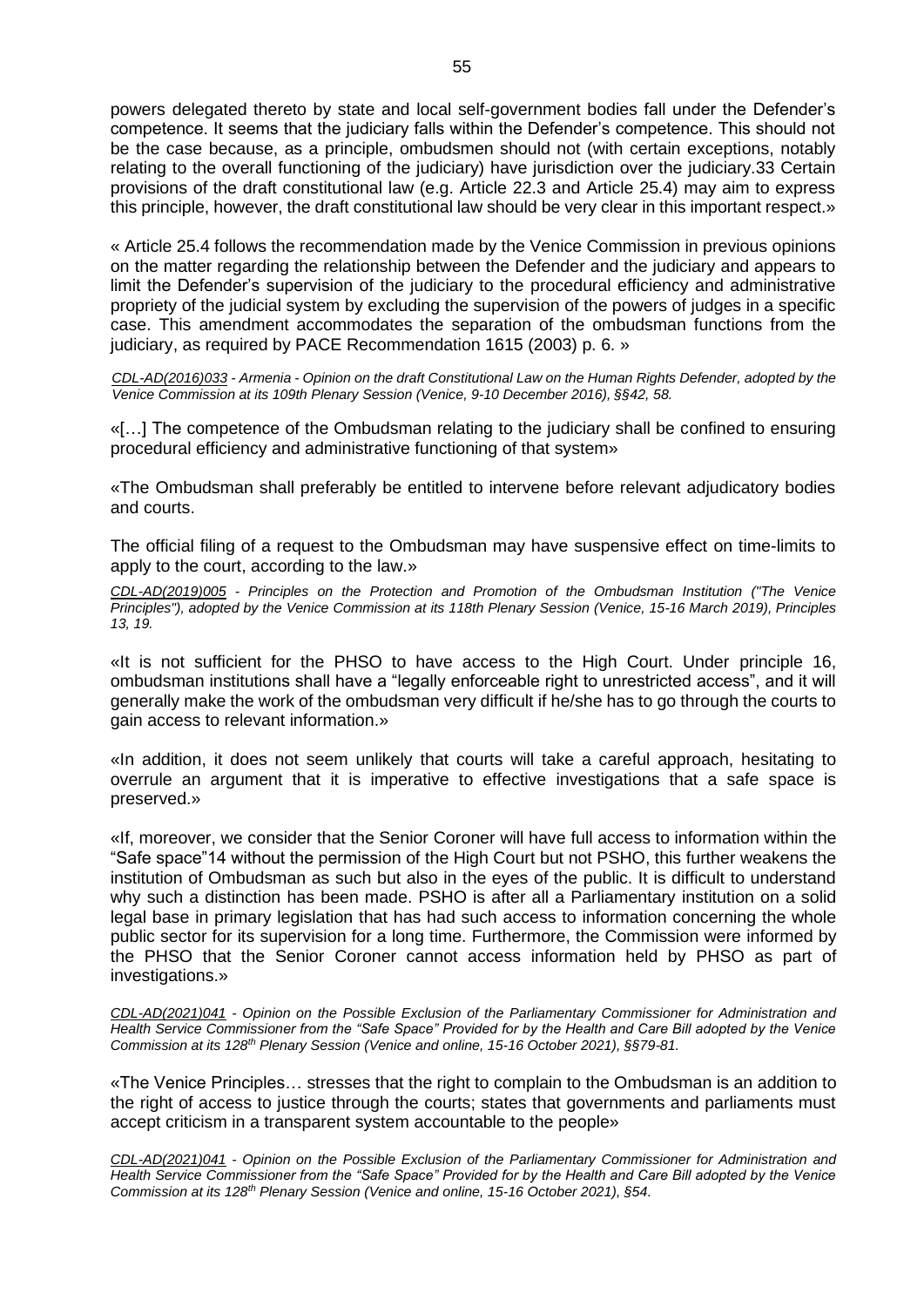«Access to the Ombudsman is free of charge and, unlike access to the courts, does not require great financial resources or in-depth knowledge for citizens to see their rights respected.»

*CDL-AD(2021)041 - Opinion on the Possible Exclusion of the Parliamentary Commissioner for Administration and Health Service Commissioner from the "Safe Space" Provided for by the Health and Care Bill adopted by the Venice Commission at its 128th Plenary Session (Venice and online, 15-16 October 2021), §85.*

«Last but not least, the current wording of the draft *"state bodies"* would seem to cover also the judiciary, which is not in accordance with Principle 13 of the Venice Principles. With regard to the judiciary, the Venice Principles state clearly that *"the competence of the Ombudsman relating to the judiciary shall be confined to ensuring procedural efficiency and administrative functioning of that system"*. During the discussions with the authorities, the rapporteurs understood that the judiciary was not part of the Ombudsman's remit, but as this is an important point, it would be preferable to make this clear in the draft law to remove any ambiguity. This does not preclude the Commissioner from assisting citizens by, e.g., forwarding their petitions to the courts or representing them in court, as referred to in Venice Principles 19.»

<span id="page-55-0"></span>*CDL-AD(2021)049 - Opinion on the Draft Law "On the Commissioner for Human Rights" adopted by the Venice Commission at its 129th Plenary Session (Venice and online, 10-11 December 2021), §31.*

# **8.5 Prevention Mechanism function of the Ombudsman**

«The Armenian authorities should consider adding to the Defender's mandate all the powers of the NPM that are provided by OPCAT. Those powers are prescribed as minimum powers necessary for successful fulfilment of NPM mandate, and as such they should all be includedin the Draft Law. Among other, the power to submit proposals and observations concerning existing or draft legislation (from OPCAT 19 (c)) and power to have contacts with the Subcommittee on Prevention, to send it information and to meet with it (from OPCAT 20 (f)) should be mentioned in the Draft Law.

Article 9 of the Draft Law introduces Article 16.1 which gives the Defender the power to issue an opinion on any draft law which touches on human rights before its adoption. The Draft Law should make it clear that the responsibility to send to the Defender any such draft law lies with the Government/Parliament. That being said, it might be difficult to define whether aparticular piece of legislation relates to "human rights" and should therefore be assessed by the Defender: on this point the Government/Parliament and the Defender may have different views. For such situations, the Defender should have the right (but not the obligation) to issue an opinion on the draft law *proprio motu* before the adoption of the relevant act.»

CDL-AD(2015)035 - Joint Opinion of the Venice Commission and the Directorate General of Human Rights and Ruleof *Law (DGI) of the Council of Europe on the Draft Amendments to the Law on the Human Rights Defender of theRepublic of Armenia, adopted by the Venice Commission at its 104th Plenary Session (Venice, 23-24 October 2015), §§45,48.*

«It is recommended to specify, in article 6, that the mandate of the Ombudsman Institution covers not the "[national] preventive mechanism" as such, but prevention of torture and other cruel, inhuman or degrading treatment or punishment. As stated in article 9, the Ombudsman Institution will itself perform tasks of the preventive mechanism. Moreover, article 9 should also stipulate one of the essential features of a national preventive mechanism foreseen in theOPCAT, i.e that it visits places of deprivation of liberty on a regular basis. Also, the reference to the participation of representatives of civil society organizations and the academia in the work of the preventive mechanism should be further specified, in particular as regards the manner in which this participation is expected to take place.»

*CDL-AD(2015)034 - Opinion on the Draft Law on Ombudsman for Human Rights of Bosnia and Herzegovina, adopted by the Venice Commission at its 104th Plenary Session (Venice, 23-24 October 2015), §28.*

«Article 2.2 provides that "The Defender shall be the national preventive mechanism prescribed by the Optional Protocol – adopted on 18 December 2002 – to the 1984 UN Convention against Torture and Other Cruel, Inhuman or Degrading Treatment or Punishment" (emphasis added).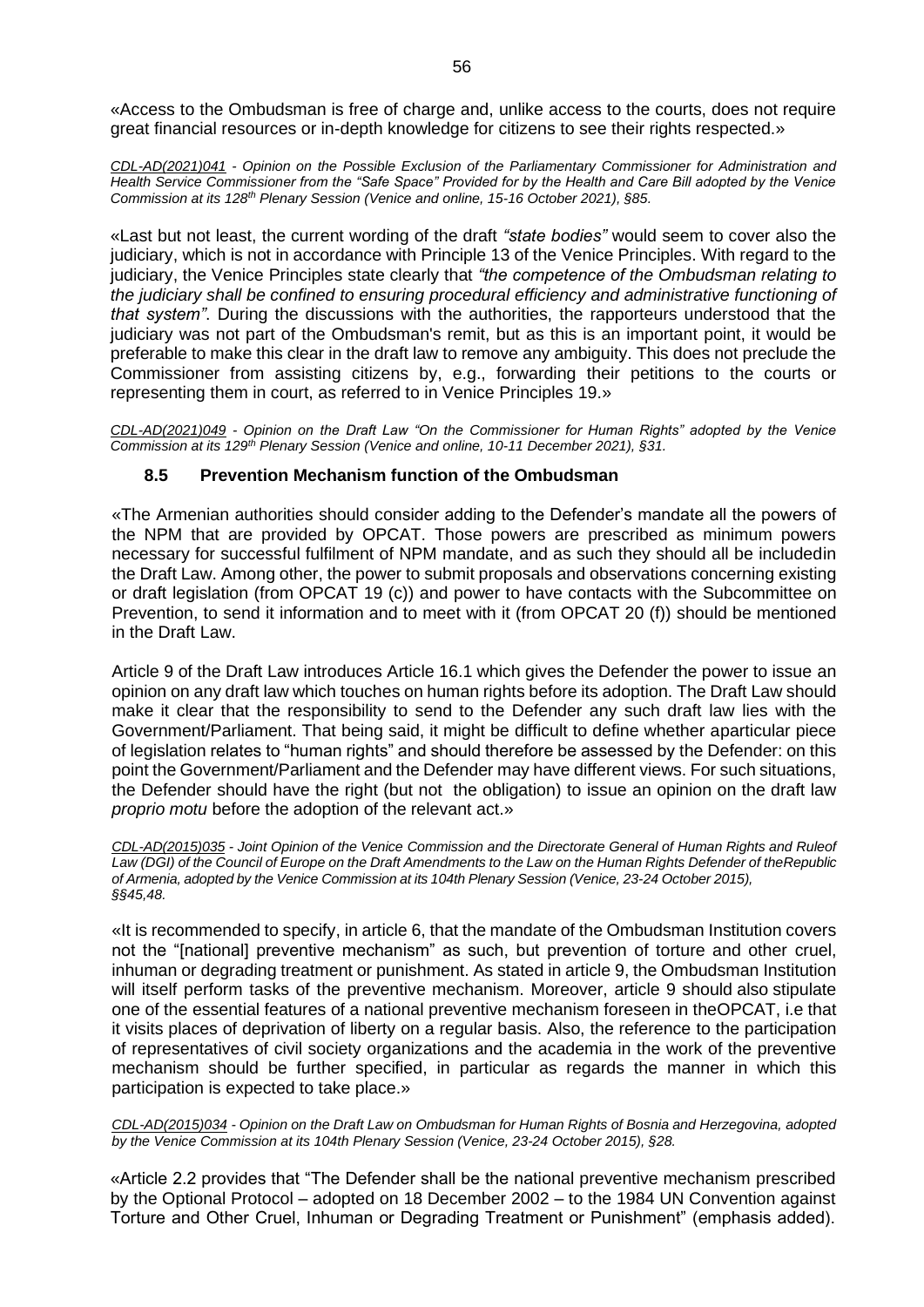This wording does not make a sufficient distinction between the Defender's ombudsman functions and the Defender's special functions as the National Preventive Mechanism (hereinafter, the "NPM"). The wording should reflect the autonomous role of the NPM as emphasised by Article 32 of OPCAT's Guidelines on NPMs .8 The wording of Article 28 of the draft constitutional law ("In the capacity of") is better in this respect. Article 2.2 of the draft constitutional law should be amended accordingly to "shall be entrusted with the mandate of" NPM, as recommended in the 2015 opinion.9 It should be noted already here that the participation of civil society in the NPM's activities is important to ensure the participatory function of the process (see comments under Article 33, below).»

« Article 29.3 (Powers of the Defender as the NPM) sets out the places of deprivation of liberty that the Defender may visit. The delegation was told in Yerevan that Article 29.3.2, which refers to "penitentiary institutions" would allow for a wide interpretation. However, the draft constitutional law should explicitly cover any place where persons are kept against their will (including police stations, administrative detention centres for foreigners, psychiatric wards, semi-closed institutions etc.). »

*CDL-AD(2016)033 - Armenia - Opinion on the draft Constitutional Law on the Human Rights Defender, adopted by the Venice Commission at its 109th Plenary Session (Venice, 9-10 December 2016), §§15, 62.*

# **8.6 Reporting**

<span id="page-56-0"></span>«Under Article 12.1 of the draft law, the CHR reports to the President of the Republic.»

«To maintain that the CHR is appointed by, and primarily responsible to, the Parliament, reporting should be made to the Parliament. Furthermore, providing for the Commissioner to report to Parliament would bring the provision of the law into line with international standards. The Commissioner can of course also inform the President of his/her report.»

«The Commission recommends that the draft provide for the CHR to report to Parliament, which does not preclude the Commissioner from reporting to the President.»

*CDL-AD(2021)049 - Opinion on the Draft Law "On the Commissioner for Human Rights" adopted by the Venice Commission at its 129th Plenary Session (Venice and online, 10-11 December 2021), §§95, 97-98.*

«In order to align the draft law with international standards, the Venice Commission recommends: with regard to the annual report, providing for the Commissioner to report to Parliament.»

*CDL-AD(2021)049 - Opinion on the Draft Law "On the Commissioner for Human Rights" adopted by the Venice Commission at its 129th Plenary Session (Venice and online, 10-11 December 2021), §117.*

«The Ombudsman also has the power under section 14 of the 1993 Act to lay reports before each House of Parliament, either in relation to a specific case where the injustice sustained has still not been remedied or pursuant to any of his functions.»

*CDL-AD(2021)041 - Opinion On the Possible Exclusion of the Parliamentary Commissioner for Administration and Health Service Commissioner from the "Safe Space" Provided for by the Health and Care Bill adopted by the Venice Commission at its 128th Plenary Session (Venice and online, 15-16 October 2021), §27.*

«In order to align the draft law with international standards, the Venice Commission recommends: with regard to the annual report, providing for the Commissioner to report to Parliament.»

*CDL-AD(2021)049 - Opinion on the Draft Law "On the Commissioner for Human Rights" adopted by the Venice Commission at its 129th Plenary Session (Venice and online, 10-11 December 2021), §117.*

# <span id="page-56-1"></span>**9. Applicants and formalities for application**

«The Working Group notes that Article 17 of the Law provides that *"any natural person claiming a legitimate interest may apply to the Ombudsman"*. This wording seems to exclude legal persons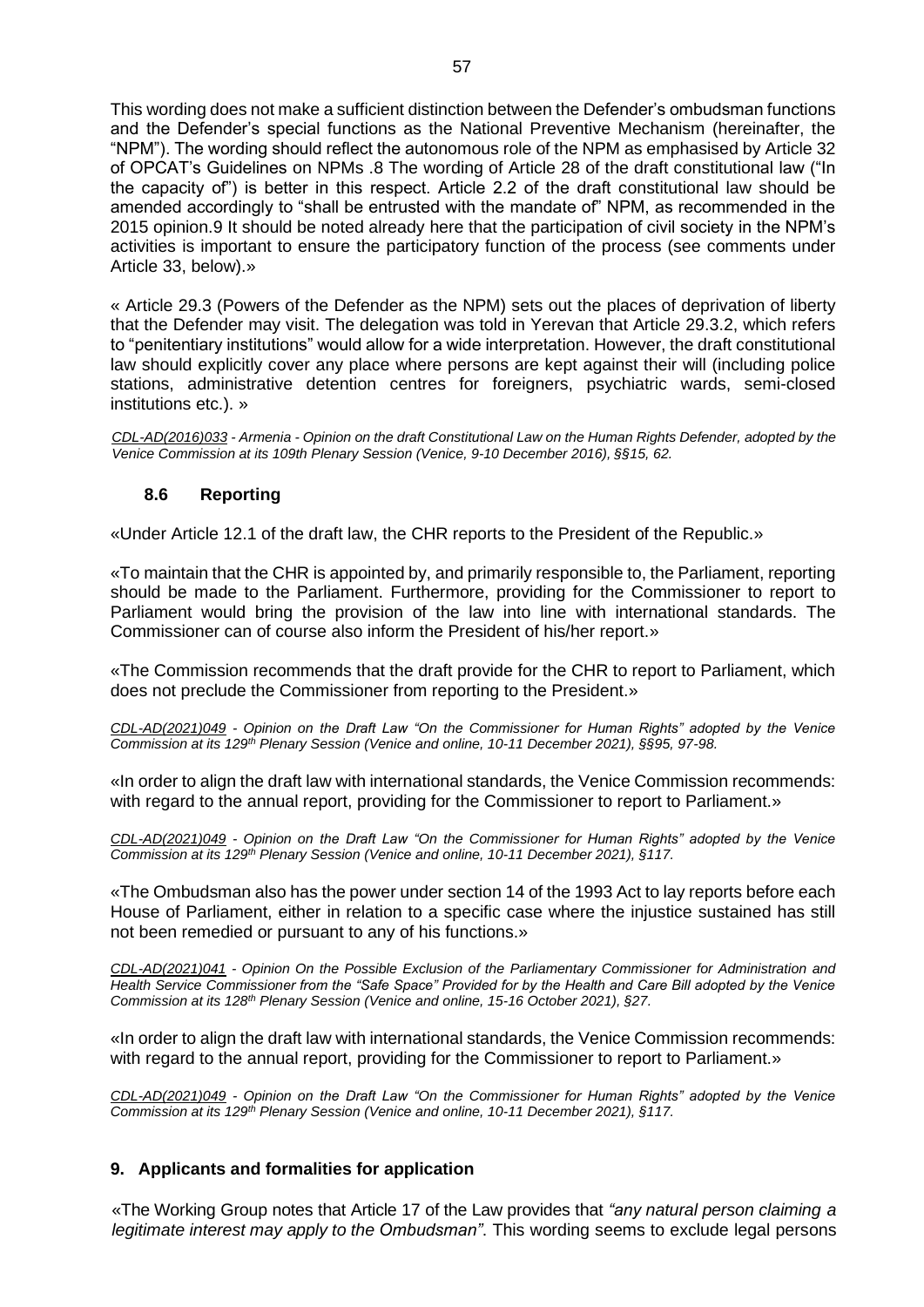from seeking protection from the Ombudsman whereas legal persons have fundamental and constitutional rights and freedoms, as well as other rights and legitimate interests and should be allowed to seek the Ombudsman'sintervention. Preventing legal persons from addressing the Ombudsman would seriously affectthe level of human rights protection granted in the Federation.

It is suggested to amend Article 17, first sentence as follows: *"Any natural or legal person claiming a legitimate interest may apply to the Ombudsman*"*.*»

CDL-INF(2001)007 (English only) - Memorandum on the Organic Law on the Institution of the Ombudsman of the Federation of Bosnia and Herzegovina, approved by the Venice Commission at its 46<sup>th</sup> Plenary Meeting (Venice, 9-10 *March 2001), §5.*

«The Commission takes note, with approval, of the new version of Article 8 on submission of complaints. Among other issues it welcomes the decision to drop from Article 8 par. 1 the requirement for foreigners and stateless persons to live temporarily or permanently in Azerbaijan in order to lodge a complaint.»

«A provision in Article 8 par. 2 that "*a complaint may also be lodged by a third person or a nongovernmental organization by consent of the person concerned"* is a positive amendment aimedat protecting of victims of mass violations of human rights. Moreover, the drafters of the Law give additional protection against violations of rights by introducing a very innovative provision statingthat "in cases where it is impossible (because of his/her death, loss of capability, etc.) to get the consent *of a person whose rights had been violated, the complaint may be lodged by the thirdperson or a non-governmental organization without a consent of the person concerned*". Fear ofreprisals may make people very hesitant to bring a complaint under their name and the above-mentioned norms introduce the possibility of giving them protection even if they are fearful ofcomplaining themselves. These guarantees are further extended in Article 9.»

*CDL(2001)083 - Consolidated Opinion on the Law on Ombudsman in the Republic of Azerbaijan (Strasbourg, 7 September 2001), §§15- 16 (see CDL(2001)PV 47, §6).*

« "There are two concerns with regard to this provision. First, this provision only refers to complaints by individuals, which means that legal persons cannot complain to the PA (or CPA). Such limitation makes little sense, and it would be a fundamental impediment to exclude legal persons - including NGOs - from the protection of the PA. This limitation should be reconsidered so as to ensure that not only individuals, but also legal persons (e.g. political parties, NGOs) should be entitled to lodge complaints with the PA alleging aviolation of their rights and freedoms, as recommended by the Parliamentary Assembly in its*Resolution 1959 (2013) on Strengthening the institution of ombudsman in Europe.*

Second, any person under the jurisdiction of the Republic of Moldova (but not only residingor having resided on the territory of the Republic) should have the right to submit such complaints. The Law should be amended accordingly.»

*CDL-AD(2015)017 - Opinion on the Law on the People's Advocate (Ombudsman) of the Republic of Moldova, adopted by the Venice Commission at its 103rd Plenary Meeting (Venice, 19-20 June 2015), §§67,68.*

«It is true that Article 77 (2) of the Annex A to the Ohrid Agreement says that «*The Public Attorney protects the rights of citizens when violated.*»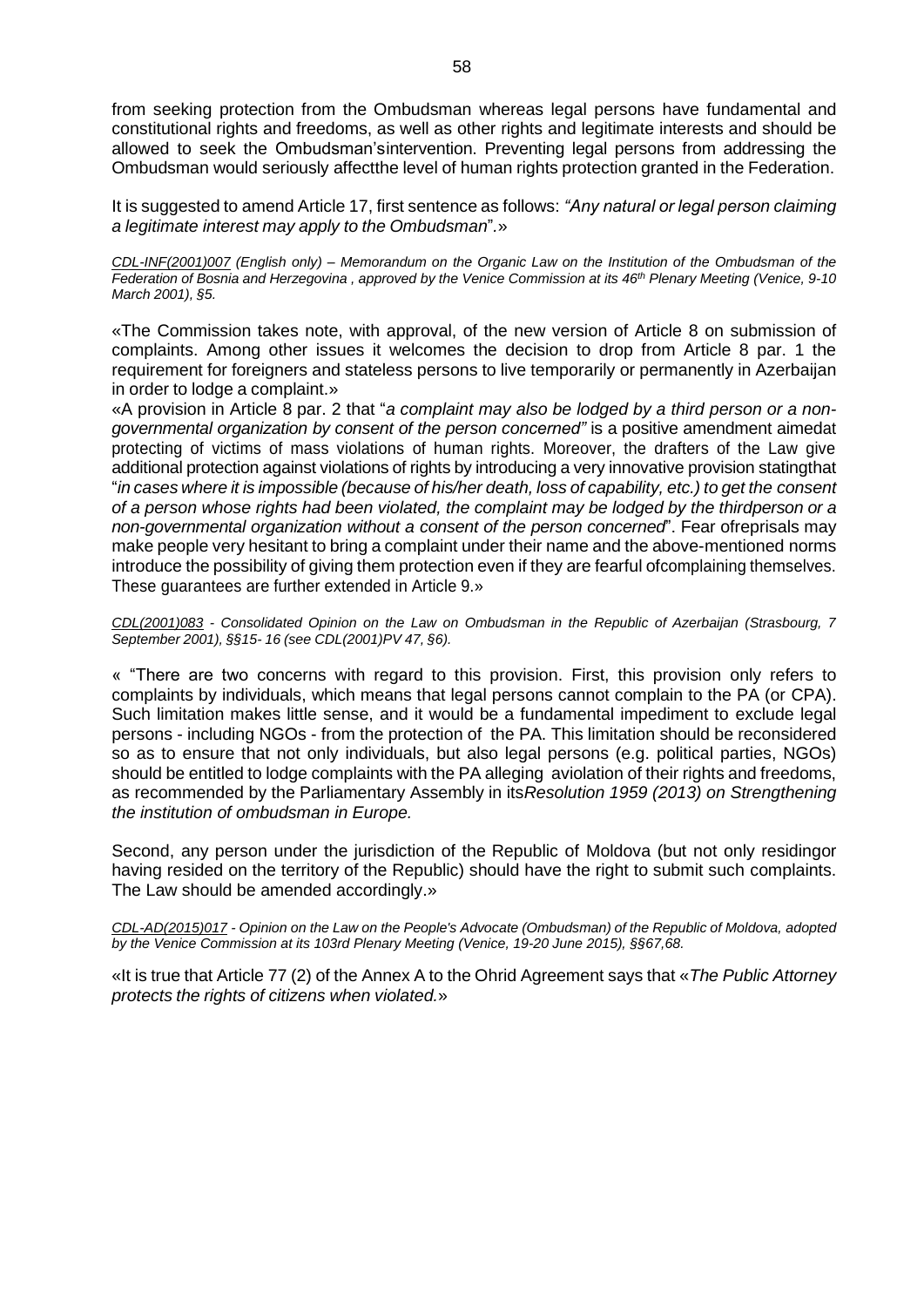It is also true that the *Basic Principles* of the same Agreement refers to «*citizens*». Anyhow, some provisions of Annex A have references to the word «*person"* like in Article 7 (4) «*Any person living in*» or Article 8 (1) «*equitable representation of persons belonging*». Maybe it could be possible, with a view to widening the scope of the Law, to use the word «*persons*» instead of «*citizens*». The petition addressed to the Public Attorney shall be signed and contain personal data about the petitioner and contain the circumstances, facts and evidence on which the petition is founded.The petition shall contain the body, organization, institution or person to which the petition refers;it shall also be noted whether the petitioner has already submitted legal remedies and which legalremedies have been submitted. The petition to initiate a procedure is submitted in writing or orallyin minutes. There is no prescribed form for the petition initiating a procedure. The petitioner isexempt from paying fees for the procedure before the Public Attorney.

This Article, as well as the previous one, admits complaints presented by third persons. It is a good provision, as well as it is a good measure not to impose many formalities to the presentingof complaints.

If the Public Attorney initiates a procedure on his/her own initiative or if another person on behalf of the damaged party submits a petition, in order to initiate a procedure it is necessary to obtain the agreement of the damaged party that has had his/her constitutional and legal rightsviolated or has had the principle of indiscrimination and appropriate and just representation ofthe members of the communities violated.

The request for "agreement" when the Public Attorney begins a procedure on his own initiative,or when a third person presents the complaint, may represent a severe limitation to the functioning of these two rather good initiatives.

Actually, when the Public Attorney acts on his own initiative, one could presume he knows better, and the agreement should not be necessary.

On the other hand, when a third person presents the claim, it should be possible for the Public Attorney to act without agreement when it is impossible or very difficult to obtain it and he thinks advisable to do without it, as said above in Article 21.2.»

*CDL-AD(2003)007 - Opinion on the Draft Law on the Public Attorney of "The former Yugoslav Republic of Macedonia"* adopted by the Venice Commission at its 54<sup>th</sup> Plenary Session (Venice, 14- March 2003), B I. Article 2.3and B III. Article *17 and Article 22.*

«Article 1 and Article 6 of the draft refer to the human rights of citizens. Beneficiaries of human rights and fundamental freedoms are all persons under the jurisdiction of Serbia, be they citizens or not. Consequently, reference needs to be made to persons instead of citizens.»

«…The availability of a legal remedy should not prevent a person from filing a complaint withthe ombudsperson but the latter should have the obligation to advise the complainant about legal remedies and about the fact that the complaint to the ombudsman does not prevent theexpiry of deadlines for such remedies…»

«The formal requirements for complaints are too rigid and court-like. At least, it should beprovided that the staff of the ombudsperson should assist individuals in fulfilling the formalcriteria for a complaint (obligation of *manu ducere).*»

*[CDL-AD\(2004\)041](http://www.venice.coe.int/docs/2004/CDL-AD(2004)041-e.asp) - Joint Opinion on the Draft Law on the Ombudsman of Serbia by the Venice Commission, the* Commissioner for Human Rights and the Directorate General of Human Rights of the Council of Europe adopted bythe *Venice Commission at its 61st Plenary Session (Venice, 3-4 December 2004), §§10,27,29.*

(As regards the persons entitled to apply to the FBH Ombudsman):

«In §2, the right of legal entities to lodge a complaint to the Ombudsman should also include situations where the rights of those very entities are being violated (e.g. right to property). The existing provision appears to provide for this possibility only indirectly if the owners of the legal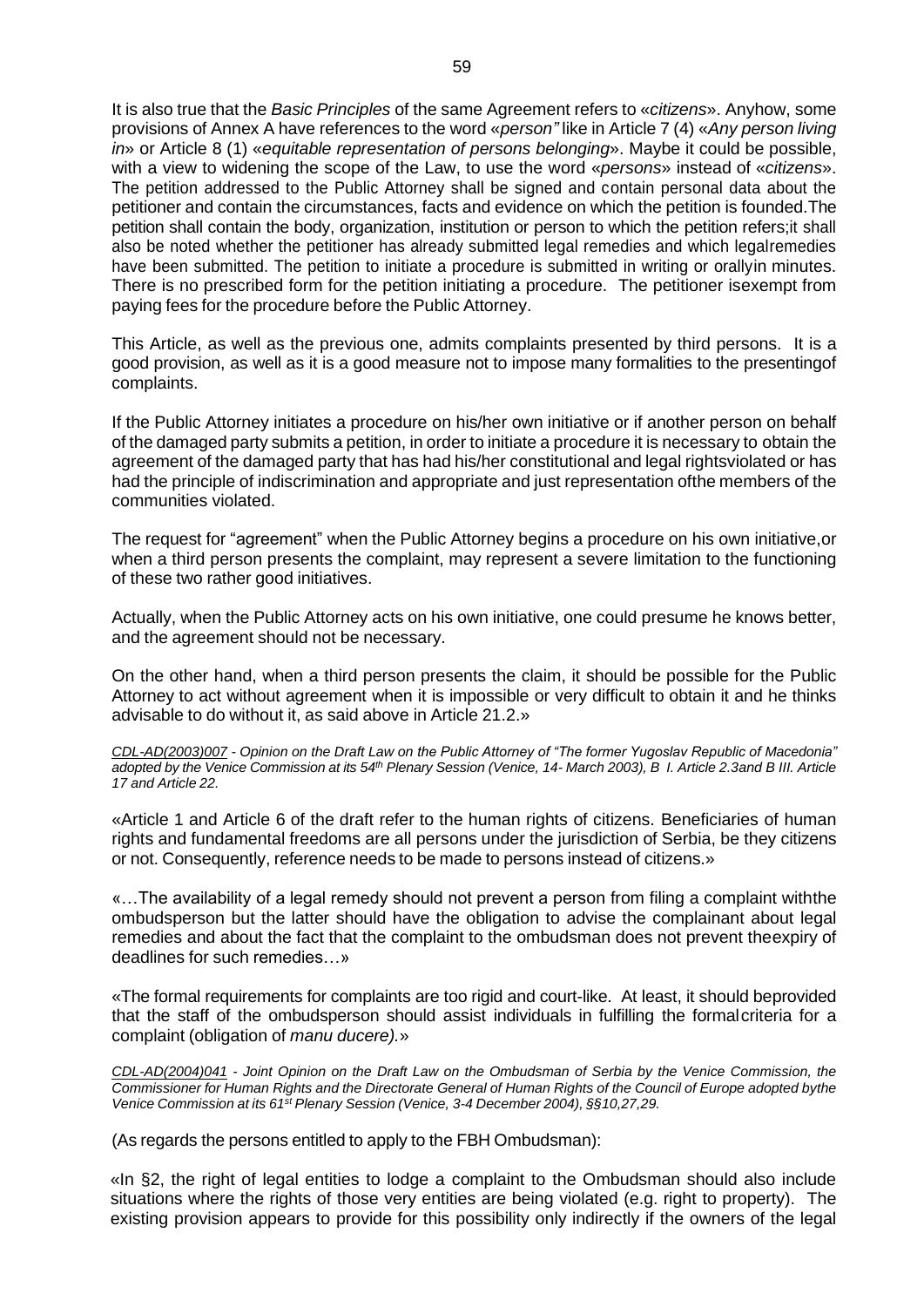persons are natural persons. In this respect, one should also regulate the situation of groups of individuals as a separate question.»

«The provision of §5 limiting the right of state officials to complain to the Defender to cases of violations of human rights does not seem sufficiently clear. It is obvious that State officials (how about other officials?) maintain their rights as individuals. If these rights (which may include social rights) are under threat or violated, they must be entitled to receive assistance from theHuman Rights Defender, as all other people.»

*CDL-AD(2006)038 - Opinion onAmendments to the Law on the Human Rights Defender ofArmenia adopted by theVenice Commission at its 69th Plenary Session (Venice, 15-16 December 2006), §§54,55.*

«While applications to the People's Advocate must not be anonymous, applicants should be given the possibility of requesting that their identity be kept confidential by the People's Advocate.»

*CDL-AD(2007)024 - Opinion on the draft law on the People's Advocate of Kosovo adopted by the Venice Commission at its 71st Plenary Meeting (Venice, 1-2 June 2007), §50.*

« […] As the ombudsman's primary function is to be an intermediary between individuals and the State administration, it is acceptable to limit complaints to private individuals personally affected by administrative decisions. At the same time, officials may also wish to complain to an ombudsman in matters pertaining to their service, i.e. on issues concerning their salary or on disciplinary measures or other malfunctions of the system when they are related to human rights (e.g. "whistle-blowers"). Such information is very valuable and enables the Human Rights Defender to carry out his or her tasks effectively. The Venice Commission invites the Armenian authorities to reconsider this restriction. »

« Article 22.3 provides that The Defender shall not consider the complaints which do not contain claims on or do not attest to alleged violation of human rights or freedoms, or it is not clear from the contents of the complaint which state or local self-government body, organisation or the official or representative thereof has violated the right of the person having submitted the complaint. Unless the Defender finds the complaint manifestly inadmissible, it would be important that such complaints are not simply rejected, but that the applicant may be given the opportunity by the Defender to add the necessary missing information or data, within a certain deadline. The draft constitutional law should be modified to this effect. In addition, the wording in the last sentence should be changed from "has filed an action or complaint" to "has applied to a court on the same issue" to make it more concrete.»

*CDL-AD(2016)033 - Armenia - Opinion on the draft Constitutional Law on the Human Rights Defender, adopted by the Venice Commission at its 109th Plenary Session (Venice, 9-10 December 2016), §§47, 53.*

«Any individual or legal person, including NGOs, shall have the right to free, unhindered and free of charge access to the Ombudsman, and to file a complaint.»

*CDL-AD(2019)005 - Principles on the Protection and Promotion of the Ombudsman Institution ("The Venice Principles"), adopted by the Venice Commission at its 118th Plenary Session (Venice, 15-16 March 2019), §15.*

# <span id="page-59-0"></span>**10. Organisation of the Ombudsman institution**

«There may be valid reasons for having four deputy ombudspersons and to have only one of them who replaces the ombudsperson. While the distribution of work between the ombudsperson and his or her deputies is not specified in the draft, this could of course be provided for in the internal rules of the ombudsperson (Articles 34 and 36). In any case, the draft should reflect the pluralistic nature of Serbian society both as concerns gender and ethnic composition. Concerning Article 5.5, please refer to the comments related to Article 4 on requisites to become an Ombudsperson.»

*[CDL-AD\(2004\)041](http://www.venice.coe.int/docs/2004/CDL-AD(2004)041-e.asp) - Joint Opinion on the Draft Law on the Ombudsman of Serbia by the Venice Commission, the* Commissioner for Human Rights and the Directorate General of Human Rights of the Council of Europe adopted bythe *Venice Commission at its 61st Plenary Session (Venice, 3-4 December 2004), §15.*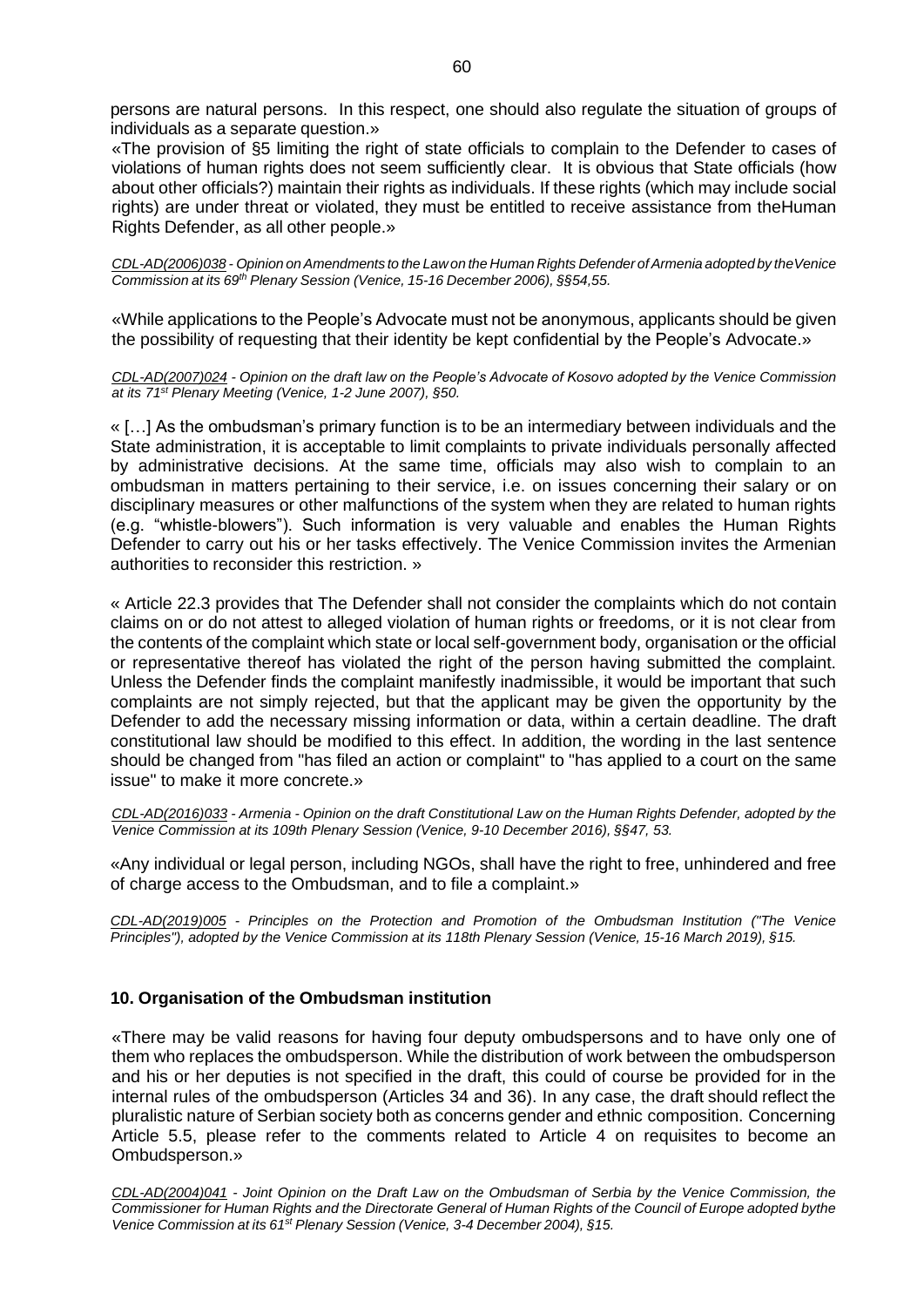«…it would seem preferable to follow the third-named alternative in Kazakhstan, where the Ombudsman institution is presently in a stage of consolidation and development, and to organise the functions of the specialised ombudsperson within the overall institution of the national Ombudsman, by way of establishing a special department and/or appointing a deputyombudsman for the special field. The special function presumably could then benefit directlyfrom the status and legitimacy of the general Ombudsman, and the connection could in fact lend added strength and efficiency both to the special function and the national institution. If this approach is followed, it would be appropriate to have the deputy ombudsperson or head of department appointed either by the Ombudsman or by the appointing authority (Parliament/President) upon recommendation of the Ombudsman.»

«…whether there might be reason to establish regional offices for human rights protection in Kazakhstan. In view of the size and population of the country, this clearly would seem desirable, at least in order to facilitate the investigative and monitoring functions of the national Ombudsman and the personal access to the institution. Referring again to the comments under Question V. above, it is to be noted that the alternative of appointing regional or local ombudspersons who are not subordinated to the national Ombudsman is preferred in many countries and has advantages of its own. Unless specific conditions in certain regions otherwise indicate, however, it would seem preferable in Kazakhstan to organise regional or local offices manned by representatives of the national Ombudsman, with or without being designated as Deputy ombudspersons.»

*CDL-AD(2007)020 – Opinion on the possible reform of the Ombudsman institution in Kazakhstan, Adopted by the Venice Commission at its 71st Plenary Session (Venice, 1-2 June 2007) §§25,29.*

«It should be provided that the People's Advocate and his or her staff keep all information anddata obtained confidential, unless publicity serves the ratio of the procedure and meets with approval of the complainant.

The decisions and recommendations of the People's Advocate should be made public, with guarantees for keeping the complainant and witnesses confidential if requested and justified.

There should be guarantees for the protection of complainants and other persons involved, andof witnesses.»

CDL-AD(2007)024 - Opinion on the draft law on the People's Advocate of Kosovo adopted by the Venice Commission *at its 71st Plenary Meeting (Venice, 1-2 June 2007), §§61,63.*

«The possibility to establish organisational units in places other than the headquarters, foreseen in the amended Article 6, would strengthen the territorial organisation of the Protector's office and is to be welcomed. However, the Protector should have discretion whether to establish such additional units and in what form (including how many) in order to properly perform his or her mandate. There is no need to involve the legislature in such decisions.»

«The amendment proposed to Article 9 provides for a division of labour between the deputy protectors. The deputies would have *"special functions for the protection of persons deprived of liberty, protection of people belonging to minority nations and other minority national communities, protection of the rights of child, protection of gender equality, protection of disabled persons and protection form discrimination*". The specialisation of the deputies is welcomed because it allows the deputies to deal efficiently with the issues attributed to them whereas the general mandate of the Protector provides for coherence between these specialised areas.»

CDL-AD(2009)043 - Opinion on the draft amendments to the law on the Protector of Human Rights an Freedoms of Montenegro, adopted by the Venice Commission at its 80<sup>th</sup> Plenary Session (Venice, 9-10 October 2009), §§9,14.

«The Venice Commission acknowledges that states enjoy a wide margin of appreciation with regard to such institutional arrangements, which depend to a large extent on the domestic specific situation. Moreover, one single ombudsperson or multiple ombudspersons may be more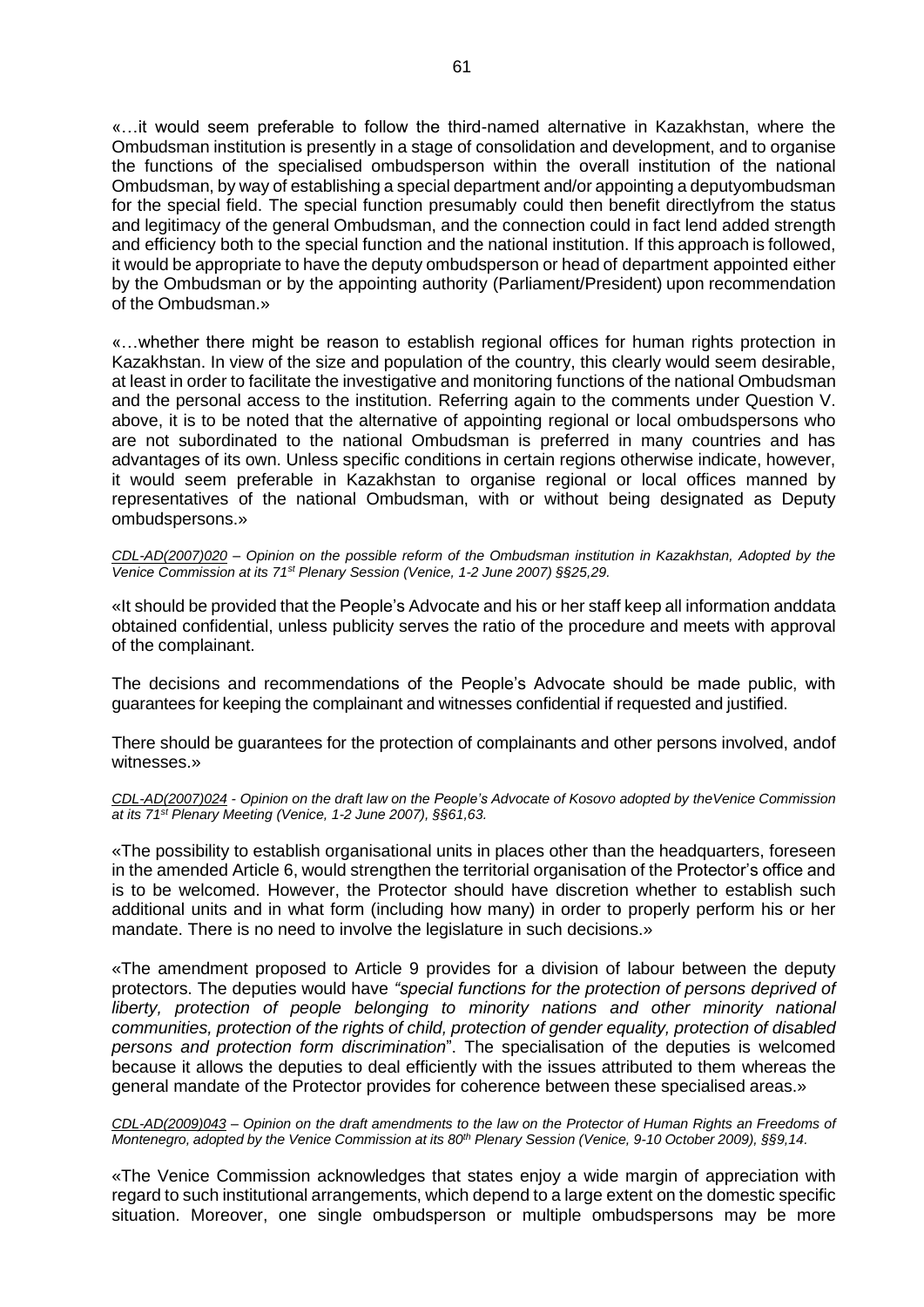appropriate at different stages of the democratic evolution of states. This being said, it considers it important that the above-mentioned re-organisation does not entail a lowering of the existing level of guarantees for the protection and promotion of rights in the fields of nationalminority protection, personal information protection and transparency of publicly relevant information. More generally, it deems important to ensure that the decrease in the number ofindependent institutions does not have an negative impact on the Hungarian system of checkand balances and its efficiency.»

CDL-AD(2011)016 - Opinion on the new Constitution of Hungary adopted by the Venice Commission at its  $87<sup>th</sup>$ *Plenary Session (Venice, 17-18 June 2011), §115.*

«The draft does not provide for the establishment of a specialised anti-discrimination body as ithas been widely advocated by ECRI.

Instead, the draft law grants enforcement powers to the Protector of Human Rights and Freedoms (Ombudsman). However, Article 26 of the draft law that envisages these powers is rather short and vague. It only provides that complaints of alleged discrimination may be lodged with the Ombudsman as stipulated in the Law on the Protector of Human Rights and Freedoms (CDL(2009)114). Neither this law, nor the draft amendments to the law (CDL(2009)110) submitted to the Venice Commission for opinion gives full powers to the Ombudsman for the implementation of the anti-discrimination provisions.

The current draft also fails to give the Ombudsman the powers and means the fight against discrimination implies.

The Ombudsman has no powers in respect of private persons, which he or she would need to combat discrimination. The wording of the present draft and the Law on the Protector of Human Rights imply that the area of competencies of the Protector is limited to the public sphere. However, according the ECRI's Recommendation, the institution in charge of the protection of and fight against discrimination should cover the private sphere as well.

Moreover, neither the current draft nor the law or the amendments to the law on the Protector describe or confer to this institution sufficient powers to fulfil its tasks to combat discrimination,like assistance to victims, investigations powers, right to initiate and participate in courts proceedings, for instance as are recommended in ECRI Recommendation No. 7.

Furthermore, the current law does not empower the Ombudsman to seek an amicable settlement through conciliation, whereas this procedure can be effectively used for the prevention of discrimination, particularly in such areas as employment.

Finally, yet importantly, neither the current draft nor any other proposed legal instrument foresees the necessary supplementary human resources, specialised training in discrimination and financial means for the protection against discrimination that would be necessary for the Office of the Protector of Human Rights.

Consequently, neither the general current legal framework nor the current draft offer sufficientlegal guaranties and means for a genuine protection against discrimination by the Protector ofHuman Rights.»

CDL-AD(2009)045 - Opinion on the draft Law on Prohibition of Discrimination of Montenegro adopted by the Venice *Commission at its 80th Plenary Session (Venice, 9-10 October 2009), §§39-46.*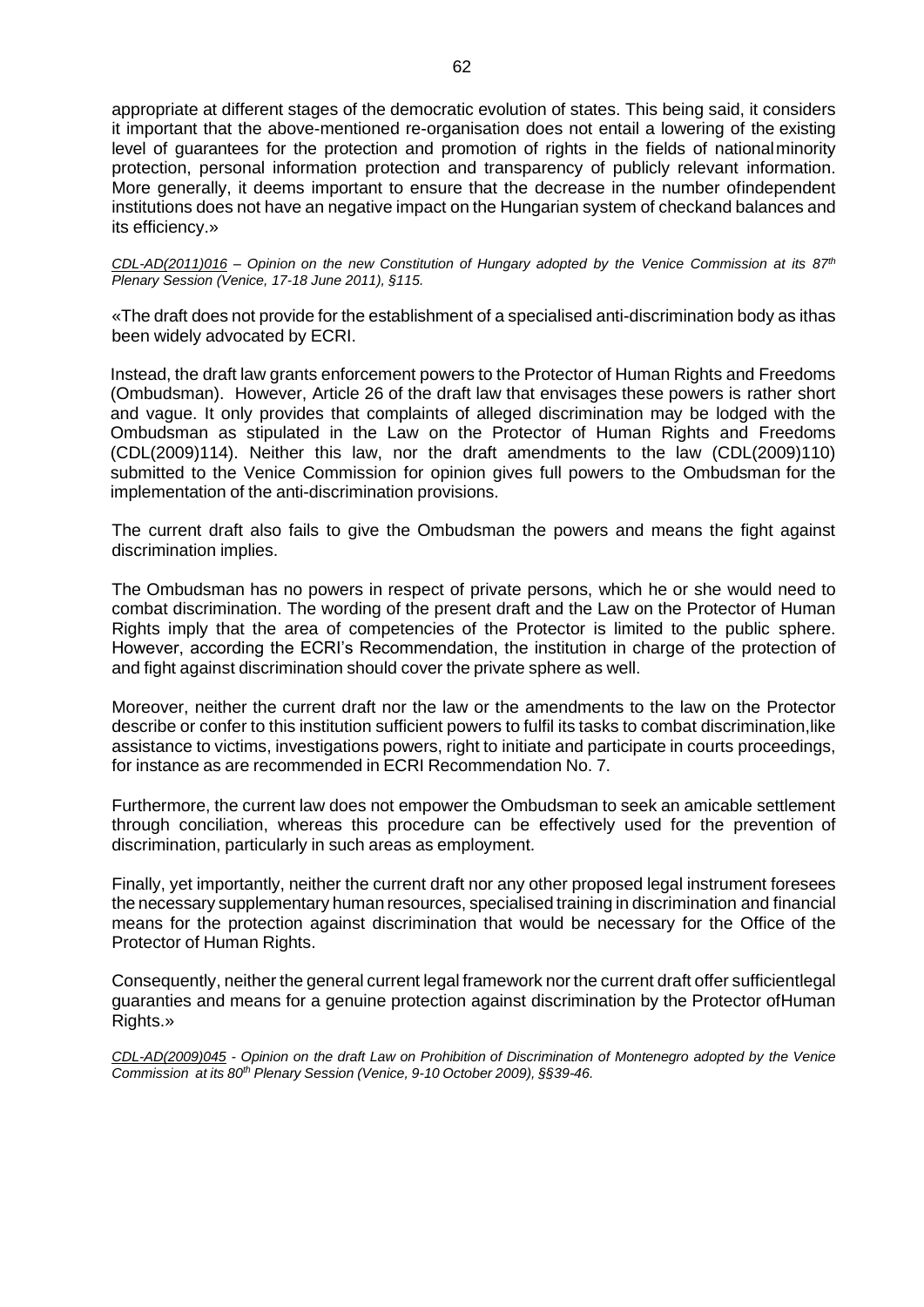«Concerning the specialisation within the Ombudsman institution, the Venice Commission has stated previously that when the Ombudsman is "*in a stage of consolidation and development*", itis possible "*to organise the functions for the specialised ombudsperson within the overall institution of the national Ombudsman, by way of establishing a special department and/or appointing a deputy ombudsman for the special field*" (CDL-AD(2007)020, *Opinion on the possible reform of the Ombudsman institution in Kazakhstan,* adopted by the Venice Commission at its 71st Plenary session, June 2007). Although "*the alternative of appointing regional or localombudspersons who are not subordinated to the national Ombudsman is preferred in many countries and has its advantages of its own*" (*ibidem*, para. 29), the size and population of the country can also be taken into consideration to establish the specialised departments under themonitoring of the national Ombudsperson. Concerning the Human Rights Protector in Montenegro, the Venice Commission stated in 2009 that the specialisation of the deputies (on people deprived of liberty, people belonging to minorities, the rights of the child, gender equality, disabled and discrimination) "*is welcome because it allows the deputies to deal efficiently with theissues attributed to them whereas the general mandate of the Protector provides for coherencebetween these specialised areas*" (CDL-AD(2009)043, para. 14).

In the opinion concerning the Draft Law on Prohibition of Discrimination of Montenegro, the Venice Commission further stated that "*whereas the creation of a specialised body is considered as the best solution, transferring the same competences to an already existing institution, which would benefit from the competencies described above [the ones detailed bythe ECRI General Policy Recommendation No. 7] would be equally adequate*" (CDL- AD(2009)045, para. 38). Article 9 par 3 of the Law established that one of the Deputies will deal specially with discrimination issues.»

*CDL-AD(2011)034 – Joint opinion on the protector of human rights and freedoms of Montenegro adopted by the Venice Commission at its 88th Plenary Session (Venice, 14-15 October 2010), §§35 and 36.*

« As a result of the meetings in Yerevan with the authorities as well as NGOs, the Venice Commission recommends that the draft constitutional law include provisions introducing the possibility of having a regional presence of the Human Rights Defender or regional offices of the ombudsperson in order to provide effective accessibility to human rights protection across the country. »

« Article 37.7 provides that "The Secretariat shall support the complete and effective performance of the activities of the Defender (…)". In light of this provision, and in order to ensure institutional memory, the draft constitutional law should include an obligation by the Secretariat to ensure that adequate procedures for filing and storing information and relevant data regarding the Human Rights Defender's activities are in place. This would help ensure the smooth and continuous operation of the Human Rights Defender's Office. »

*CDL-AD(2016)033 - Armenia - Opinion on the draft Constitutional Law on the Human Rights Defender, adopted by the Venice Commission at its 109th Plenary Session (Venice, 9-10 December 2016), §§19, 68.*

«According to the Annual Report of the Ombudsman, requests for information are frequently not complied with.71 This is worrying. Widespread refusal by the administration to provide the information needed for the work of the Ombudsman is inadmissible.72 The Ombudsman cannot be made dependent on enforcing his/her requests for information in the courts in each case.73»

«Unless this information concerns the grounds listed in Article 20 of the Act, information held by the administration should be available not only to the Ombudsman but to the public at large. The Freedom of Information Act should be up-dated, using available international models, to guarantee the transparency of the administration vis-à-vis the media and the citizens.»

*CDL-AD(2018)028 - Malta - Opinion on Constitutional arrangements and separation of powers and the independence of the judiciary and law enforcement, adopted by the Venice Commission at its 117th Plenary Session (Venice, 14-15 December 2018), §§99, 100.*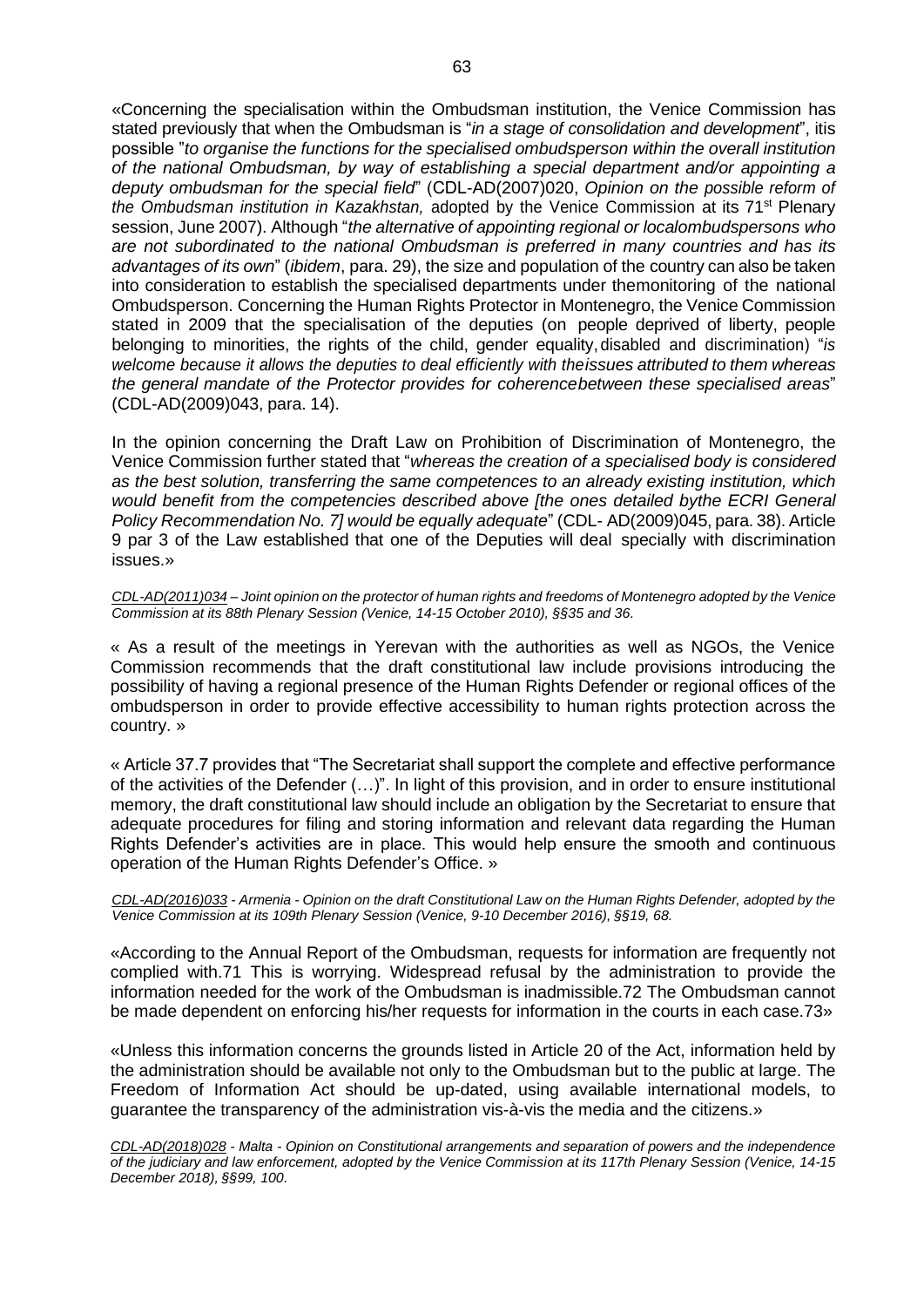«The Ombudsman Institution may be organised at different levels and with different competences.»

«The Ombudsman Institution shall have sufficient staff and appropriate structural flexibility. The Institution may include one or more deputies, appointed by the Ombudsman. The Ombudsman shall be able to recruit his or her staff.»

*CDL-AD(2019)005 - Principles on the Protection and Promotion of the Ombudsman Institution ("The Venice Principles"), adopted by the Venice Commission at its 118th Plenary Session (Venice, 15-16 March 2019), Principle 4, 22.*

«With regard to the structure or the composition of the staff, the Principle 22 of "the Venice Principles" provides that "The Ombudsman Institution shall have sufficient staff and appropriate structural flexibility. The Institution may include one or more deputies, appointed by the Ombudsman. The Ombudsman shall be able to recruit his or her staff". Through this principle, the Venice Principles refer to one of the essential elements of the Ombudsman's independence, namely that of recruiting his or her deputies and staff.»

«The Recommendation CM/Rec(2019)6 of the Committee of Ministers to Member States on the development of the ombudsman institution goes in the same direction. In its paragraph 6, it is provided that ". ...Ombudsman institutions should be able to appoint their own staff and to ensure that they receive adequate training." Also, Recommendation CM/Rec(2021)1 of the Committee of Ministers to member States on the development and strengthening of effective, pluralist and independent national human rights institutions provides that "NHRIs should have the authority to determine their staffing profile and recruit their own staff, as well as sufficient resources available, in order to fulfil their mandate, so as to permit the employment and retention of staff and to ensure that they receive adequate training.»

*CDL-AD(2021)035 - Opinion on the Legislation Related to the Ombudsman's Staff of Armenia adopted by theVenice Commission at its 128th Plenary Session (Venice and online, 15-16 December 2021), §§20, 21.*

«According to the terms of the law, the Ombudsman, in addition to determining the number of employees of the institution for the following year, incorporates this figure into its budget proposal for the institution for the following year.»

*CDL-AD(2021)035 - Opinion on the Legislation Related to the Ombudsman's Staff of Armenia adopted by theVenice Commission at its 128th Plenary Session (Venice and online, 15-16 December 2021), §73.*

«Through Principle 22, the Venice Principles refer to one of the essential elements of the Ombudsman's independence, namely that of recruiting his or her deputies and staff.»

«Therefore, the Commissioner should not only appoint and dismiss the Head of the Center, but the entire staff.»

*CDL-AD(2021)049 - Opinion on the Draft Law "On the Commissioner for Human Rights" adopted by the Venice Commission at its 129th Plenary Session (Venice and online, 10-11 December 2021), §§110, 111.*

# <span id="page-63-0"></span>**11. Threats**

«The Council of Europe's the Parliamentary Assembly Resolution 2301 (2019) on "Ombudsman institutions in Europe - the need for a set of common standards" endorses the Venice Principles and calls on member States of the Council of Europe to: 9.1. ensure that the Venice Principles and other relevant recommendations of the Council of Europe are fully implemented in practice; 9.2. take all necessary measures to ensure the independence of ombudsman institutions; 9.3. invite their national parliaments and relevant governmental bodies to systematically refer to the Venice Principles when assessing the need for and the content of legislative reform concerning ombudsman institutions; 9.4. refrain from any action aiming at or resulting in the suppression or undermining of ombudsman institutions and from any attacks or threats against such institutions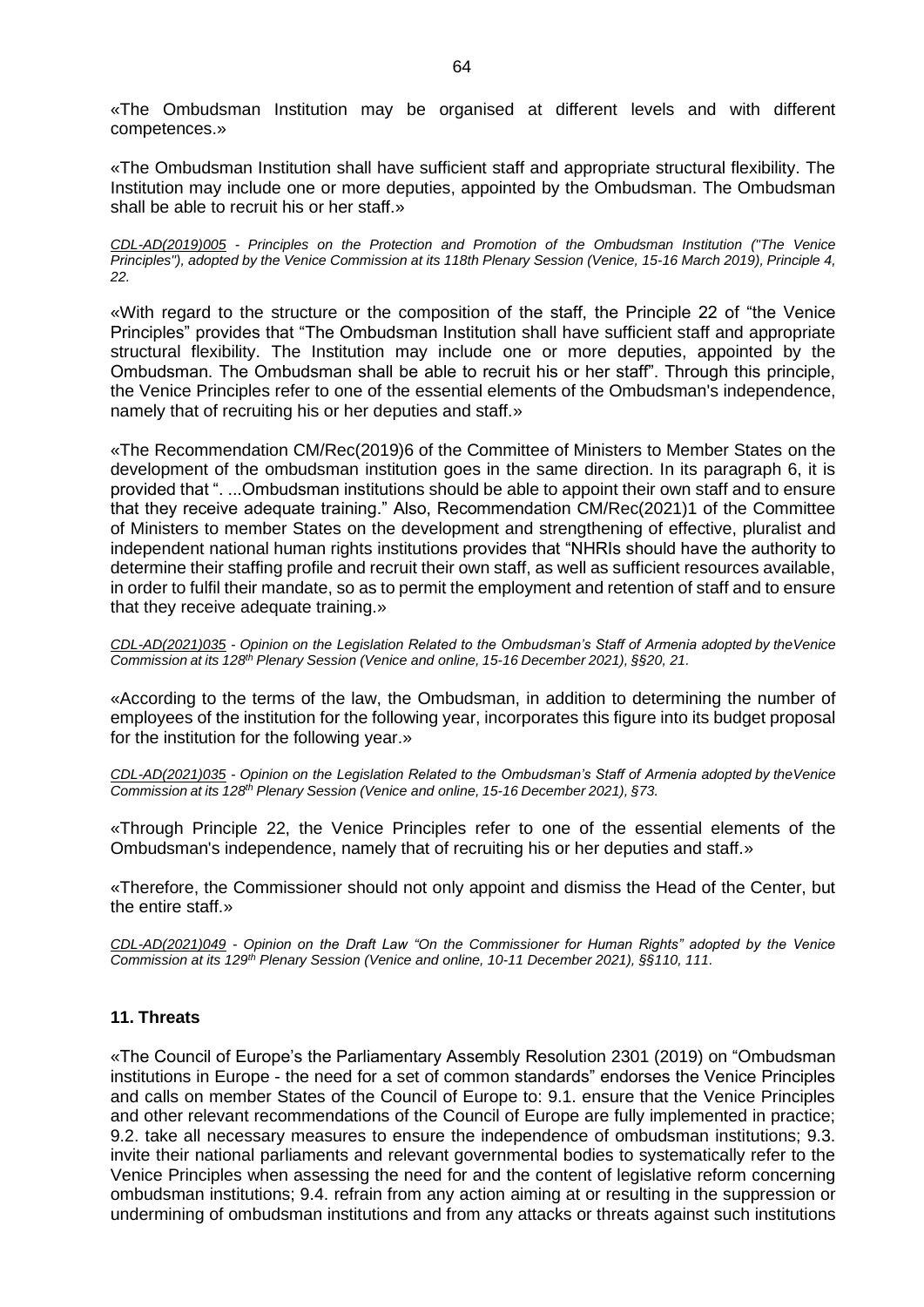and their staff, and protect them against such acts; 9.5. promote an "ombudsman-friendly climate" in particular by guaranteeing easy and unhindered access to ombudsman institutions, providing sufficient financial and human resources to those institutions and allowing them to co-operate freely with their peers in other countries and with international associations of ombudspersons."»

*CDL-AD(2021)041 - Opinion on the Possible Exclusion of the Parliamentary Commissioner for Administration and Health Service Commissioner from the "Safe Space" Provided for by the Health and Care Bill adopted by the Venice Commission at its 128th Plenary Session (Venice and online, 15-16 October 2021), §53.*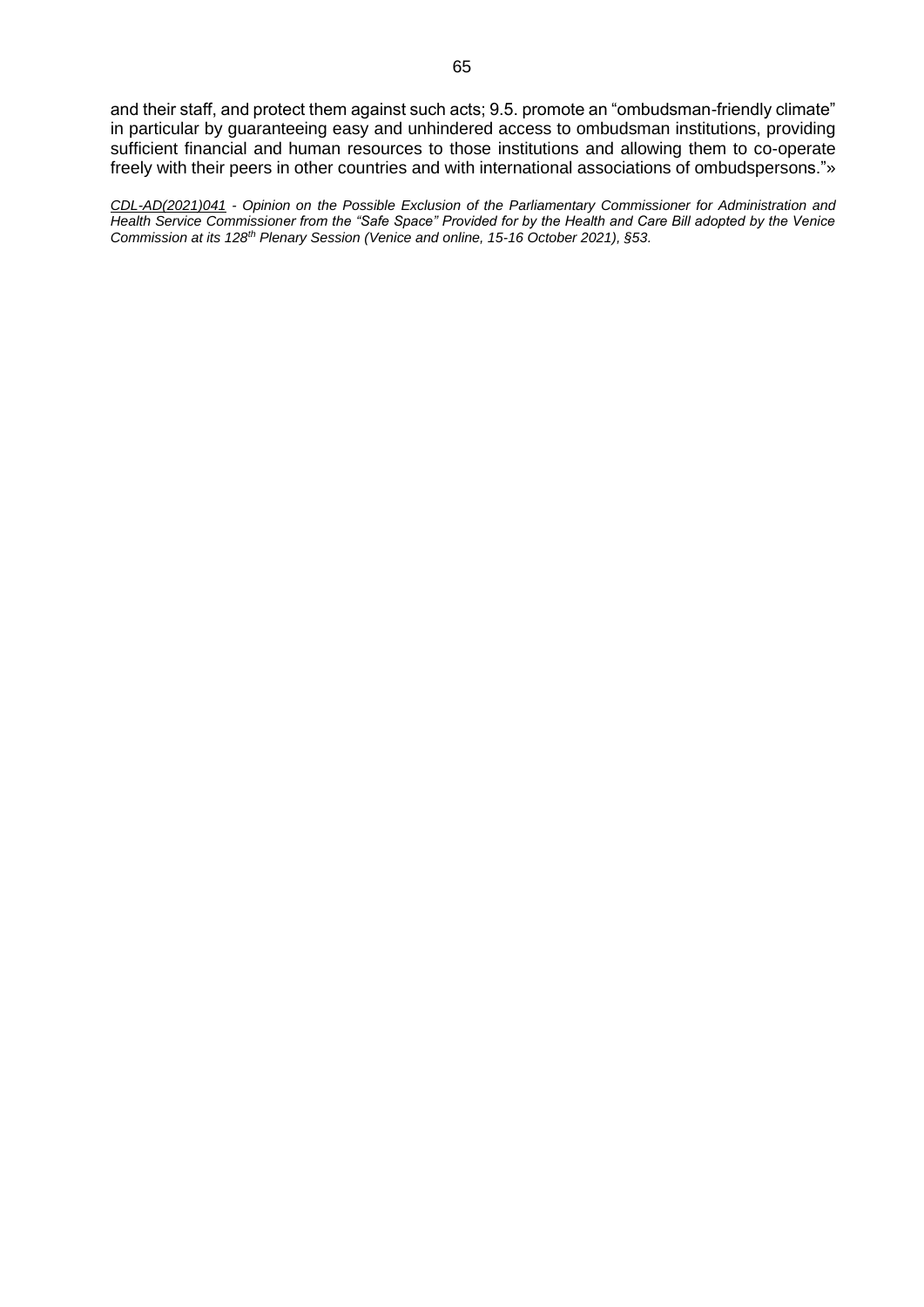# <span id="page-65-0"></span>**12. Reference documents**

*CDL-INF(2001)007 - Memorandum on the Organic Law on the Institution of the Ombudsman of the Federation of Bosnia and Herzegovina , approved by the Venice Commission at its 46th Plenary Meeting (Venice, 9- 10 March 2001)*

*CDL(2001)083 - Consolidated Opinion on the Law on Ombudsman in the Republic of Azerbaijan adopted by the Venice Commission at its 47th Plenary Session (Venice, 6-7 July 2001)*

*CDL-AD(2002)008 - Opinion on the Status and Rank of the Ombudsman in the Federation of Bosnia and Herzegovina (Strasbourg, 17 May 2002)*

*CDL-AD(2003)006 - Opinion on the Draft Law on the Human Rights Defender of Armenia adopted by the Venice Commission at its 54th Plenary Session (Venice 14-15 March 2003)*

*CDL-AD(2003)007 - Opinion on the Draft Law on the Public Attorney of "The former Yugoslav Republic of Macedonia" adopted by the Venice Commission at its 54th Plenary Session (Venice, 14- March 2003)*

*CDL-AD(2004)006 - Opinion on the status and rank of the human rights ombudsman of Bosnia and Herzegovina adopted by the Venice Commission at its 58th Plenary Session (Venice, 12- 13 March 2004)*

*CDL-AD(2004)031 - Opinion on the Draft Law on Amendments to the Law on Ombudsman for Human Rights in Bosnia and Herzegovina adopted by the Venice Commission at its 60th Plenary Session (Venice, 8-9 October 2004)*

*CDL-AD(2004)041 - Joint Opinion on the Law on the Ombudsman of Serbia by the Venice Commission, the Commissioner for Human Rights and the Directorate General of Human Rights of the Council of Europe (Strasbourg, 24 November 2004)*

*CDL-AD(2005)005 - Opinion on draft constitutional amendments relating to the reform of the judiciary in Georgia adopted by the Venice Commission at its 62nd Plenary Session (Venice, 11 – 12 March 2005)*

*CDL-AD(2006)038 - Opinion on Amendments to the Law on the Human Rights Defender of Armenia adopted by the Venice Commission at its 69th Plenary Session (Venice, 15-16 December 2006)*

*CDL-AD(2007)020 - Opinion on the possible reform of the Ombudsman Institution in Kazakhstan adopted by the Venice Commission at its 71st Plenary Session (Venice, 1-2 June 2007)*

*CDL-AD(2007)024 - Opinion on the draft law on the People's Advocate of Kosovo adopted by the Venice Commission at its 71st Plenary Meeting (Venice, 1-2 June 2007)*

*CDL-AD(2008)009 - Opinion on the Constitution of Bulgaria adopted by the Venice Commission at its 74th Plenary Session (Venice, 14-15 March 2008)*

*CDL-AD(2008)028 - Opinion on draft amendments to Article 23(5) of the law on the Human Rights Defender of Armenia adopted by the Venice Commission at its 76th Plenary Session (Venice, 17-18 October 2008)*

*CDL-AD(2009)043 - Opinion on the draft amendments to the law on the Protector of Human Rights and Freedoms of Montenegro, adopted by the Venice Commission at its 80th Plenary Session (Venice, 9-10 October 2009)*